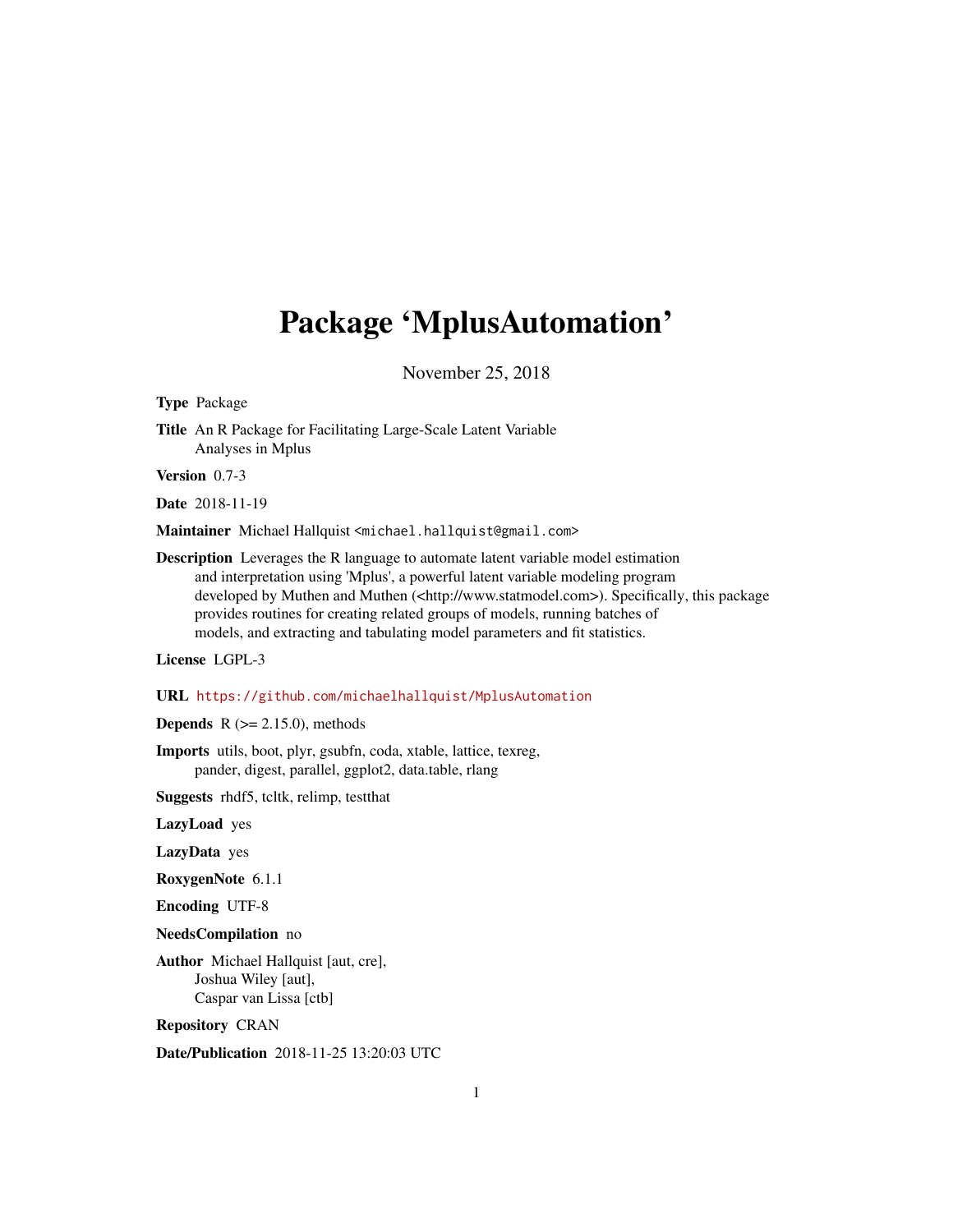# R topics documented:

| cd                                                                                                        | 3              |
|-----------------------------------------------------------------------------------------------------------|----------------|
|                                                                                                           | $\overline{4}$ |
|                                                                                                           | 5              |
|                                                                                                           | $\overline{7}$ |
|                                                                                                           | 9              |
|                                                                                                           | 11             |
|                                                                                                           | 11             |
|                                                                                                           | 12             |
|                                                                                                           | 13             |
|                                                                                                           | 15             |
|                                                                                                           | 18             |
| extractModIndices                                                                                         | 21             |
|                                                                                                           | 22             |
|                                                                                                           | 23             |
|                                                                                                           | 24             |
|                                                                                                           | 25             |
|                                                                                                           | 27             |
|                                                                                                           | 28             |
|                                                                                                           | 29             |
|                                                                                                           | 32             |
| $mixtureSummaryTable \dots \dots \dots \dots \dots \dots \dots \dots \dots \dots \dots \dots \dots \dots$ | 33             |
|                                                                                                           | 34             |
|                                                                                                           | 35             |
|                                                                                                           | 37             |
|                                                                                                           | 38             |
|                                                                                                           | 43             |
|                                                                                                           | 46             |
|                                                                                                           | 49             |
|                                                                                                           | 50             |
|                                                                                                           | 51             |
|                                                                                                           | 52             |
|                                                                                                           | 53             |
|                                                                                                           | 55             |
|                                                                                                           | 57             |
|                                                                                                           | 60             |
|                                                                                                           | 61             |
|                                                                                                           | 64             |
|                                                                                                           | 65             |
| separateHyphens                                                                                           | 66             |
|                                                                                                           | 67             |
|                                                                                                           | 68             |
| SummaryTable                                                                                              | 69             |
|                                                                                                           | 71             |
|                                                                                                           | 72             |
|                                                                                                           | 74             |
|                                                                                                           | 77             |
|                                                                                                           |                |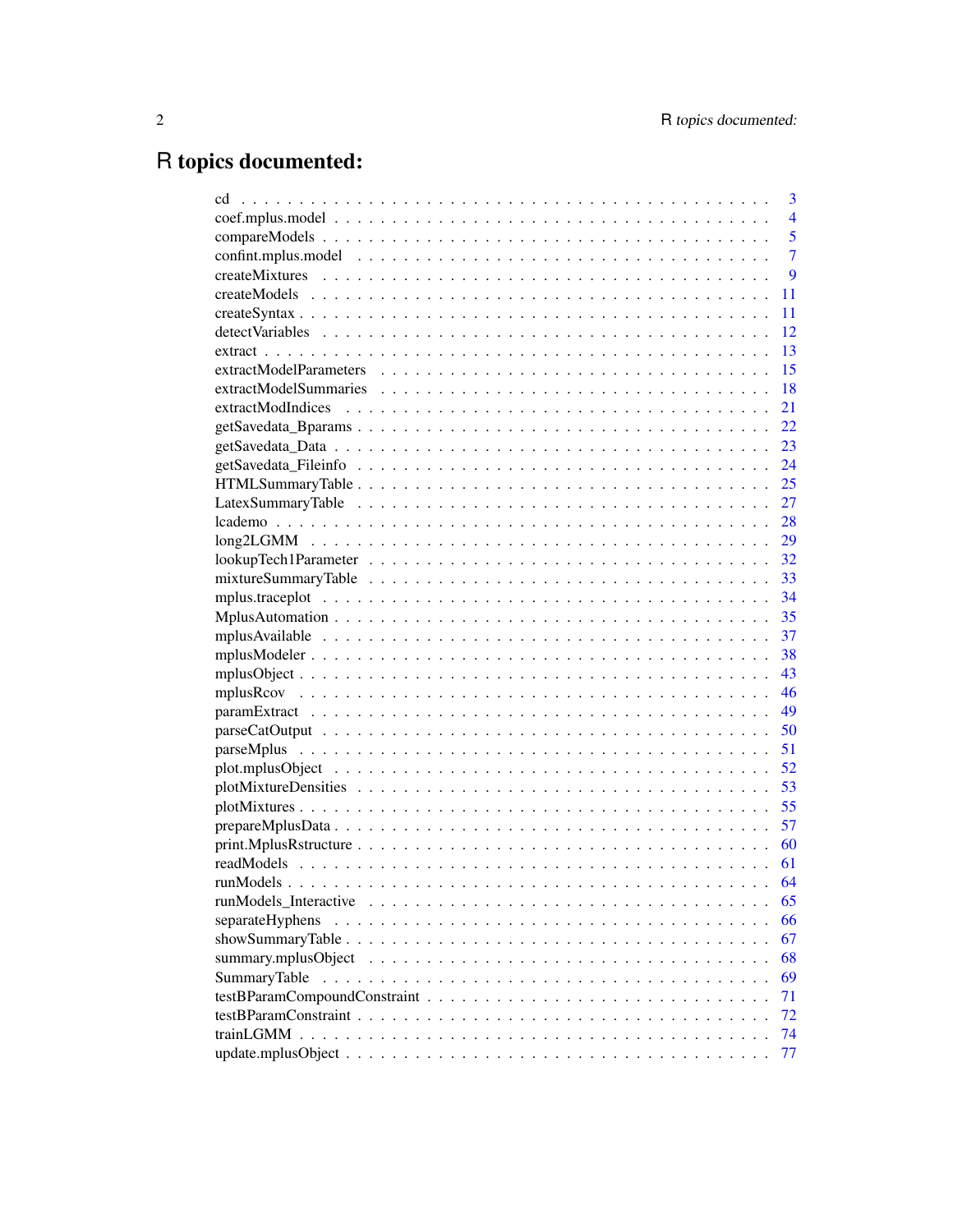## <span id="page-2-0"></span>**Index** [79](#page-78-0)

cd *Change directory*

# Description

The function takes a path and changes the current working directory to the path. If the directory specified in the path does not currently exist, it will be created.

# Usage

cd(base, pre, num)

# **Arguments**

| base | a character string with the base path to the directory. This is required.                                                          |
|------|------------------------------------------------------------------------------------------------------------------------------------|
| pre  | an optional character string with the prefix to add to the base path. Non character<br>strings will be coerced to character class. |
| num  | an optional character string, prefixed by pre. Non character strings will be co-<br>erced to character class.                      |

# Details

The function has been designed to be platform independent, although it has had limited testing. Path creation is done using file.path, the existence of the directory is checked using file.exists and the directory created with dir.create. Only the first argument, is required. The other optional arguments are handy when one wants to create many similar directories with a common base.

#### Value

NULL, changes the current working directory

# Author(s)

Joshua F. Wiley <jwiley.psych@gmail.com>

# Examples

```
## Not run:
# an example just using the base
cd("~/testdir")
# an example using the optional arguments
base <- "~/testdir"
pre <- "test_"
cd(base, pre, 1)
cd(base, pre, 2)
```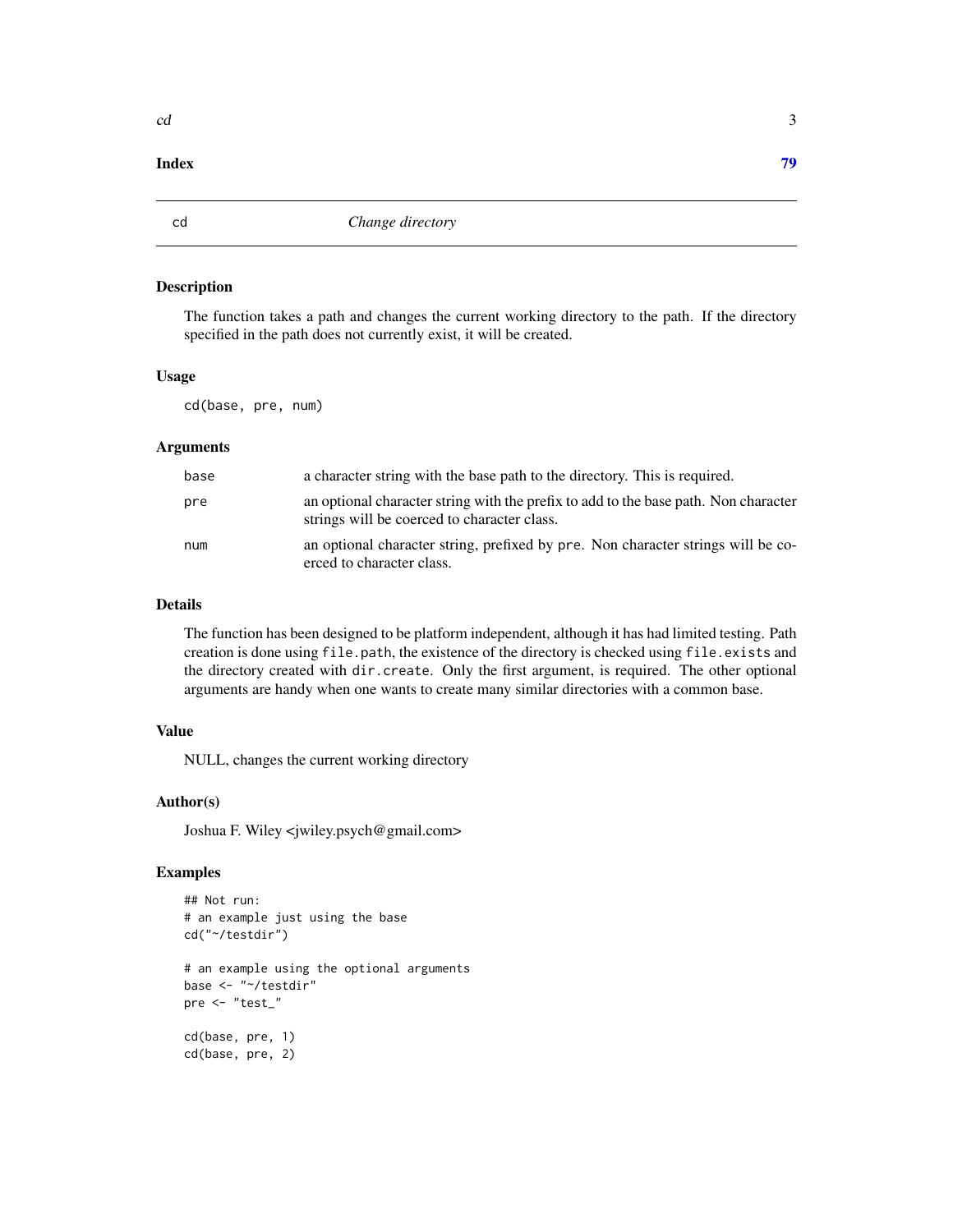<span id="page-3-0"></span>## End(Not run)

<span id="page-3-1"></span>coef.mplus.model *Return coefficients for an mplus.model object*

# Description

This is a method for returning the coefficients of an mplus.model object. It works directly on an object stored from readModels such as: object <- readModels("/path/to/model/model.out").

Method that calls coef.mplus.model. See further documentation there.

# Usage

```
## S3 method for class 'mplus.model'
coef(object, type = c("un", "std", "stdy",
  "stdyx"), params = c("regression", "loading", "undirected",
  "expectation", "variability", "new"), ..., raw = FALSE)
## S3 method for class 'mplusObject'
```

```
coef(object, ...)
```
# Arguments

| object   | An object of class mplus Object                                                                                                                                                                                                                                                   |
|----------|-----------------------------------------------------------------------------------------------------------------------------------------------------------------------------------------------------------------------------------------------------------------------------------|
| type     | A character vector indicating the type of coefficients to return. One of "un",<br>"std", "stdy", or "stdyx".                                                                                                                                                                      |
| params   | A character vector indicating what type of parameters to extract. Any combina-<br>tion of "regression", "loading", "undirected", "expectation", "variability", and<br>"new". A single one can be passed or multiple. By default, all are used and all<br>parameters are returned. |
| $\cdots$ | Additional arguments to pass on (not currently used)                                                                                                                                                                                                                              |
| raw      | A logical defaulting to FALSE indicating whether to parse and return coefficients<br>based on the type (regression, etc.) and relabel using an arrow notation, or to<br>return the raw coefficients in a named vector.                                                            |

#### Value

Either a data frame of class 'mplus.model.coefs', or in the case of multiple group models, a list of class 'mplus.model.coefs', where each element of the list is a data frame of class 'mplus.model.coefs', or a named vector of coefficients, if raw=TRUE.

# Author(s)

Joshua F. Wiley <jwiley.psych@gmail.com>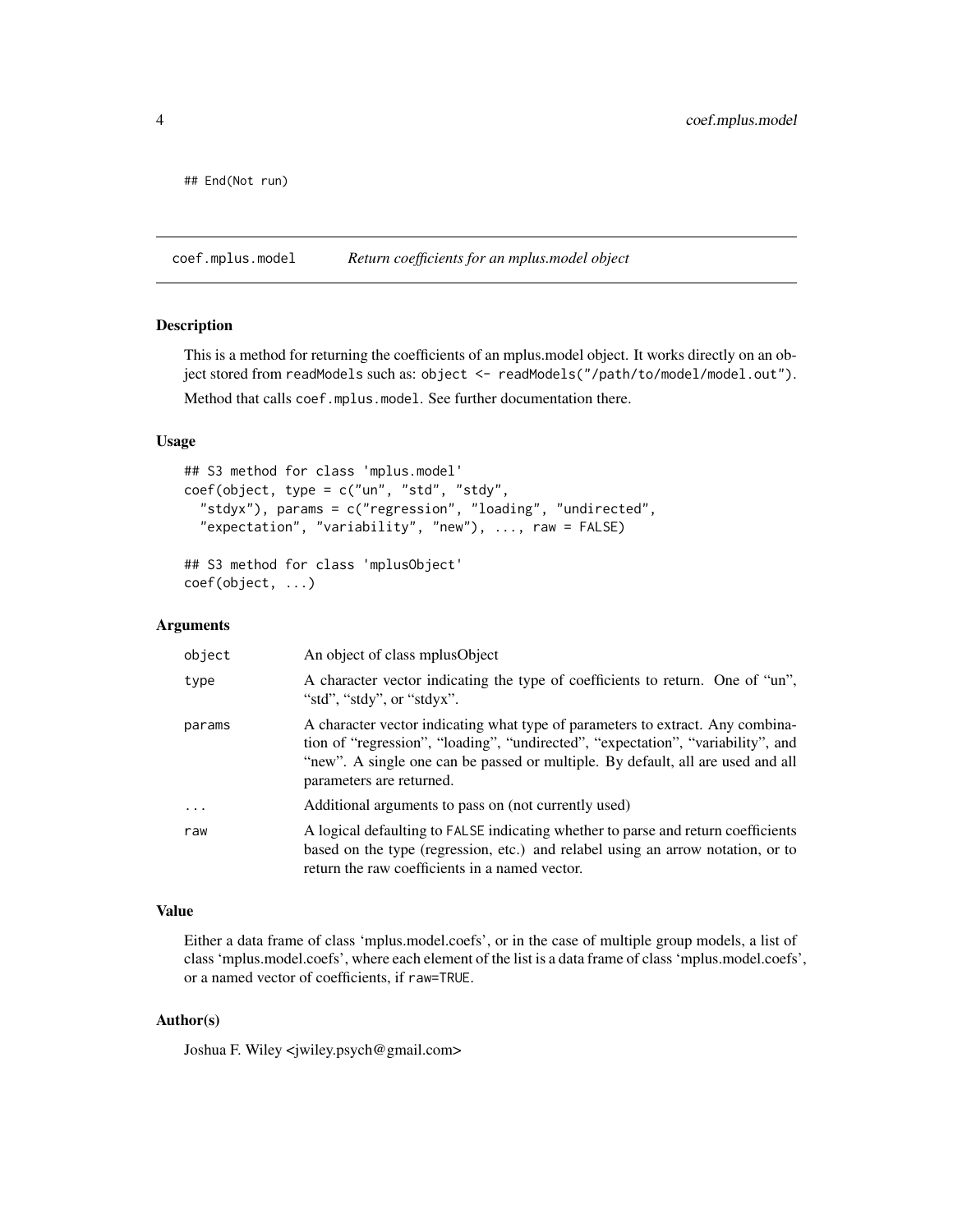# <span id="page-4-0"></span>compareModels 5

#### See Also

[readModels](#page-60-1)

Other Mplus-Formatting: [confint.mplus.model](#page-6-1), [extract](#page-12-1), [print.MplusRstructure](#page-59-1), [summary.mplusObject](#page-67-1)

#### Examples

```
## Not run:
# simple example of a model using builtin data
# demonstrates use
test <- mplusObject(
 TITLE = "test the MplusAutomation Package;",
 MODEL = "mpg ON wt hp;
   wt WITH hp;",
 OUTPUT = "STANDARDIZED;",
 usevariables = c("mpg", "wt", "hp"),rdata = mtcars)
res <- mplusModeler(test, "mtcars.dat", modelout = "model1.inp", run = 1L)
# example of the coef method on an mplud.model object
# note that res$results holds the results of readModels()
coef(res$results)
coef(res$results, type = "std")
coef(res$results, type = "stdy")
coef(res$results, type = "stdyx")
# there is also a method for mplusObject class
coef(res)
# remove files
unlink("mtcars.dat")
unlink("model1.inp")
unlink("model1.out")
unlink("Mplus Run Models.log")
## End(Not run)
```

```
compareModels Compare the output of two Mplus models
```
#### **Description**

The compareModels function compares the output of two Mplus files and prints similarities and differences in the model summary statistics and parameter estimates. Options are provided for filtering out fixed parameters and nonsignificant parameters. When requested, compareModels will compute the chi-square difference test for nested models (does not apply to MLMV, WLSM, and WLSMV estimators, where DIFFTEST in Mplus is needed). Model outputs to be compared can be full summaries and parameters (generated by readModels), summary statistics only (extractModelSummaries), or parameters only (extractModelParameters).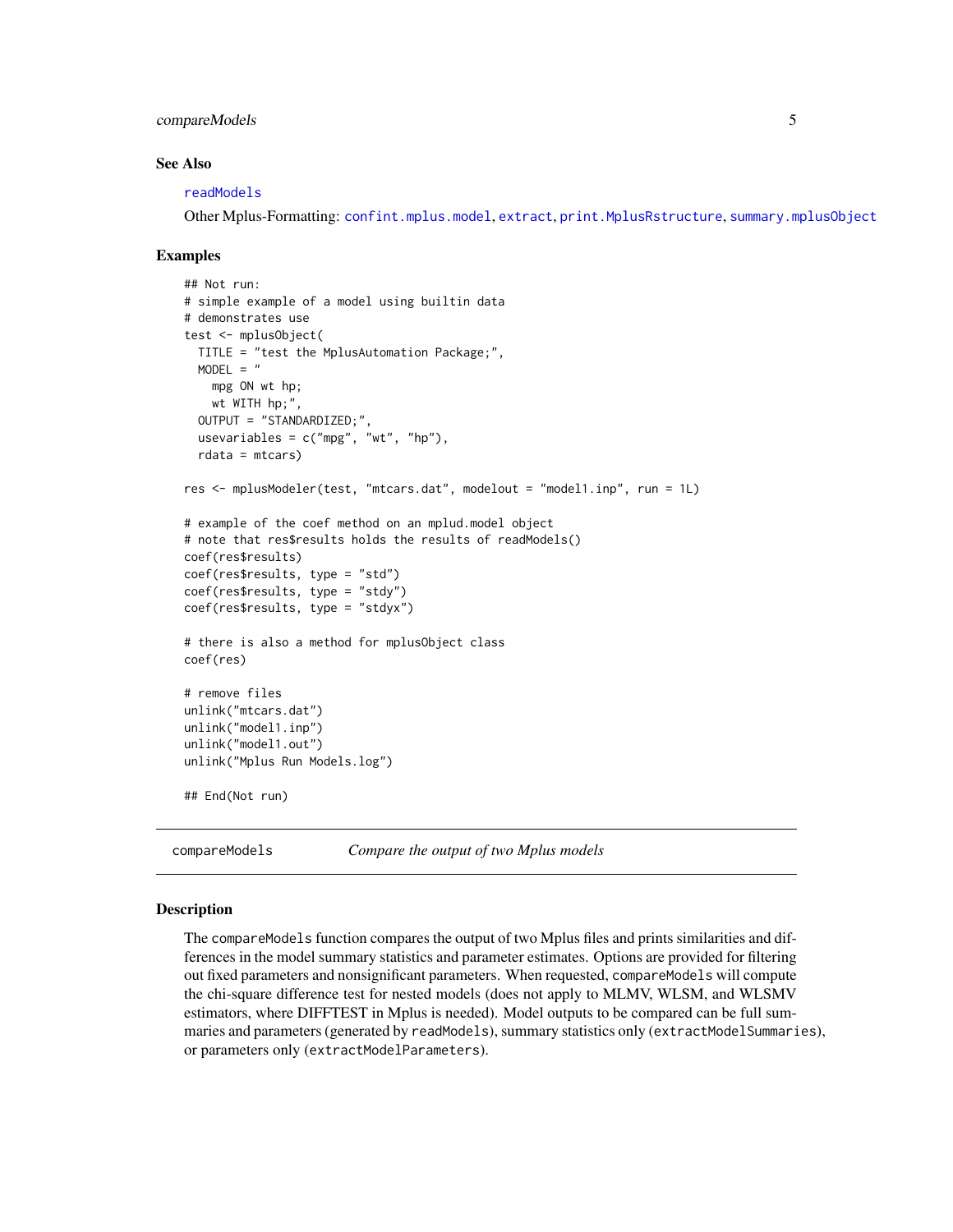#### Usage

```
compareModels(m1, m2, show = "all", equalityMargin = c(param = 1e-04,
 pvalue = 1e-04), compare = "unstandardized", sort = "none",
  showFixed = FALSE, showNS = TRUE, diffTest = FALSE)
```
#### Arguments

| m1        | The first Mplus model to be compared. Generated by readModels, extractModelSummaries,<br>or extractModelParameters.                                                                                    |
|-----------|--------------------------------------------------------------------------------------------------------------------------------------------------------------------------------------------------------|
| m2        | The second Mplus model to be compared.                                                                                                                                                                 |
| show      | What aspects of the models should be compared. Options are "all", "sum-<br>maries", "equal", "diff", "pdiff", and "unique". See below for details.                                                     |
|           | equalityMargin Defines the discrepancy between models that is considered equal. Different mar-<br>gins can be specified for p-value equality versus parameter equality. Defaults to<br>.0001 for both. |
| compare   | Which parameter estimates should be compared. Options are "unstandardized",<br>"stdyx.standardized" "stdy.standardized", and "std.standardized".                                                       |
| sort      | How to sort the output of parameter comparisons. Options are "none", "type",<br>"alphabetical", and "maxDiff". See below for details.                                                                  |
| showFixed | Whether to display fixed parameters in the output (identified where the est/se $=$<br>999.000, per Mplus convention). Default to FALSE.                                                                |
| showNS    | Whether to display non-significant parameter estimates. Can be TRUE or FALSE,<br>or a numeric value (e.g., .10) that defines what p-value is filtered as non-significant.                              |
| diffTest  | Whether to compute a chi-square difference test between the models. Assumes<br>that the models are nested. Not available for MLMV, WLSMV, and ULSMV<br>estimators. Use DIFFTEST in Mplus instead.      |
|           |                                                                                                                                                                                                        |

#### Details

The show parameter can be one or more of the following, which can be passed as a vector, such as c("equal", "pdiff").

- show "all" Display all available model comparison. Equivalent to c("summaries", "equal", "diff", "pdiff", "unique").
	- "summaries" Print a comparison of model summary statistics. Compares the following summary statistics (where available): c("Title", "Observations", "Estimator", "Parameters", "LL", "AIC", "BIC", "ChiSqM\_Value", "ChiSqM\_DF", "CFI", "TLI", "RMSEA", "SRMR", "WRMR")
	- "allsummaries" Prints a comparison of all summary statistics available in each model. May generate a lot of output.

"equal" Print parameter estimates that are equal between models (i.e., <= equalityMargin["param"]).

- "diff" Print parameter estimates that are different between models (i.e., > equalityMargin["param"]).
- "pdiff" Print parameter estimates where the p-values differ between models (i.e., > equalityMargin["pvalue"]).

"unique" Print parameter estimates that are unique to each model.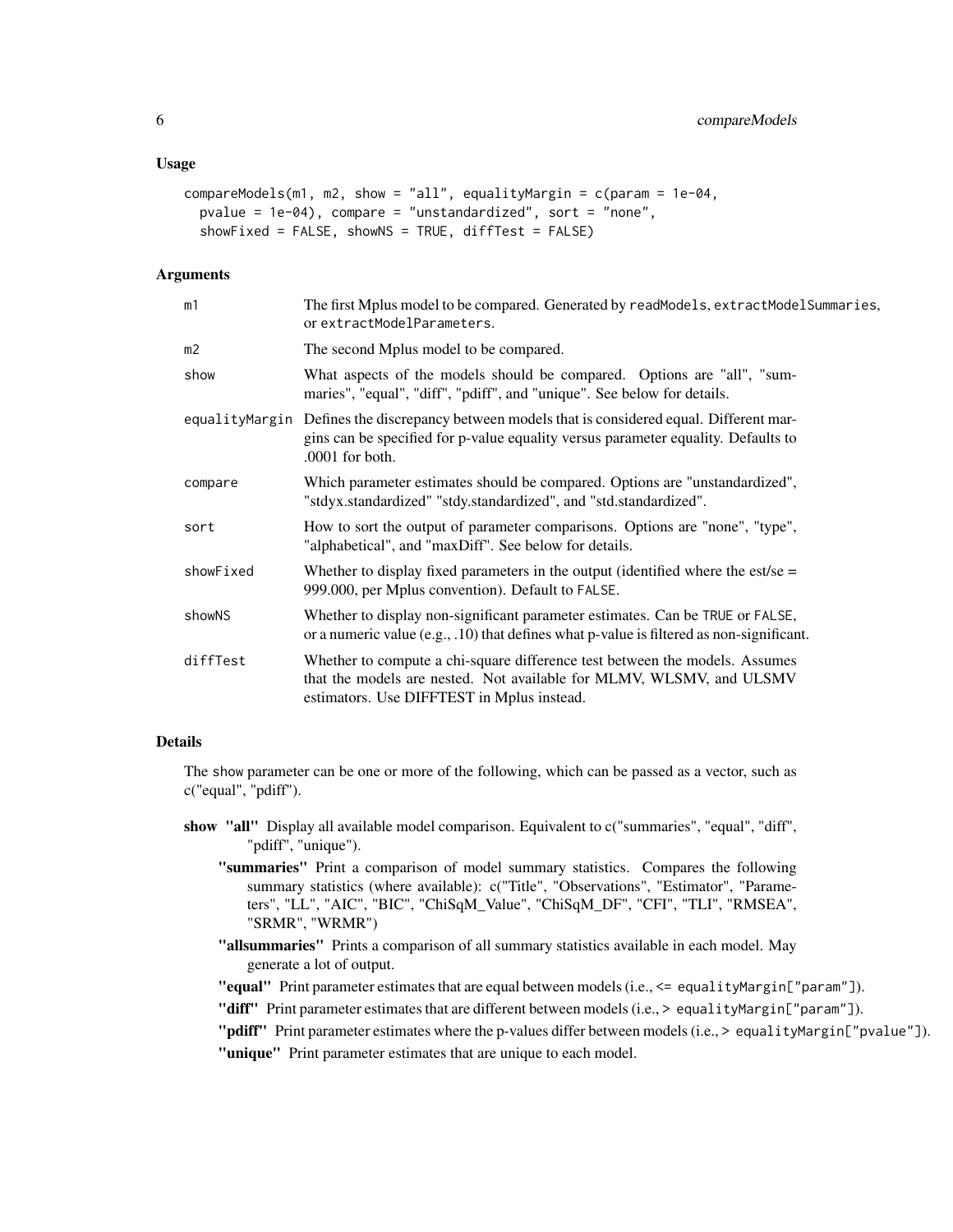# <span id="page-6-0"></span>confint.mplus.model 7

The sort parameter determines the order in which parameter estimates are displayed. The following options are available:

- sort "none" No sorting is performed, so parameters are output in the order presented in Mplus. (Default)
	- "type" Sort parameters by their role in the model. This groups output by regression coefficient (ON), factor loadings (BY), covariances (WITH), and so on. Within each type, output is alphabetical.

"alphabetical" Sort parameters in alphabetical order.

"maxDiff" Sort parameter output by the largest differences between models (high to low).

#### Value

No value is returned by this function. It is used to print model differences to the R console.

# Author(s)

Michael Hallquist

#### Examples

# make me!!!

<span id="page-6-1"></span>confint.mplus.model *Return confidence intervals for an mplus.model object*

#### **Description**

This is a method for returning the confidence of an mplus.model object. It works directly on an object stored from readModels such as: object <- readModels("/path/to/model/model.out").

Method that calls confint.mplus.model. See further documentation there.

#### Usage

```
## S3 method for class 'mplus.model'
confint(object, parm, level = 0.95,type = c("un", "std", "stdy", "stdyx"), params = c("regression",
  "loading", "undirected", "expectation", "variability", "new"), ...)
## S3 method for class 'mplusObject'
confint(object, ...)
```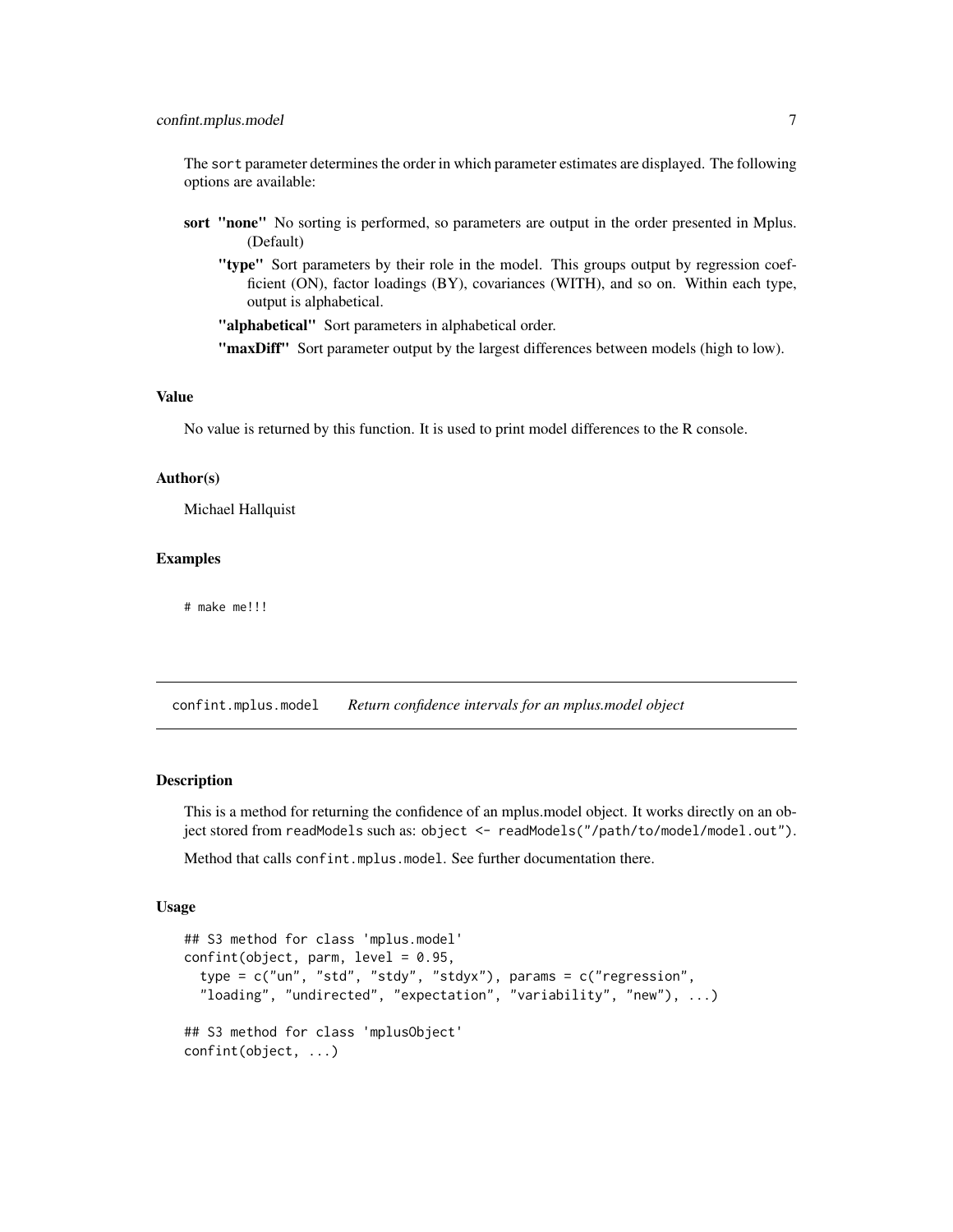# **Arguments**

| object    | An object of class mplus Object                                                                                                                                                                                                                                                   |
|-----------|-----------------------------------------------------------------------------------------------------------------------------------------------------------------------------------------------------------------------------------------------------------------------------------|
| parm      | Included as all confint() methods must include it. Not used currently for<br>Mplus.                                                                                                                                                                                               |
| level     | A numeric vector indicating the level of confidence interval to extract. Options<br>are .95, .90, or .99 as those are all Mplus provides.                                                                                                                                         |
| type      | A character vector indicating the type of confidence intervals to return. One of<br>"un", "std", "stdy", or "stdyx".                                                                                                                                                              |
| params    | A character vector indicating what type of parameters to extract. Any combina-<br>tion of "regression", "loading", "undirected", "expectation", "variability", and<br>"new". A single one can be passed or multiple. By default, all are used and all<br>parameters are returned. |
| $\ddotsc$ | Additional arguments to pass on (not currently used)                                                                                                                                                                                                                              |

# Value

A data frame of class 'mplus.model.cis', or in the case of multiple group models, a list of class 'mplus.model.cis', where each element of the list is a data frame of class 'mplus.model.cis'.

#### Author(s)

Joshua F. Wiley <jwiley.psych@gmail.com>

# See Also

#### [readModels](#page-60-1)

Other Mplus-Formatting: [coef.mplus.model](#page-3-1), [extract](#page-12-1), [print.MplusRstructure](#page-59-1), [summary.mplusObject](#page-67-1)

# Examples

```
## Not run:
# simple example of a model using builtin data
# demonstrates use
test <- mplusObject(
 TITLE = "test the MplusAutomation Package;",
 MODEL = "mpg ON wt hp;
   wt WITH hp;",
  OUTPUT = "STANDARDIZED; CINTERVAL;",
  usevariables = c("mpg", "wt", "hp"),rdata = mtcars)
res <- mplusModeler(test, "mtcars.dat", modelout = "model1.inp", run = 1L)
# example of the confint method on an mplus.model object
# note that res$results holds the results of readModels()
confint(res$results)
confint(res$results, type = "std")
confint(res$results, type = "stdy")
```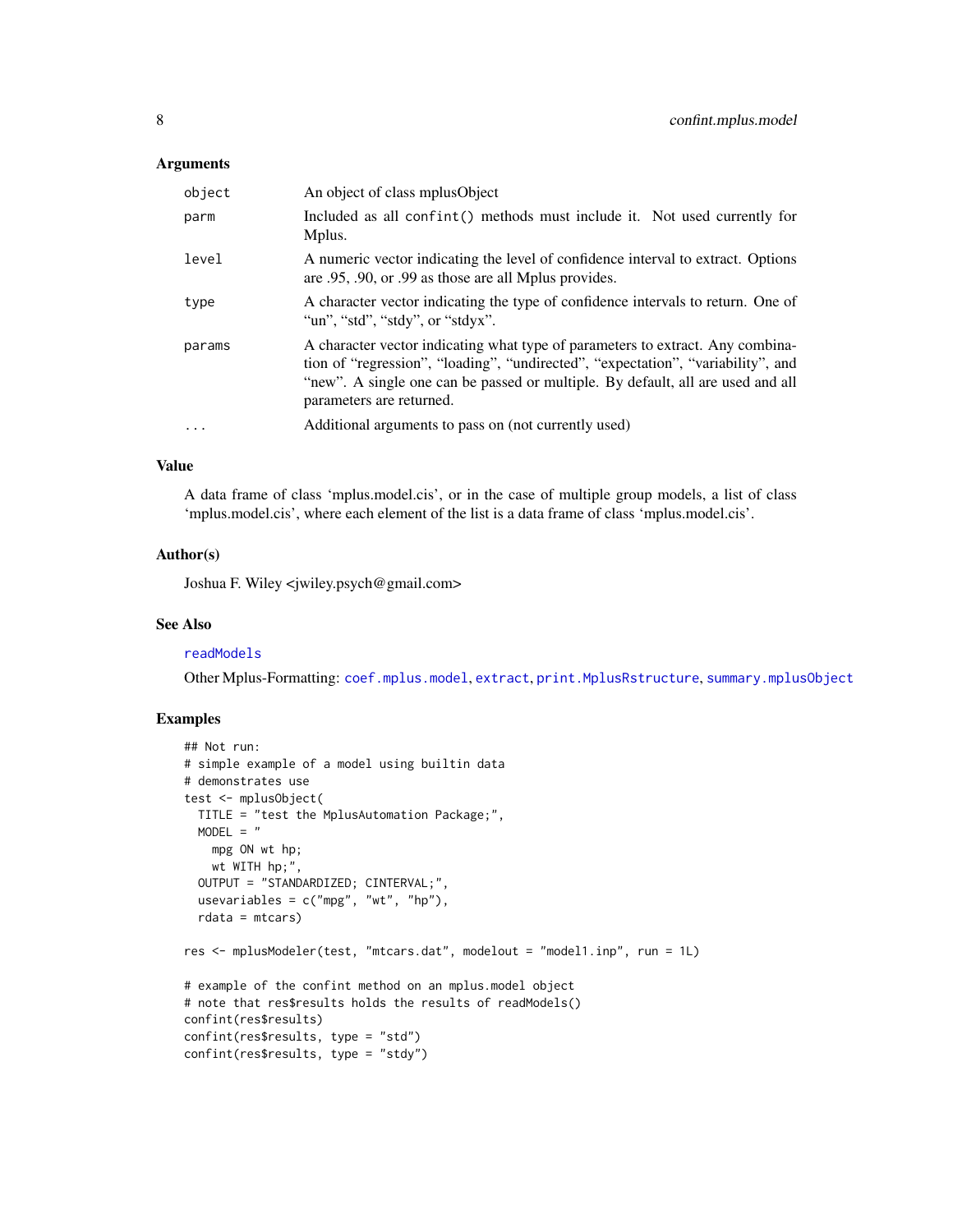# <span id="page-8-0"></span>createMixtures 9

```
confint(res$results, type = "stdyx", level = .99)
# there is also a method for mplusObject class
confint(res)
screenreg(res, cis = TRUE, single.row = TRUE)
# remove files
unlink("mtcars.dat")
unlink("model1.inp")
unlink("model1.out")
unlink("Mplus Run Models.log")
## End(Not run)
```
createMixtures *Create syntax for a batch of mixture models*

#### **Description**

Dynamically creates syntax for a batch of mixture models, with intelligent defaults. This function is a wrapper around mplusObject, and additional arguments can be passed to this function using .... In all arguments to mplusObject, a double space (" ") is replaced with a newline character. This can be used to obtain nicely formatted Mplus syntax. In the arguments model\_class\_specific and SAVEDATA, the character string " ${C}$ " is substituted with the correct class number. The character string "{filename\_stem}" is substituted with the filename stem, for example, to name savedata in line with the input files.

# Usage

```
createMixtures(classes = 1L, filename_stem = NULL,
  model_overall = NULL, model_class_specific = NULL, rdata = NULL,
  usevariables = NULL, OUTPUT = "TECH11 TECH14;",
  SAVEDATA = "FILE IS {filename_stem}_{C}.dat; SAVE = cprobabilities;",
  ...)
```
# Arguments

| classes                               | A vector of integers, indicating which class solutions to generate. Defaults to<br>1L. E.g., classes = 1:6, classes = $c(1:4, 6:8)$ .                                                                                                                                                                                                                                                                                                                                                                               |
|---------------------------------------|---------------------------------------------------------------------------------------------------------------------------------------------------------------------------------------------------------------------------------------------------------------------------------------------------------------------------------------------------------------------------------------------------------------------------------------------------------------------------------------------------------------------|
| filename_stem                         | Character. A stem for the automatically generated filenames of the syntax and<br>data files.                                                                                                                                                                                                                                                                                                                                                                                                                        |
| model overall<br>model_class_specific | Character. Mplus syntax for the overall model (across classes).                                                                                                                                                                                                                                                                                                                                                                                                                                                     |
|                                       | Character vector. Mplus syntax for the class-specific model(s) of one or more<br>categorical latent variables. Each element of model_class_specific is used<br>as the class-specific syntax of a different categorical latent variable. This allows<br>one to easily specify latent transition analyses (see second example). The char-<br>acter string " $\{C\}$ " is substituted with the correct class number, for example to<br>set unique parameter labels for each class, or to specify equality constraints. |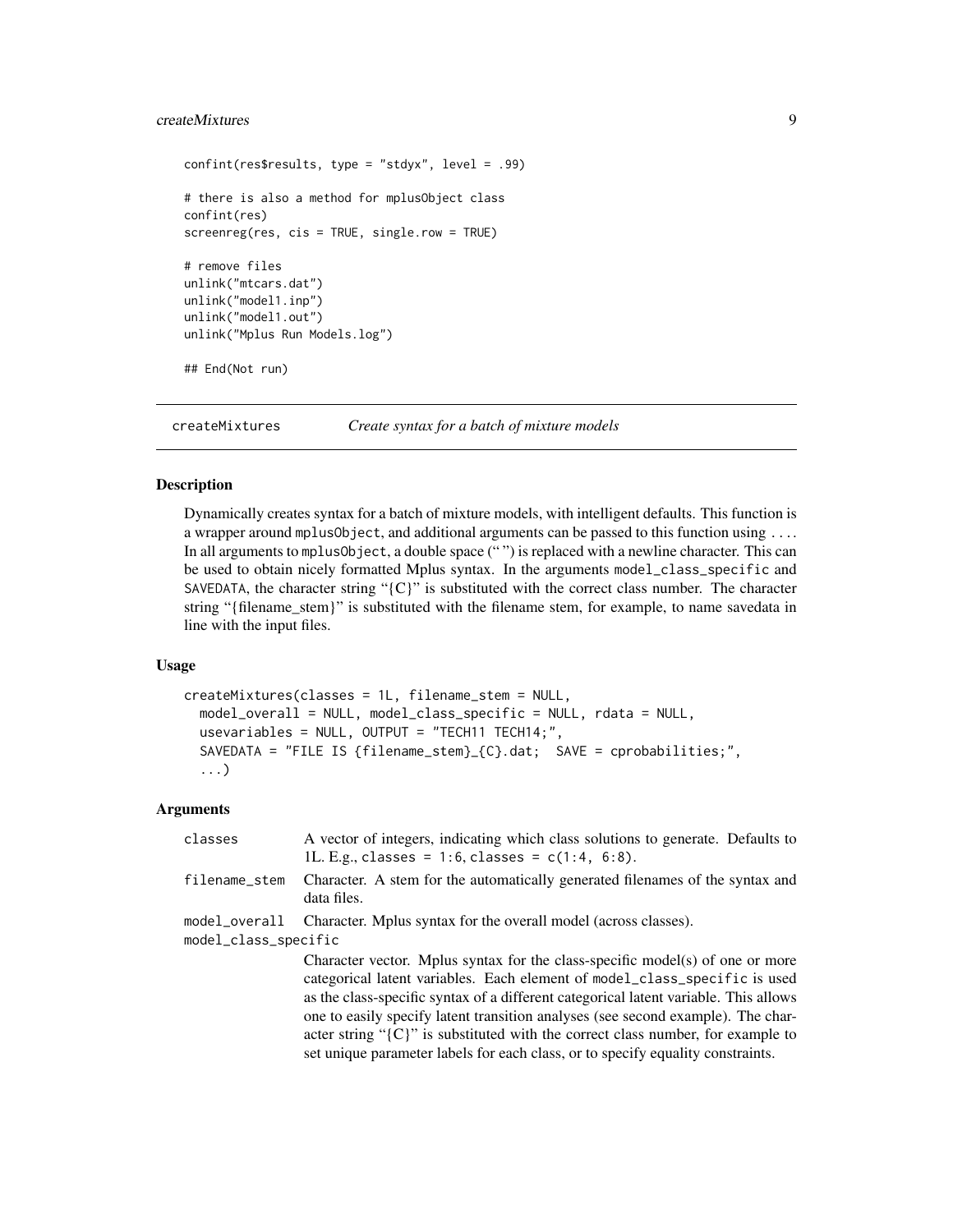| rdata           | Data.frame. An R dataset to be used for the model.                                                                                                                                                               |
|-----------------|------------------------------------------------------------------------------------------------------------------------------------------------------------------------------------------------------------------|
| usevariables    | Character vector, specifying the names of variables in the rdata object which<br>should be included in the Mplus data file and model.                                                                            |
| <b>OUTPUT</b>   | Character. Syntax for Mplus' OUTPUT option. Highly recommended when<br>determining the appropriate number of latent classes. TECH11 is required to<br>obtain the VLMR-test; TECH14 is required for the BLR-test. |
| <b>SAVEDATA</b> | Character. Syntax for Mplus' savedata option. Highly recommended when con-<br>ducting mixture models. The default option will often be adequate.                                                                 |
| $\cdot$         | Additional arguments, passed to mplusObject, such as syntax for other Mplus<br>options.                                                                                                                          |

# Value

None. Function is used for its side effects (generating syntax).

#### Author(s)

Caspar J. van Lissa

#### See Also

[mplusObject](#page-42-1), [mplusModeler](#page-37-1)

#### Examples

```
## Not run:
createMixtures(classes = 1:3, filename_stem = "iris", rdata = iris)
## End(Not run)
## Not run:
data <- read.table("http://statmodel.com/usersguide/chap8/ex8.13.dat")[,c(1:10)]
names(data) <- c("u11", "u12", "u13", "u14", "u15", "u21", "u22", "u23", "u24", "u25")
createMixtures(
classes = 2,
filename_stem = "dating",
model_overall = "c2 ON c1;",
model_class_specific = c(
"[u11$1] (a{C}); [u12$1] (b{C}); [u13$1] (c{C}); [u14$1] (d{C}); [u15$1] (e{C});",
"[u21$1] (a{C}); [u22$1] (b{C}); [u23$1] (c{C}); [u24$1] (d{C}); [u25$1] (e{C});"
),
rdata = data,
ANALYSIS = "PROCESSORS IS 2; LRTSTARTS (0 0 40 20); PARAMETERIZATION = PROBABILITY;",
VARIABLE = "CATEGORICAL = u11-u15 u21-u25;"
\lambda## End(Not run)
```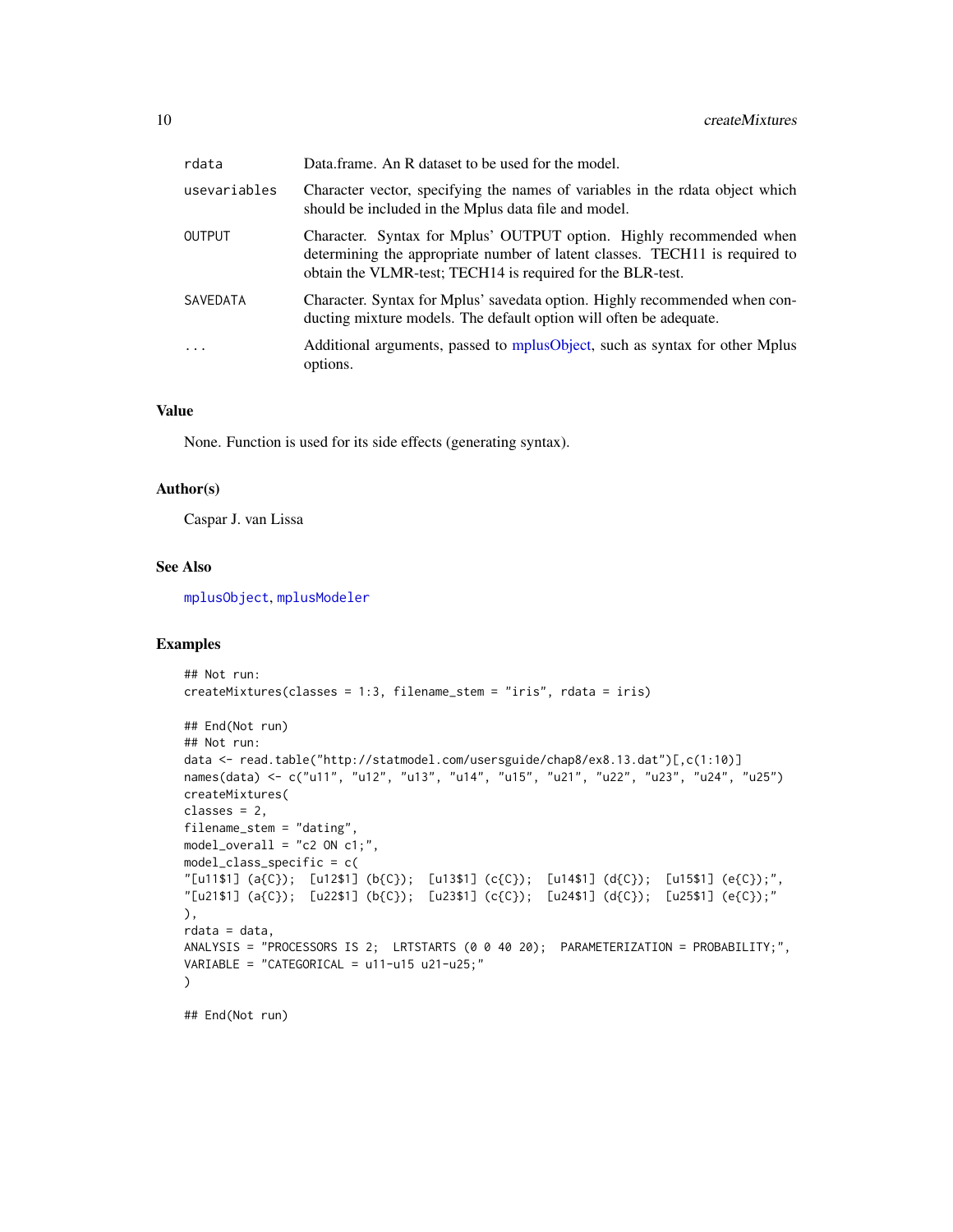<span id="page-10-1"></span><span id="page-10-0"></span>

#### Description

The createModels function processes a single Mplus template file and creates a group of related model input files. Definitions and examples for the template language are provided in the MplusAutomation vignette and are not duplicated here at the moment. See this documentation: vignette("Vignette", package="MplusAutomation")

#### Usage

```
createModels(templatefile)
```
#### Arguments

templatefile The filename (absolute or relative path) of an Mplus template file to be processed. Example "C:/MplusTemplate.txt"

#### Value

No value is returned by this function. It is solely used to process an Mplus template file.

# Author(s)

Michael Hallquist

#### Examples

```
## Not run:
 createModels("L2 Multimodel Template No iter.txt")
```
## End(Not run)

createSyntax *Create the Mplus input text for an mplusObject*

# Description

This function takes an object of class mplusObject and creates the Mplus input text corresponding to it, including data link and variable names.

#### Usage

```
createSyntax(object, filename, check = TRUE, add = FALSE,
  imputed = FALSE)
```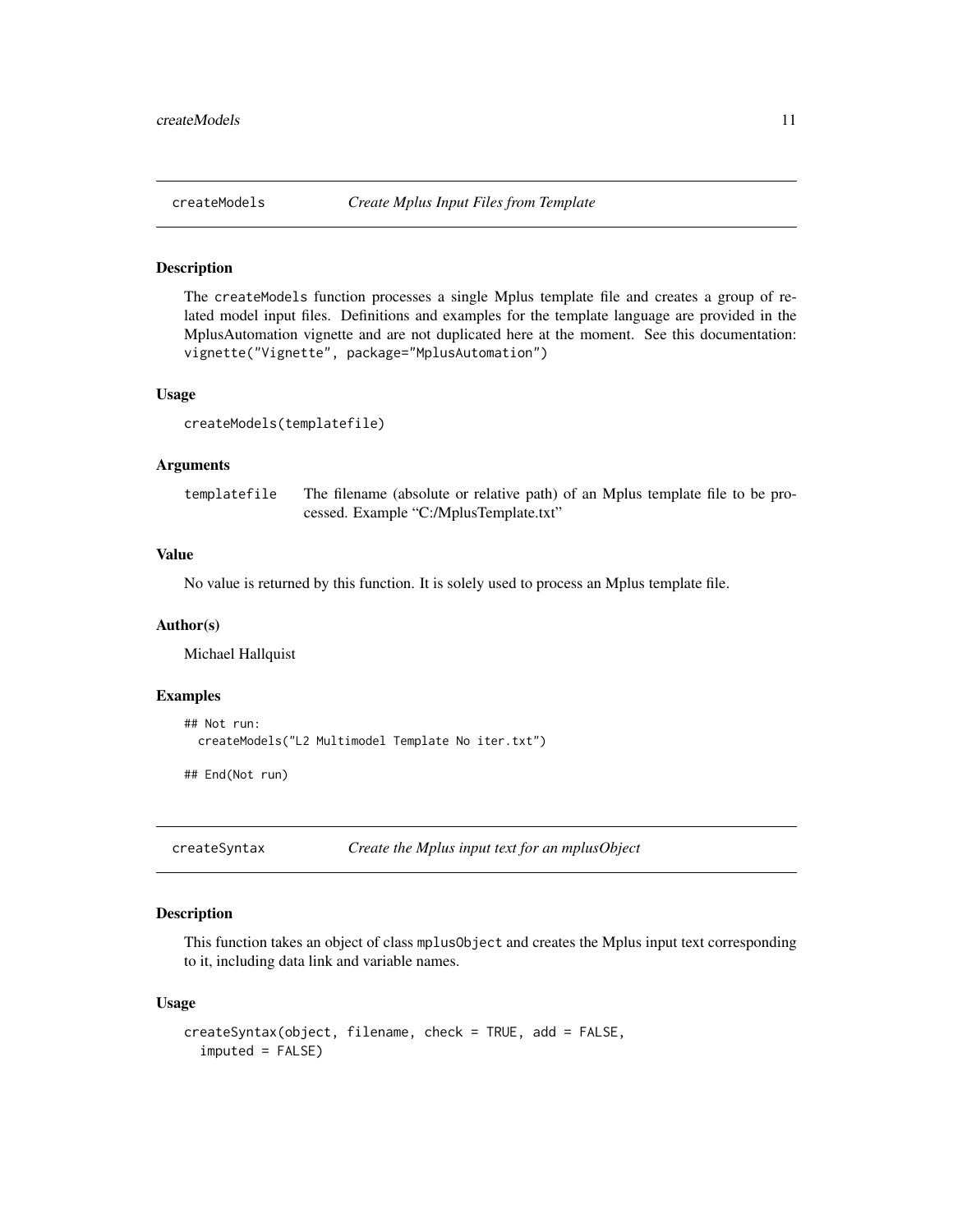#### <span id="page-11-0"></span>Arguments

| object   | An object of class mplus Object                                                                                                                                                    |
|----------|------------------------------------------------------------------------------------------------------------------------------------------------------------------------------------|
| filename | The name of the data file as a character vector                                                                                                                                    |
| check    | A logical indicating whether or not to run parsemplus on the created input file.<br>Checks for errors like lines that are too long, or for missing semi-colons and<br>gives notes. |
| add      | A logical passed on to parsemplus whether to add semi colons to line ends.<br>Defaults to FALSE.                                                                                   |
| imputed  | A logical whether the data are multiply imputed. Defaults to FALSE.                                                                                                                |

# Value

A character string containing all the text for the Mplus input file.

# Author(s)

Joshua F. Wiley <jwiley.psych@gmail.com>

# See Also

[prepareMplusData](#page-56-1), [mplusModeler](#page-37-1)

# Examples

```
# example mplusObject
example1 <- mplusObject(MODEL = "mpg ON wt;",
  usevariables = c("mpg", "hp"),rdata = mtcars)
# create the Mplus input text
cat(createSyntax(example1, "example1.dat"), file=stdout(), fill=TRUE)
# update the object, then create input text
cat(createSyntax(update(example1,
 TITLE = \sim "This is my title;",
  MODEL = \sim . + "\nmpg ON hp;",
  usevariables = c("mpg", "hp", "wt")), "example1.dat"),
  file=stdout(),
  fill=TRUE)
rm(example1)
```
detectVariables *Automatically detect variables from an Mplus model object*

# Description

This is a function to automatically detect the variables used in an Mplus model object.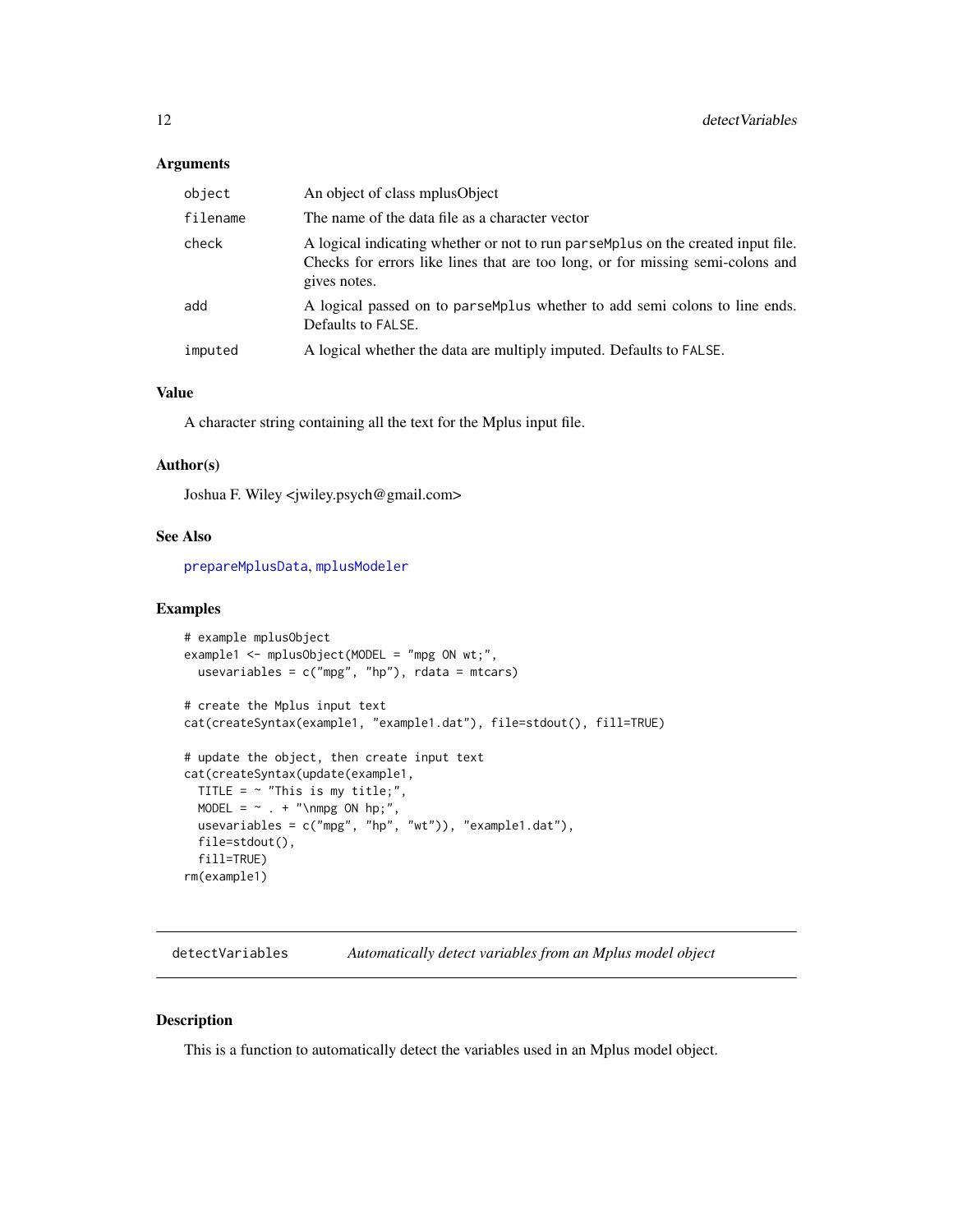#### <span id="page-12-0"></span>extract the contract of the contract of the contract of the contract of the contract of the contract of the contract of the contract of the contract of the contract of the contract of the contract of the contract of the co

# Usage

```
detectVariables(object)
```
#### Arguments

object An Mplus model object from mplusObject.#'

# Value

A vector of variables from the R dataset to use.

# Author(s)

Joshua F. Wiley <jwiley.psych@gmail.com>

# See Also

[mplusModeler](#page-37-1), [mplusObject](#page-42-1)

# Examples

```
example1 <- mplusObject(MODEL = "mpg ON wt;",
  rdata = mtcars, autov = FALSE)
example1$usevariables
MplusAutomation:::detectVariables(example1)
example2 <- mplusObject(MODEL = "mpg ON wt;",
  rdata = mtcars, autov = TRUE)example2$usevariables
example3 <- update(example2,
 MODEL = \sim . + "mpg ON qsec; wt WITH qsec;",
  autov = TRUE)example3$usevariables
rm(example1, example2, example3)
```
<span id="page-12-1"></span>extract *Extract function to make Mplus output work with the* texreg *package*

# Description

This is a method for extracting output in a format suitable for the texreg package. Uses coef for most the work.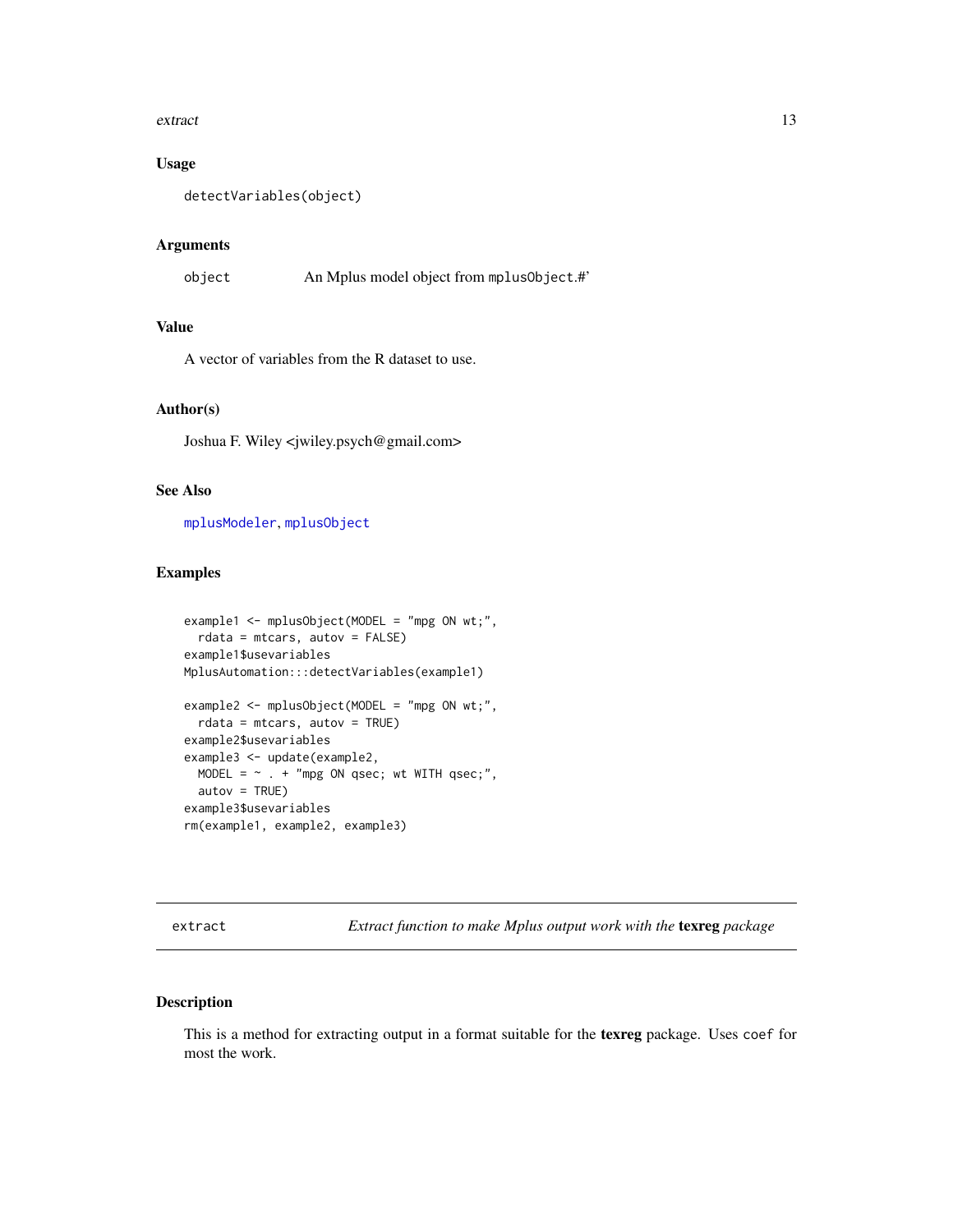# Usage

```
extract.mplus.model(model, summaries = "none", cis = FALSE,
 escape.latex = FALSE, ...)
extract.mplusObject(model, summaries = "none", cis = FALSE, ...)
## S4 method for signature 'mplus.model'
extract(model, summaries = "none", cis = FALSE,
  escape.latex = FALSE, ...)
## S4 method for signature 'mplusObject'
extract(model, summaries = "none", cis = FALSE,
  ...)
```
## Arguments

| model        | An Mplus model object. This typically comes either from readModels directly,<br>or indirectly via mplus Modeler. The results will have different classes, but<br>extract methods are defined for both. |
|--------------|--------------------------------------------------------------------------------------------------------------------------------------------------------------------------------------------------------|
| summaries    | A character vector which summaries to include. Defaults to "none".                                                                                                                                     |
| cis          | A logical whether to extract confidence intervals.                                                                                                                                                     |
| escape.latex | A logical value whether to escape dollar signs in coefficient names for LaTeX.<br>Defaults to FALSE.                                                                                                   |
| $\cdots$     | Additional arguments passed to coef.mplus.model.                                                                                                                                                       |

# Value

A texreg object, or for multiple group models, a list of texreg objects.

# Author(s)

Joshua F. Wiley <jwiley.psych@gmail.com>

#### See Also

#### [readModels](#page-60-1)

Other Mplus-Formatting: [coef.mplus.model](#page-3-1), [confint.mplus.model](#page-6-1), [print.MplusRstructure](#page-59-1), [summary.mplusObject](#page-67-1)

# Examples

```
## Not run:
# simple example of a model using builtin data
# demonstrates use
test <- mplusObject(
 TITLE = "test the MplusAutomation Package;",
 MODEL = "mpg ON wt hp;
```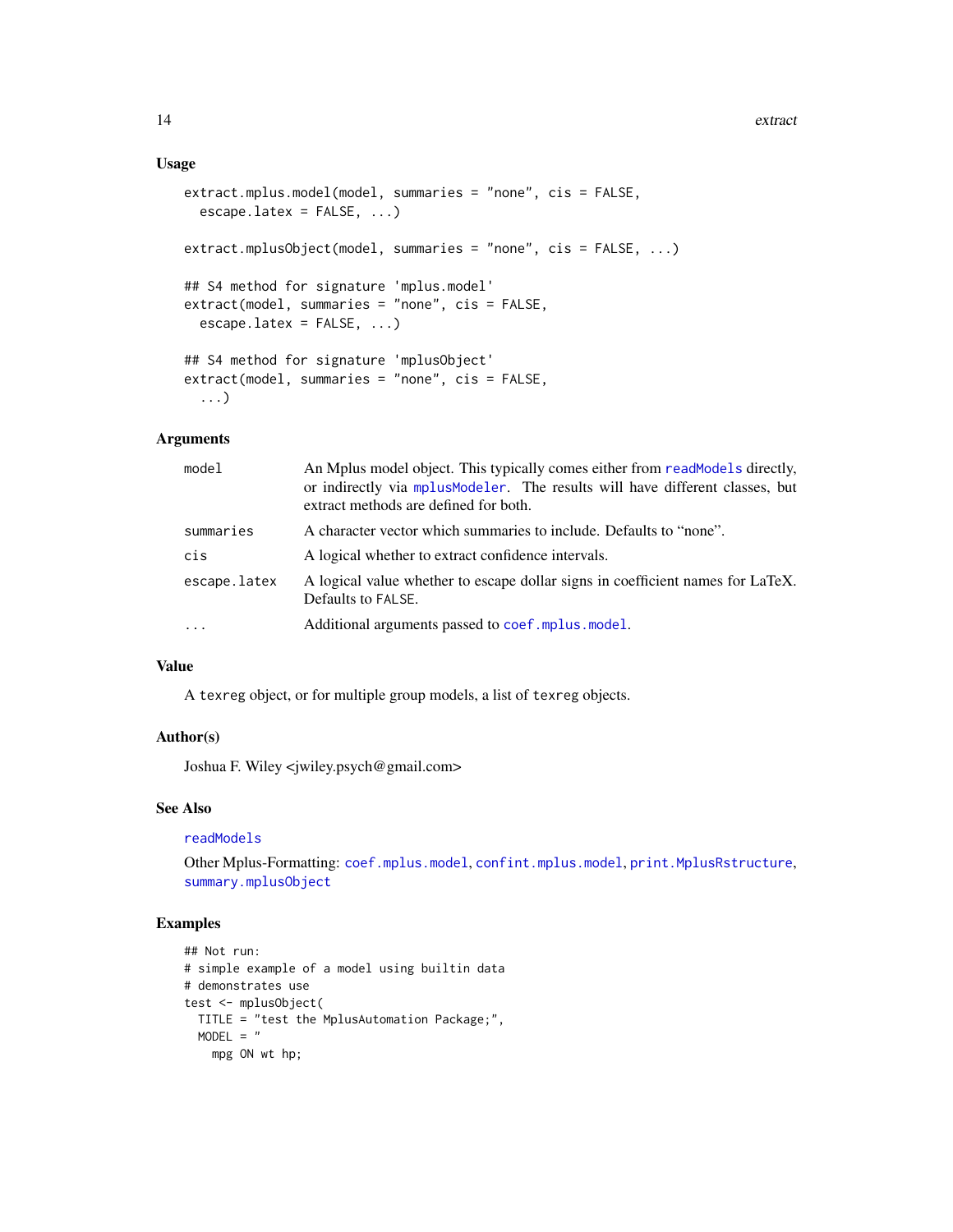```
wt WITH hp;",
 OUTPUT = "STANDARDIZED;",
 usevariables = c("mpg", "wt", "hp"),rdata = mtcars)
res <- mplusModeler(test, "mtcars.dat", modelout = "model1.inp", run = 1L)
extract(res$results)
# there is also a method for mplusObject class
extract(res)
# load the texreg package
# to use pretty printing via screenreg
# uncomment to run these examples
# library(texreg)
# screenreg(res)
# screenreg(res, type = 'stdyx')
# screenreg(res, type = 'un', params = 'regression',
# single.row=TRUE)
# screenreg(res, type = 'un', params = 'regression', summaries = 'CFI',
# single.row=TRUE)
# remove files
unlink("mtcars.dat")
unlink("model1.inp")
unlink("model1.out")
unlink("Mplus Run Models.log")
## End(Not run)
```
<span id="page-14-1"></span>extractModelParameters

*Extract model parameters from MODEL RESULTS section.*

# **Description**

Extracts the model parameters from the MODEL RESULTS section of one or more Mplus output files. If a particular output file has more than one results section (unstandardized, stdyx, stdy, and/or std), a list will be returned. If the target is a directory, all .out files therein will be parsed and a single list will be returned, where the list elements are named by the output file name. Returned parameters often include the parameter estimate, std. err, param/s.e., and two-tailed p-value.

# Usage

```
extractModelParameters(target = getwd(), recursive = FALSE, filefilter,
  dropDimensions = FALSE, resultType)
```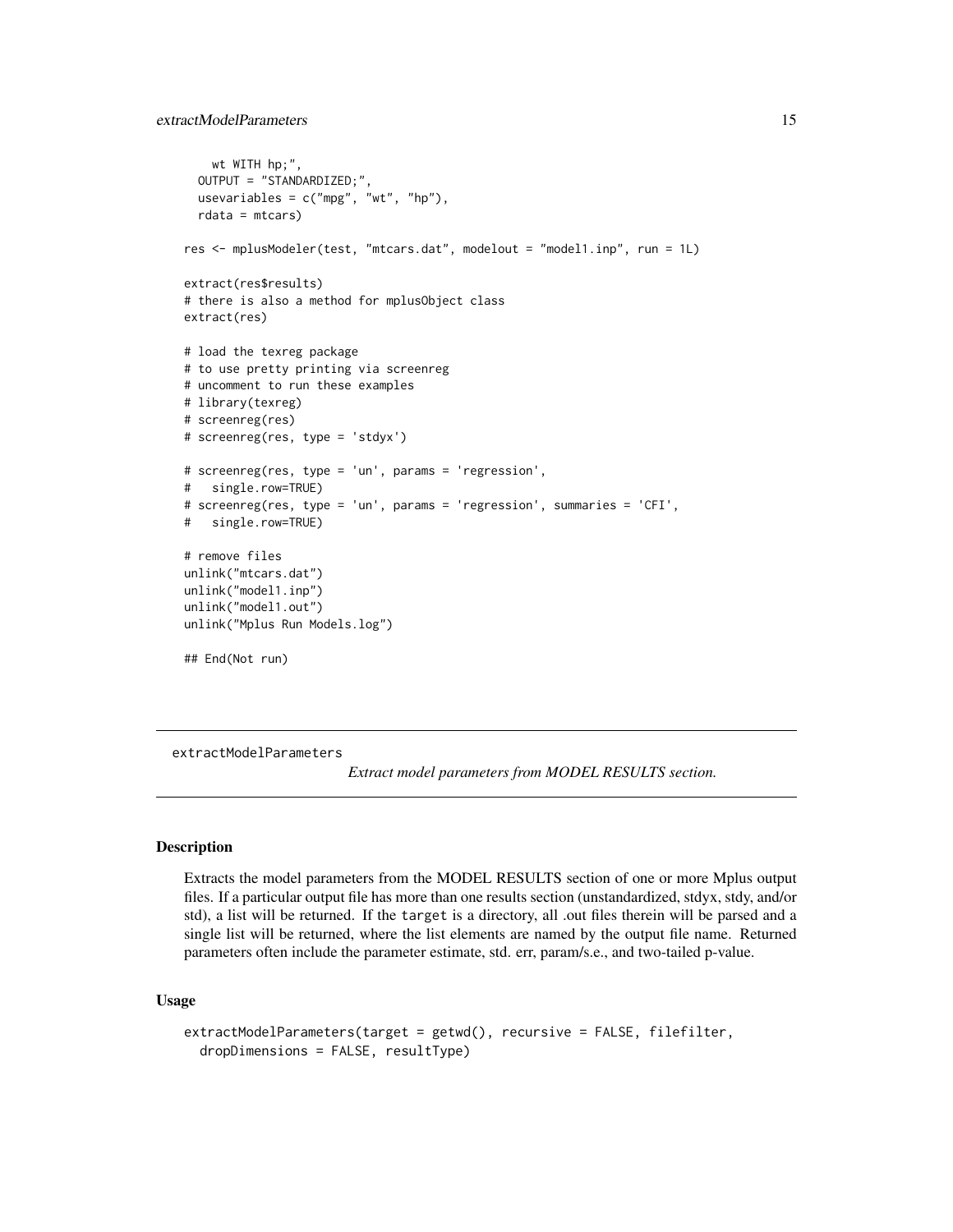#### **Arguments**

| target         | the directory containing Mplus output files (.out) to parse OR the single out-<br>put file to be parsed. May be a full path, relative path, or a filename within<br>the working directory. Defaults to the current working directory. Example:<br>"C:/Users/Michael/Mplus Runs"                                                                                                                                                                                                                                     |
|----------------|---------------------------------------------------------------------------------------------------------------------------------------------------------------------------------------------------------------------------------------------------------------------------------------------------------------------------------------------------------------------------------------------------------------------------------------------------------------------------------------------------------------------|
| recursive      | optional. If TRUE, parse all models nested in subdirectories within target. De-<br>faults to FALSE.                                                                                                                                                                                                                                                                                                                                                                                                                 |
| filefilter     | a Perl regular expression (PCRE-compatible) specifying particular output files to<br>be parsed within directory. See regex or http://www.pcre.org/pcre.txt<br>for details about regular expression syntax.                                                                                                                                                                                                                                                                                                          |
| dropDimensions | Relevant only for multi-file parsing. If TRUE, then if only one output section<br>(usually unstandardized) is present for all files in the parsed list, then eliminate<br>the second-level list (which contains elements for each output section). The<br>result is that the elements of the returned list are data. Frame objects with the<br>relevant parameters.                                                                                                                                                 |
| resultType     | N.B.: this parameter is deprecated and will be removed in a future version. The<br>new default is to extract all results that are present and return a list (see below<br>for details). resultType specified the results section to extract. If raw, the un-<br>standardized estimates will be returned. "stdyx", "stdy", and "std" are the other<br>options, which extract different standardized solutions. See the Mplus User's<br>Guide for additional details about the differences in these standardizations. |

# Value

If target is a single file, a list containing unstandardized and standardized results will be returned. If all standardized solutions are available, the list element will be named: unstandardized, stdyx.standardized, stdy.standardized, and std.standardized. If confidence intervals are output using OUTPUT:CINTERVAL, then a list element named ci.unstandardized will be included. Each of these list elements is a data.frame containing relevant model parameters.

If target is a directory, a list will be returned, where each element contains the results for a single file, and the top-level elements are named after the corresponding output file name. Each element within this list is itself a list, with elements as in the single file case above.

The core data. frame for each MODEL RESULTS section typically has the following structure:

| paramHeader | The header that begins a given parameter set. Example: "FACTOR1 BY"            |
|-------------|--------------------------------------------------------------------------------|
| param       | The particular parameter being measured (within paramHeader). Example: "ITEM1" |
| est         | Parameter estimate value.                                                      |
| se          | Standard error of the estimate                                                 |
| est_se      | Quotient of est/se, representing z-test/t-test in large samples                |
| pval        | Two-tailed p-value for the est_se quotient.                                    |
|             |                                                                                |

In the case of output from Bayesian estimation (ESTIMATOR=BAYES), the data.frame will contain a different set of variables, including some of the above, as well as

posterior\_sd Posterior standard deviation of the estimate.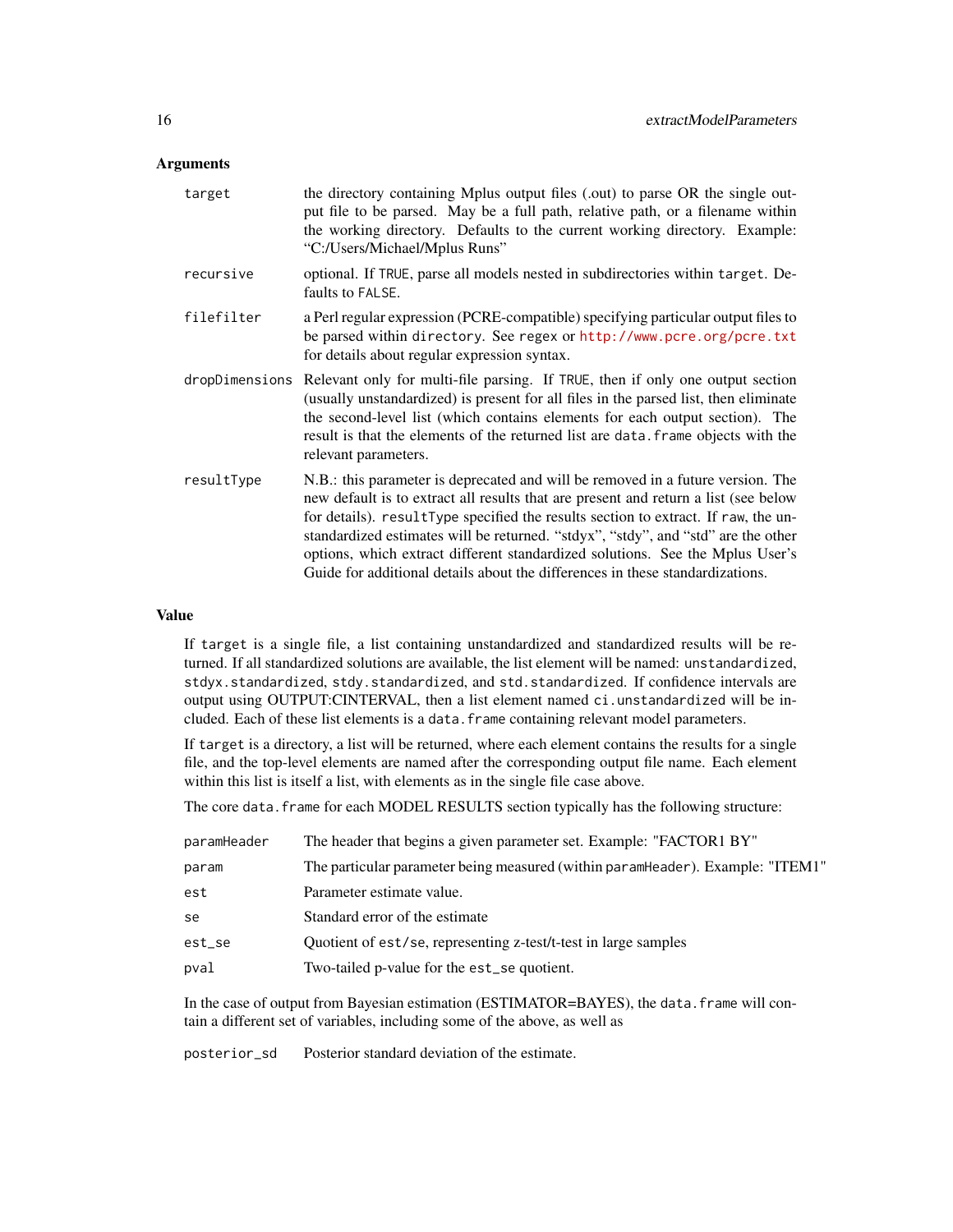| lower_2.5ci | Lower 2.5 percentile of the estimate.                       |
|-------------|-------------------------------------------------------------|
| upper_2.5ci | Upper 2.5 percentile (aka 97.5 percentile) of the estimate. |

Also note that the pval column for Bayesian output represents a one-tailed estimate.

In the case of output from a Monte Carlo study (MONTECARLO: and MODEL POPULATION:), the data.frame will contain a different set of variables, including some of the above, as well as

| population    | Population parameter value.                                                                                               |
|---------------|---------------------------------------------------------------------------------------------------------------------------|
| average       | Average parameter estimate across replications.                                                                           |
| population_sd | Standard deviation of parameter value in population across replications.                                                  |
| average_se    | Average standard error of estimated parameter value across replications.                                                  |
| mse           | Mean squared error.                                                                                                       |
| $cover_95$    | Proportion of replications whose 95% confidence interval for the parameter in-<br>cludes the population value.            |
| pct_sig_coef  | Proportion of replications for which the two-tailed significance test of the pa-<br>rameter is significant ( $p < .05$ ). |

In the case of confidence interval output (OUTPUT:CINTERVAL), the list element ci.unstandardized will contain a different set of variables, including some of the above, as well as

| low.5           | Lower 0.5% CI estimate.                  |
|-----------------|------------------------------------------|
| low2.5          | Lower 2.5% CI estimate.                  |
| low5            | Lower 5% CI estimate.                    |
| est             | Parameter estimate value.                |
| up <sub>5</sub> | Upper $5\%$ (i.e., $95\%$ ) CI estimate. |
| up2.5           | Upper 2.5% (i.e., 97.5%) CI estimate.    |
| up.5            | Upper 0.5% (i.e., 99.5%) CI estimate.    |

If the model contains multiple latent classes, an additional variable, LatentClass, will be included, specifying the latent class number. Also, the Categorical Latent Variables section will be included as LatentClass "Categorical.Latent.Variables."

If the model contains multiple groups, Group will be included.

If the model contains two-level output (between/within), BetweenWithin will be included.

#### Author(s)

Michael Hallquist

# See Also

[extractModelSummaries](#page-17-1)

#### Examples

```
## Not run:
ex3.14 <- extractModelParameters(
"C:/Program Files/Mplus/Mplus Examples/User's Guide Examples/ex3.14.out")
```
## End(Not run)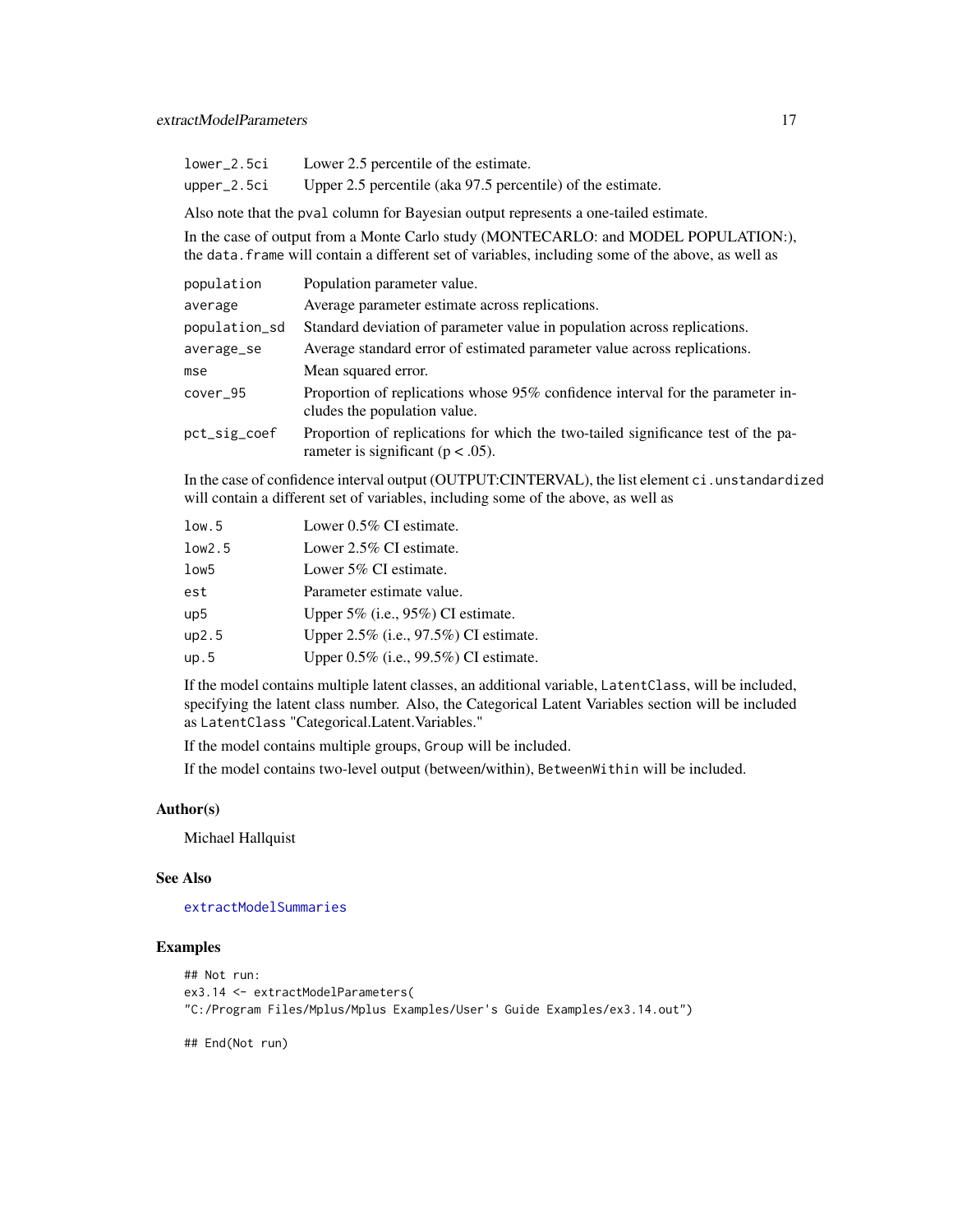<span id="page-17-1"></span><span id="page-17-0"></span>extractModelSummaries *Extract summary statistics from a single output file or from a group of Mplus models within a directory*

# Description

Parses a group of Mplus model output files (.out extension) for model fit statistics. At this time, the details extracted are fixed and include: Filename, InputInstructions, Title, Estimator, LL, BIC, aBIC, AIC, AICC The infrastructure is in place to allow for user-specified selection of summary statistics in future versions.

# Usage

```
extractModelSummaries(target = getwd(), recursive = FALSE, filefilter)
```
# Arguments

| target     | the directory containing Mplus output files (.out) to parse OR the single out-<br>put file to be parsed. Defaults to the current working directory. Example:<br>"C:/Users/Michael/Mplus Runs"              |
|------------|------------------------------------------------------------------------------------------------------------------------------------------------------------------------------------------------------------|
| recursive  | optional. If TRUE, parse all models nested in subdirectories within directory.<br>Defaults to FALSE.                                                                                                       |
| filefilter | a Perl regular expression (PCRE-compatible) specifying particular output files to<br>be parsed within directory. See regex or http://www.pcre.org/pcre.txt<br>for details about regular expression syntax. |

# Value

Returns a data.frame containing model fit statistics for all output files within directory. The data.frame contains some of the following variables (depends on model type):

| Title       | Title for the model, specified by the TITLE: command                                     |
|-------------|------------------------------------------------------------------------------------------|
| Filename    | Filename of the output file.                                                             |
| Estimator   | Estimator used for the model (e.g., ML, MLR, WLSMV, etc.)                                |
| LL          | Log-likelihood of the model                                                              |
| <b>BIC</b>  | Bayesian Information Criterion                                                           |
| aBIC        | Sample-Size-Adjusted BIC (Sclove, 1987)                                                  |
| AIC         | Akaike's Information Criterion                                                           |
| <b>AICC</b> | Corrected AIC, based on Sugiura (1978) and recommended by Burnham & An-<br>derson (2002) |
| DIC.        | Deviance Information Criterion. Available in ESTIMATOR=BAYES output.                     |
| Parameters  | Number of parameters estimated by the model                                              |
| pD          | Estimated number of parameters in Bayesian output                                        |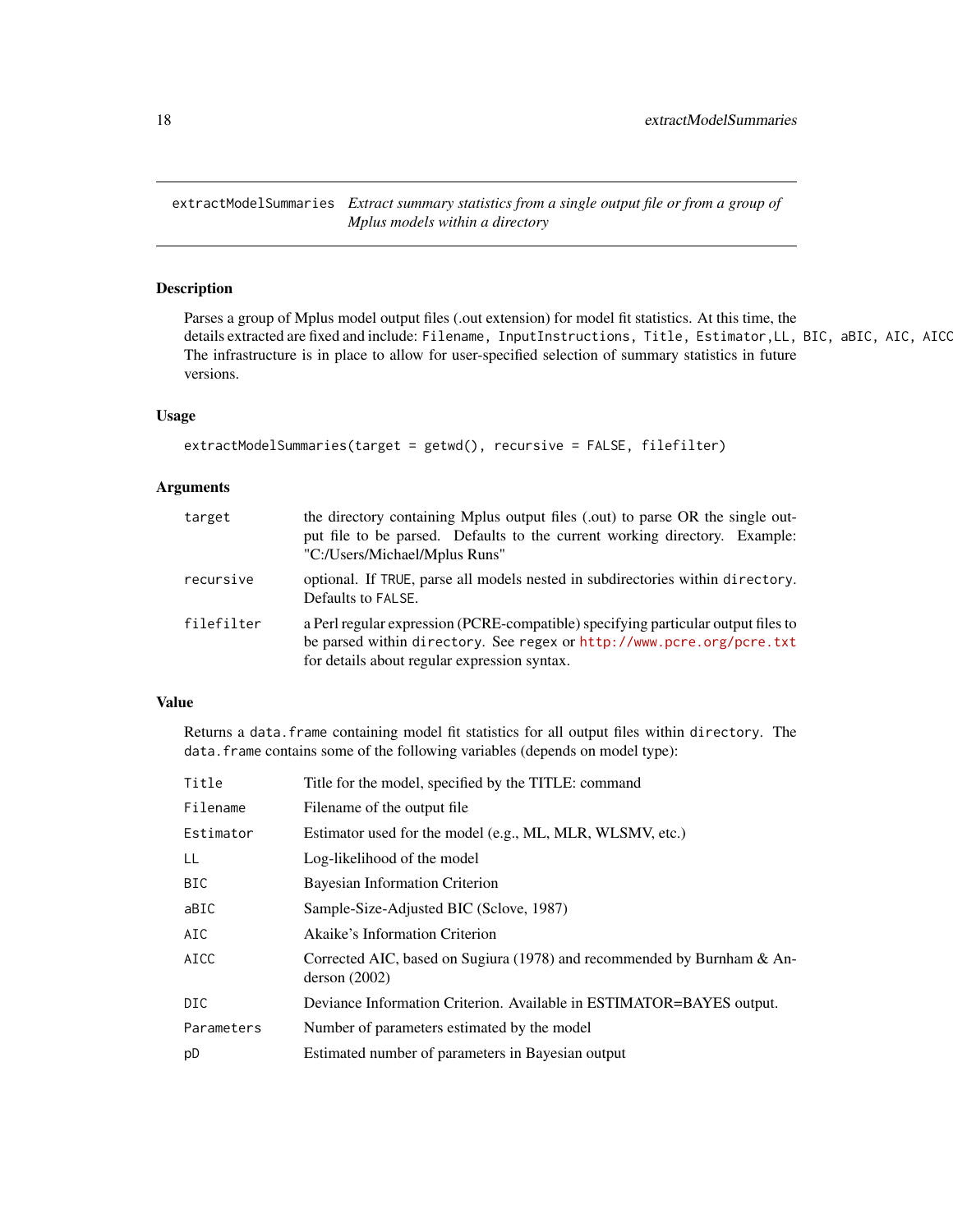| Observations             | The number of observations for the model (does not suppport multiple-groups<br>analysis at this time)                            |  |
|--------------------------|----------------------------------------------------------------------------------------------------------------------------------|--|
| <b>CFI</b>               | Confirmatory Fit Index                                                                                                           |  |
| TLI                      | Tucker-Lewis Index                                                                                                               |  |
|                          | RMSEA_Estimate Point estimate of root mean squared error of approximation                                                        |  |
| RMSEA_90CI_LB            | Lower bound of the 90% Confidence Interval around the RMSEA estimate.                                                            |  |
| RMSEA_90CI_UB            | Upper bound of the 90% Confidence Interval around the RMSEA estimate.                                                            |  |
| RMSEA_pLT05              | Probability that the RMSEA estimate falls below .05, indicating good fit.                                                        |  |
| ChiSqM_Value             | Model chi-squared value                                                                                                          |  |
| ChiSqM_DF                | Model chi-squared degrees of freedom                                                                                             |  |
| ChiSqM_PValue            | Model chi-squared p value                                                                                                        |  |
| ChiSqM_ScalingCorrection |                                                                                                                                  |  |
|                          | H0 Scaling Correction Factor                                                                                                     |  |
| ObsRepChiSqDiff_95CI_LB  |                                                                                                                                  |  |
|                          | Lower bound of 95% confidence interval for the difference between observed<br>and replicated chi-square values                   |  |
| ObsRepChiSqDiff_95CI_UB  |                                                                                                                                  |  |
|                          | Upper bound of 95% confidence interval for the difference between observed<br>and replicated chi-square values                   |  |
| PostPred_PValue          |                                                                                                                                  |  |
|                          | Posterior predictive p-value                                                                                                     |  |
| PriorPostPred_PValue     |                                                                                                                                  |  |
| BLRT_RequestedDraws      | Prior Posterior Predictive P-Value                                                                                               |  |
|                          | Number of requested bootstrap draws for TECH14.                                                                                  |  |
| BLRT_KM1LL               | Log-likelihood of the K-1 model (one less class) for the Bootstrapped Likeli-<br>hood Ratio Test (TECH14).                       |  |
| BLRT_2xLLDiff            | Two times the log-likelihood difference of the models with K and K-1 classes<br>(TECH14).                                        |  |
|                          | BLRT_ParamDiff Difference in the number of parameters for models with K and K-1 classes<br>(TECH14).                             |  |
| BLRT_PValue              | P-value of the Bootstrapped Likelihood Ratio Test (TECH14) testing whether<br>the K class model is significantly better than K-1 |  |
| BLRT_SuccessfulDraws     |                                                                                                                                  |  |
|                          | The number of successful bootstrapped samples used in the Bootstrapped Like-<br>lihood Ratio Test                                |  |
| <b>SRMR</b>              | Standardized root mean square residual                                                                                           |  |
| SRMR.Between             | For TYPE=TWOLEVEL output, standardized root mean square residual for be-<br>tween level                                          |  |
| SRMR.Within              | For TYPE=TWOLEVEL output, standardized root mean square residual for<br>within level                                             |  |
| <b>WRMR</b>              | Weighted root mean square residual                                                                                               |  |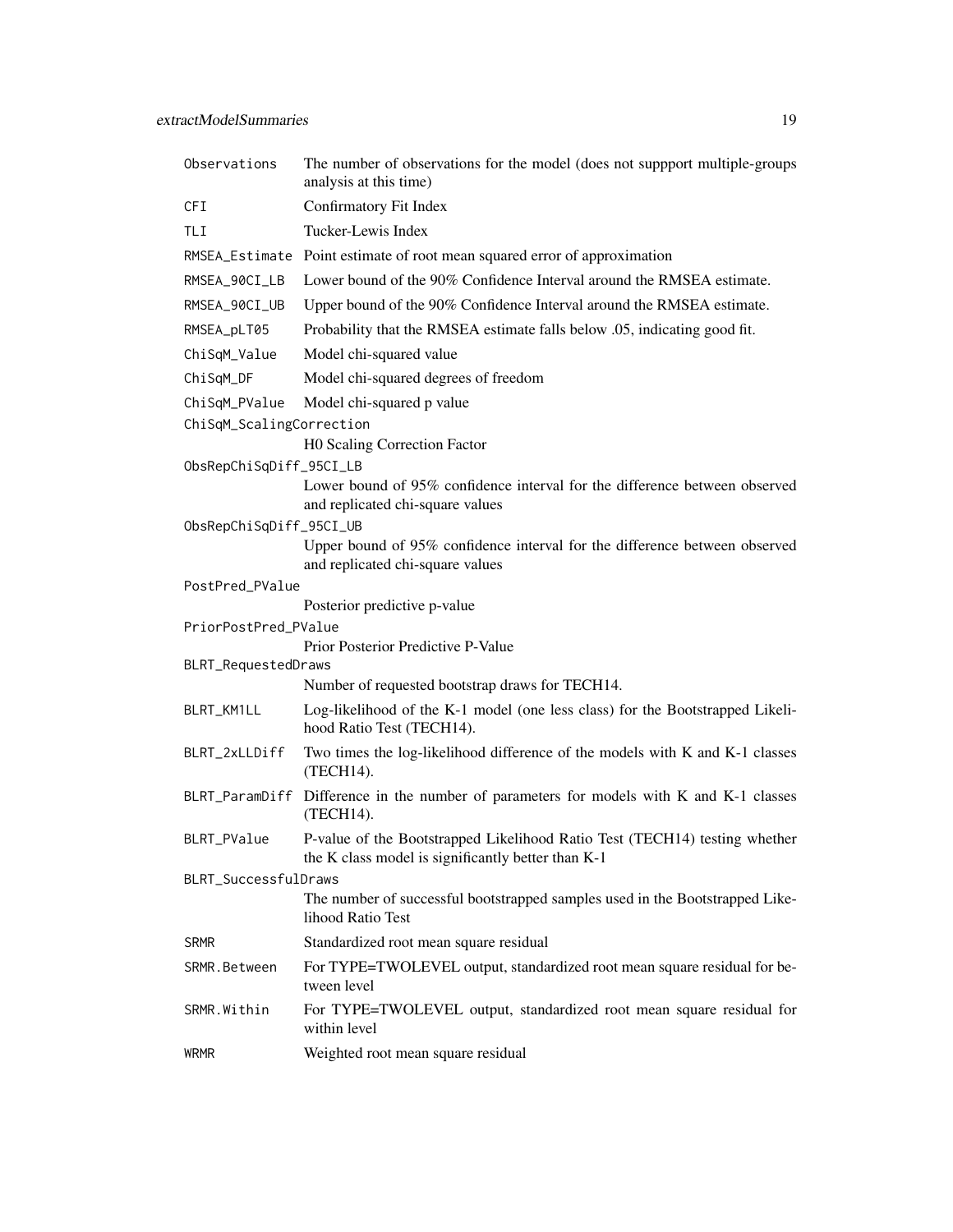| ChiSqBaseline_Value  |                                                                                                                      |  |
|----------------------|----------------------------------------------------------------------------------------------------------------------|--|
|                      | Baseline (unstructured) chi-squared value                                                                            |  |
| ChiSqBaseline_DF     |                                                                                                                      |  |
|                      | Baseline (unstructured) chi-squared degrees of freedom                                                               |  |
| ChiSqBaseline_PValue |                                                                                                                      |  |
|                      | Baseline (unstructured) chi-squared p value                                                                          |  |
| NumFactors           | For TYPE=EFA output, the number of factors                                                                           |  |
| T11_KM1Starts        | TECH11: Number of initial stage random starts for k-1 model                                                          |  |
| T11_KM1Final         | TECH11: Number of final stage optimizations for k-1 model                                                            |  |
| T11_KM1LL            | TECH11: Log-likelihood of the K-1 model used for the Vuong-Lo-Mendell-<br><b>Rubin LRT</b>                           |  |
| T11_VLMR_2xLLDiff    |                                                                                                                      |  |
|                      | TECH11: 2 * Log-likelihood Difference of K-class vs. K-1-class model for the<br>Vuong-Lo-Mendell-Rubin LRT           |  |
| T11_VLMR_ParamDiff   |                                                                                                                      |  |
|                      | TECH11: Difference in number of parameters between K-class and K-1-class<br>model for the Vuong-Lo-Mendell-Rubin LRT |  |
| T11_VLMR_Mean        | TECH11: Vuong-Lo-Mendell-Rubin LRT mean                                                                              |  |
| T11_VLMR_SD          | TECH11: Vuong-Lo-Mendell-Rubin LRT standard deviation                                                                |  |
| T11_VLMR_PValue      |                                                                                                                      |  |
|                      | TECH11: Vuong-Lo-Mendell-Rubin LRT p-value                                                                           |  |
| T11_LMR_Value        | TECH11: Lo-Mendell-Rubin Adjusted LRT value                                                                          |  |
|                      | T11_LMR_PValue TECH11: Lo-Mendell-Rubin Adjusted LRT p-value                                                         |  |

# Author(s)

Michael Hallquist

# See Also

[regex](#page-0-0), [runModels](#page-63-1), [readModels](#page-60-1)

# Examples

```
## Not run:
 allExamples <- extractModelSummaries(
   "C:/Program Files/Mplus/Mplus Examples/User's Guide Examples")
```
## End(Not run)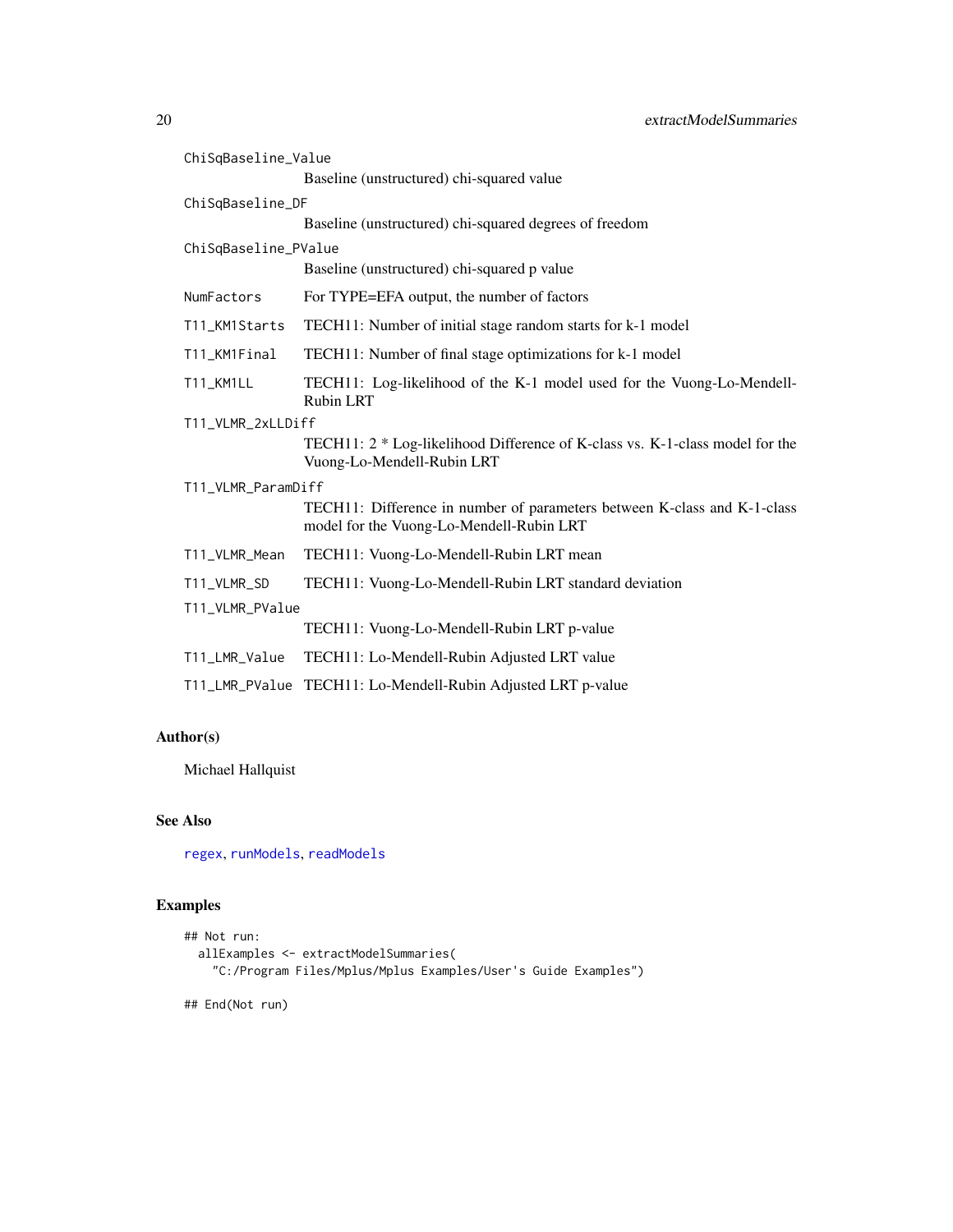<span id="page-20-0"></span>extractModIndices *Extract model modification indices.*

#### Description

Extracts the model modification indices from the MODEL MODIFICATION INDICES section of one or more Mplus output files. If the target is a directory, all .out files therein will be parsed and a single list will be returned, where the list elements are named by the output file name. Returned parameters typically include the pairwise relationships between variables to be freed, the change in model chi-square (M.I.), and the expected parameter change (E.P.C.).

# Usage

```
extractModIndices(target = getwd(), recursive = FALSE, filefilter)
```
# Arguments

| target     | the directory containing Mplus output files (.out) to parse OR the single out-<br>put file to be parsed. May be a full path, relative path, or a filename within<br>the working directory. Defaults to the current working directory. Example:<br>"C:/Users/Michael/Mplus Runs" |
|------------|---------------------------------------------------------------------------------------------------------------------------------------------------------------------------------------------------------------------------------------------------------------------------------|
| recursive  | optional. If TRUE, parse all models nested in subdirectories within target. De-<br>faults to FALSE.                                                                                                                                                                             |
| filefilter | a Perl regular expression (PCRE-compatible) specifying particular output files to<br>be parsed within directory. See regex or http://www.pcre.org/pcre.txt<br>for details about regular expression syntax.                                                                      |

# Value

If target is a single file, a data.frame containing modification results for the target output file will be returned. If target is a directory, a list will be returned, where each element contains a data.frame of the modification indices for a single file, and the top-level elements are named after the corresponding output file name. The basic data. frame containing the MODEL MODIFICATION INDICES section of outfile. Variables include

| mod <sub>V1</sub> | The first variable in the pair to be freed according to the M.I.                                                                                            |
|-------------------|-------------------------------------------------------------------------------------------------------------------------------------------------------------|
| operator          | The suggested relationship between mod $V1$ and mod $V2$ (e.g., WITH for freeing<br>the covariance between modV1 and modV2)                                 |
| modV2             | The first variable in the pair to be freed according to the M.I.                                                                                            |
| МI                | The decrease in model chi-square if the specified relationship is freely estimated                                                                          |
| EPC               | The expected parameter estimate between mod V1 and mod V2 if freed.                                                                                         |
| Std_EPC           | The EPC value standardized using the variances of the continuous latent vari-<br>ables.                                                                     |
| StdYX_EPC         | The EPC value standardized using the variances of the continuous latent vari-<br>ables as well as the variances of the background and/or outcome variables. |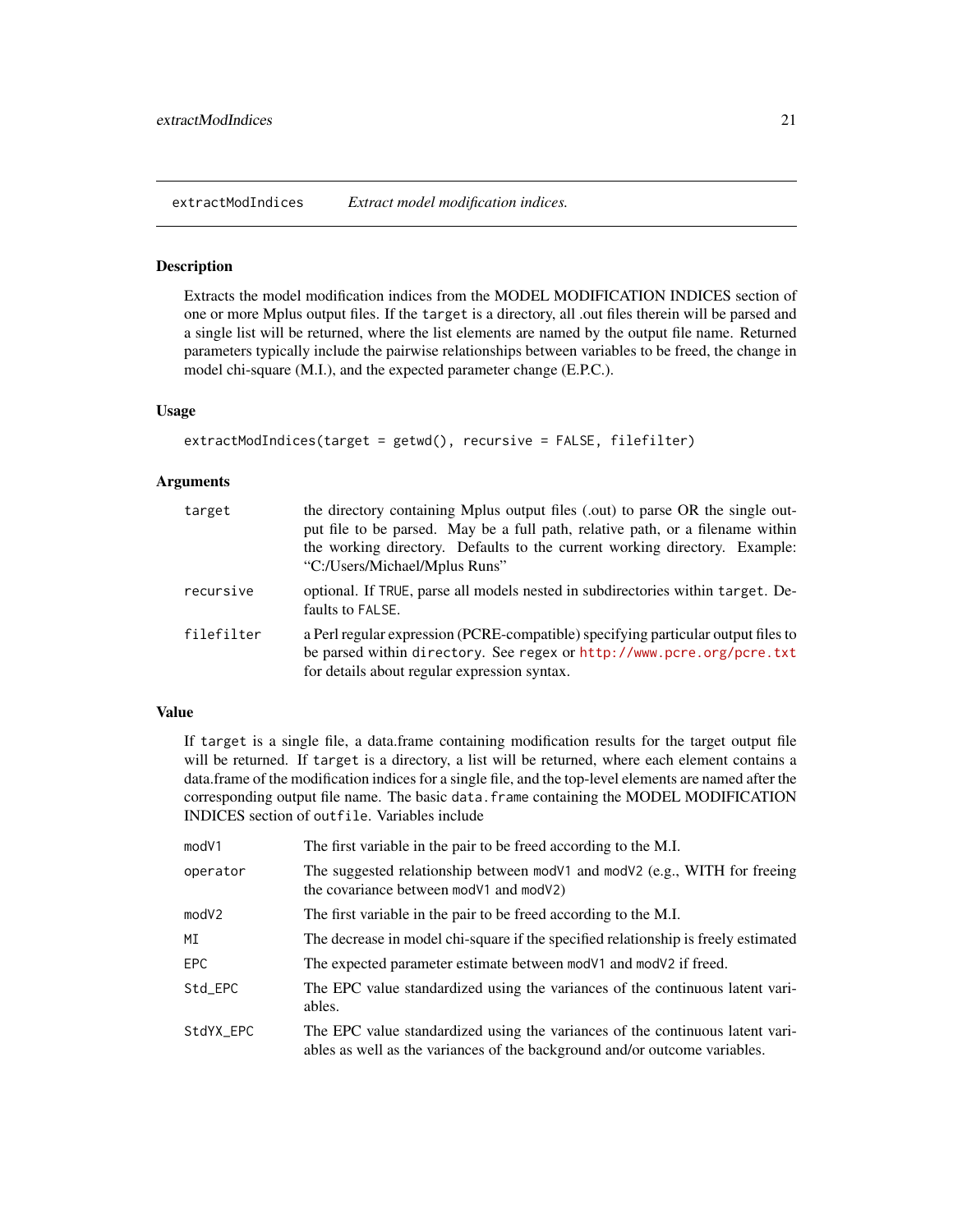#### <span id="page-21-0"></span>Author(s)

Michael Hallquist

# See Also

[readModels](#page-60-1), [extractModelSummaries](#page-17-1), [extractModelParameters](#page-14-1)

# Examples

```
## Not run:
ex3.14 <- extractModIndices(
"C:/Program Files/Mplus/Mplus Examples/User's Guide Examples/ex3.14.out")
```
## End(Not run)

| getSavedata_Bparams | Load the draws from the Bayesian model posterior distribution (SAVE- |
|---------------------|----------------------------------------------------------------------|
|                     | DATA BPARAMETERS) command into an R data.frame                       |

# Description

This function reads a the BPARAMETERS output file from the Mplus SAVEDATA BPARAME-TERS command and returns an R data.frame object.

#### Usage

```
getSavedata_Bparams(outfile, discardBurnin = TRUE)
```
#### Arguments

| outfile       | Required. The name of the Mplus output file to read. Can be an absolute or                   |
|---------------|----------------------------------------------------------------------------------------------|
|               | relative path. If outfile is a relative path or just the filename, then it is assumed        |
|               | that the file resides in the working directory getwd().                                      |
| discardBurnin | Optional. Whether to discard the burn-in phase of each MCMC chain (i.e., the<br>first half). |

# Value

A list containing the draws from the MCMC chains for a Bayesian model that uses the SAVE-DATA BPARAMETERS command. Each list element corresponds to a single MCMC chain, as specified by the ANALYSIS: CHAINS syntax in Mplus. If discardBurnin is FALSE, then a superordinate list is provided that divides output in terms of burn-in versus valid draw halves of the MCMC chains. For documentation of how Mplus implements chain convergence checks and MCMC draws, see here: <http://www.statmodel.com/download/Bayes3.pdf>.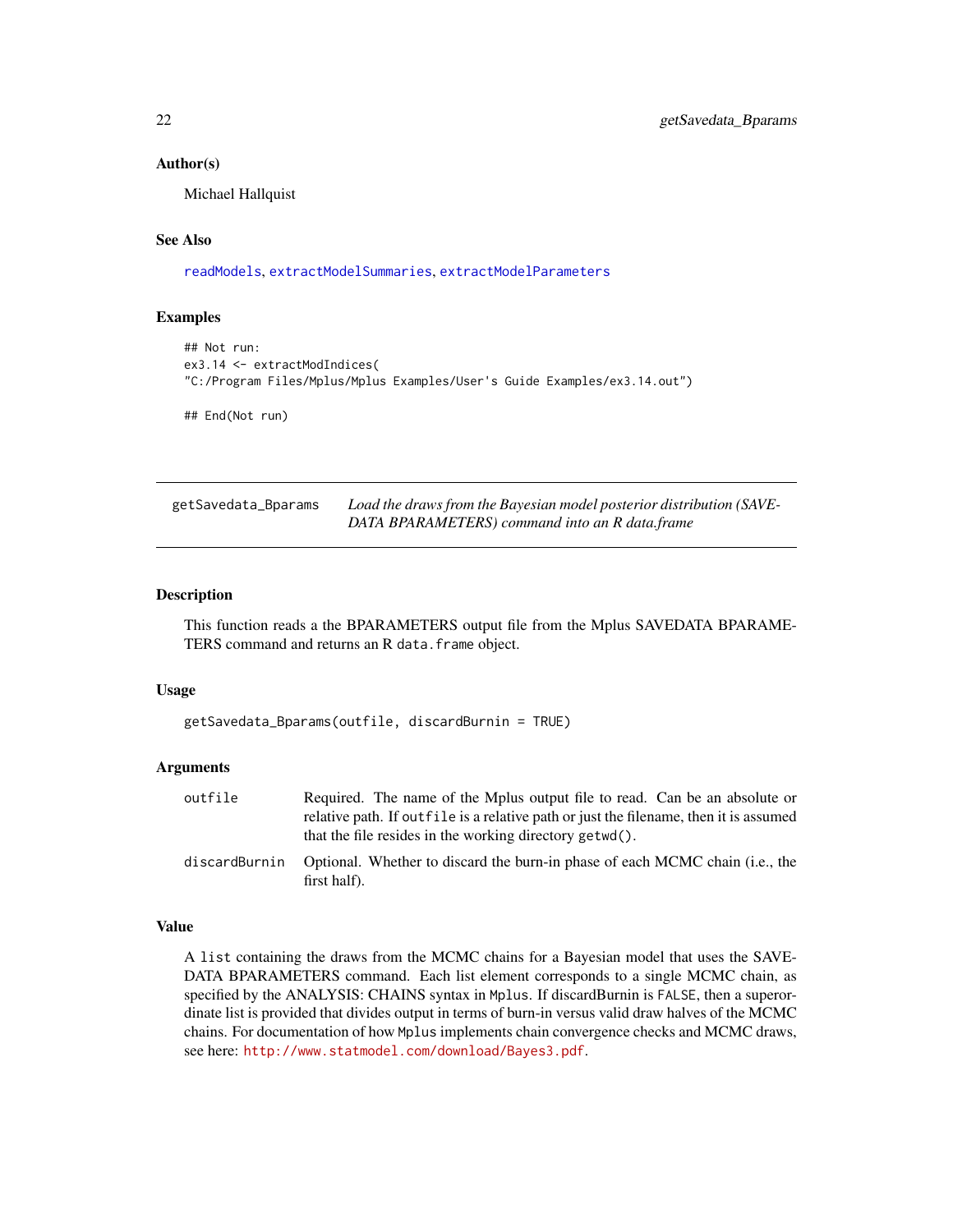# <span id="page-22-0"></span>Note

Note that the outfile parameter should refer to the Mplus output file (.out extension), not the actual dataset generated by SAVEDATA. This function reads information about the dataset from the .out file and loads the dataset accordingly.

# Author(s)

Michael Hallquist, Florian Boeing-Messing

#### References

<http://www.statmodel.com/download/Bayes3.pdf>

# See Also

[getSavedata\\_Fileinfo](#page-23-1), [getSavedata\\_Data](#page-22-1)

# Examples

```
## Not run:
 fileInfo <- getSavedata_Data("C:/Program Files/Mplus/Test Output.out")
```
## End(Not run)

<span id="page-22-1"></span>

| getSavedata_Data | Load an analysis dataset from the SAVEDATA command into an R |
|------------------|--------------------------------------------------------------|
|                  | data.frame                                                   |

# Description

This function reads an analysis dataset generated by the Mplus SAVEDATA command and returns an R data.frame object.

#### Usage

```
getSavedata_Data(outfile)
```
#### Arguments

outfile Required. The name of the Mplus output file to read. Can be an absolute or relative path. If outfile is a relative path or just the filename, then it is assumed that the file resides in the working directory getwd().

# Value

A data.frame containing the analysis dataset generated by the SAVEDATA command.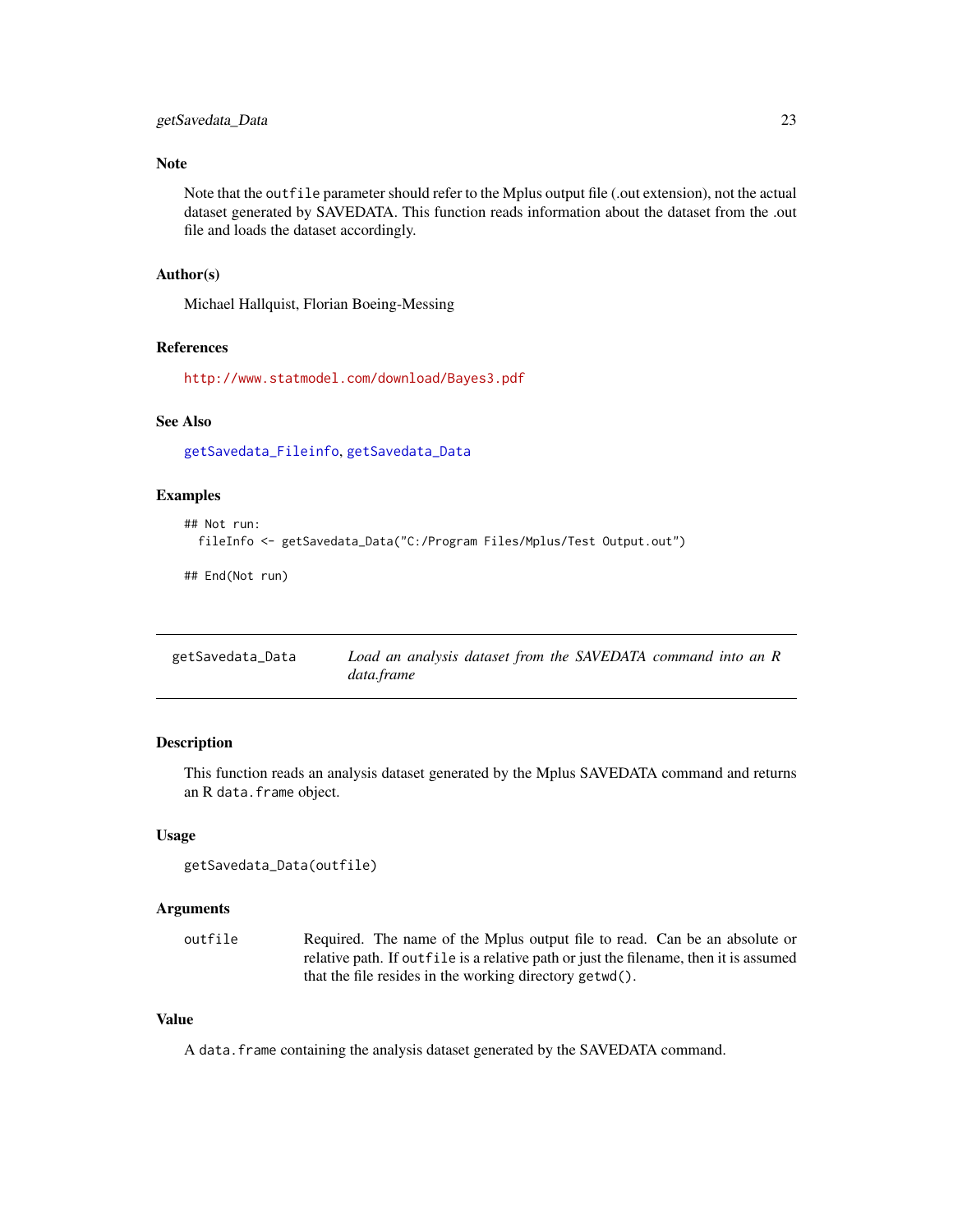Note that the outfile parameter should refer to the Mplus output file (.out extension), not the actual dataset generated by SAVEDATA. This function reads information about the dataset from the .out file and loads the dataset accordingly.

# Author(s)

Michael Hallquist

# See Also

[getSavedata\\_Fileinfo](#page-23-1)

#### Examples

```
## Not run:
 savedat <- getSavedata_Data("C:/Program Files/Mplus/Test Output.out")
```
## End(Not run)

<span id="page-23-1"></span>getSavedata\_Fileinfo *Read Variable Names, Formats, and Widths from data generated by the SAVEDATA Command*

#### Description

This function reads the SAVEDATA INFORMATION section from an Mplus output file that used the SAVEDATA command, and it returns a list with the filename, variable names, variable formats, and variable widths of the SAVEDATA file. If present, the function also parses information about the Bayesian Parameters (BPARAMETERS) file.

#### Usage

```
getSavedata_Fileinfo(outfile)
```
#### Arguments

outfile required. The name of the Mplus output file to read. Can be an absolute or relative path. If outfile is a relative path or just the filename, then it is assumed that the file resides in the working directory getwd().

# Value

Returns a list of SAVEDATA file information that includes:

| fileName     | The name of the file containing the analysis dataset created by the Mplus SAVE-<br>DATA command. |
|--------------|--------------------------------------------------------------------------------------------------|
| fileVarNames | A character vector containing the names of variables in the dataset.                             |

<span id="page-23-0"></span>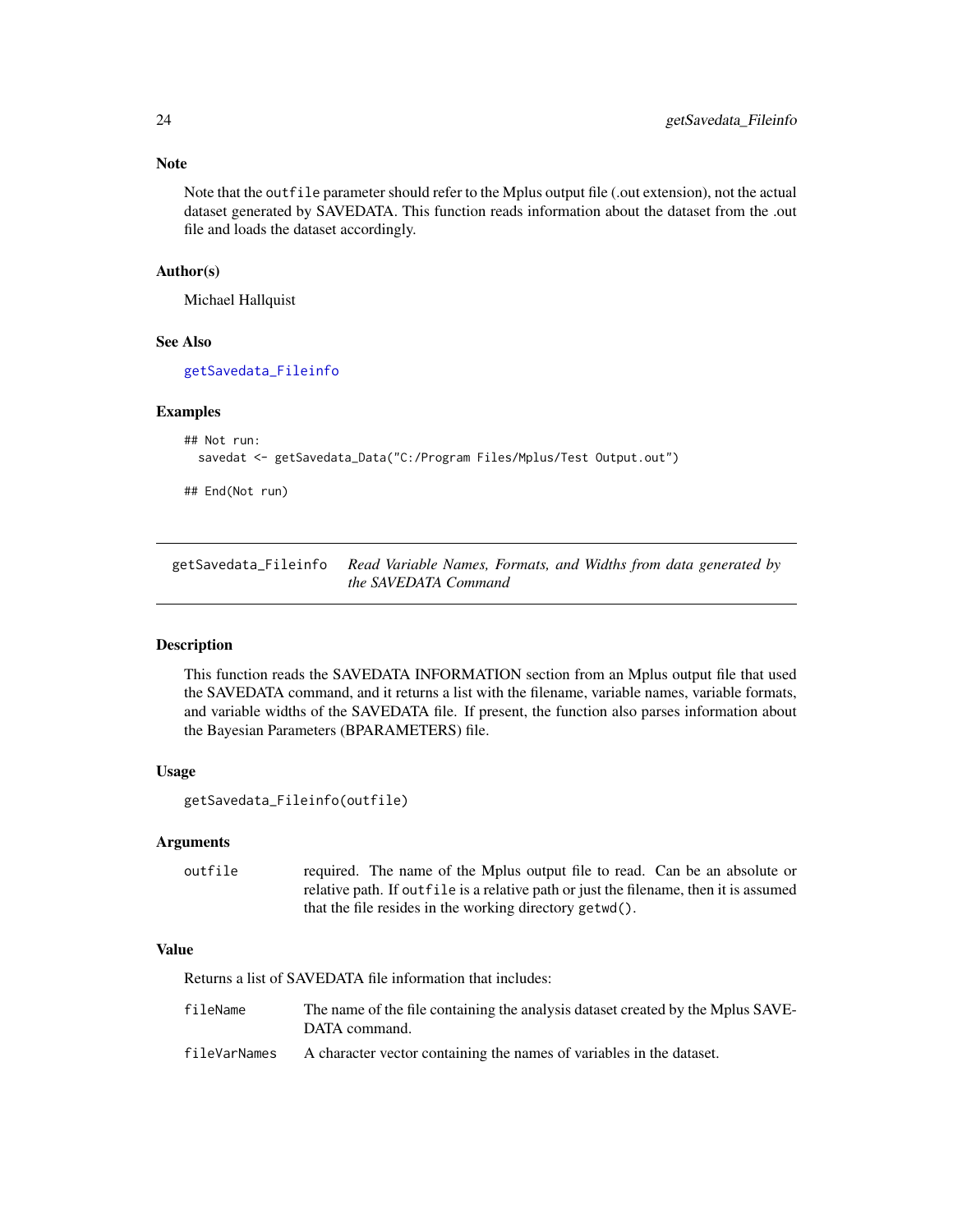<span id="page-24-0"></span>

|               | fileVarFormats A character vector containing the Fortran-style formats of variables in the dataset.                                       |
|---------------|-------------------------------------------------------------------------------------------------------------------------------------------|
| fileVarWidths | A numeric vector containing the widths of variables in the dataset (which is<br>stored in fixed-width format).                            |
| bayesFile     | The name of the BPARAMETERS file containing draws from the posterior dis-<br>tribution created by the Mplus SAVEDATA BPARAMETERS command. |
| bayesVarNames | A character vector containing the names of variables in the BPARAMETERS<br>dataset.                                                       |
| tech3File     | A character vector of the tech 3 output.                                                                                                  |
| tech4File     | A character vector of the tech 4 output.                                                                                                  |

#### Author(s)

Michael Hallquist

# See Also

[getSavedata\\_Data](#page-22-1)

# Examples

```
## Not run:
 fileInfo <- getSavedata_Fileinfo("C:/Program Files/Mplus/Test Output.out")
```
## End(Not run)

<span id="page-24-1"></span>HTMLSummaryTable *Create an HTML file containing a summary table of Mplus model statistics*

# Description

Creates an HTML file containing a summary table of model fit statistics extracted using the extractModelSummaries function. By default, the following summary statistics are included: Title, LL, Parameters, AIC, AICC, BIC, RMSEA\_Es but these are customizable using the keepCols and dropCols parameters.

# Usage

```
HTMLSummaryTable(modelList, filename = file.path(getwd(),
  "Model Comparison.html"), keepCols, dropCols, sortBy, display = FALSE)
```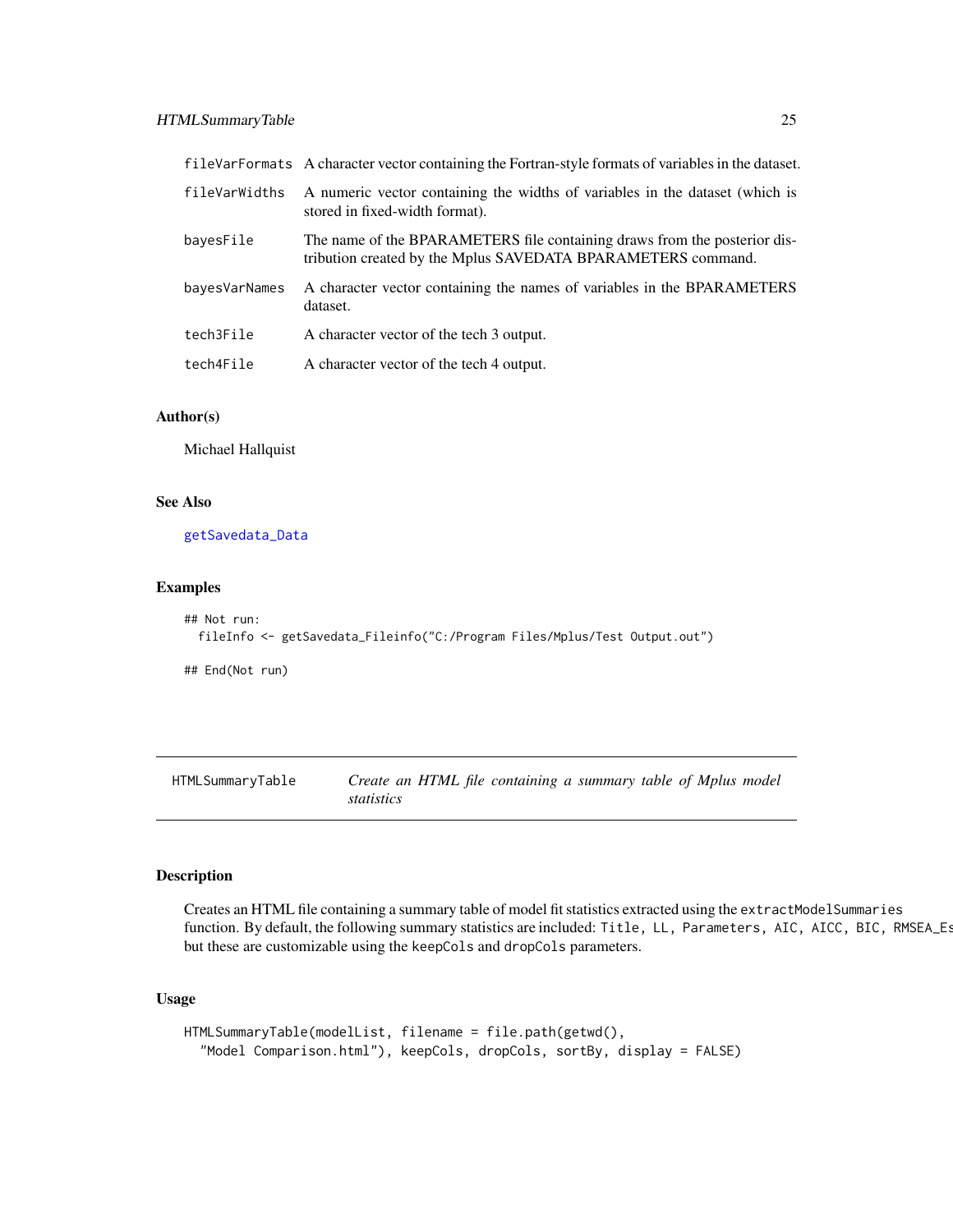# Arguments

| modelList | A list of models (as a data. frame) returned from the extractModelSummaries<br>function.                                                                                                                                                                                                                         |
|-----------|------------------------------------------------------------------------------------------------------------------------------------------------------------------------------------------------------------------------------------------------------------------------------------------------------------------|
| filename  | The name of the HTML file to be created. Can be an absolute or relative path.<br>If filename is a relative path or just the filename, then it is assumed that the file<br>resides in the working directory getwd(). Example: "Mplus Summary.html"                                                                |
| keepCols  | A vector of character strings indicating which columns/variables to display in<br>the summary. Only columns included in this list will be displayed (all others ex-<br>cluded). By default, keepCols is: c("Title", "LL", "Parameters", "AIC", "AICC", "BIC", "RMSE<br>Example: $c("Title", "LL", "AIC", "CFI")$ |
| dropCols  | A vector of character strings indicating which columns/variables to omit from<br>the summary. Any column not included in this list will be displayed. By default,<br>dropCols is NULL. Example: c("InputInstructions", "TLI")                                                                                    |
| sortBy    | optional. Field name (as character string) by which to sort the table. Typically<br>an information criterion (e.g., "AIC" or "BIC") is used to sort the table. Defaults<br>to "AICC".                                                                                                                            |
| display   | optional. This parameter specifies whether to display the table in a web browser<br>upon creation (TRUE or FALSE).                                                                                                                                                                                               |

# Value

No value is returned by this function. It is solely used to create an HTML file containing summary statistics.

# Note

You must choose between keepCols and dropCols because it is not sensible to use these together to include and exclude columns. The function will error if you include both parameters.

# Author(s)

Michael Hallquist

# See Also

[extractModelSummaries](#page-17-1), [showSummaryTable](#page-66-1), [LatexSummaryTable](#page-26-1)

# Examples

# make me!!!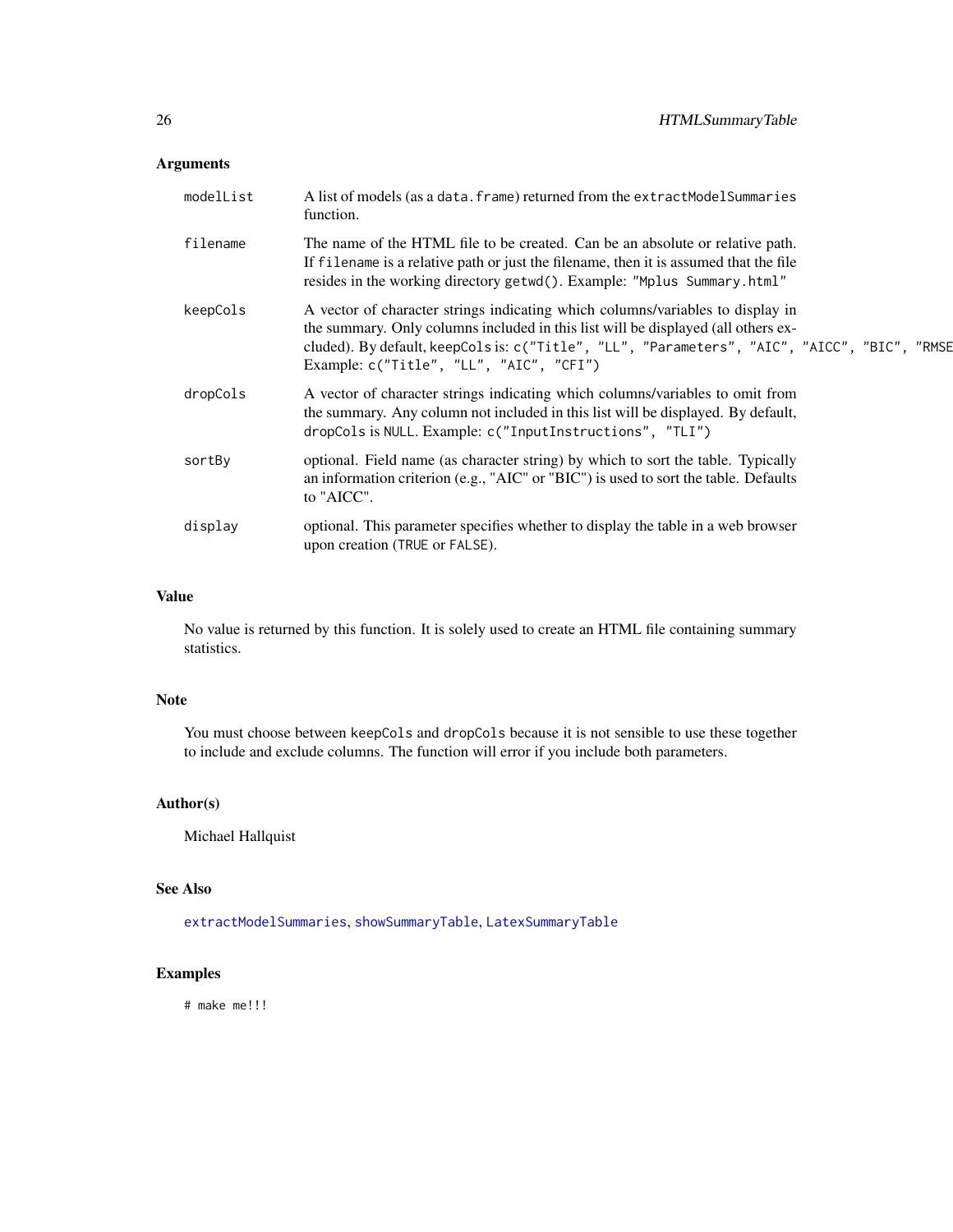<span id="page-26-1"></span><span id="page-26-0"></span>LatexSummaryTable *Display summary table of Mplus model statistics in separate window*

# Description

Creates a LaTex-formatted summary table of model fit statistics extracted using the extractModelSummaries function. The table syntax is returned by the function, which is useful for embedding LaTex tables using Sweave. By default, the following summary statistics are included: Title, LL, Parameters, AIC, AICC, BIC, RMSI but these are customizable using the keepCols and dropCols parameters.

#### Usage

```
LatexSummaryTable(modelList, keepCols, dropCols, sortBy, label = NULL,
  caption = NULL)
```
# Arguments

| modelList | A list of models (as a data. frame) returned from the extractModelSummaries<br>function.                                                                                                                                                                                                                         |
|-----------|------------------------------------------------------------------------------------------------------------------------------------------------------------------------------------------------------------------------------------------------------------------------------------------------------------------|
| keepCols  | A vector of character strings indicating which columns/variables to display in<br>the summary. Only columns included in this list will be displayed (all others ex-<br>cluded). By default, keepCols is: c("Title", "LL", "Parameters", "AIC", "AICC", "BIC", "RMSE<br>Example: $c("Title", "LL", "AIC", "CFI")$ |
| dropCols  | A vector of character strings indicating which columns/variables to omit from<br>the summary. Any column not included in this list will be displayed. By default,<br>dropCols is NULL. Example: c("InputInstructions", "TLI")                                                                                    |
| sortBy    | optional. Field name (as character string) by which to sort the table. Typically<br>an information criterion (e.g., "AIC" or "BIC") is used to sort the table. Defaults<br>to "AICC"                                                                                                                             |
| label     | optional. A character string specifying the label for the LaTex table, which can<br>be used for referencing the table.                                                                                                                                                                                           |
| caption   | optional. A character string specifying the caption for the LaTex table.                                                                                                                                                                                                                                         |
|           |                                                                                                                                                                                                                                                                                                                  |

# Value

A LaTex-formatted table summarizing the modelList is returned (created by xtable).

# Note

You must choose between keepCols and dropCols because it is not sensible to use these together to include and exclude columns. The function will error if you include both parameters.

# Author(s)

Michael Hallquist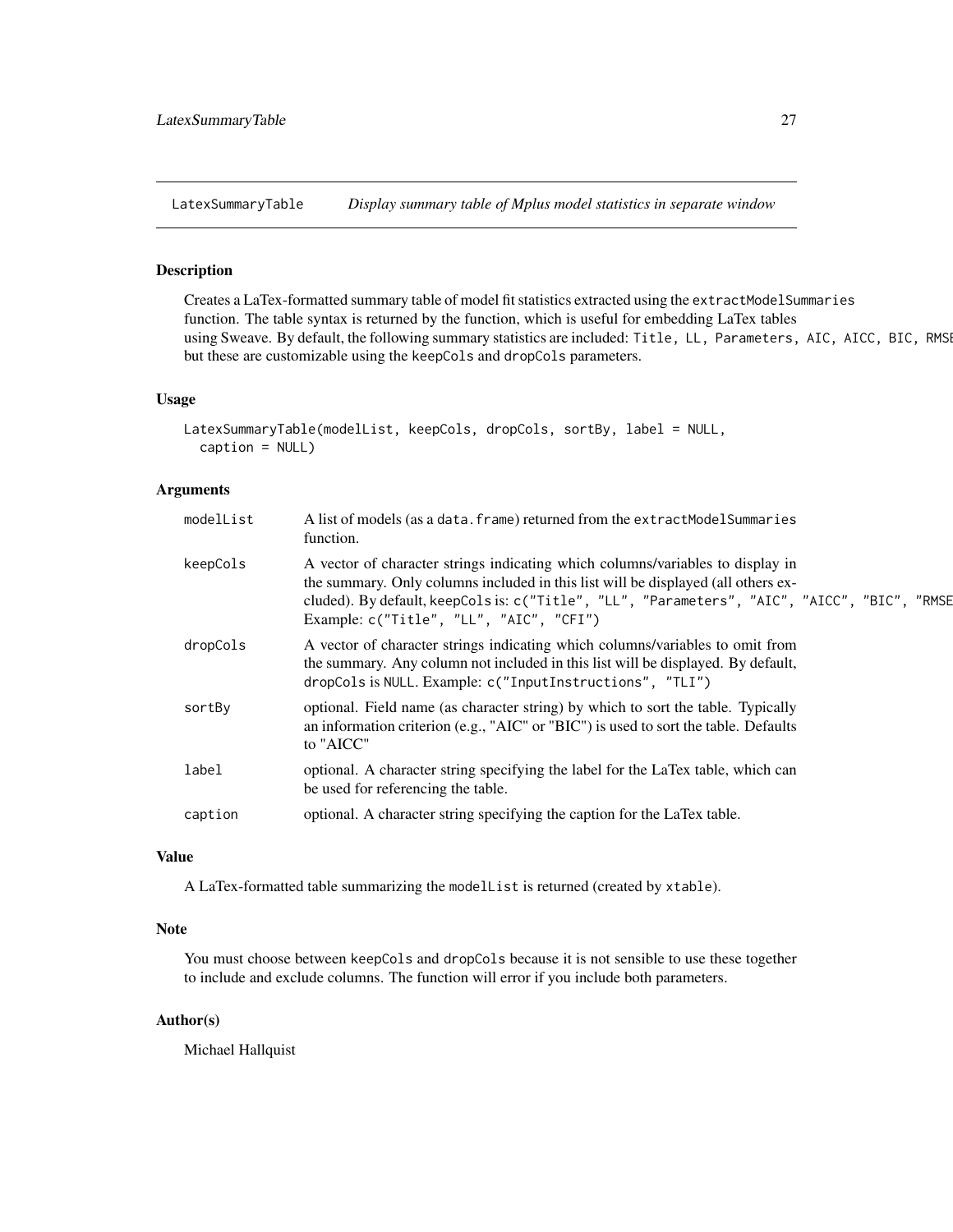#### <span id="page-27-0"></span>28 lcademo and the contract of the contract of the contract of the contract of the contract of the contract of the contract of the contract of the contract of the contract of the contract of the contract of the contract of

# See Also

[extractModelSummaries](#page-17-1), [HTMLSummaryTable](#page-24-1), [showSummaryTable](#page-66-1), [Sweave](#page-0-0)

# Examples

# make me!!!

lcademo *Latent Class Analysis Demonstration*

# Description

A list containing the Mplus Data, Output Files, and GH5 Files for a demonstration of using MplusAutomation for latent class analysis. Generated by the vignette on latent class analysis.

# Usage

lcademo

# Format

A list containing 11 elements.

Data 2 Class LCA data simulated using Mplus

CFA Mplus output file for CFA

LCA2 Mplus output file for 2 class LCA

LCA3 Mplus output file for 3 class LCA

LCA4 Mplus output file for 4 class LCA

LCA5 Mplus output file for 5 class LCA

CFAGH5 GH5 file for CFA

LCA2GH5 GH5 file for 2 class LCA

LCA3GH5 GH5 file for 3 class LCA

LCA4GH5 GH5 file for 4 class LCA

LCA5GH5 GH5 file for 5 class LCA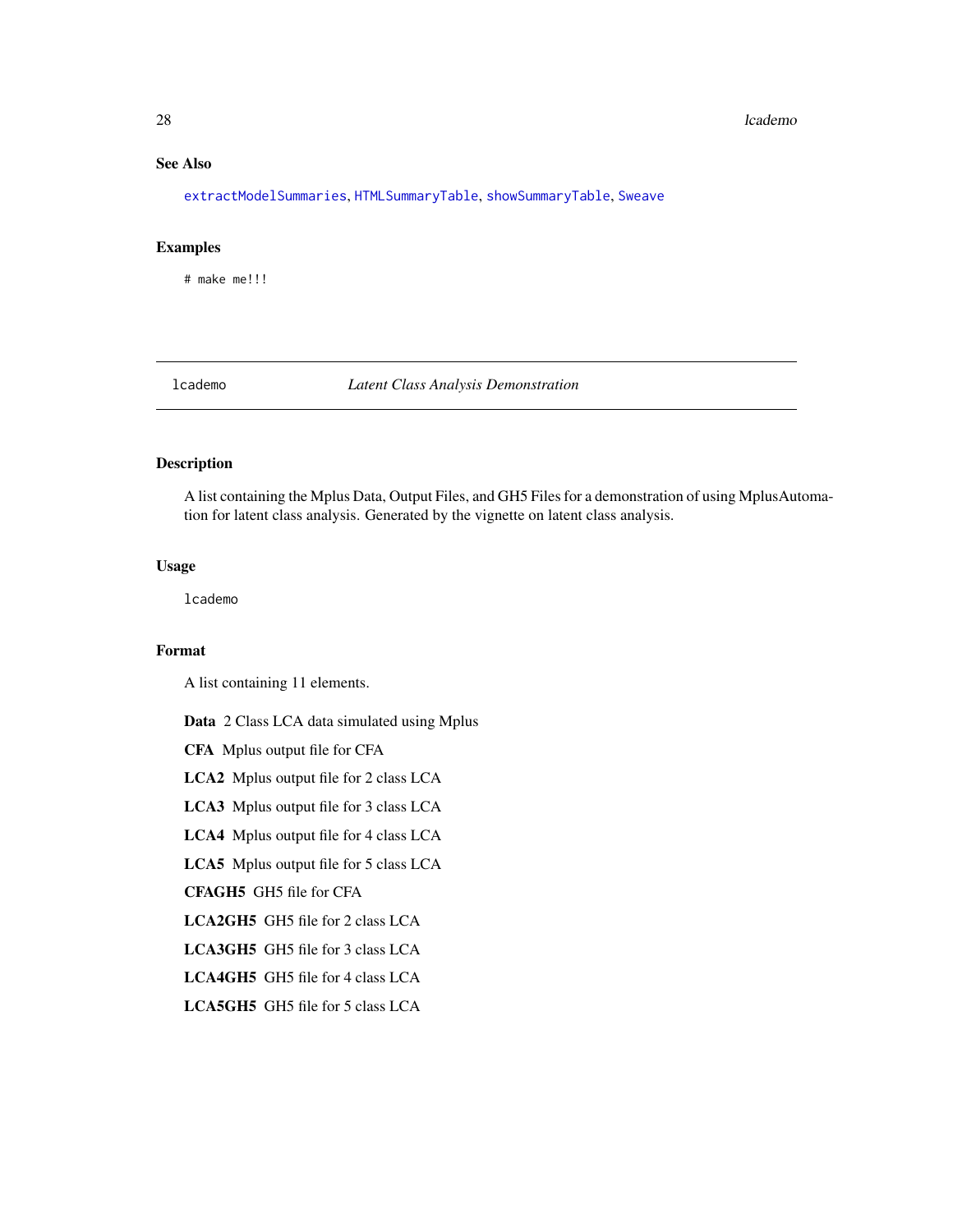# <span id="page-28-0"></span>Description

This function streamlines the process of converting long data into a format that Mplus can use for latent growth mixture models in wide form. It makes use of continuous time scores, and these time scores must be supplied as variables in the R dataset. For the conversion to wide form, it is assumed that although assessments may have happened in continuous time, a discrete number of assessments (likely ismilar for all participants) were collected.

#### Usage

```
long2LGMM(data, idvar, assessmentvar, dv, timevars, misstrick = TRUE,
 k = 1L, title = "Trajectory Model", base = "trajmodel_",
 run = FALSE, processors = 1L, starts = "500 100", newdata,
 cov = c("un", "independent", "intercept", "zero"), model)
```
# Arguments

| data          | A data frame in long format (i.e., multiple rows per ID).                                                                                                                                                                                                                                                     |  |
|---------------|---------------------------------------------------------------------------------------------------------------------------------------------------------------------------------------------------------------------------------------------------------------------------------------------------------------|--|
| idvar         | A character string of the variable name in the dataset that is the ID variable.                                                                                                                                                                                                                               |  |
| assessmentvar | A character string of the variable name in the dataset that indicates the particular<br>assessment point for each timepoint.                                                                                                                                                                                  |  |
| dv            | A character string of the dependent variable name.                                                                                                                                                                                                                                                            |  |
| timevars      | A character vector of the time variables. Can be a single variable or more than<br>one. By allowing more than one variable, it is easy to include linear; linear<br>and quadratic; it is also possible to calculate splines in R and pass these. The<br>variable names should be 7 characters or fewer, each. |  |
| misstrick     | A logical value whether to set values of the DV where a time variable is missing<br>to missing as well. Defaults to TRUE.                                                                                                                                                                                     |  |
| k             | An integer indicating the number of distinct classes to test. Currently must be<br>greater than 0 and less than 10.                                                                                                                                                                                           |  |
| title         | A character string giving a title for the model                                                                                                                                                                                                                                                               |  |
| base          | A character string providing a base name for model outputs, that is combined<br>with the number of classes.                                                                                                                                                                                                   |  |
| run           | A logical value whether or not to run the models or only create the data and<br>input files, but not run them.                                                                                                                                                                                                |  |
| processors    | An integer value indicating the number of processors to use.                                                                                                                                                                                                                                                  |  |
| starts        | A character string passed to Mplus providing the number of random starts and<br>iterations                                                                                                                                                                                                                    |  |
| newdata       | A data frame of new values to use for generating predicted trajectories by class.                                                                                                                                                                                                                             |  |
| COV           | A character string indicating the random covariance structure to use                                                                                                                                                                                                                                          |  |
| model         | An optional argument, can pass an existing model, the output from mplusMod-<br>$eler()$ .                                                                                                                                                                                                                     |  |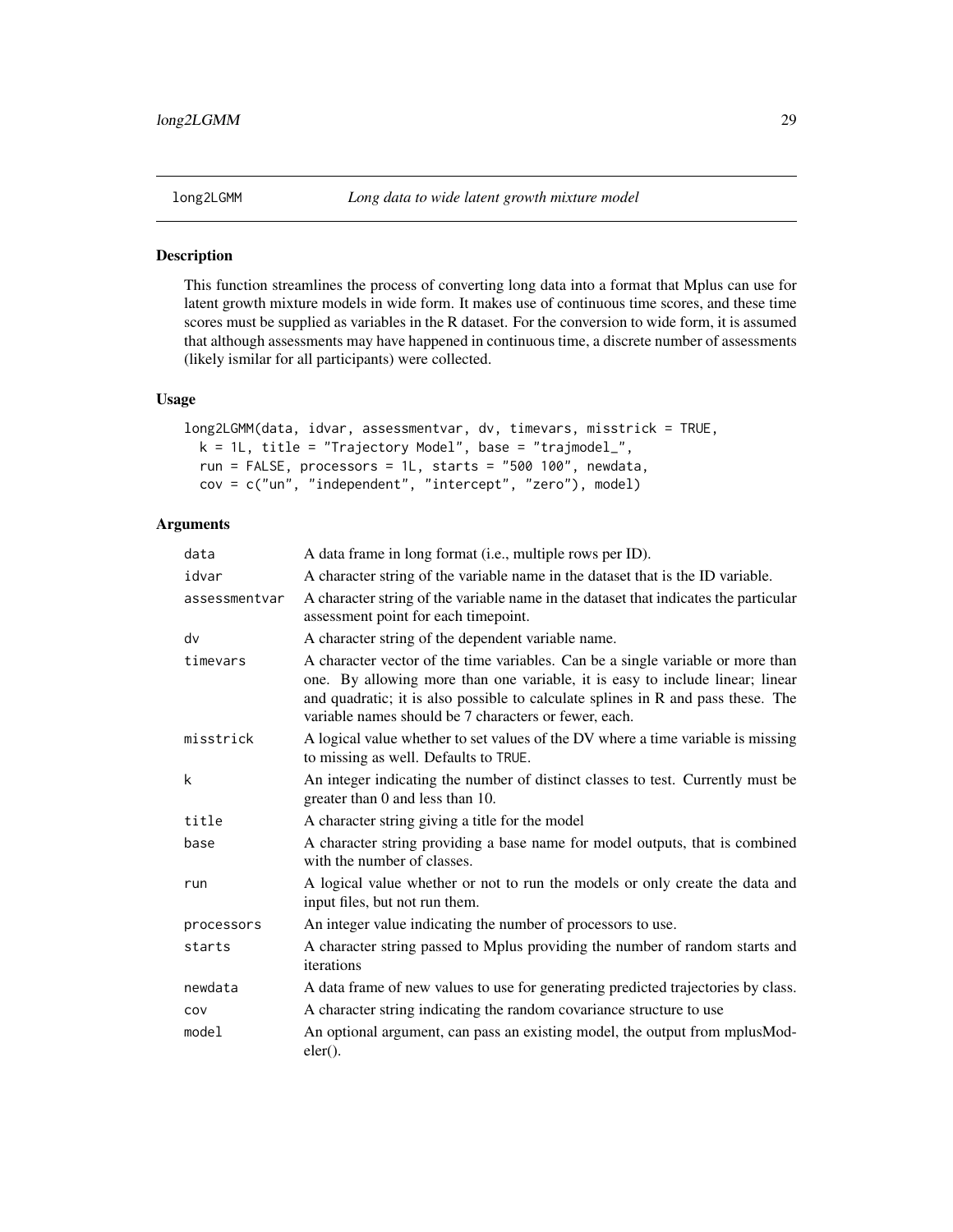# Details

One valuable feature of this function is that it makes it possible to feed any continuous time scores to Mplus for mixture modelling. For example, continuous linear time is straightforward, but so to are quadratic time models or piecewise models. Using facilities in R, spline models are also comparatively easy to specify.

# Examples

```
## Not run:
## Simulate Some Data from 3 classes
library(MASS)
set.seed(1234)
allcoef <- rbind(
  cbind(1, mvrnorm(n = 200,mu = c(0, 2, 0),
                   Sigma = diag(c(.2, .1, .01)),empirical = TRUE)),
  cbind(2, mvrnorm(n = 200,mu = c(-3.35, 2, 2),
                   Sigma = diag(c(.2, .1, .1)),empirical = TRUE)),
  cbind(3, mvrnorm(n = 200,mu = c(3.35, 2, -2),
                   Sigma = diag(c(.2, .1, .1)),empirical = TRUE)))
allcoef <- as.data.frame(allcoef)
names(allcoef) <- c("Class", "I", "L", "Q")
allcoef$ID <- 1:nrow(allcoef)
d <- do.call(rbind, lapply(1:nrow(allcoef), function(i) {
  out <- data.frame(
    ID = allcoef$ID[i],
    Class = allcoef$Class[i],
    Assess = 1:11,
    x = sort(runif(n = 11, min = -2, max = 2)))out$y \leq rnorm(11,
    mean = allcoef$I[i] + allcoef$L[i] * out$x + allcoef$O[i] * out$x^2,
    sd = .1return(out)
}))
## create splines
library(splines)
time_splines \leq ns(d$x, df = 3, Boundary.knots = quantile(d$x, probs = c(.02, .98)))
d$t1 <- time_splines[, 1]
d$t2 <- time_splines[, 2]
d$t3 <- time_splines[, 3]
d$xq <- d$x^2
## create new data to be used for predictions
nd \leq data.frame(ID = 1,
                 x = \text{seq}(\text{from} = -2, \text{to} = 2, \text{by} = .1)nd.splines <- with(attributes(time_splines),
```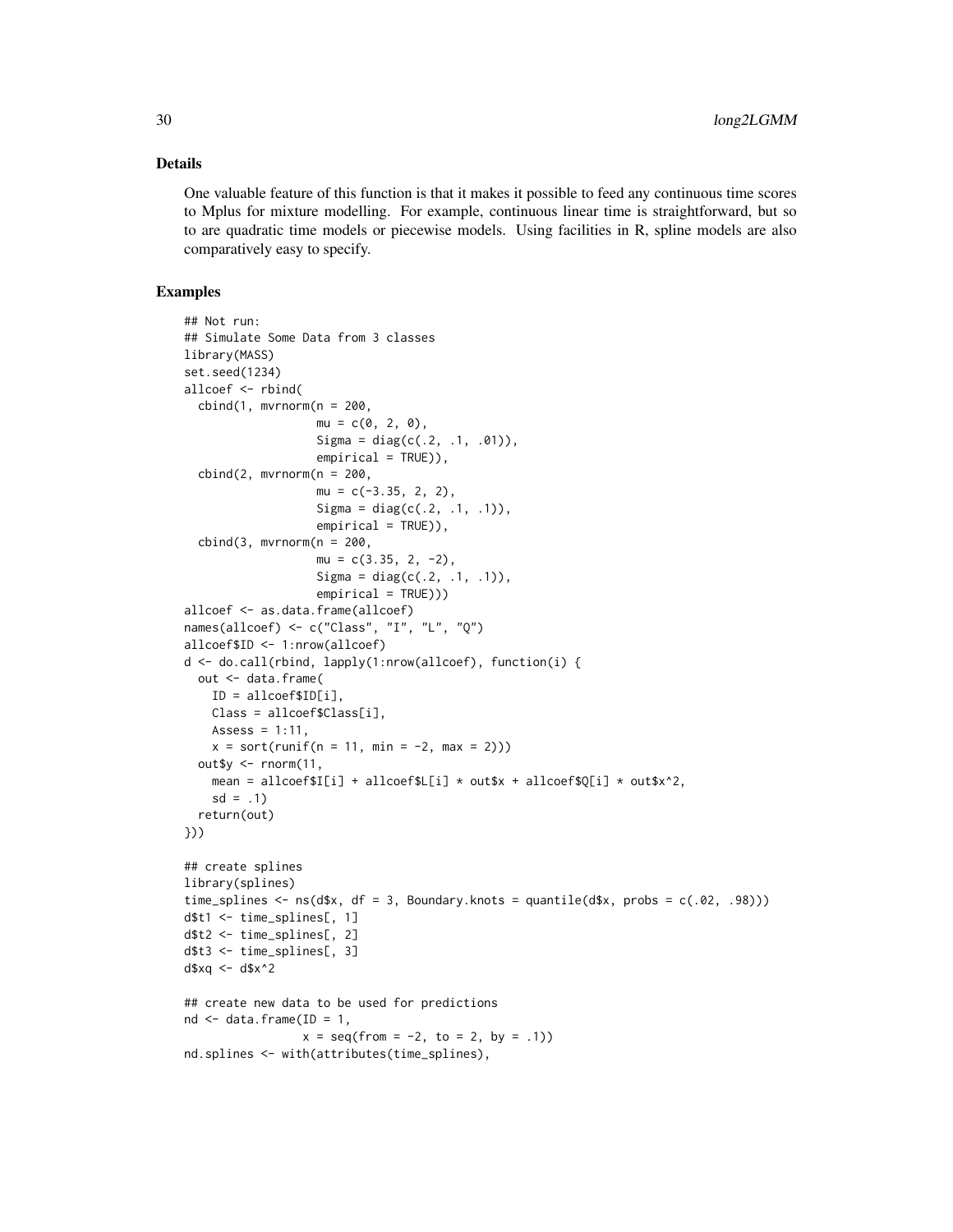```
ns(nd$x, df = degree, knots = knots,
                      Boundary.knots = Boundary.knots))
nd$t1 <- nd.splines[, 1]
nd$t2 <- nd.splines[, 2]
nd$t3 <- nd.splines[, 3]
nd$xq <- nd$x^2
## create a tuning grid of models to try
## all possible combinations are created of different time trends
## different covariance structures of the random effects
## and different number of classes
tuneGrid <- expand.grid(
  dv = "y",timevars = list(c("t1", "t2", "t3"), "x", c("x", "xq")),
  starts = "2 1",cov = c("independent", "zero"),
  k = c(1L, 3L),processors = 1L, run = TRUE,
  misstrick = TRUE, stringsAsFactors = FALSE)
tuneGrid$title <- paste0(
  c("linear", "quad", "spline")[sapply(tuneGrid$timevars, length)],
  "<sub>-</sub>",
 sapply(tuneGrid$cov, function(x) if(nchar(x)==4) substr(x, 1, 4) else substr(x, 1, 3)),
  \frac{n}{2},
  tuneGrid$k)
tuneGrid$base <- paste0(
  c("linear", "quad", "spline")[sapply(tuneGrid$timevars, length)],
  "<sub>-</sub>",
 sapply(tuneGrid$cov, function(x) if(nchar(x)==4) substr(x, 1, 4) else substr(x, 1, 3)))
## example using long2LGMM to fit one model at a time
mres <- long2LGMM(
        data = d,
        idvar = "ID",
        assessmentvar = "Assess",
        dv = tuneGrid$dv[1],
        timevars = tuneGrid$timevars[[1]],
        misstrick = tuneGrid$misstrick[1],
        k = tuneGrid$k[1],
        title = paste0(tuneGrid$title[1], tuneGrid$k[1]),
        base = tuneGrid$base[1],
        run = tuneGrid$run[1],
        processors = tuneGrid$processors[1],
        starts = tuneGrid$starts[1],
        newdata = nd,
        cov = tuneGrid$cov[1])
rm(mres)
```
## End(Not run)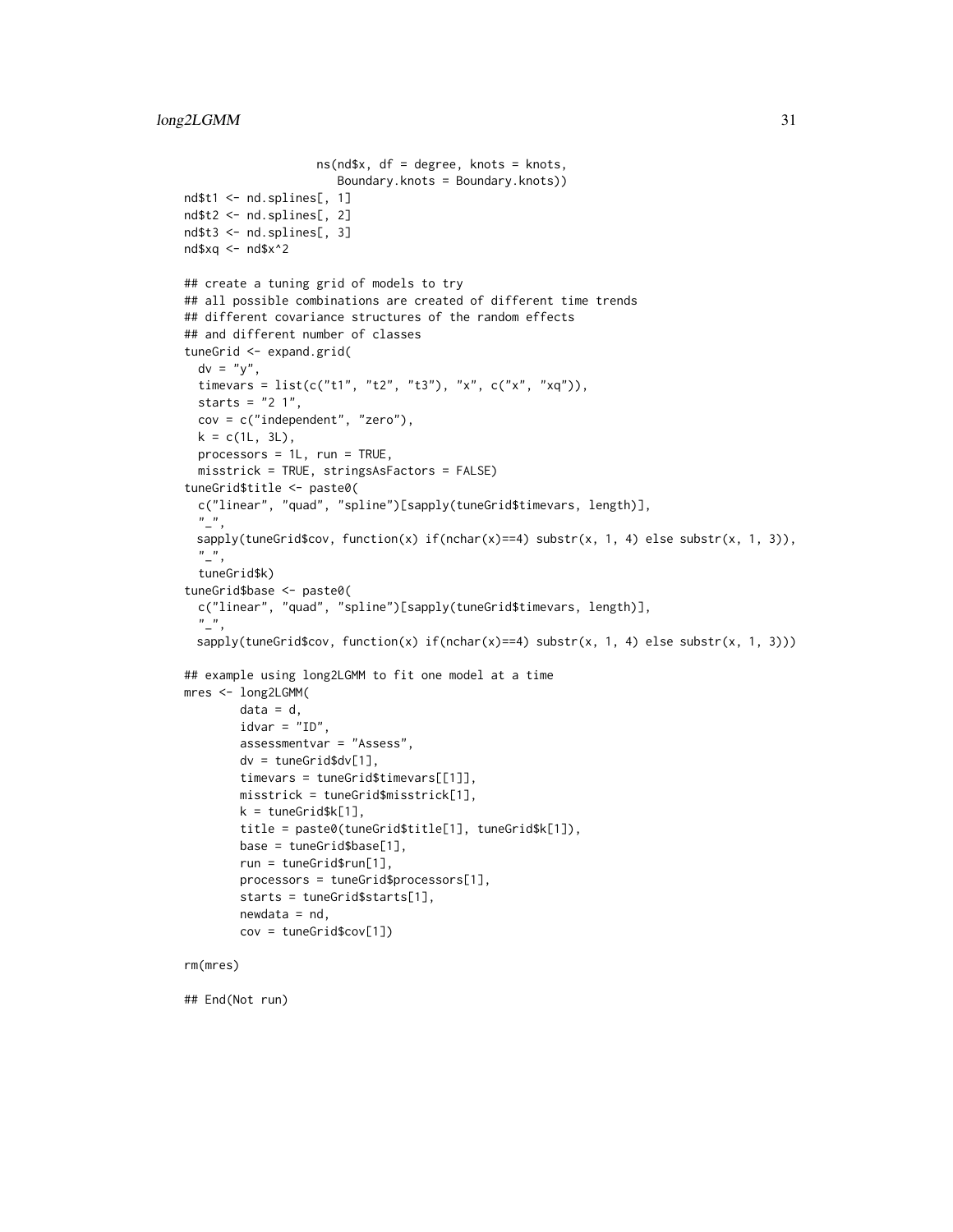<span id="page-31-0"></span>lookupTech1Parameter *Lookup the matrix element for a give parameter number*

# Description

The lookupTech1Parameter function identifies the position in the Mplus model matrices corresponding to a given parameter defined in the TECHNICAL 1 PARAMETER SPECIFICATION OUTPUT. The goal of this function is to aid in identifying problematic parameters often printed in the warnings and errors section of Mplus output.

# Usage

lookupTech1Parameter(tech1Output, paramNumber)

#### Arguments

| tech10utput | The object corresponding to the TECH1 parameter specification from readMod-<br>els. |
|-------------|-------------------------------------------------------------------------------------|
| paramNumber | The parameter number to lookup                                                      |

#### Value

A data.frame containing the row(s) and column(s) of TECH1 parameter specification matching the requested paramNumber.

# Author(s)

Michael Hallquist

#### See Also

[readModels](#page-60-1)

# Examples

```
## Not run:
  models <- readModels("test1.out")
  param <- lookupTech1Parameter(models$tech1, 16)
```
## End(Not run)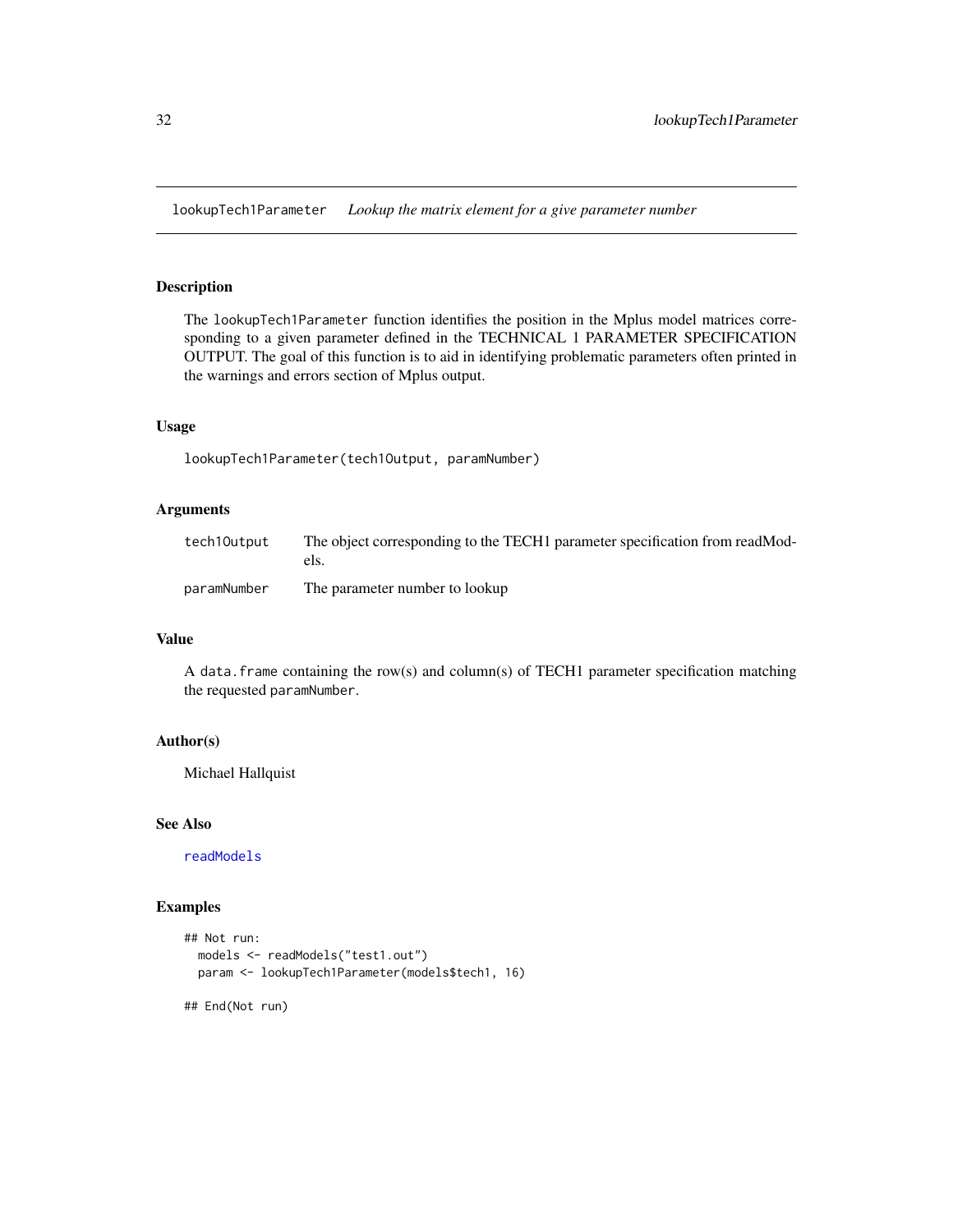<span id="page-32-0"></span>mixtureSummaryTable *Create a summary table of Mplus mixture models*

# Description

Creates a summary table of model fit statistics and relevant diagnostic information for a list of mixture models. Default statistics reported are in line with published guidelines (see Jung & Wickrama, 2008; Nylund et al., 2007): c("Title", "Classes", "Warnings", "AIC", "BIC", "aBIC", "Entropy", "T11\_VLMR\_PVa The table is customizable using the keepCols parameter, which is passed through to [Summary-](#page-68-1)[Table.](#page-68-1)

# Usage

```
mixtureSummaryTable(modelList, keepCols = c("Title", "Classes",
  "Warnings", "AIC", "BIC", "aBIC", "Entropy", "T11_VLMR_PValue",
  "T11_LMR_PValue", "BLRT_PValue", "min_N", "max_N", "min_prob",
  "max_prob"))
```
# **Arguments**

| modelList | A list of models returned from the extractModelSummaries function.                              |  |
|-----------|-------------------------------------------------------------------------------------------------|--|
| keepCols  | A vector of character strings indicating which columns/variables to display in                  |  |
|           | the summary. Only columns included in this list will be displayed (all others ex-               |  |
|           | "aBIC","Er<br>cluded). By default, keepCols is: c("Title", "Classes", "Warnings", "AIC", "BIC", |  |

#### Value

An object of class data.frame.

#### Note

This function is partially a wrapper around SummaryTable, with enhancements for summarizing mixture models.

# Author(s)

Caspar J. van Lissa

# See Also

[SummaryTable](#page-68-1)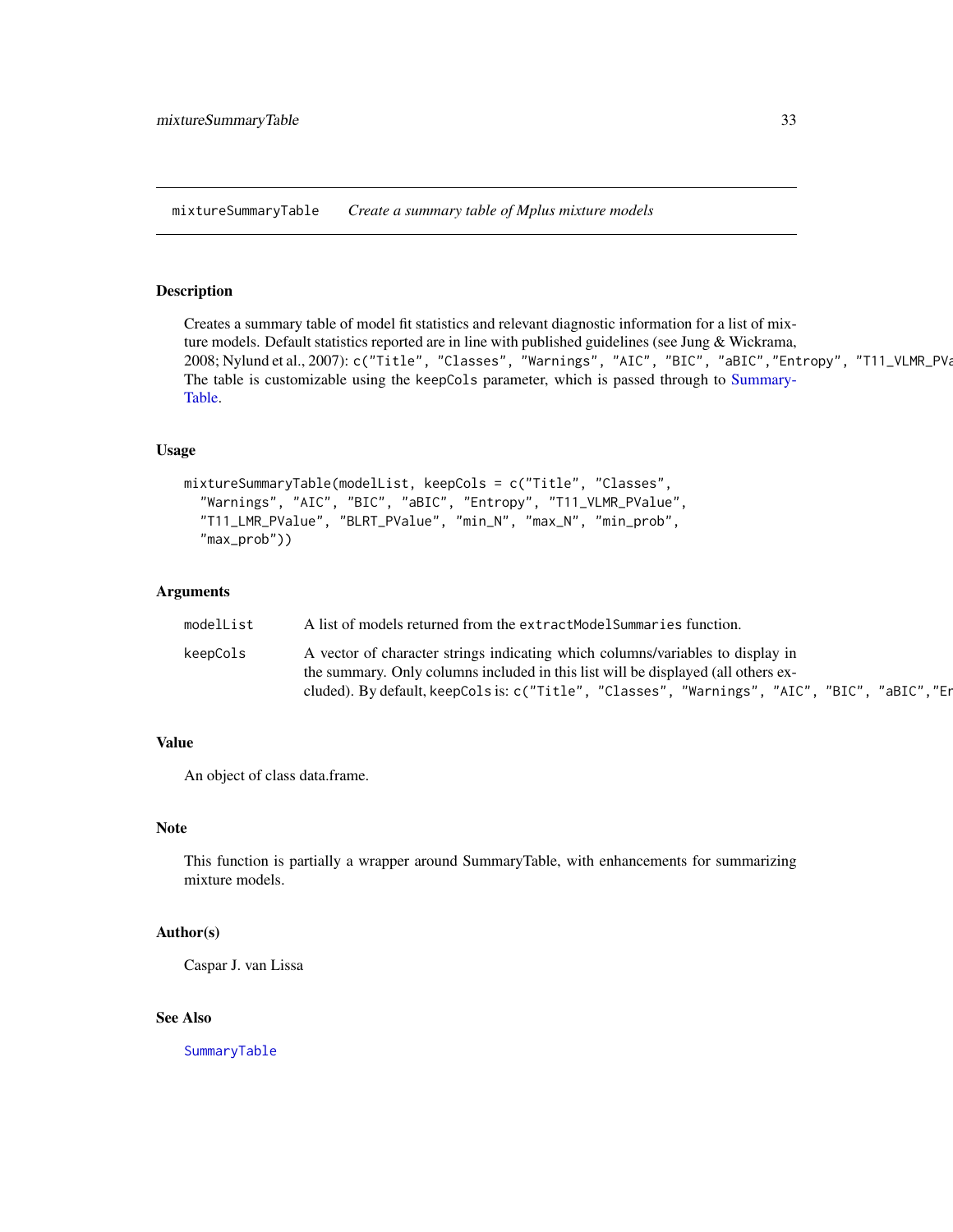# Examples

```
## Not run:
createMixtures(classes = 1:3, filename_stem = "iris", rdata = iris)
runModels(filefilter = "iris")
results <- readModels(filefilter = "iris")
mixtureSummaryTable(results)
createMixtures(classes = 1:3, filename_stem = "iris", rdata = iris,
               OUTPUT = "tech11 tech14;")
runModels(filefilter = "iris", replaceOutfile = "modifiedDate")
results <- readModels(filefilter = "iris")[c(1:2)]
mixtureSummaryTable(results)
## End(Not run)
```
mplus.traceplot *Plot the samples for each MCMC chain as a function of iterations*

## Description

Displays a traceplot of the MCMC draws from the poster distribution of each parameter estimate for a Bayesian Mplus model. This function requires that 1) PLOT: TYPE=PLOT2; be included in the Mplus input file, 2) a gh5 file be present corresponding to the Mplus output file (and containing a bayesian\_data section), and 3) that the rhdf5 package be installed to allow the gh5 file to be imported.

#### Usage

```
mplus.traceplot(mplus.model, rows = 4, cols = 4,
 parameters_only = TRUE)
```
# Arguments

| mplus.model     | An Mplus model extracted by the read Models function.                                                                                                                                                                                                                          |
|-----------------|--------------------------------------------------------------------------------------------------------------------------------------------------------------------------------------------------------------------------------------------------------------------------------|
| rows            | Number of rows to display per plot.                                                                                                                                                                                                                                            |
| cols            | Optional. Number of columns to display per plot.                                                                                                                                                                                                                               |
| parameters_only |                                                                                                                                                                                                                                                                                |
|                 | Optional. If TRUE, only the unstandardized parameter estimates from the MCMC<br>draws will be displayed (as opposed to standardized estimates, r-square esti-<br>mates, etc.). The unstandardized estimates all begin with "Parameter" in the<br>Mplus gh <sub>5</sub> output. |

# Details

A multi-panel plot is drawn to the screen and the user is prompted to display the next plot if more than rows x columns estimates are in the model.

<span id="page-33-0"></span>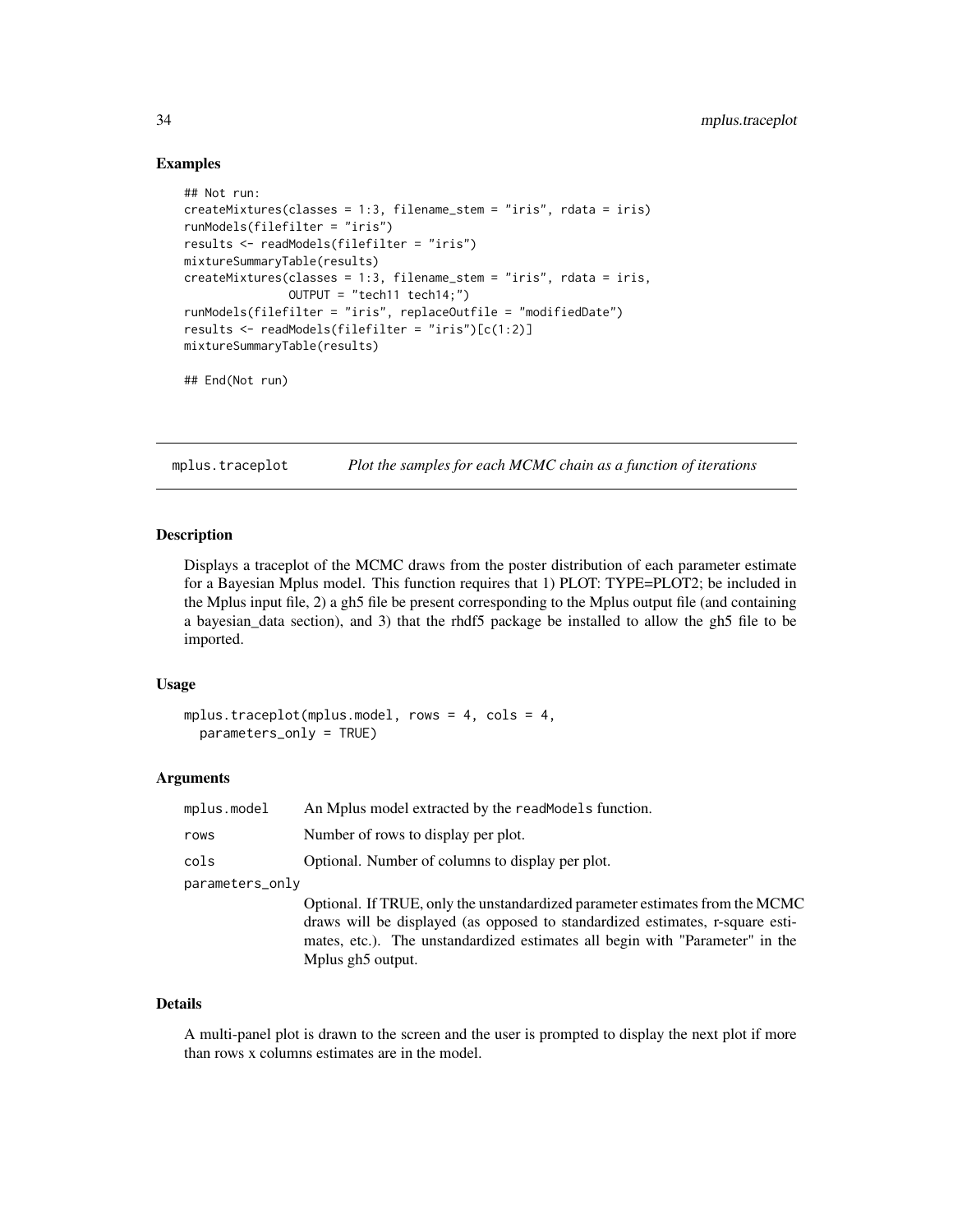#### <span id="page-34-0"></span>MplusAutomation 35

# Value

No value is returned by this function. Called for the side effect of displaying an MCMC chains traceplot.

#### Note

Trace and density plots can also be obtained using the coda package and the bparameters element of the mplus.model object. This requires that the posterior draws be saved using SAVEDATA: BPARAMETERS syntax. See example below.

# Author(s)

Joseph Glass, Michael Hallquist

#### See Also

[plot.mcmc](#page-0-0)

# Examples

```
## Not run:
 myModel <- readModels("BayesModel_WithGH5MCMC.out")
 mplus.traceplot(myModel, rows=2, cols=3)
 #alternative using the coda package
 library(coda)
 plot(myModel$bparameters$valid_draw)
```
## End(Not run)

MplusAutomation *Automating Mplus Model Estimation and Interpretation*

# Description

The MplusAutomation package leverages the flexibility of the R language to automate latent variable model estimation and interpretation using 'Mplus', a powerful latent variable modeling program developed by Muthen and Muthen (<http://www.statmodel.com>). Specifically, MplusAutomation provides routines for creating related groups of models, running batches of models, and extracting and tabulating model parameters and fit statistics.

# Details

The MplusAutomation package has four primary purposes:

- 1. To automatically run groups/batches of models.
- 2. To provide routines to extract model fit statistics, parameter estimates, and raw data from 'Mplus' output files.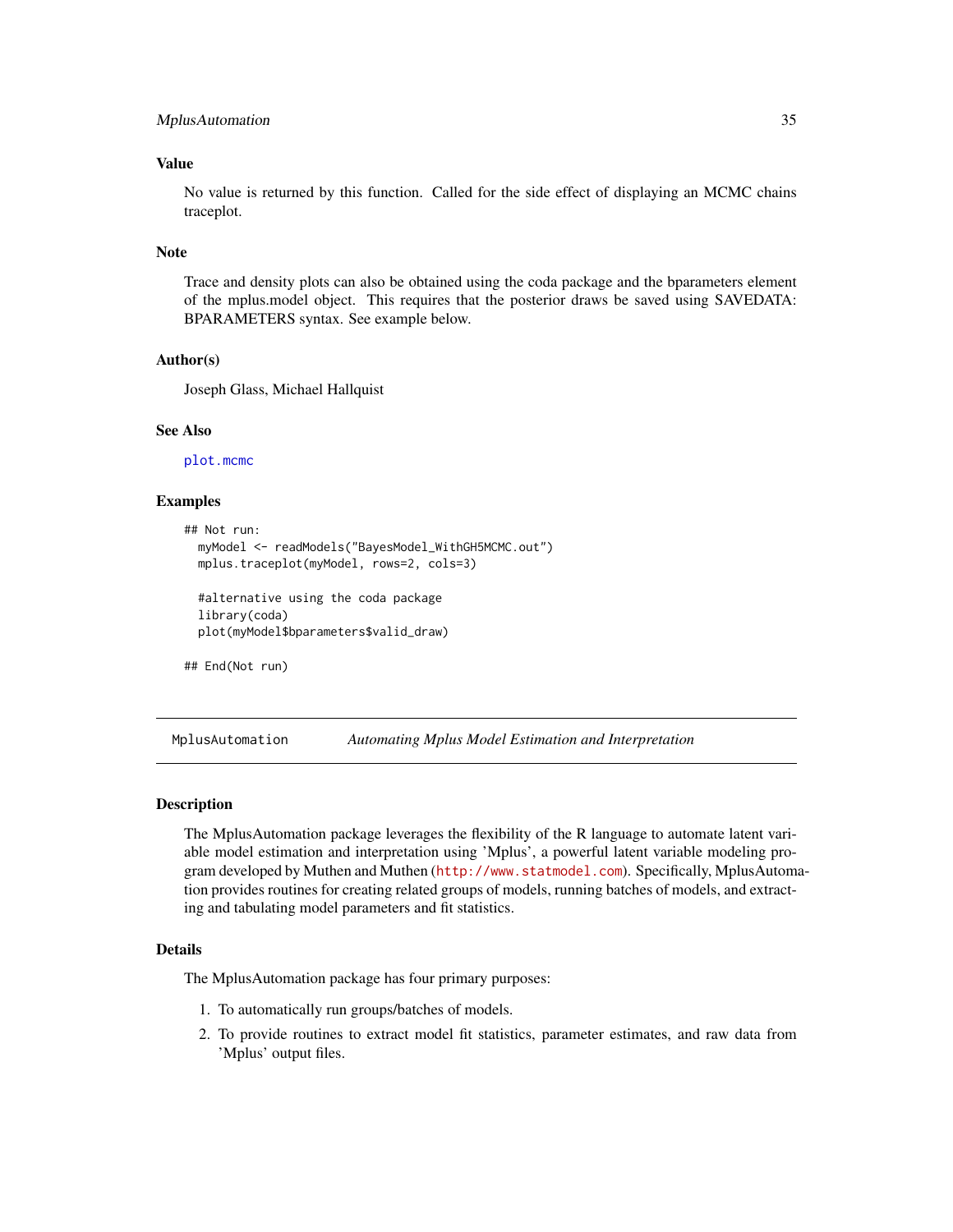- 3. To facilitate comparisons among models
- 4. To provide a template language that allows for the creation of related input files.

The core routine for running batches of models is [runModels](#page-63-1), with an easy-to-use GUI wrapper, [runModels\\_Interactive](#page-64-1).

The core routine for extracting information from 'Mplus' outputs is [readModels](#page-60-1), which returns a list containing all output sections that the package can extract.

To extract summaries, parameters, modification indices, SAVEDATA output, and all other sections that the package can understand, use the [readModels](#page-60-1) function. This is the recommended way to extract 'Mplus' output with this package. If the target argument to [readModels](#page-60-1) is a single .out file, an mplus.model (that is also a list) will be returned containing all output sections that the package can extract. If target is a directory, a list of mplus.model objects will be returned, named according to the output filenames.

Note: [extractModelSummaries](#page-17-1) is deprecated and [readModels](#page-60-1) should be preferred. To extract model summary statistics from one or more output files, see [extractModelSummaries](#page-17-1), which returns a data.frame of fit statistics for models located within a directory. Model fit results can be summarized in tabular form (for comparing among models) using [showSummaryTable](#page-66-1) (displays table in separate window), [HTMLSummaryTable](#page-24-1) (creates HTML file containing summary table), or [LatexSummaryTable](#page-26-1) (returns a LaTex-formatted table of summary statistics).

Deprecated: To extract raw data created by the SAVEDATA command (e.g., class membership probabilities or factor scores), see [getSavedata\\_Data](#page-22-1).

Deprecated: To extract unstandardized or standardized parameter estimates from a single output file, see [extractModelParameters](#page-14-1).

Detailed model fit and parameter comparisons between two models can be obtained using [compareModels](#page-4-1).

To create a group of related models from a single template, see [createModels](#page-10-1). Please read the MplusAutomation vignette provided along with the package (and on the CRAN website) in order to understand the template language: vignette("Vignette", package="MplusAutomation").

In addition to the major functions above, a function for converting an R data.frame for use with 'Mplus' is provided: [prepareMplusData](#page-56-1). This converts the data.frame to a tab-delimited file and provides an 'Mplus' syntax stub for variable names.

| Package:  | MplusAutomation |
|-----------|-----------------|
| Type:     | Package         |
| Version:  | $0.7 - 3$       |
| Date:     | 2018-11-19      |
| License:  | $L$ GPL-3       |
| LazyLoad: | yes             |

#### Author(s)

Michael Hallquist <michael.hallquist@gmail.com>, Joshua F. Wiley <jwiley.psych@gmail.com>

Maintainer: Michael Hallquist <michael.hallquist@gmail.com>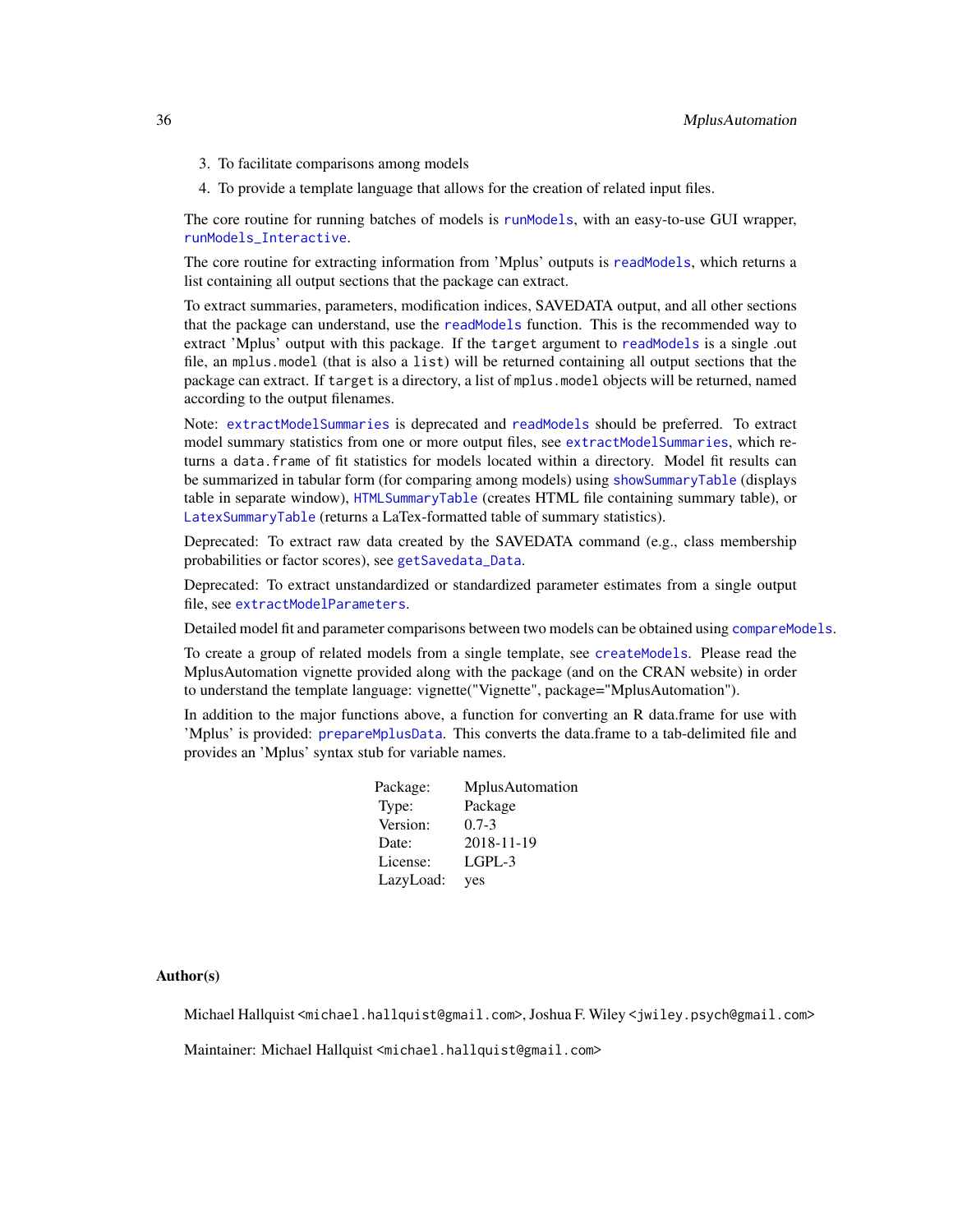# mplusAvailable 37

# References

Mplus software. Muthen and Muthen. <http://www.statmodel.com>

## See Also

See [runModels](#page-63-0) for an example running a model.

mplusAvailable *Check whether Mplus can be found*

## Description

This is a simple utility to check whether Mplus can be found. Returns 0 if Mplus command can be found by the system. If silent = FALSE, prints a message to the user to help suggest what to do.

#### Usage

```
mplusAvailable(silent = TRUE)
```
# Arguments

silent A logical whether to print a message or not. Defaults to TRUE for silent operation.

# Value

The status of finding Mplus. Per unix conventions, status 0 indicates Mplus was found (0 problems) and status 1 indicates that Mplus was not found.

# Author(s)

Joshua Wiley

```
mplusAvailable(silent = TRUE)
mplusAvailable(silent = FALSE)
```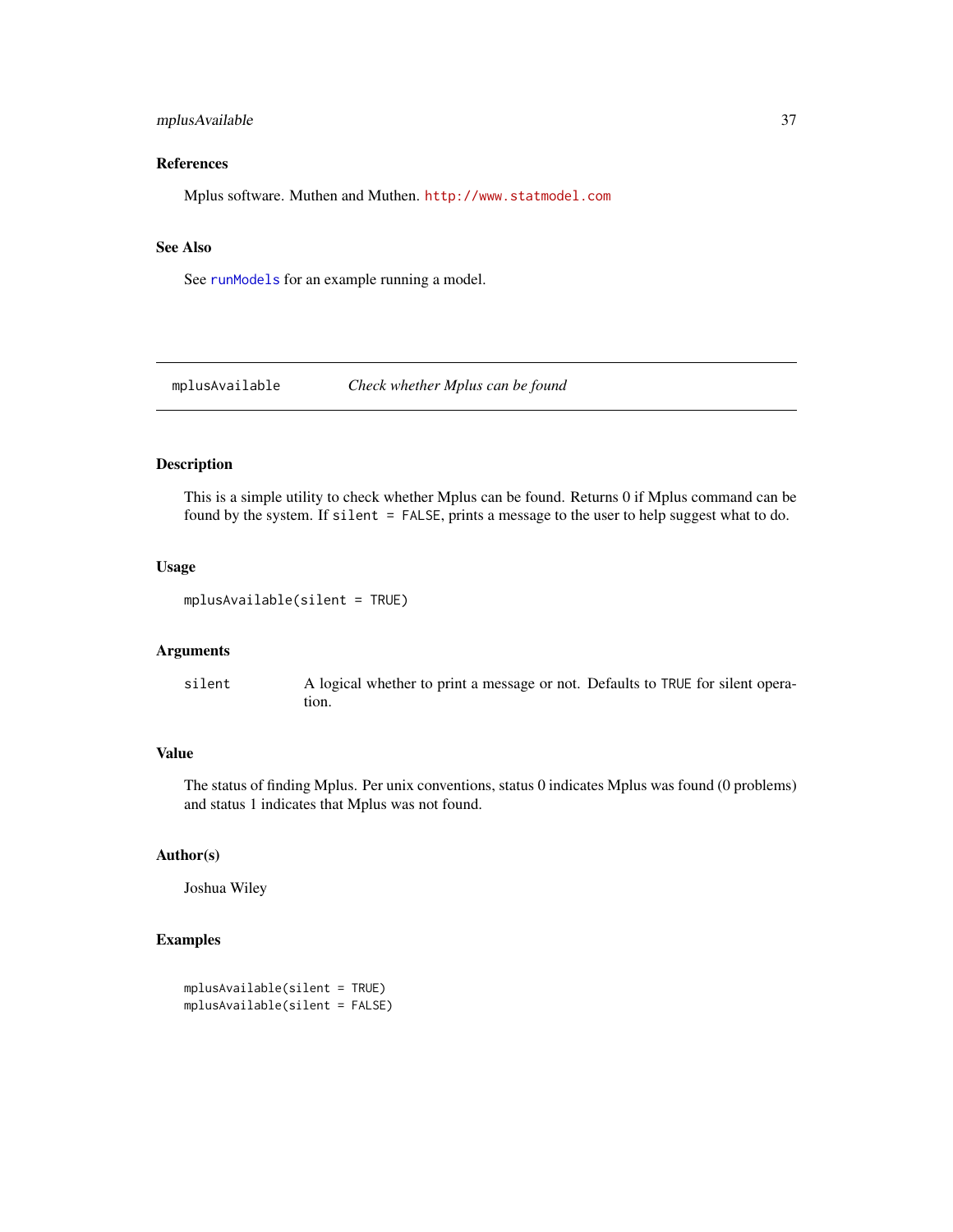<span id="page-37-0"></span>

# Description

This is a convenience wrapper to automate many of the usual steps required to run an Mplus model. It relies in part on functions from the MplusAutomation package.

# Usage

```
mplusModeler(object, dataout, modelout, run = 0L, check = FALSE,
  varwarnings = TRUE, Mplus_command = "Mplus",
 writeData = c("ifmissing", "always", "never"), hashfilename = TRUE,
  ...)
```

| object        | An object of class mplusObject                                                                                                                                                                                                                                                                                                                                                                |
|---------------|-----------------------------------------------------------------------------------------------------------------------------------------------------------------------------------------------------------------------------------------------------------------------------------------------------------------------------------------------------------------------------------------------|
| dataout       | the name of the file to output the data to for Mplus. If missing, defaults to<br>modelout changing .inp to .dat.                                                                                                                                                                                                                                                                              |
| modelout      | the name of the output file for the model. This is the file all the syntax is written<br>to, which becomes the Mplus input file. It should end in .inp. If missing, defaults<br>to dataout changing the extension to .inp.                                                                                                                                                                    |
| run           | an integer indicating how many models should be run. Defaults to zero. If zero,<br>the data and model input files are all created, but the model is not run. This<br>can be useful for seeing how the function works and what setup is done. If one,<br>a basic model is run. If greater than one, the model is bootstrapped with run<br>replications as well as the basic model.             |
| check         | logical whether the body of the Mplus syntax should be checked for missing<br>semicolons using the parseMplus function. Defaults to FALSE.                                                                                                                                                                                                                                                    |
| varwarnings   | A logical whether warnings about variable length should be left, the default, or<br>removed from the output file.                                                                                                                                                                                                                                                                             |
| Mplus_command | optional. N.B.: No need to pass this parameter for most users (has intelligent<br>defaults). Allows the user to specify the name/path of the Mplus executable<br>to be used for running models. This covers situations where Mplus is not in<br>the system's path, or where one wants to test different versions of the Mplus<br>program.                                                     |
| writeData     | A character vector, one of 'ifmissing', 'always', 'never' indicating whether the<br>data files (*.dat) should be written to disk. This is passed on to prepareMplusData.<br>Note that previously, mplusModeler always (re)wrote the data to disk. However,<br>now the default is to write the data to disk only if it is missing (i.e., 'ifmissing').<br>See details for further information. |
| hashfilename  | A logical whether or not to add a hash of the raw data to the data file name.<br>Defaults to TRUE in mplusModeler. Note that this behavior is a change from<br>previous versions and differs from prepareMplusData which maintains the old<br>behavior by default of FALSE.                                                                                                                   |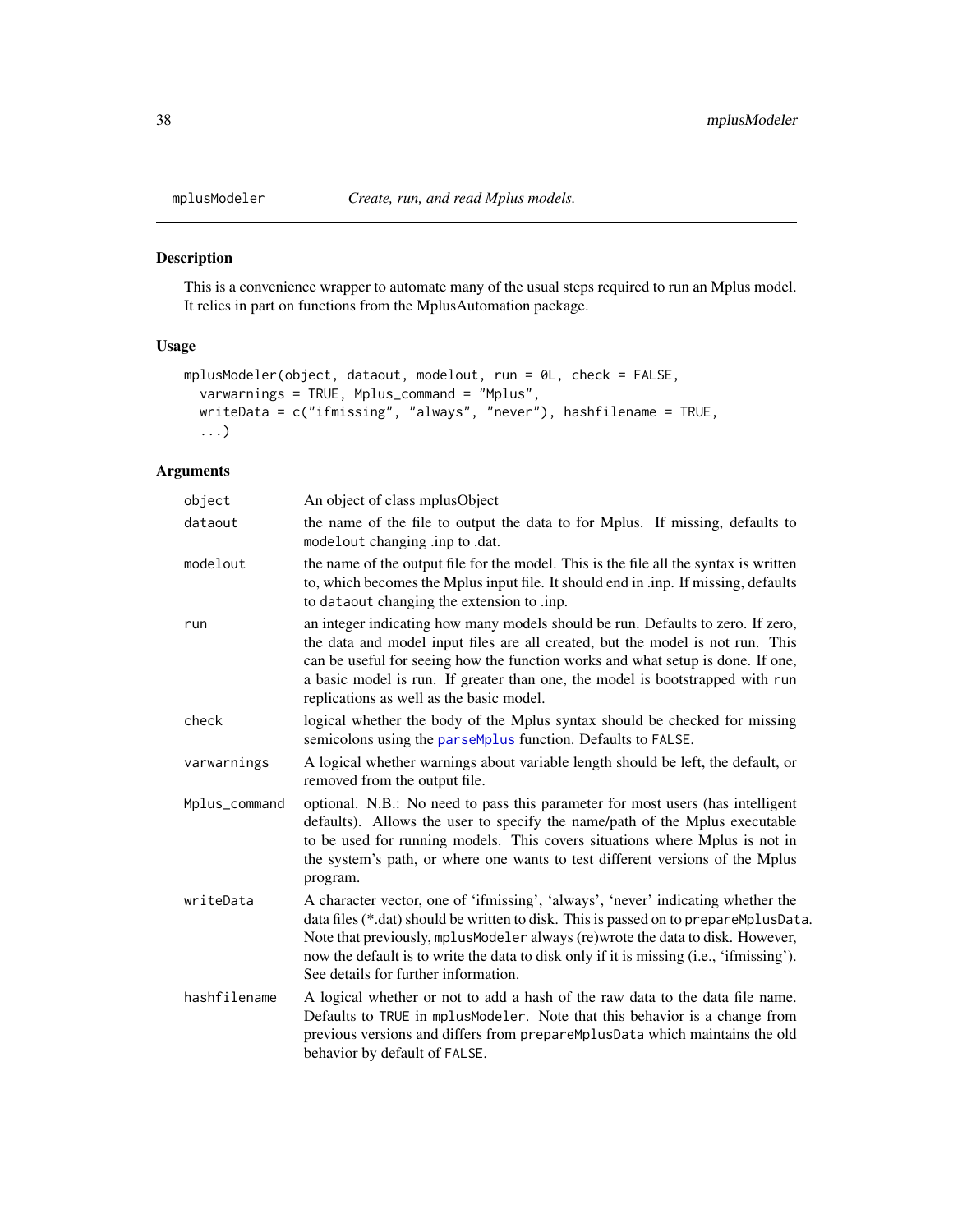#### mplusModeler 39

... additional arguments passed to the [prepareMplusData](#page-56-0) function.

#### Details

Combined with functions from the MplusAutomation package, this function is designed to make it easy to fit Mplus models from R and to ease many of the usual frustrations with Mplus. For example, Mplus has very specific formats it accepts data in, but also very little data management facilities. Using R data management is easy. This function is designed to make using data from R in Mplus models easy. It is also common to want to fit many different models that are slight variants. This can be tedius in Mplus, but using R you can create one basic set of input, store it in a vector, and then just modify that (e.g., using regular expressions) and pass it to Mplus. You can even use loops or the \*apply constructs to fit the same sort of model with little variants.

The writeData argument is new and can be used to reduce overhead from repeatedly writing the same data from R to the disk. When using the 'always' option, mplusModeler behaves as before, always writing data from R to the disk. This remains the default for the prepareMplusData function to avoid confusion or breaking old code. However, for mplusModeler, the default has been set to 'ifmissing'. In this case, R generates an md5 hash of the data prior to writing it out to the disk. The md5 hash is based on: (1) the dimensions of the dataset, (2) the variable names, (3) the class of every variable, and (4) the raw data from the first and last rows. This combination ensures that under most all circumstances, if the data changes, the hash will change. The hash is appended to the specified data file name (which is controlled by the logical hashfilename argument). Next R checks in the directory where the data would normally be written. If a data file exists in that directory that matches the hash generated from the data, R will use that existing data file instead of writing out the data again. A final option is 'never'. If this option is used, R will not write the data out even if no file matching the hash is found.

#### Value

An Mplus model object, with results. If run = 1, returns an invisible list of results from the run of the Mplus model (see [readModels](#page-60-0) from the MplusAutomation package). If run =  $\theta$ , the function returns a list with two elements, 'model' and 'boot' that are both NULL. if run >= 1,returns a list with two elements, 'model' and 'boot' containing the regular Mplus model output and the boot object, respectively. In all cases, the Mplus data file and input files are created.

#### Author(s)

Joshua F. Wiley <jwiley.psych@gmail.com>

#### See Also

[runModels](#page-63-0) and [readModels](#page-60-0)

```
## Not run:
# minimal example of a model using builtin data, allowing R
# to automatically guess the correct variables to use
test <- mplusObject(MODEL = "mpg ON wt hp;
 wt WITH hp;", rdata = mtcars)
```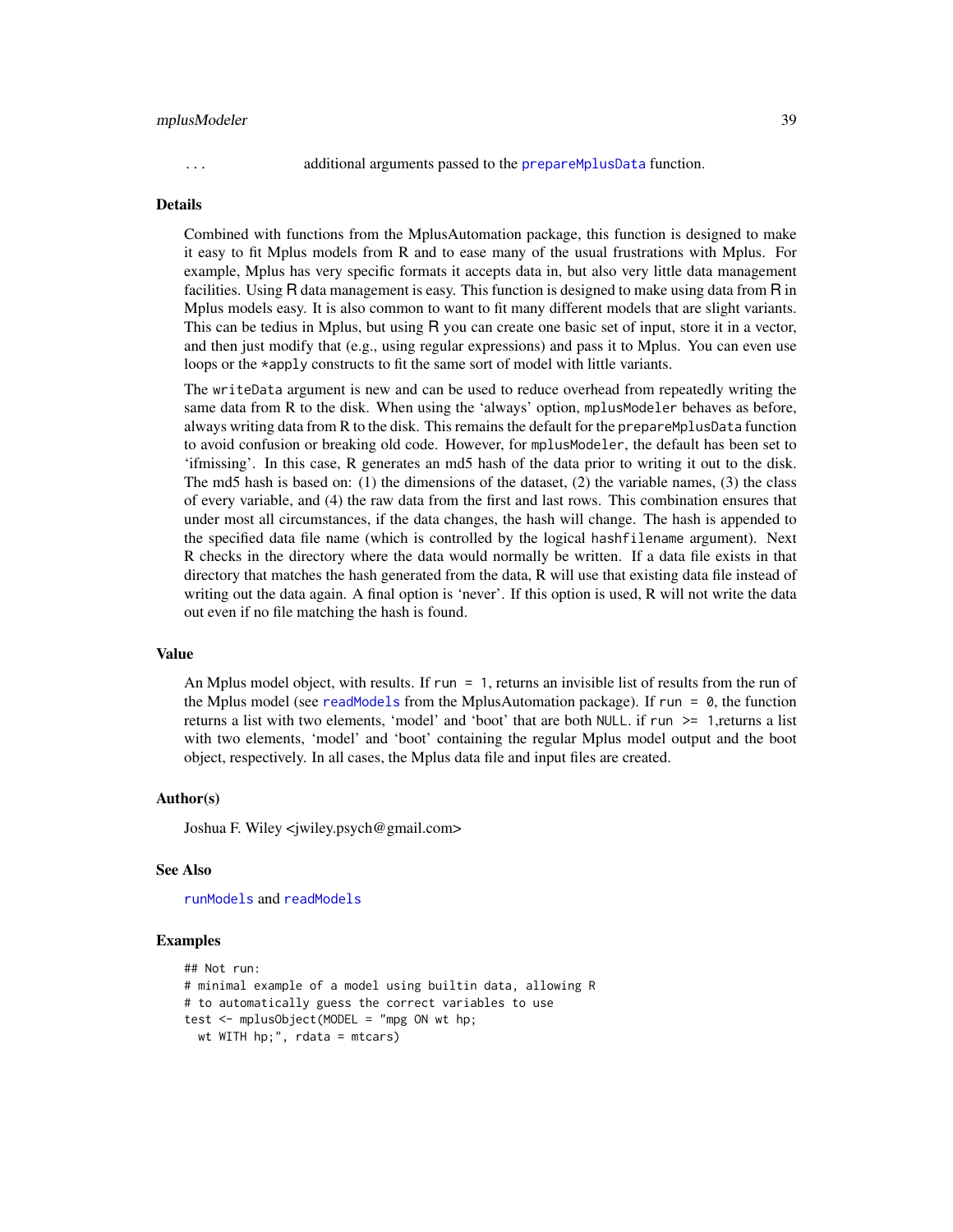```
# estimate the model in Mplus and read results back into R
res <- mplusModeler(test, modelout = "model1.inp", run = 1L)
 # when forcing writeData = "always" data gets overwritten (with a warning)
resb <- mplusModeler(test, modelout = "model1.inp", run = 1L,
                      writeData = "always")
 # using writeData = "ifmissing", the default, no data re-written
resc <- mplusModeler(test, modelout = "model1.inp", run = 1L)
 # using writeData = "ifmissing", the default, data ARE written
# if data changes
 test <- mplusObject(MODEL = "mpg ON wt hp;
  wt WITH hp;", rdata = mtcars[-10, ])
resd <- mplusModeler(test, modelout = "model1.inp", run = 1L)
# show summary
summary(resd)
# show coefficients
coef(resd)
# what if you wanted confidence intervals
# and standardized values?
# first update to tell Mplus you want them, re-run and print
test <- update(test, OUTPUT = ~ "CINTERVAL; STDYX;")
resd <- mplusModeler(test, modelout = "model1.inp", run = 1L)
coef(resd)
confint(resd)
# now standardized
coef(resd, type = "stdyx")
confint(resd, type = "stdyx")
# put together in one data frame if desired
merge(
 coef(resd, type = "stdyx"),
 confint(resd, type = "stdyx"),
 by = "Label")
 # remove files
unlink(resc$results$input$data$file)
unlink(resd$results$input$data$file)
unlink("model1.inp")
unlink("model1.out")
# simple example of a model using builtin data
# demonstrates use with a few more sections
test2 <- mplusObject(
 TITLE = "test the MplusAutomation Package and mplusModeler wrapper;",
 MODEL = "mpg ON wt hp;
```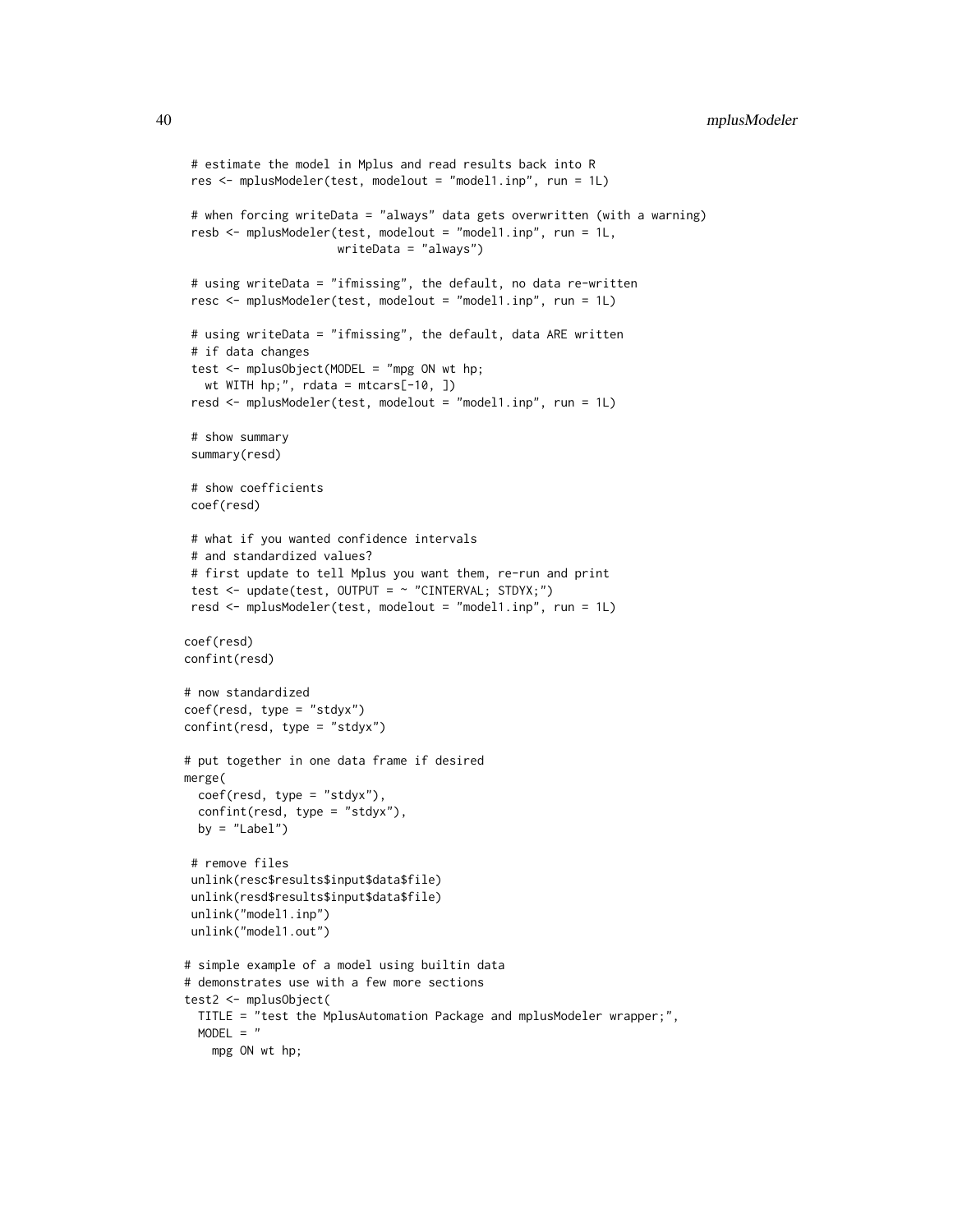# mplusModeler 41

```
wt WITH hp;",
 usevariables = c("mpg", "wt", "hp"),
 rdata = mtcars)
res2 <- mplusModeler(test2, modelout = "model2.inp", run = 1L)
# remove files
unlink(res2$results$input$data$file)
unlink("model2.inp")
unlink("model2.out")
# similar example using a robust estimator for standard errors
# and showing how an existing model can be easily updated and reused
test3 <- update(test2, ANALYSIS = \sim "ESTIMATOR = MLR;")
res3 <- mplusModeler(test3, modelout = "model3.inp", run = 1L)
unlink(res3$results$input$data$file)
unlink("model3.inp")
unlink("model3.out")
# now use the built in bootstrapping methods
# note that these work, even when Mplus will not bootstrap
# also note how categorical variables and weights are declared
# in particular, the usevariables for Mplus must be specified
# because mroe variables are included in the data than are in the
# model. Note the R usevariables includes all variables for both
# model and weights. The same is true for clustering.
test4 <- mplusObject(
  TITLE = "test bootstrapping;",
  VARIABLE = "
    CATEGORICAL = cyl;
    WEIGHT = wt;USEVARIABLES = cyl mpg;",
  ANALYSIS = "ESTIMATOR = MLR;",
  MODEL = "cyl ON mpg;"
  usevariables = c("mpg", "wt", "cyl"),
  rdata = mtcars)
res4 <- mplusModeler(test4, "mtcars.dat", modelout = "model4.inp", run = 10L,
  hashfilename = FALSE)
# see the results
res4$results$boot
# remove files
unlink("mtcars.dat")
unlink("model4.inp")
unlink("model4.out")
# Monte Carlo Simulation Example
montecarlo <- mplusObject(
TITLE = "Monte Carlo Example;",
MONTECARLO = "
```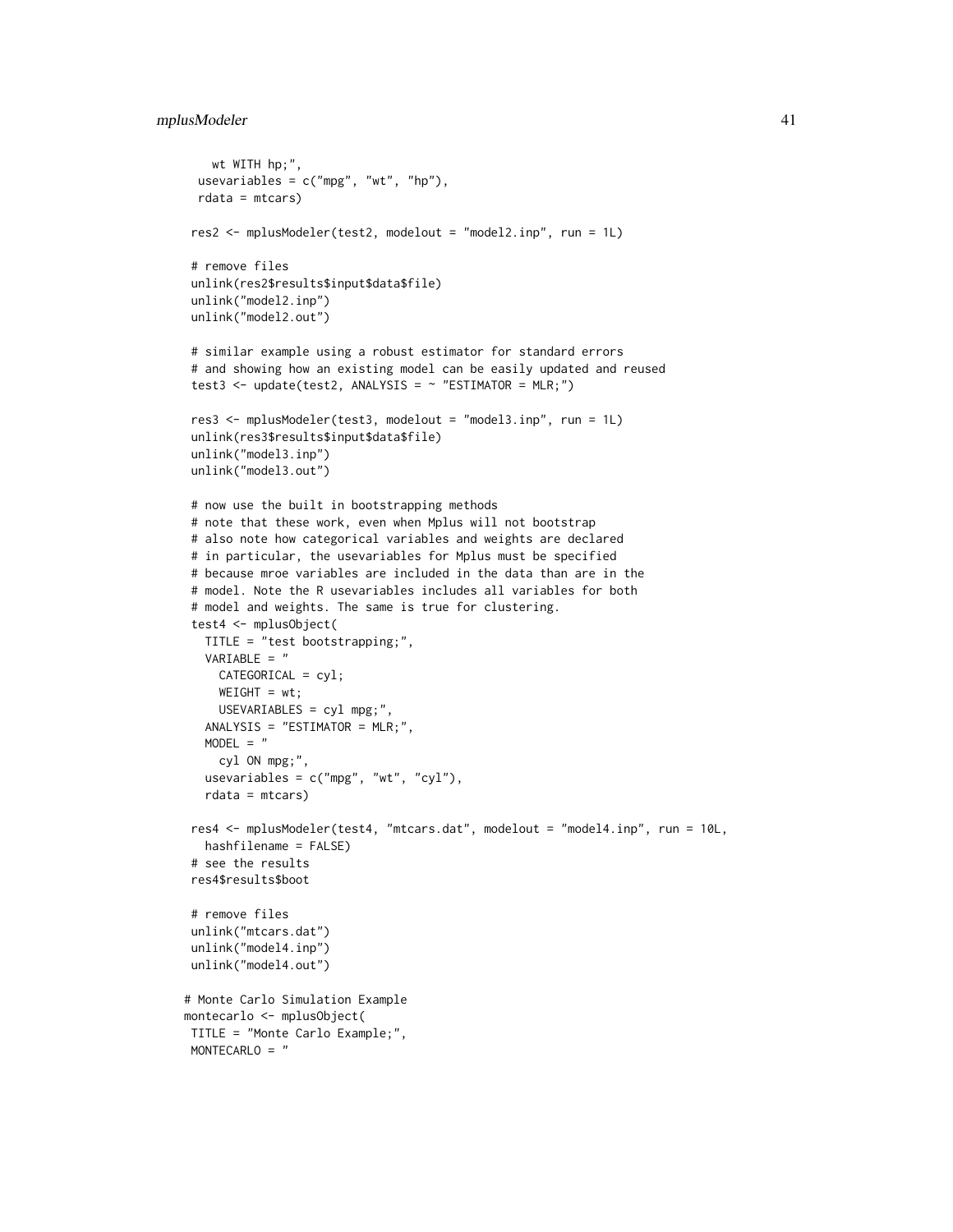```
NAMES ARE i1-i5;
  NOBSERVATIONS = 100;
  NREPS = 100;
 SEED = 1234;",
 MODELPOPULATION = "
 f BY i1-i5*1;
 f@1;
 i1-i5*1;",
 ANALYSIS = "
 ESTIMATOR = BAYES;
 PROC = 2;fbiter = 100;",
 MODEL = "f BY i1-i5*.8 (l1-l5);
  f@1;
 i1-i5*1;",
 MODELPRIORS = "
  11-15 \sim N(.5.1);",
 OUTPUT = "TECH9;")
fitMonteCarlo <- mplusModeler(montecarlo,
  modelout = "montecarlo.inp",
  run = 1L,
  writeData = "always",
  hashfilename = FALSE)
unlink("montecarlo.inp")
unlink("montecarlo.out")
# Example including ID variable and extracting factor scores
dat <- mtcars
dat$UID <- 1:nrow(mtcars)
testIDs <- mplusObject(
  TITLE = "test the mplusModeler wrapper with IDs;",
  VARIABLE = "IDVARIABLE = UID;",
 MODEL = "F BY mpg wt hp;",
  SAVEDATA = "
   FILE IS testid_fscores.dat;
   SAVE IS fscores;
   FORMAT IS free;",
  usevariables = c("UID", "mpg", "wt", "hp"),
  rdata = dat)
 resIDs <- mplusModeler(testIDs, modelout = "testid.inp", run = 1L)
# view the saved data from Mplus, including factor scores
# the indicator variables, and the ID variable we specified
head(resIDs$results$savedata)
# merge the factor scores with the rest of the original data
```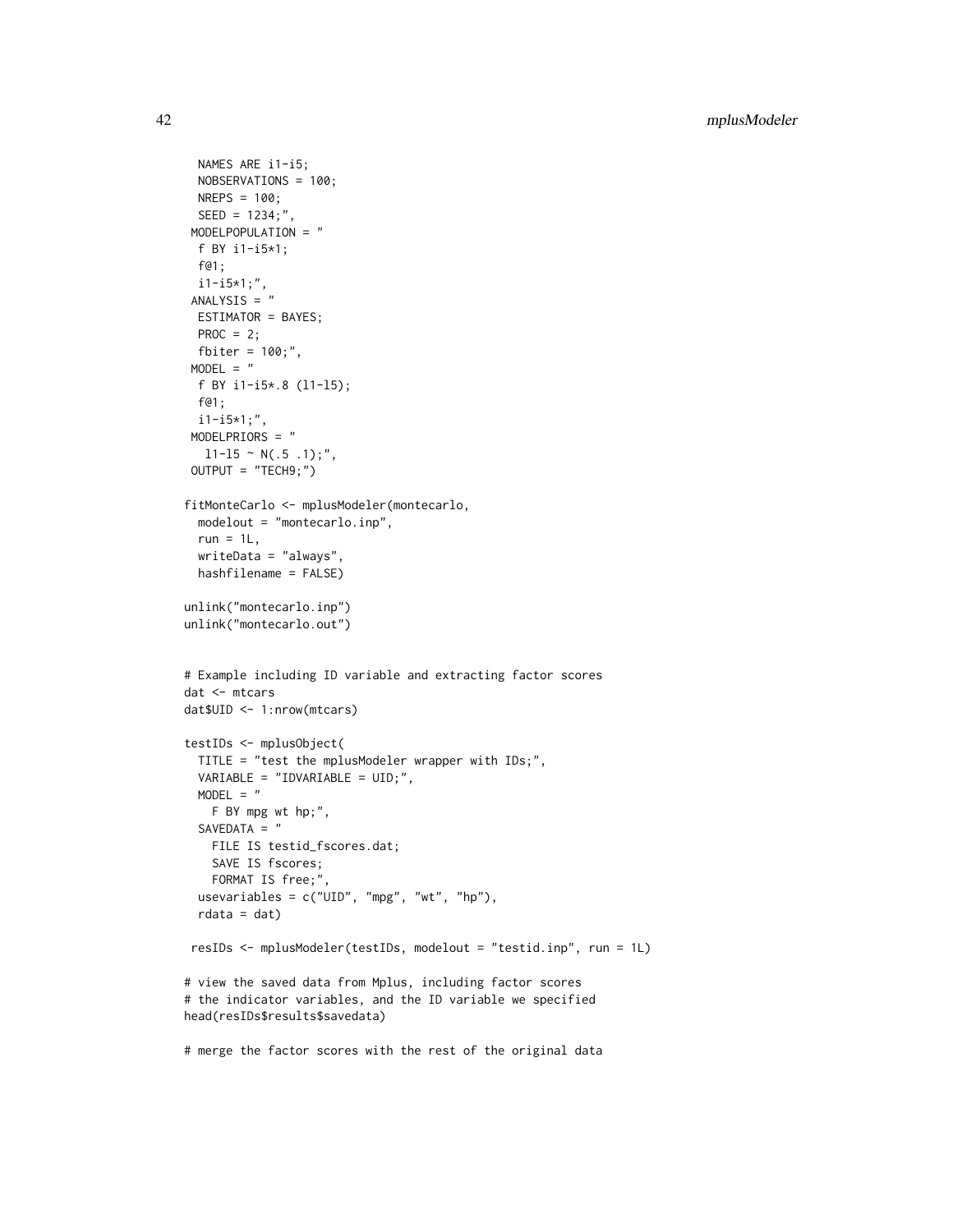# mplusObject 43

```
# merge together by the ID column
dat <- merge(dat, resIDs$results$savedata[, c("F", "UID")],
 by = "UID")
# correlate merged factor scores against some other new variable
with(dat, cor(F, qsec))
 # remove files
unlink(resIDs$results$input$data$file)
unlink("testid.inp")
unlink("testid.out")
unlink("testid_fscores.dat")
unlink("Mplus Run Models.log")
## End(Not run)
```
mplusObject *Create an Mplus model object*

# Description

This is a function to create an Mplus model object in R. The object holds all the sections of an Mplus input file, plus some extra R ones. Once created, the model can be run using other functions such as mplusModeler or updated using methods defined for the update function.

# Usage

```
mplusObject(TITLE = NULL, DATA = NULL, VARIABLE = NULL,
 DEFINE = NULL, MONTECARLO = NULL, MODELPOPULATION = NULL,
 MODELMISSING = NULL, ANALYSIS = NULL, MODEL = NULL,
 MODELINDIRECT = NULL, MODELCONSTRAINT = NULL, MODELTEST = NULL,
 MODELPRIORS = NULL, OUTPUT = NULL, SAVEDATA = NULL, PLOT = NULL,
  usevariables = NULL, rdata = NULL, autov = TRUE, imputed = FALSE)
```

| <b>TITLE</b>      | A character string of the title for Mplus.                                                                                                                                                   |
|-------------------|----------------------------------------------------------------------------------------------------------------------------------------------------------------------------------------------|
| DATA              | A charater string of the data section for Mplus (note, do not define the filename<br>as this is generated automatically)                                                                     |
| VARIABLE          | A character string of the variable section for Mplus (note, do not define the<br>variable names from the dataset as this is generated automatically)                                         |
| <b>DEFINE</b>     | A character string of the define section for Mplus (optional)                                                                                                                                |
| <b>MONTECARLO</b> | A character string of the montecarlo section for Mplus (optional). If used, autov<br>is defaults to FALSE instead of the usual default, TRUE, but may still be overwrit-<br>ten, if desired. |
| MODELPOPULATION   |                                                                                                                                                                                              |
|                   | A character string of the MODEL POPULATION section for Mplus (optional).                                                                                                                     |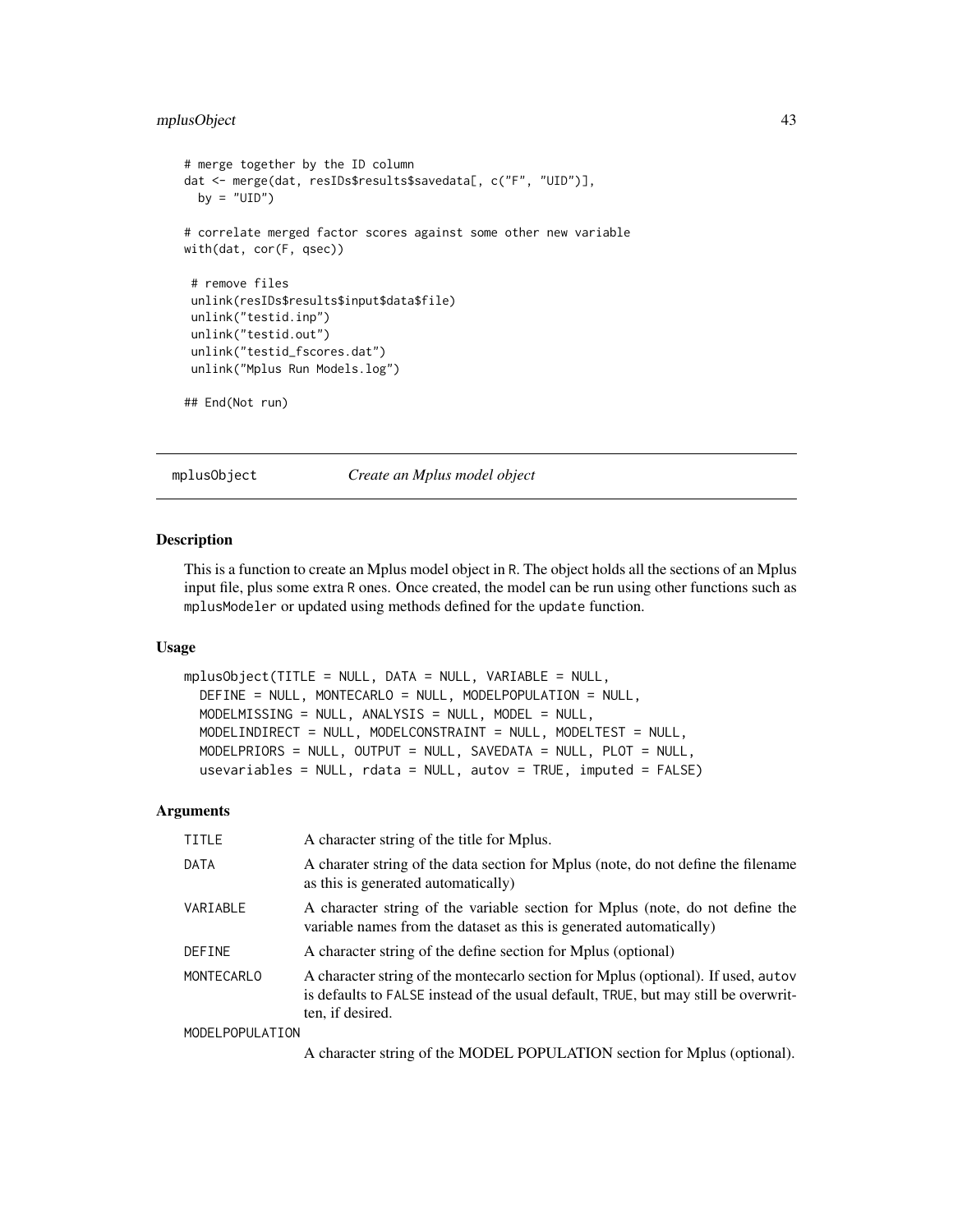| MODELMISSING     | A character string of the MODEL MISSING section for Mplus (optional).                                                                                                   |
|------------------|-------------------------------------------------------------------------------------------------------------------------------------------------------------------------|
| ANALYSIS         | A character string of the analysis section for Mplus (optional)                                                                                                         |
| <b>MODEL</b>     | A character string of the model section for Mplus (optional, although typically<br>you want to define a model)                                                          |
| MODELINDIRECT    | A character string of the MODEL INDIRECT section for Mplus (optional).                                                                                                  |
| MODELCONSTRAINT  |                                                                                                                                                                         |
|                  | A character string of the MODEL CONSTRAINT section for Mplus (optional).                                                                                                |
| <b>MODELTEST</b> | A character string of the MODEL TEST section for Mplus (optional).                                                                                                      |
| MODELPRIORS      | A character string of the MODEL PRIORS section for Mplus (optional).                                                                                                    |
| <b>OUTPUT</b>    | A character string of the output section for Mplus (optional)                                                                                                           |
| <b>SAVEDATA</b>  | A character string of the savedata section for Mplus (optional)                                                                                                         |
| <b>PLOT</b>      | A character string of the plot section for Mplus (optional)                                                                                                             |
| usevariables     | A character vector of the variables from the R dataset to use in the model.                                                                                             |
| rdata            | An R dataset to be used for the model.                                                                                                                                  |
| autov            | A logical (defaults to TRUE) argument indicating whether R should attempt to<br>guess the correct variables to use from the R dataset, if usevariables is left<br>NULL. |
| imputed          | A logical whether the data are multiply imputed (a list). Defaults to FALSE.                                                                                            |

#### Details

Mplus model objects allow a base model to be defined, and then flexibly update the data, change the precise model, etc. If a section does not vary between models, you can leave it the same. For example, suppose you are fitting a number of models, but in all cases, wish to use maximum likelihood estimator, "ANALYSIS: ESTIMATOR = ML;" and would like standardized output, "OUTPUT: STDYX;". Rather than retype those in every model, they can be defined in one Mplus model object, and then that can simply be updated with different models, leaving the analysis and output sections untouched. This also means that if a reviewer comes back and asks for all analyses to be re-run say using the robust maximum likelihood estimator, all you have to do is change it in the model object once, and re run all your code.

#### Value

A list of class mplusObject with elements

| TITLE           | The title in Mplus (if defined)                    |
|-----------------|----------------------------------------------------|
| DATA            | The data section in Mplus (if defined)             |
| VARIABLE        | The variable section in Mplus (if defined)         |
| DEFINE          | The define section in Mplus (if defined)           |
| MONTECARLO      | The montecarlo section in Mplus (if defined)       |
| MODELPOPULATION |                                                    |
|                 | The model population section in Mplus (if defined) |
| MODELMISSING    | The modelmissing section in Mplus (if defined)     |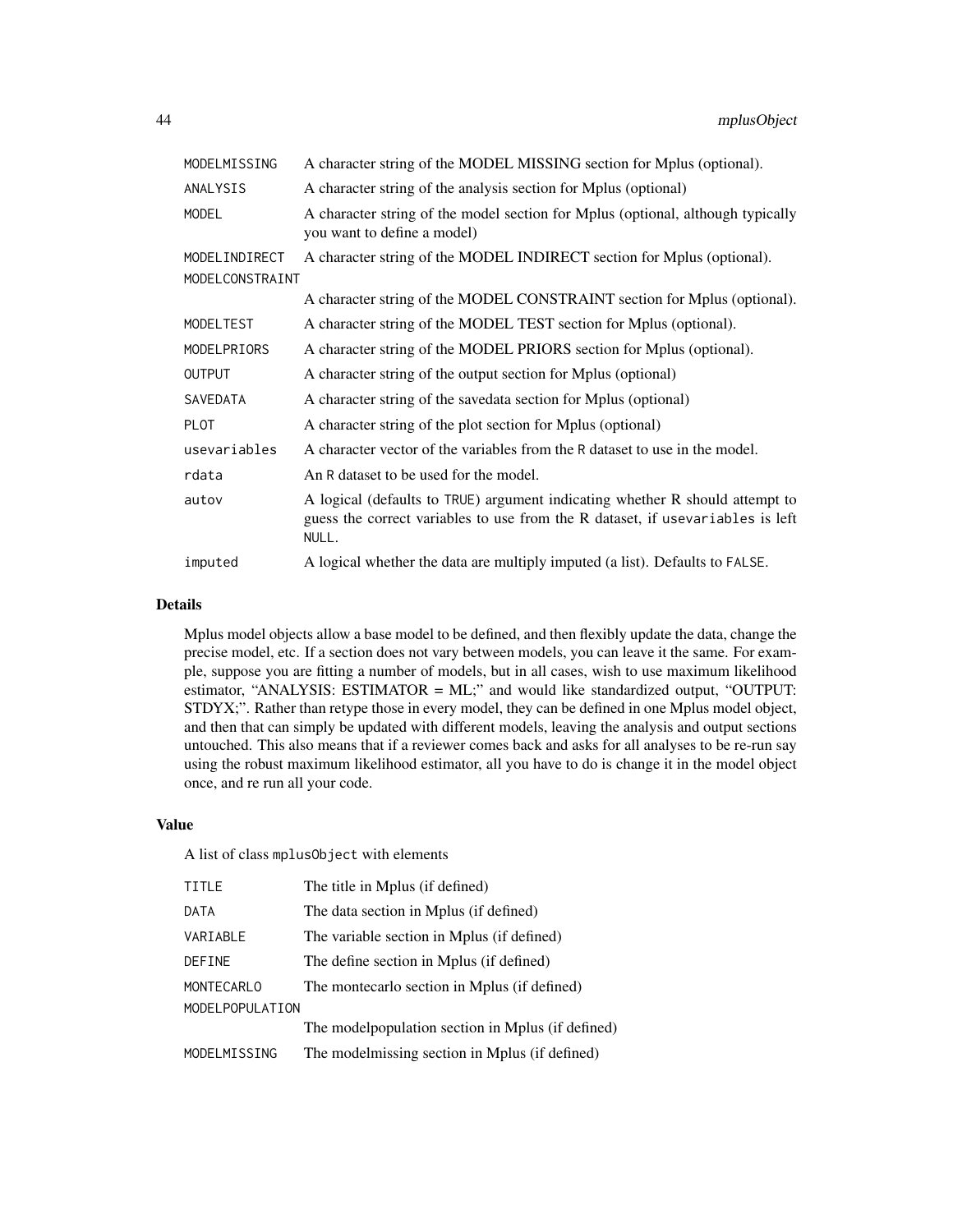# mplusObject 45

| ANALYSIS        | The analysis section in Mplus (if defined)                                               |
|-----------------|------------------------------------------------------------------------------------------|
| <b>MODEL</b>    | The model section in Mplus (if defined)                                                  |
| MODELINDIRECT   | The model indirect section in Mplus (if defined)                                         |
| MODELCONSTRAINT |                                                                                          |
|                 | The model constraint section in Mplus (if defined)                                       |
| MODELTEST       | The modeltest section in Mplus (if defined)                                              |
| MODELPRIORS     | The modelpriors section in Mplus (if defined)                                            |
| <b>OUTPUT</b>   | The output section in Mplus (if defined)                                                 |
| SAVEDATA        | The savedata section in Mplus (if defined)                                               |
| <b>PLOT</b>     | The plot section in Mplus (if defined)                                                   |
| results         | NULL by default, but can be later updated to include the results from the model<br>run.  |
| usevariables    | A character vector of the variables from the R data set to be used.                      |
| rdata           | The R data set to use for the model.                                                     |
| imputed         | A logical whether the data are multiply imputed.                                         |
| autov           | A logical whether the data should have the usevariables detected automatically<br>or not |

## Author(s)

Joshua F. Wiley <jwiley.psych@gmail.com>

#### See Also

## [mplusModeler](#page-37-0)

```
example1 <- mplusObject(MODEL = "mpg ON wt;",
  usevariables = c("mpg", "hp"), rdata = mtcars)
str(example1)
rm(example1)
# R figures out the variables automagically, with a message
example2 <- mplusObject(MODEL = "mpg ON wt;",
  rdata = mtcars, autov = TRUE)str(example2)
rm(example2)
# R can also try to figure out a list of variables when
# variable names are hyphenated first-last variable, all variables
# between the first and last one will be included
example3 <- mplusObject(MODEL = "mpg ON wt-vs;",
  rdata = mtcars, autov = TRUE)
str(example3)
rm(example3)
```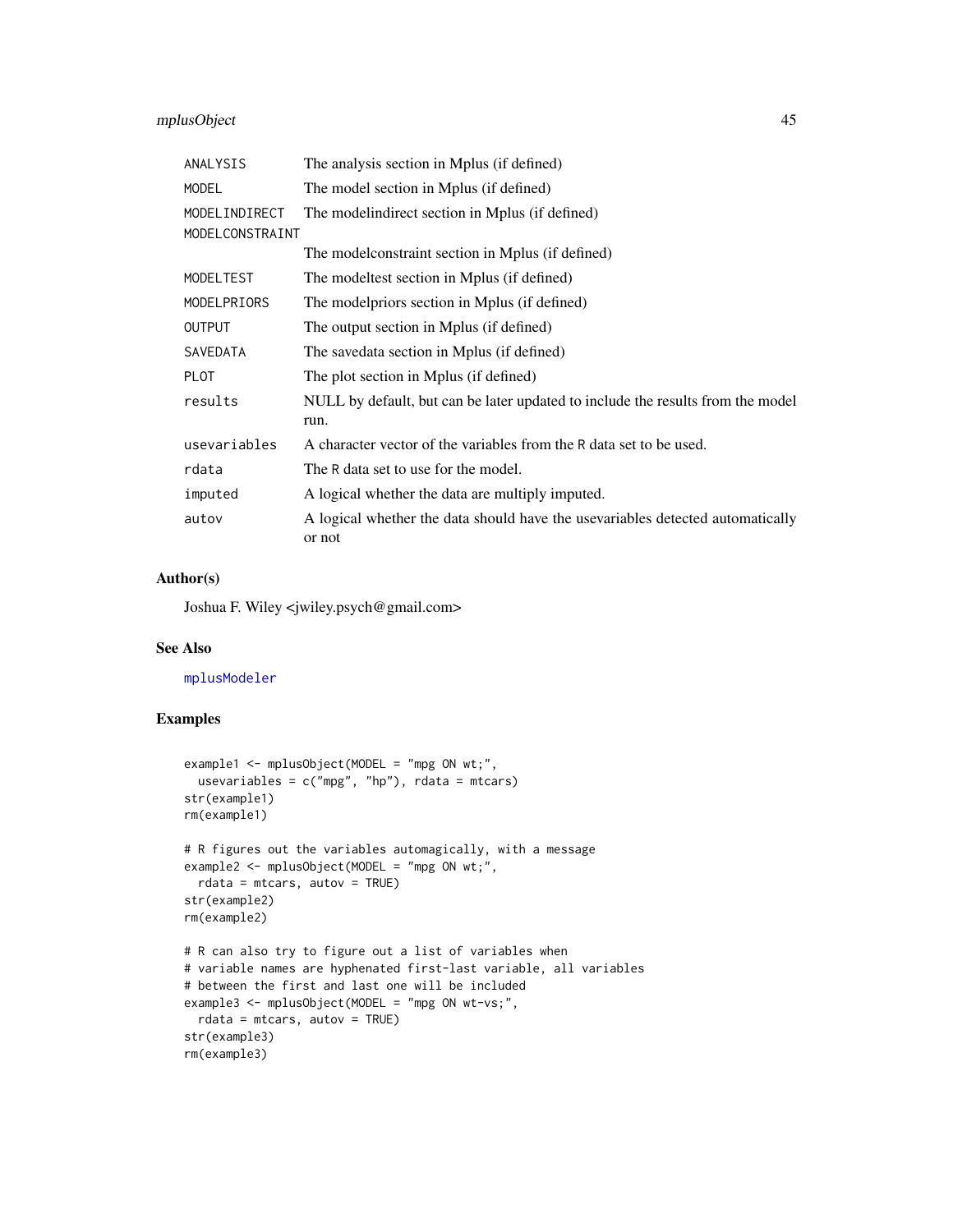```
# R warns if the first 8 characters of a (used) variable name are not unique
# as they will be indistinguishable in the Mplus output
example4 <- mplusObject(MODEL = "basename_01 ON basename_02;",
  rdata = data.frame(basename_01 = 1:5, basename_02 = 5:1),
  autov = TRUE)rm(example4)
```
mplusRcov *Create Mplus code for various residual covariance structures.*

## Description

This function makes it easy to write the Mplus syntax for various residual covariance structure.

## Usage

```
mplusRcov(x, type = c("homogenous", "heterogenous", "cs", "toeplitz",
  "ar", "un"), r = "rho", e = "e", collapse = FALSE)
```
# Arguments

| $\mathsf{x}$ | input character vector of variable names, ordered by time                                                                                                                                                                                                                                         |
|--------------|---------------------------------------------------------------------------------------------------------------------------------------------------------------------------------------------------------------------------------------------------------------------------------------------------|
| type         | A character string indicating the type of residual covariance structure to be used.<br>Defaults to 'homogenous'. Current options include 'homogenous', 'heteroge-<br>nous', 'cs' for compound symmetric, 'toeplitz' for banded toeplitz, 'ar' for au-<br>toregressive, and 'un' for unstructured. |
| r            | a character vector of the base label to name covariance parameters. Defaults to<br>$'$ rho'.                                                                                                                                                                                                      |
| e            | a character vector of the error variance of the variable. Used to create constraints<br>on the covariance parameters. Defaults to 'e'.                                                                                                                                                            |
| collapse     | whether to collapse the covariance code using 'PWITH'. Note that at the time<br>of writing, Mplus does not allow more than 80 characters per row. Defaults to<br>FALSE.                                                                                                                           |

#### Details

The **homogenous** residual covariance structure estimates one parameter: the residual variance,  $\sigma_e^2$ . The residual variance is assumed to be identical for all variables and all covariances are assumed to be zero. The structure is represented in this table.

| t1 -             | t2             |              |              | tn           |
|------------------|----------------|--------------|--------------|--------------|
|                  |                |              |              |              |
| $\boldsymbol{0}$ |                |              |              |              |
| $\mathbf{0}$     | $\overline{0}$ |              |              |              |
|                  |                |              |              |              |
| $\overline{0}$   | $\overline{0}$ | 0            |              | $\sigma_e^2$ |
|                  | $\sigma_e^2$   | $\sigma_e^2$ | $\sigma_e^2$ | $t3 \ldots$  |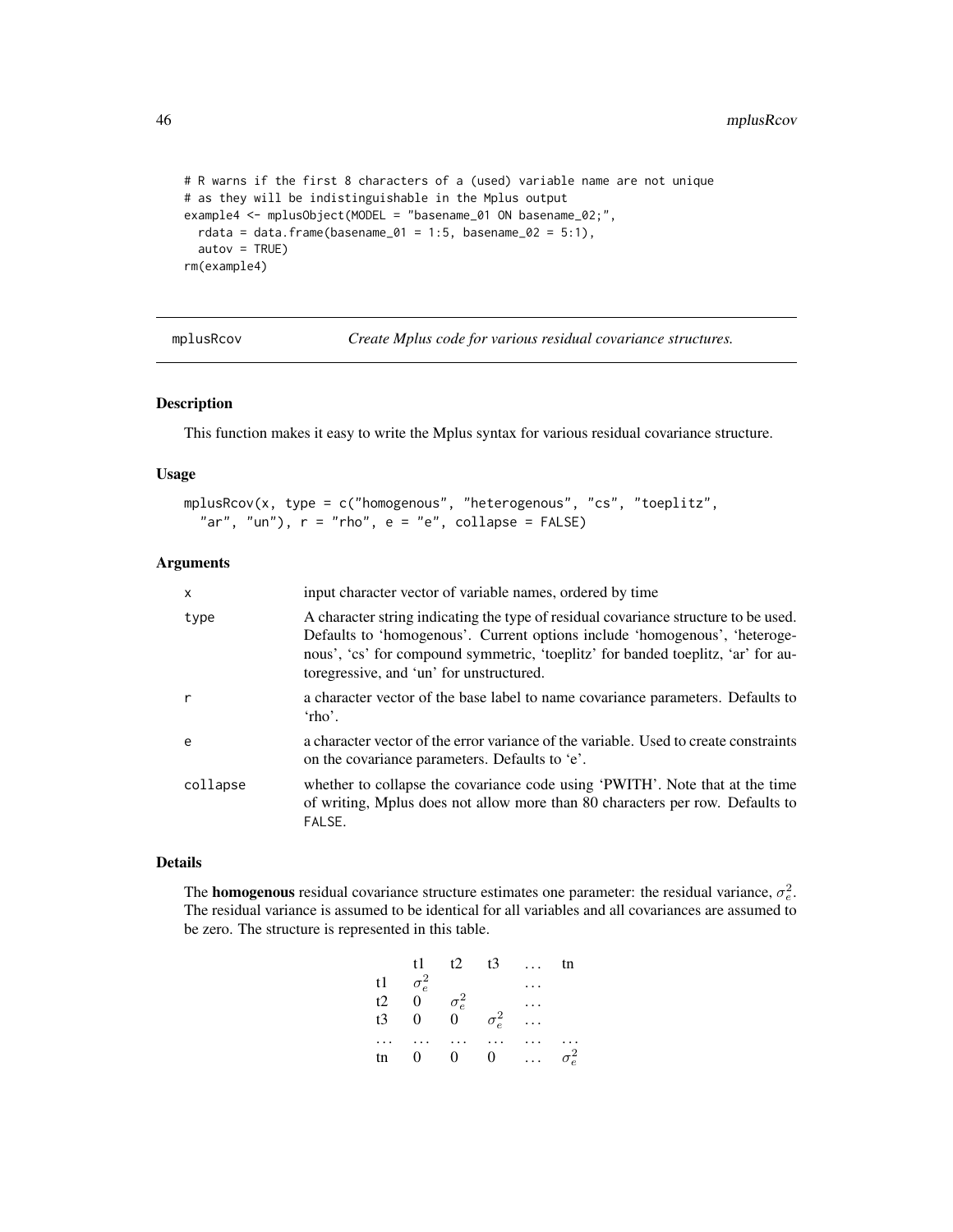The heterogenous residual covariance structure estimates n parameters, where n is the number of variables. A unique residual variance is estimated for every variable. All covariances are assumed to be zero. The structure is represented in this table.

|                      | t1.             | t2              | t3              | tn              |
|----------------------|-----------------|-----------------|-----------------|-----------------|
| t1                   | $\sigma_{e1}^2$ |                 |                 |                 |
| t2                   | 0               | $\sigma^2_{e2}$ |                 |                 |
| t3                   | 0               | 0               | $\sigma_{e3}^2$ |                 |
| $\ddot{\phantom{0}}$ |                 |                 |                 |                 |
| tn                   | $\theta$        | $_{0}$          | 0               | $\sigma_{en}^2$ |
|                      |                 |                 |                 |                 |

The compound symmetric residual covariance structure estimates two parameters: one for the residual variance,  $\sigma_e^2$ , and one for the covariance. The residual variance is assumed to be identical for all variables and all covariances are assumed to be identical. The structure is represented in this table.

| t1.          | t2     |              | $\cdots$           | tn           |
|--------------|--------|--------------|--------------------|--------------|
| $\sigma_e^2$ |        |              |                    |              |
| $\rho$       |        |              |                    |              |
| $\rho$       | $\rho$ |              |                    |              |
|              |        |              |                    |              |
| $\rho$       | $\rho$ | $\rho$       |                    | $\sigma_e^2$ |
|              |        | $\sigma_e^2$ | t3<br>$\sigma_e^2$ |              |

The toeplitz residual covariance structure estimates n parameters, one for every band of the matrix. The residual variance,  $\sigma_e^2$ , is assumed to be identical for all variables. The covariances one step removed are all assumed identical. Likewise for all further bands. The structure is represented in this table.

|          | t1           | t2                                 | t3           |          | tn           |
|----------|--------------|------------------------------------|--------------|----------|--------------|
| t1       | $\sigma_e^2$ |                                    |              |          |              |
| t2       | $\rho$       | $\sigma_e^2$                       |              |          |              |
| t3       | $\rho_2$     | ρ                                  | $\sigma_e^2$ |          |              |
| $\cdots$ |              |                                    |              |          |              |
| tn       |              | $\rho_n$ $\rho_{n-1}$ $\rho_{n-2}$ |              | $\cdots$ | $\sigma_e^2$ |

The **autoregressive** residual covariance structure has two parameters: the residual variance,  $\sigma_e^2$  and the correlation between adjacent time points,  $\rho$ . The variances are constrained to be equal for all time points. A single correlation parameter is estimated. The  $\rho$  is the correlation between adjacent time points such as 1 and 2 or 2 and 3. More distant relationships are assumed to have smaller correlations, decreasing exponentially. Thus between 1 and 3, the estimate is  $\rho^2$ . The structure is represented in this table.

|    | t 1           | $+2$ | t3 | $\cdots$ | tn |
|----|---------------|------|----|----------|----|
| t1 | $\sigma_e^2$  |      |    | $\cdots$ |    |
| t2 | $\mathcal{D}$ |      |    | .        |    |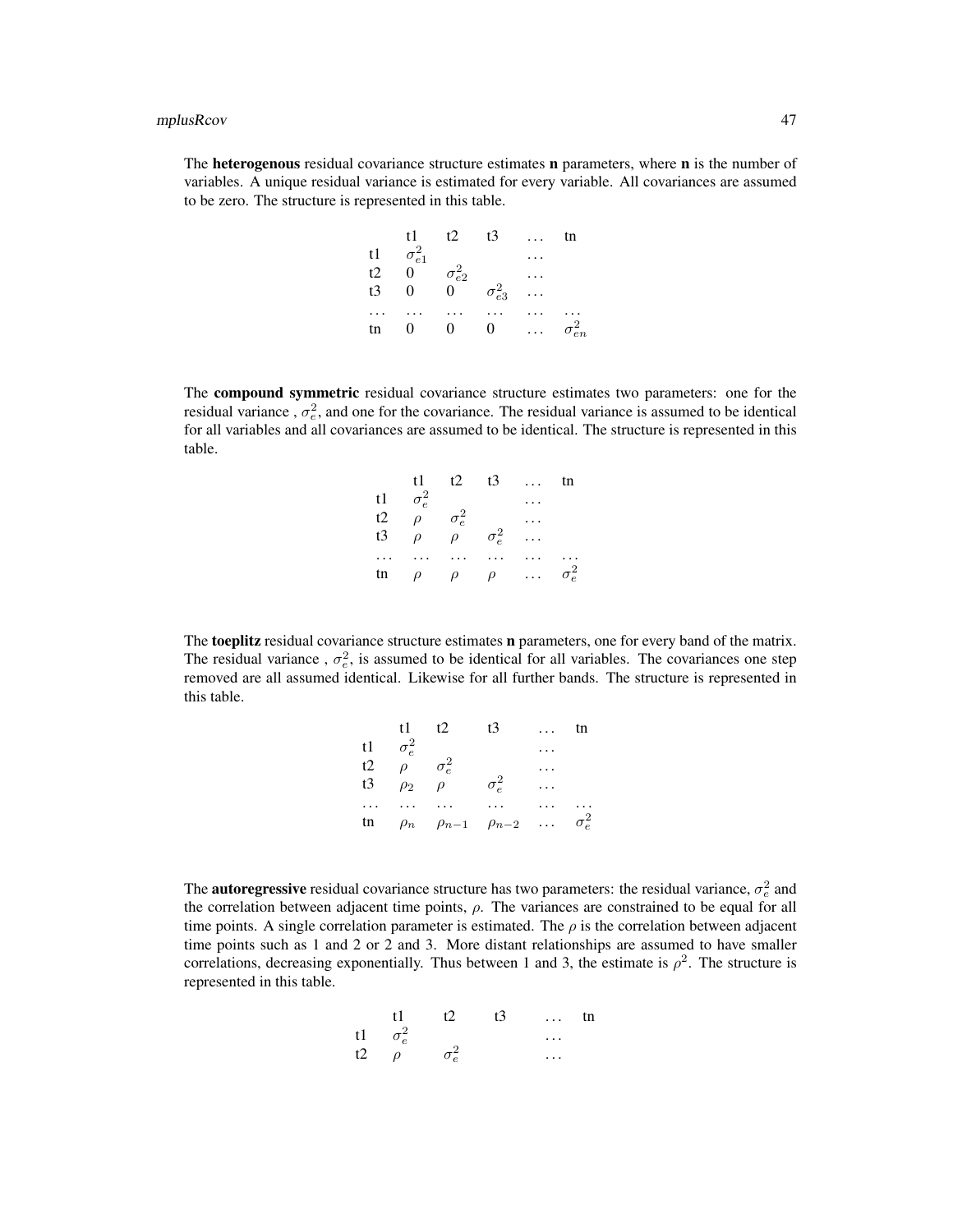13 
$$
\rho^2
$$
  $\rho$   $\sigma_e^2$  ...  
\n... ... ...  
\n $\rho^{n-1}$   $\rho^{n-2}$   $\rho^{n-3}$  ...  $\sigma_e^2$ 

Because structural equation models generally model covariance structures, the autoregressive residual structure must be parameterized in terms of covariances. This is done in two parts. First, the function returns syntax to estimate all the pairwise covariances, labelling the parameters  $\rho$ ,  $\rho^2$ , etc. so that they are constrained to be equal. Next, it returns the syntax for the necessary model constraints to constrain the different covariances, to decrease exponentially in their correlations. This is done via:

$$
\rho^2=(\frac{\rho}{\sigma_e^2})^2\sigma_e^2
$$

and likewise for all later time points.

The **unstructured** residual covariance structure estimates  $\frac{n(n+1)}{2}$  parameters. It is unstructured in that every variance and covariance is freely estimated with no constraints. However, in most cases, this results in an overparameterized model and is unestimable. The structure is represented in this table.

| t1              | t2       | t3              |                 | tn              |
|-----------------|----------|-----------------|-----------------|-----------------|
| $\sigma_{e1}^2$ |          |                 |                 |                 |
| $\rho_1$        |          |                 |                 |                 |
| $\rho_2$        | $\rho_3$ |                 |                 |                 |
|                 |          |                 |                 |                 |
| $\rho_5$        | $\rho_6$ | $\rho_7$        |                 | $\sigma_{en}^2$ |
|                 |          | $\sigma_{e2}^2$ | $\sigma_{e3}^2$ |                 |

#### Value

A named character vector of class 'MplusRstructure' with four elements:

| all         | A character string collapsing all other sections.                                                                                                     |
|-------------|-------------------------------------------------------------------------------------------------------------------------------------------------------|
| Variances   | A character string containing all of the variances.                                                                                                   |
| Covariances | A character string containing all of the covariances, properly labelled to allow<br>constraints and the autoregressive residual covariance structure. |
| Constraints | A character string containing the 'MODEL CONSTRAINT' section and code<br>needed to parameterize the residual covariance structure as autoregressive.  |

## Author(s)

Joshua F. Wiley <jwiley.psych@gmail.com>

```
# all five structures collapsing
mplusRcov(letters[1:4], "homogenous", "rho", "e", TRUE)
mplusRcov(letters[1:4], "heterogenous", "rho", "e", TRUE)
mplusRcov(letters[1:4], "cs", "rho", "e", TRUE)
```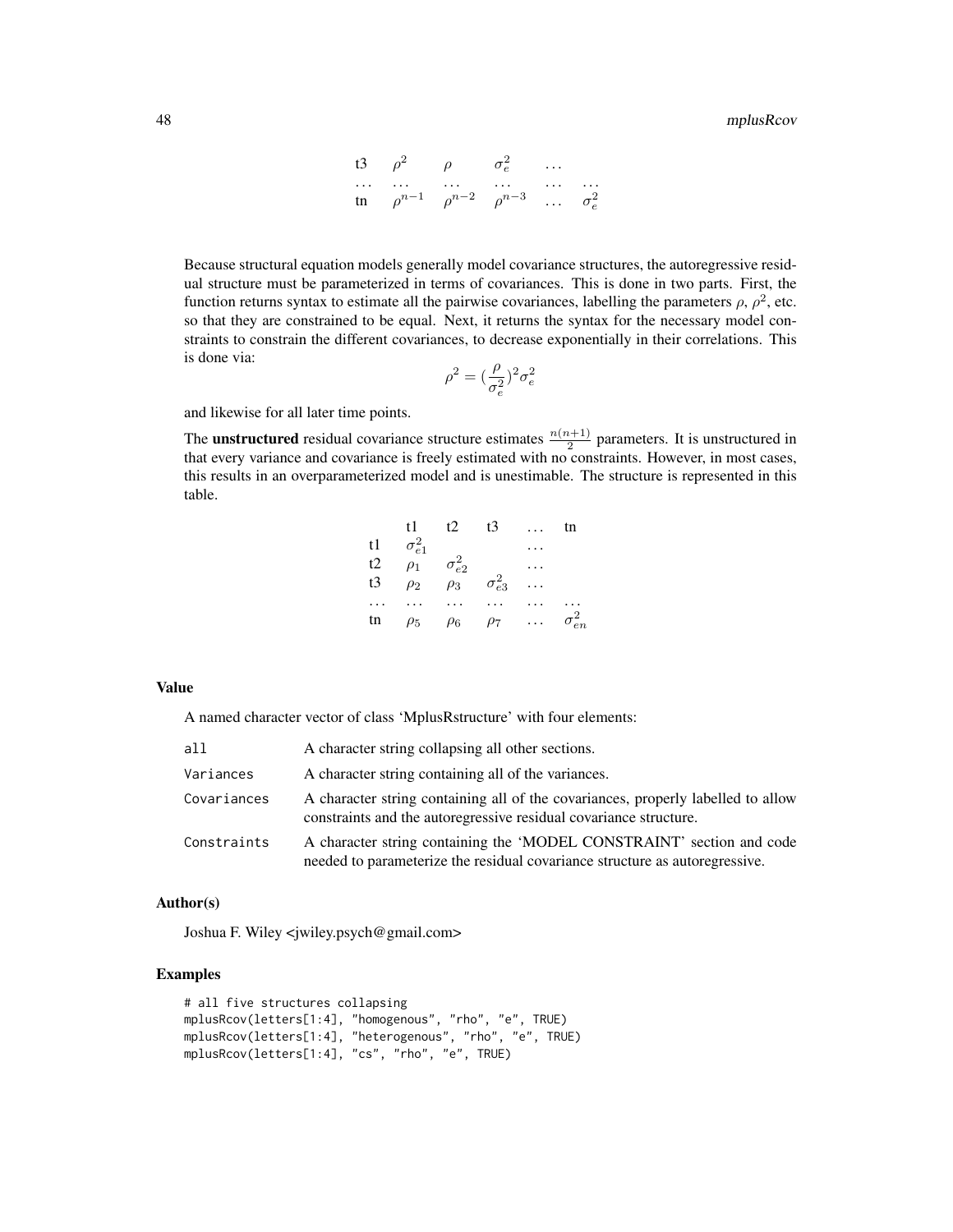# paramExtract 49

```
mplusRcov(letters[1:4], "toeplitz", "rho", "e", TRUE)
mplusRcov(letters[1:4], "ar", "rho", "e", TRUE)
mplusRcov(letters[1:4], "un", "rho", "e", TRUE)
# all five structures without collapsing
# useful for long names or many variables
# where a line may cross 80 characters
mplusRcov(letters[1:4], "homogenous", "rho", "e", FALSE)
mplusRcov(letters[1:4], "heterogenous", "rho", "e", FALSE)
mplusRcov(letters[1:4], "cs", "rho", "e", FALSE)
mplusRcov(letters[1:4], "toeplitz", "rho", "e", FALSE)
mplusRcov(letters[1:4], "ar", "rho", "e", FALSE)
mplusRcov(letters[1:4], "un", "rho", "e", FALSE)
```
paramExtract *Extract parameters from a data frame of Mplus estimates*

## Description

This is a simple convenience function designed to facilitate looking at specific parameter types by easily return a subset of a data frame with those types only. It is designed to follow up the results returned from the [readModels](#page-60-0) function.

#### Usage

```
paramExtract(x, params = c("regression", "loading", "undirected",
  "expectation", "variability", "new"))
```
#### Arguments

x A data frame (specifically the type returned by readModels) containing parameters. Should be specific such as unstandardized and the data frame must have a column called 'paramHeader'.

params A character string indicating the types of parameters to be returned. Options currently include 'regression', 'loading', 'undirected', 'expectation', 'variability', and 'new' for new/additional parameters. Regressions include regression of one variable ON another. 'loading' include indicator variables (which are assumed caused by the underlying latent variable) and variables in latent growth models (BY or |). Undirected paths currently only include covariances, indicated by the WITH syntax in Mplus. Expectation paths are the unconditional or conditional expectations of variables. In other words those parameters related to the first moments. For independent variables, these are the means,  $E(X)$  and the conditional means or intercepts,  $E(X|f(\theta))$  where  $f(\theta)$  is the model, some function of the parameters,  $\theta$ . Finally 'variability' refers to both variances and residual variances, corresponding to the second moments. As with the expectations, variances are unconditional for variables that are not predicted or conditioned on any other variable in the model whereas residual variances are conditional on the model. Note that R uses fuzzy matching so that each of these can be called via shorthand, 'r', 'l', 'u', 'e', and 'v'.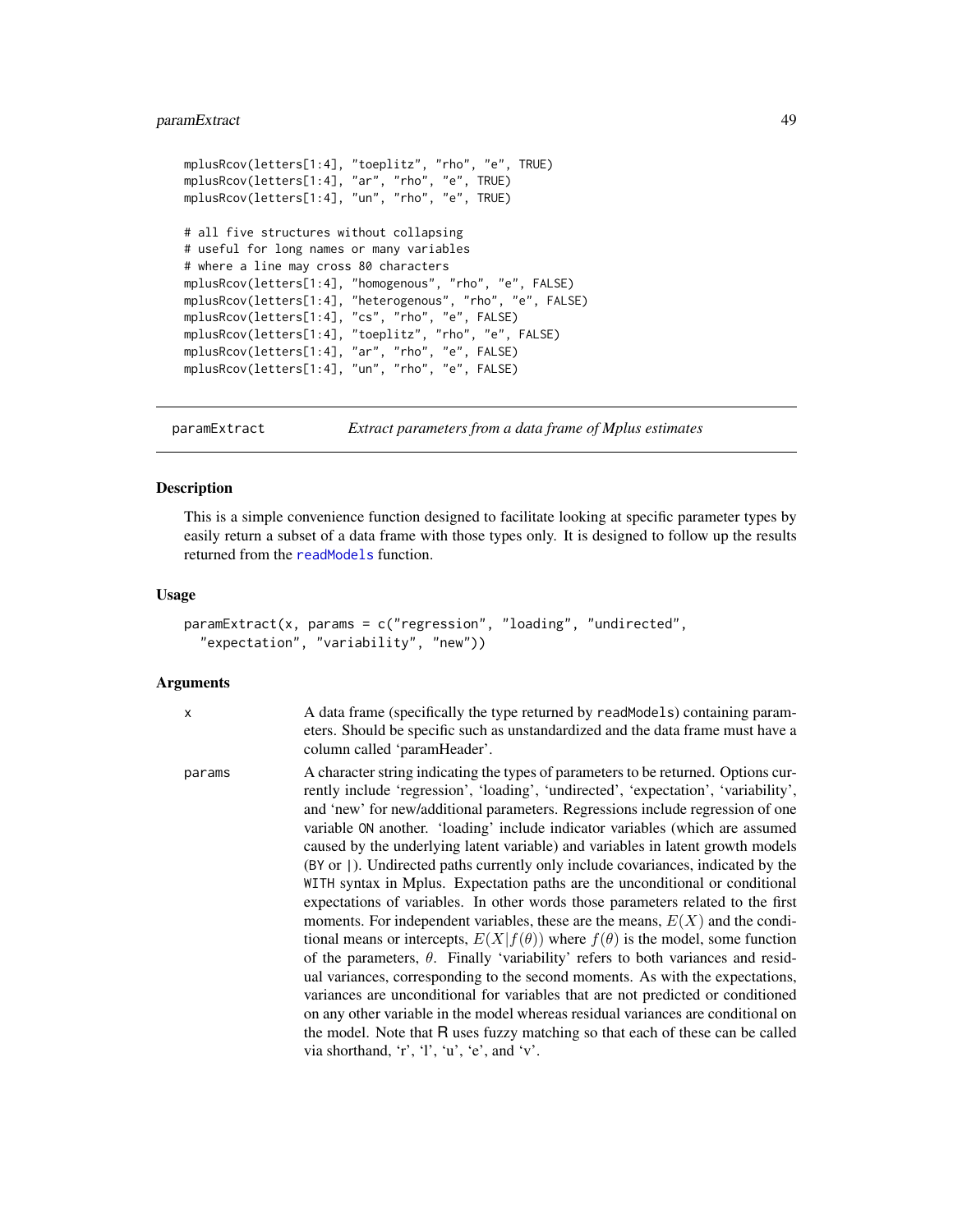A subset data frame with the parameters of interest.

#### Author(s)

Joshua F. Wiley <jwiley.psych@gmail.com>

## See Also

[readModels](#page-60-0)

## Examples

```
## Not run:
 test <- mplusObject(
   TITLE = "test the MplusAutomation Package and my Wrapper;",
   MODEL = "mpg ON wt hp;
     wt WITH hp;",
   usevariables = c("mpg", "wt", "hp"),
   rdata = mtcars)
 res <- mplusModeler(test, "mtcars.dat", modelout = "model1.inp", run = 1L)
 # store just the unstandardized parameters in 'd'
 d <- res$results$parameters$unstandardized
 # extract just regression parameters
 paramExtract(d, "regression")
 # extract other types of parameters using shorthand
 paramExtract(d, "u")
 paramExtract(d, "e")
 paramExtract(d, "v")
## End(Not run)
```
parseCatOutput *Parse Categorical Output*

# Description

Helper function for parsing output with variables and categories.

# Usage

```
parseCatOutput(text)
```
#### Arguments

text The output to parse.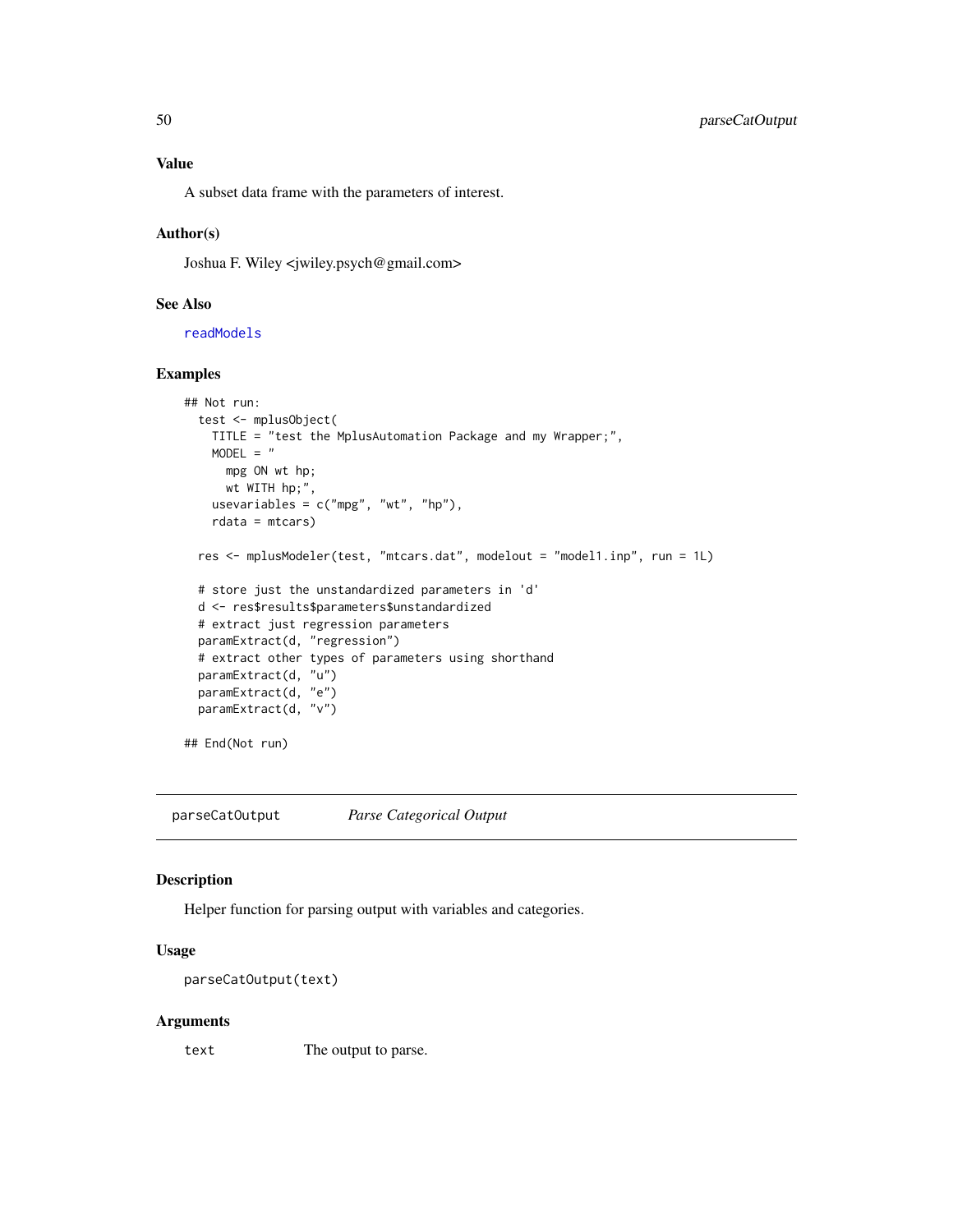# parseMplus 51

# Value

The parsed output

## Author(s)

Michael Hallquist

# Examples ,,

```
Example:
UNIVARIATE PROPORTIONS AND COUNTS FOR CATEGORICAL VARIABLES
SOP2A
 Category 1  0.254  631.000
 Category 2 0.425 1056.000
 Category 3 0.174 432.000
 Category 4 0.147 365.000
Or Item Categories in IRT Parameterization
Item Categories
U1
  Category 1 0.000 0.000 0.000 1.000
  Category 2 -0.247 0.045 -5.534 0.000
  Category 3 0.699 0.052 13.325 0.000
  Category 4 -0.743 0.057 -12.938 0.000
  Category 5 0.291 0.052 5.551 0.000
,,
```
<span id="page-50-0"></span>parseMplus *Check Mplus code for missing semicolons or too long lines.*

# Description

The function parses a character string containing Mplus code and checks that every non blank line ends in either a colon or a semicolon. In addition, it checks that every line is less than 90 characters, because Mplus ignores everything after 90 characters on a line which can be a source of enigmatic errors.

#### Usage

parseMplus(x, add = FALSE)

|     | a character string containing Mplus code.                                     |
|-----|-------------------------------------------------------------------------------|
| add | logical indicating whether or not to add semicolons to lines that do not have |
|     | them. Defaults to FALSE.                                                      |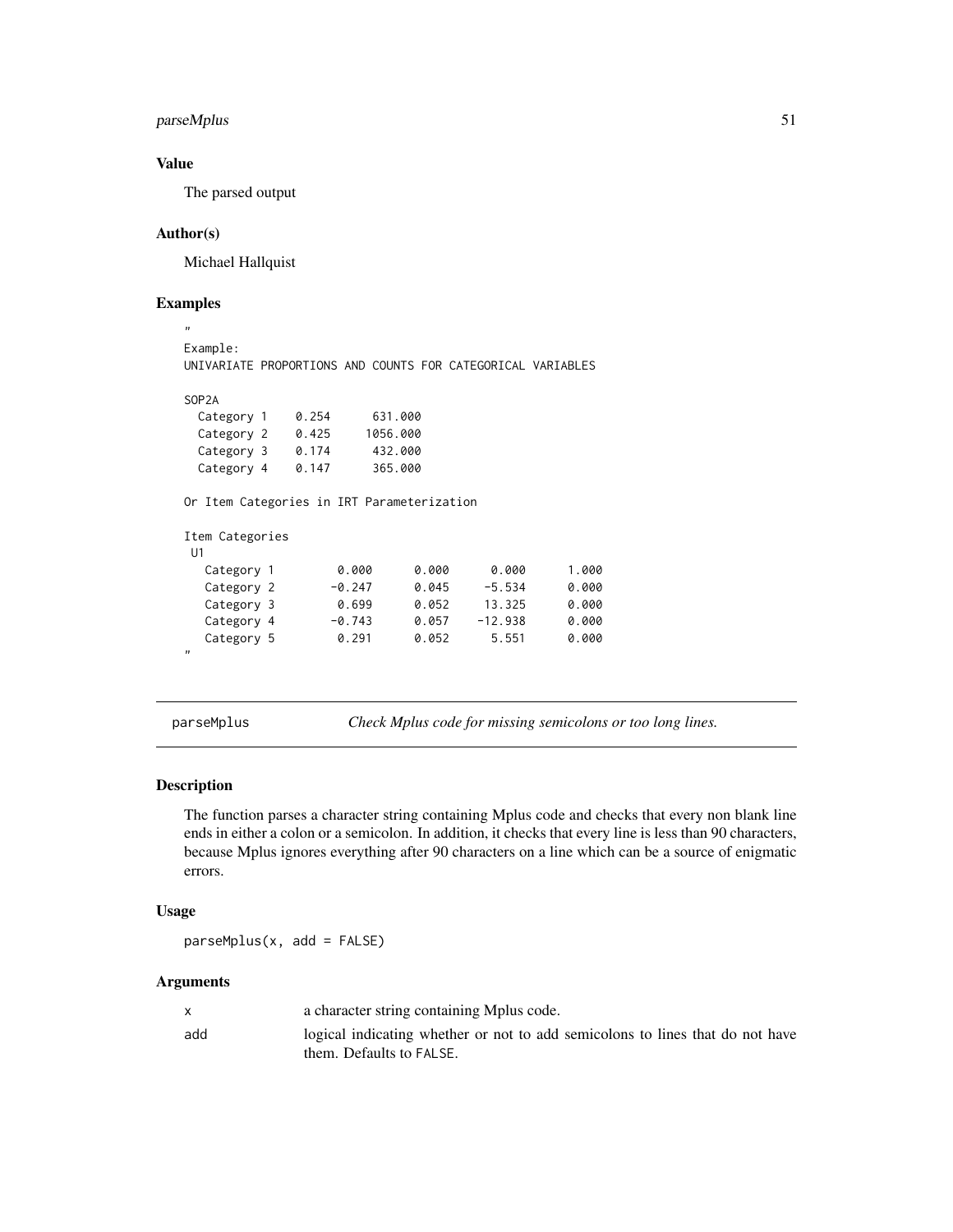## Details

The function is fairly basic at the moment. It works by simply removing blank space (spaces, tabs, etc.) and then if a line does not terminate in a colon or semicolon, it returns a note and the line number. Optionally, it can add semicolons to any lines missing them and return the input with added semicolons. To check for lines that are too long, all trailing (but not before) white space is removed, and then the number of characters is checked.

# Value

a character vector containing the input text and optionally added semicolons.

## Author(s)

Joshua F. Wiley <jwiley.psych@gmail.com>

## See Also

[mplusModeler](#page-37-0)

## Examples

```
# sample input
test \leftarrow "
MODEL:
  mpg ON wt hp;
  wt WITH hp
"
# check and return
cat(parseMplus(test), file=stdout(), fill=TRUE)
# add missing semicolons and return
cat(parseMplus(test, TRUE), file=stdout(), fill=TRUE)
test \leftarrow "
MODEL:
 mpg cyl disp hp drat wt qsec vs am gear PWITH cyl disp hp drat wt qsec vs am gear carb;
"
cat(parseMplus(test), file=stdout())
```
plot.mplusObject *Plot coefficients for an mplusObject*

## Description

This is a method for plotting the coefficients of an mplusObject.

## Usage

```
## S3 method for class 'mplusObject'
plot(x, y, type = c("stdyx", "un", "std", "std","),
  ...)
```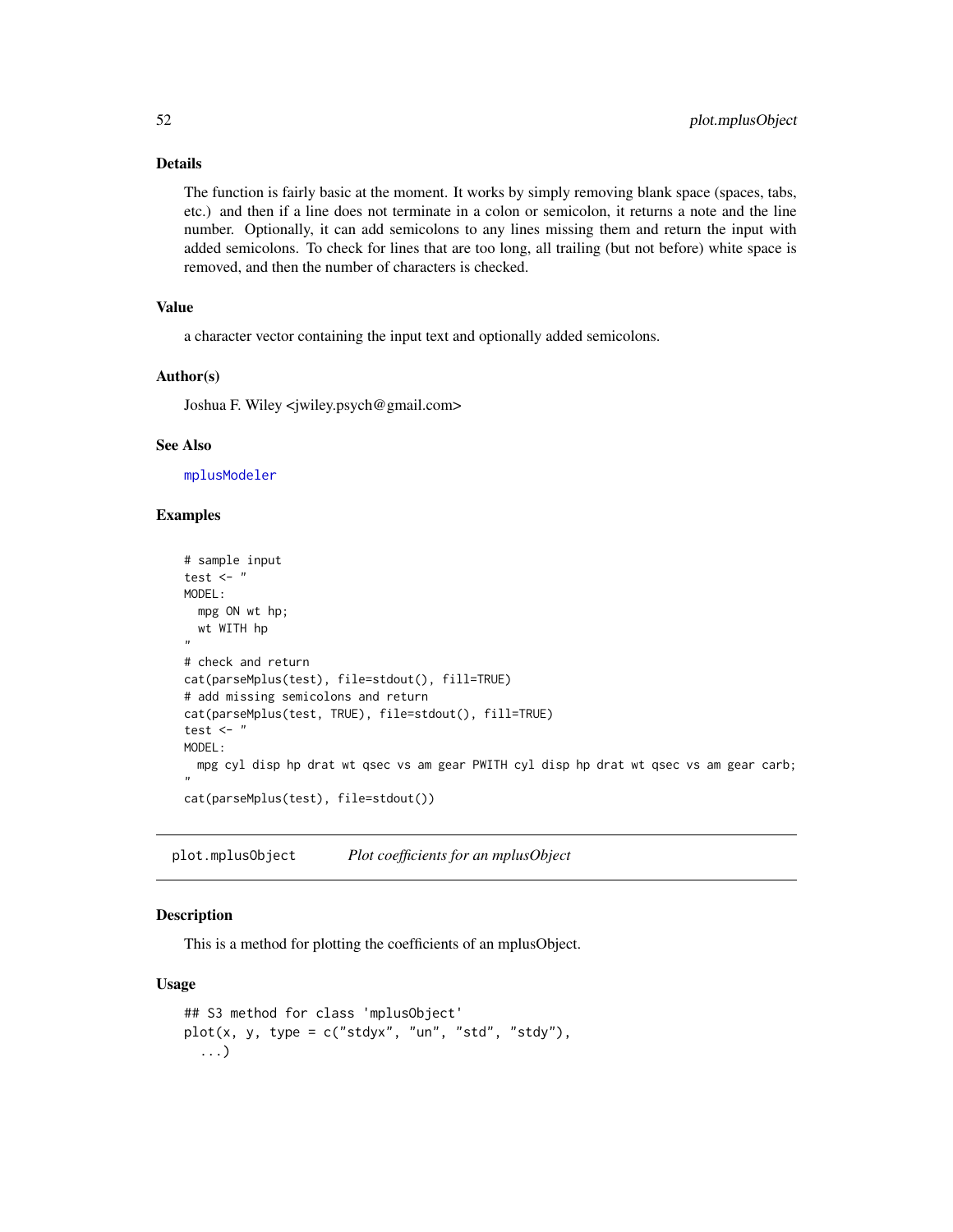# plotMixtureDensities 53

## Arguments

| $\mathsf{x}$ | An object of class mplus Object                                                                                                   |
|--------------|-----------------------------------------------------------------------------------------------------------------------------------|
| y            | Not currently used                                                                                                                |
| type         | A character vector indicating the type of coefficients to return. One of "un",<br>"std", "stdy", or "stdyx". Defaults to "stdyx". |
| .            | Additional arguments to pass on (not currently used)                                                                              |

# Value

Nothing. Called for its side effect of plotting the coefficients.

#### Author(s)

Joshua F. Wiley <jwiley.psych@gmail.com>

# Examples

```
## Not run:
# simple example of a model using builtin data
# demonstrates use
test <- mplusObject(
 TITLE = "test the MplusAutomation Package;",
 MODEL = "mpg ON wt hp;
   wt WITH hp;",
  OUTPUT = "STANDARDIZED;",
 usevariables = c("mpg", "wt", "hp"),
  rdata = mtcars)
res <- mplusModeler(test, "mtcars.dat", modelout = "model1.inp", run = 1L)
# example of the coef method
plot(res)
# remove files
unlink("mtcars.dat")
unlink("model1.inp")
unlink("model1.out")
unlink("Mplus Run Models.log")
## End(Not run)
```
plotMixtureDensities *Create density plots for mixture models*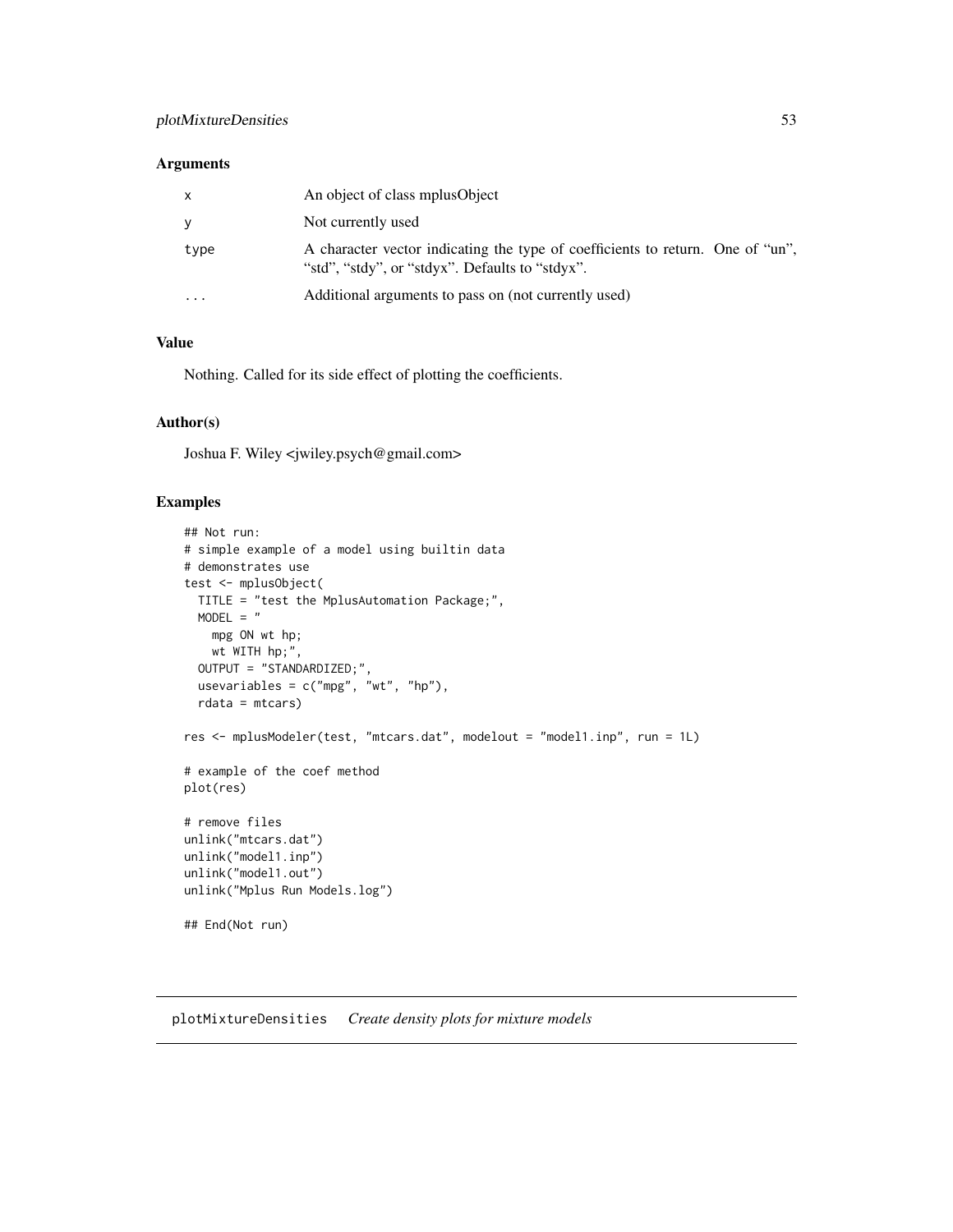### Description

Creates a density plot for a single object of class 'mplus.model', or a faceted plot of density plots for an object of class 'mplus.model.list'. For each variable, a Total density plot will be shown, along with separate density plots for each latent class, where cases are weighted by the posterior probability of being assigned to that class.

## Usage

```
plotMixtureDensities(modelList, variables = NULL, bw = FALSE,
 conditional = FALSE, alpha = 0.2, facet_labels = NULL)
```
# Arguments

| modelList    | A list object of Mplus models, or a single Mplus model                                                                                                                                                                                                                                                                             |
|--------------|------------------------------------------------------------------------------------------------------------------------------------------------------------------------------------------------------------------------------------------------------------------------------------------------------------------------------------|
| variables    | Which variables to plot. If NULL, plots all variables that are present in all Mplus<br>models.                                                                                                                                                                                                                                     |
| bw           | Logical. Whether to make a black and white plot (for print) or a color plot.<br>Defaults to FALSE, because these density plots are hard to read in black and<br>white.                                                                                                                                                             |
| conditional  | Logical. Whether to show a conditional density plot (surface area is divided<br>amongst the latent classes), or a classic density plot (surface area of the total<br>density plot is equal to one, and is subdivided amongst the classes).                                                                                         |
| alpha        | Numeric (0-1). Only used when bw and conditional are FALSE. Sets the trans-<br>parency of geom_density, so that classes with a small number of cases remain<br>visible.                                                                                                                                                            |
| facet_labels | Named character vector, the names of which should correspond to the facet la-<br>bels one wishes to rename, and the values of which provide new names for these<br>facets. For example, to rename variables, in the example with the 'iris' data be-<br>low, one could specify: $facet_labels = c("Pet_length" = "Petal length").$ |

# Value

An object of class 'ggplot'.

## Note

This function returns warnings, indicating that sum(weights)  $!= 1$ . These can be ignored. The sum of the "Total" density per variable per model is equal to 1, and the sum of all of the posterior probabilities is equal to 1. This results in a normal density plot for the "Total", which is subdivided by the latent classes, in proportion to the posterior probabilities of participants being assigned to those clases.

# Author(s)

Caspar J. van Lissa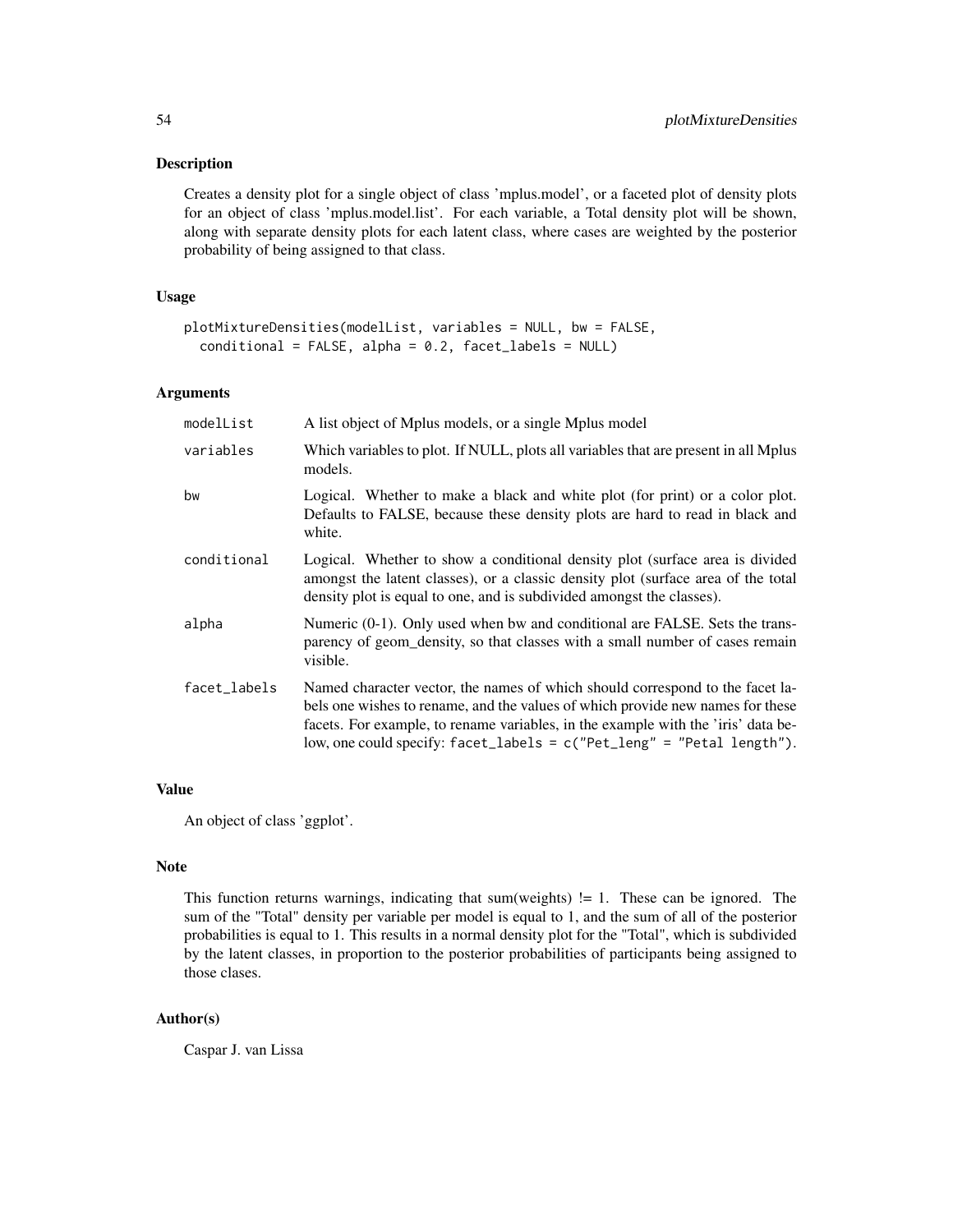# plotMixtures 55

#### Examples

```
## Not run:
createMixtures(classes = 1:3, filename_stem = "iris", rdata = iris)
runModels(filefilter = "iris")
results <- readModels(filefilter = "iris")
plotMixtureDensities(results)
## End(Not run)
## Not run:
plotMixtureDensities(results, variables = "PETAL_LE")
## End(Not run)
## Not run:
plotMixtureDensities(results, bw = TRUE)
## End(Not run)
## Not run:
plotMixtureDensities(results, bw = FALSE, conditional = TRUE)
## End(Not run)
## Not run:
plotMixtureDensities(results[[2]], variables = "PETAL_LE")
```
## End(Not run)

plotMixtures *Create latent profile plots*

# Description

Creates a profile plot for a single object of class 'mplus.model', or a faceted plot of profile plots for an object of class 'mplus.model.list'.

## Usage

```
plotMixtures(modelList, variables = NULL,
  coefficients = c("unstandardized", "stdyx.standardized",
  "stdy.standardized", "stdy.standardized"), parameter = c("Means",
  "Intercepts"), ci = 0.95, bw = FALSE, rawdata = FALSE,
  alpha_range = c(0, 0.1))
```

| modelList    | A list of Mplus mixture models, or a single mixture model                                                                                                           |
|--------------|---------------------------------------------------------------------------------------------------------------------------------------------------------------------|
| variables    | A character vectors with the names of the variables (included in the Mplus out-<br>put) to be plotted.                                                              |
| coefficients | Which type of coefficients to plot on the y-axis; default is 'unstandardized'.<br>Options include: c('stdyx.standardized', 'stdy.standardized', 'std.standardized') |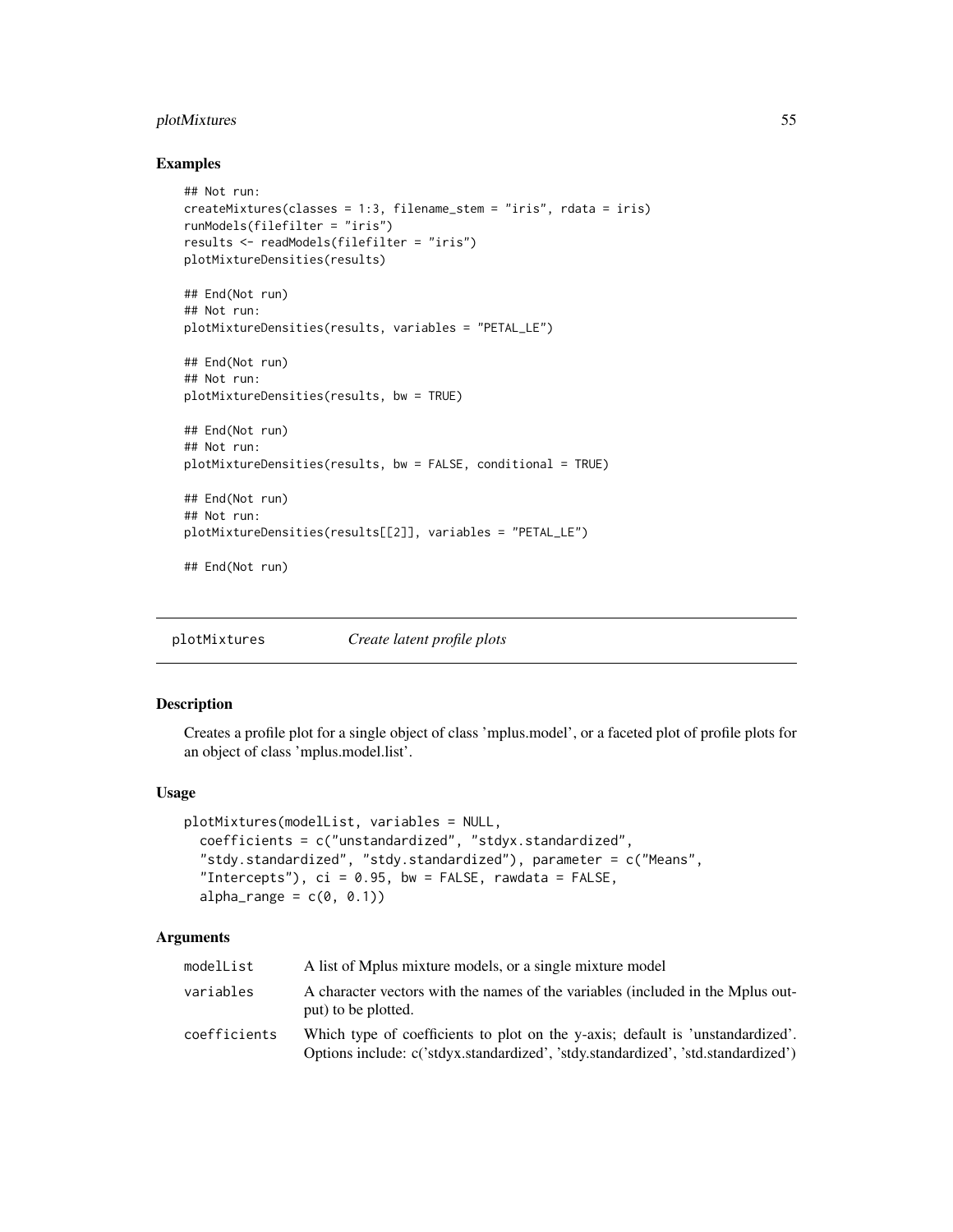| parameter   | Which parameter to plot (from Mplus parameter estimate headings included in<br>the output). Defaults to c('Means', 'Intercepts').                                                                                             |
|-------------|-------------------------------------------------------------------------------------------------------------------------------------------------------------------------------------------------------------------------------|
| ci          | What confidence interval should the errorbars span? Defaults to a 95% confi-<br>dence interval. Set to NULL to remove errorbars.                                                                                              |
| bw          | Logical. Should the plot be black and white (for print), or color?                                                                                                                                                            |
| rawdata     | Should raw data be plotted in the background? Setting this to TRUE might result<br>in long plotting times. Requires including the Mplus syntax 'SAVEDATA: FILE<br>IS "filename"; $SAVE =$ cprobabilities' in the Mplus input. |
| alpha_range | The minimum and maximum values of alpha (transparancy) for the raw data.<br>Minimum should be 0; lower maximum values of alpha can help reduce over-<br>plotting.                                                             |

# Value

An object of class 'ggplot'.

# Author(s)

Caspar J. van Lissa

```
## Not run:
createMixtures(classes = 1:4, filename_stem = "cars",
              model_overall = "wt ON drat;",
              model_class_specific = "wt; qsec;",
              rdata = mtcars,
               usevariables = c("wt", "qsec", "drat"),OUTPUT = "standardized")
runModels(replaceOutfile = "modifiedDate")
cars_results <- readModels(filefilter = "cars")
plotMixtures(cars_results, rawdata = TRUE)
## End(Not run)
## Not run:
plotMixtures(cars_results, variables = "wt")
## End(Not run)
## Not run:
plotMixtures(cars_results, coefficients = "stdyx.standardized")
## End(Not run)
```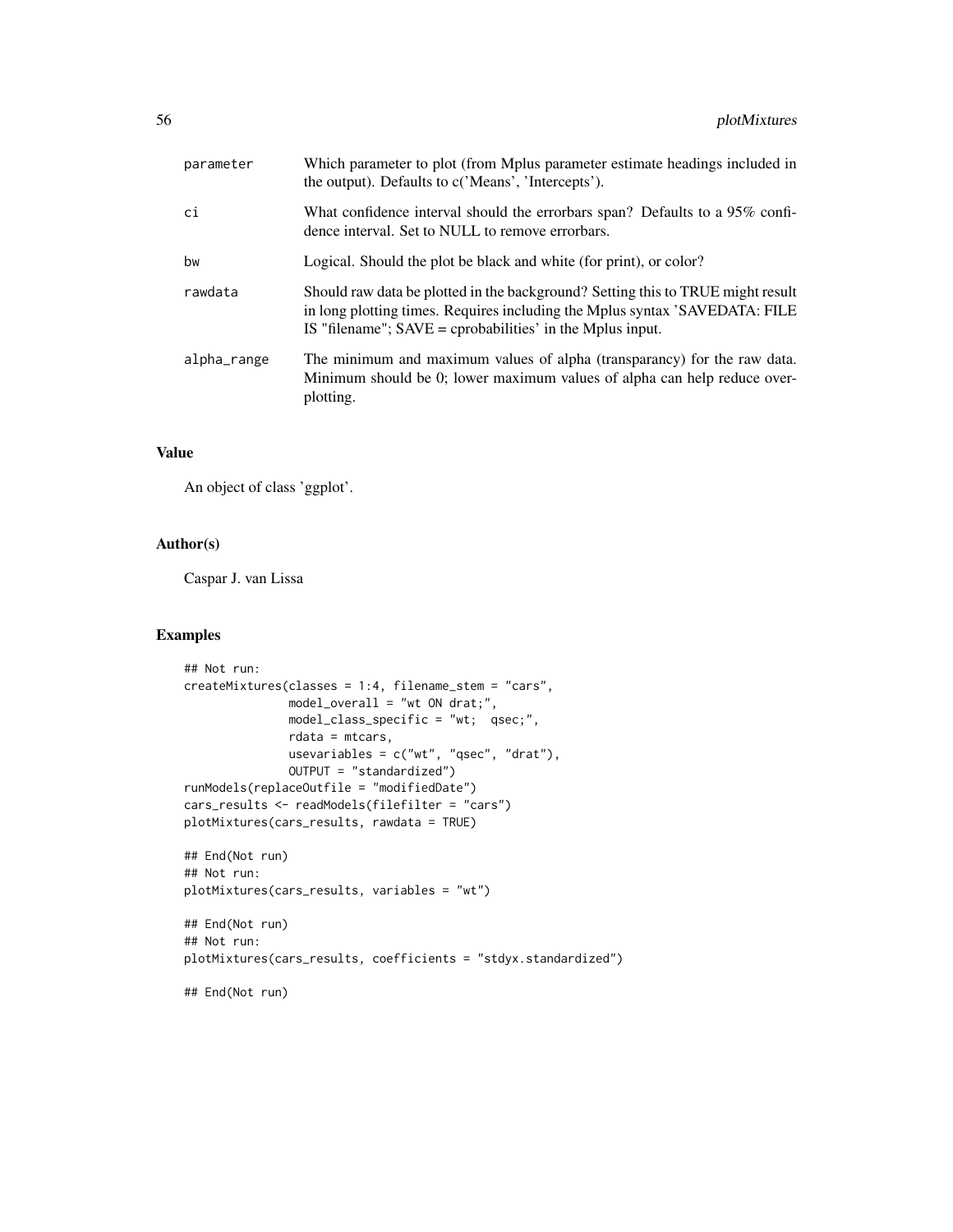<span id="page-56-0"></span>

## Description

The prepareMplusData function converts an R data.frame (or a list of data frames), into a tabdelimited file (without header) to be used in an Mplus input file. The corresponding Mplus syntax, including the data file definition and variable names, is printed to the console or optionally to an input file.

# Usage

```
prepareMplusData(df, filename, keepCols, dropCols, inpfile = FALSE,
  interactive = TRUE, overwrite = TRUE, imputed = FALSE,
 writeData = c("always", "ifmissing", "never"), hashfilename = FALSE)
```

| df           | The R data frame to be prepared for Mplus                                                                                                                                                                                                                                                                       |
|--------------|-----------------------------------------------------------------------------------------------------------------------------------------------------------------------------------------------------------------------------------------------------------------------------------------------------------------|
| filename     | The path and filename for the tab-delimited data file for use with Mplus. Exam-<br>ple: "C:/Mplusdata/data1.dat"                                                                                                                                                                                                |
| keepCols     | A character vector specifying the variable names within df to be output to<br>filename or a numeric vector of the column indices to be output or a logical<br>vector corresponding to the same.                                                                                                                 |
| dropCols     | A character vector specifying the variable names within df to be omitted from<br>the data output to filename or a numeric vector of the column indices not to be<br>output or a logical vector corresponding to the same.                                                                                       |
| inpfile      | Logical value whether the Mplus syntax should be written to the console or<br>to an input file. Defaults to FALSE. If TRUE, the file name will be the same as<br>filename with the extension changed to .inp. Alternately, this can be a character<br>string giving the file name to write the Mplus syntax to. |
| interactive  | Logical value indicating whether file names should be selected interactively. If<br>filename is missing and interative=TRUE, then a dialogue box will pop up to<br>select a file or a console prompt if in a non interactive context. Defaults to TRUE.                                                         |
| overwrite    | Logical value indicating whether data and input (if present) files should be over-<br>written. Defaults to TRUE to be consistent with prior behavior. If FALSE and the<br>file to write the data to already exists, it will throw an error.                                                                     |
| imputed      | A logical whether data are multiply imputed. Defaults to FALSE. If TRUE, the data<br>should be a list, where each element of the list is a multiply imputed dataset.                                                                                                                                            |
| writeData    | A character vector, one of 'always', 'ifmissing', 'never' indicating whether the<br>data files (*.dat) should be written to disk. Defaults to 'always' for consistency<br>with previous behavior. See details for further information.                                                                          |
| hashfilename | A logical whether or not to add a hash of the raw data to the data file name.<br>Defaults to FALSE for consistency with previous behavior where this feature was<br>not available                                                                                                                               |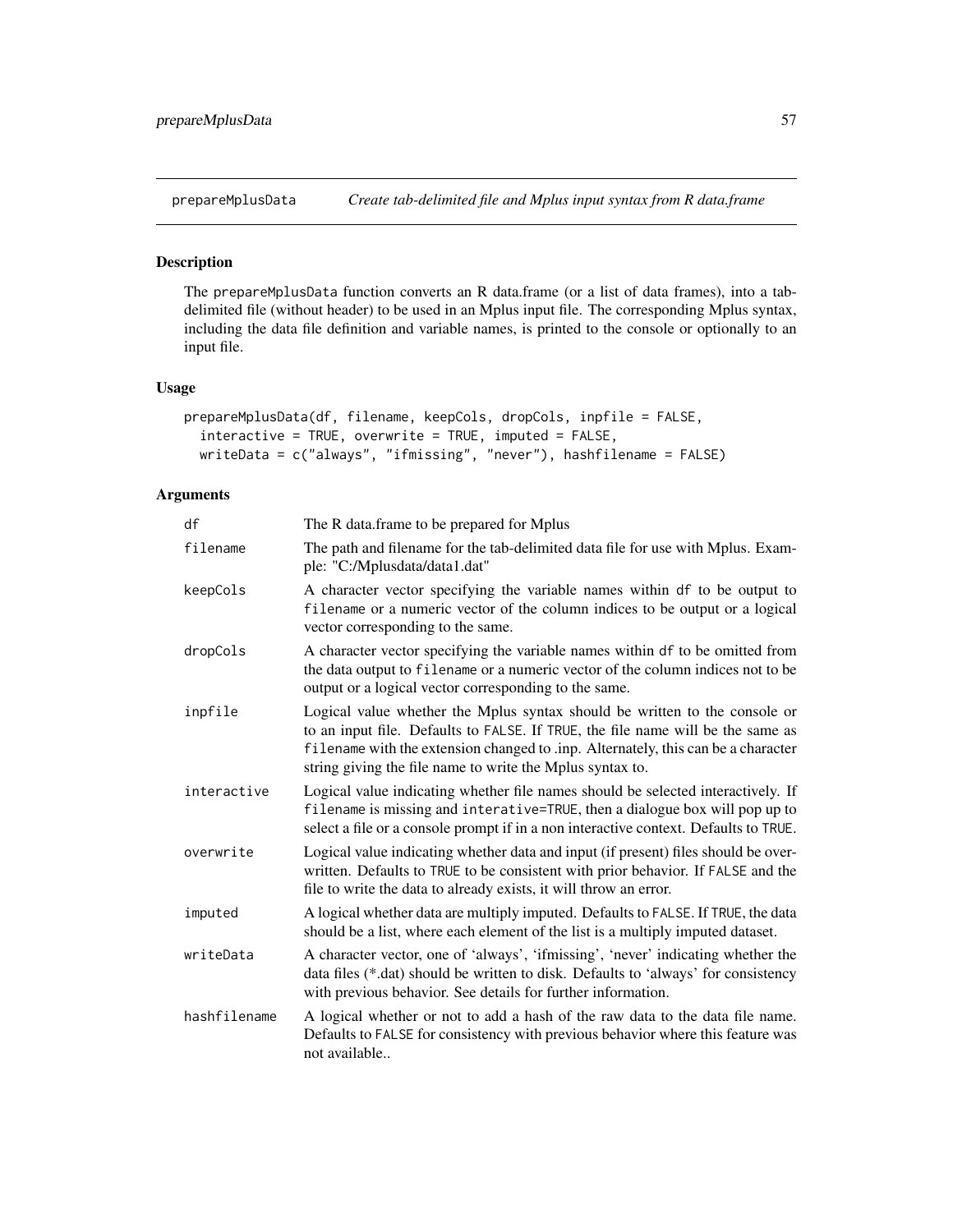# Details

The writeData argument is new and can be used to reduce overhead from repeatedly writing the same data from R to the disk. When using the 'always' option, prepareMplusData behaves as before, always writing data from R to the disk. When 'ifmissing', R generates an md5 hash of the data prior to writing it out to the disk. The md5 hash is based on: (1) the dimensions of the dataset, (2) the variable names, (3) the class of every variable, and (4) the raw data from the first and last rows. This combination ensures that under most all circumstances, if the data changes, the hash will change. The hash is appended to the specified data file name (which is controlled by the logical hashfilename argument). Next R checks in the directory where the data would normally be written. If a data file exists in that directory that matches the hash generated from the data, R will use that existing data file instead of writing out the data again. A final option is 'never'. If this option is used, R will not write the data out even if no file matching the hash is found.

#### Value

Invisibly returns a character vector of the Mplus input syntax. Primarily called for its side effect of creating Mplus data files and optionally input files.

## Author(s)

Michael Hallquist

```
## Not run:
library(foreign)
study5 <- read.spss("reanalysis-study-5-mt-fall-08.sav", to.data.frame=TRUE)
ASData5 <- subset(study5, select=c("ppnum", paste("as", 1:33, sep="")))
prepareMplusData(ASData5, "study5.dat")
# basic example
test01 <- prepareMplusData(mtcars, "test01.dat")
# see that syntax was stored
test01
# example when there is a factor and logical
tmpd <- mtcars
tmpd$cyl <- factor(tmpd$cyl)
tmpd$am <- as.logical(tmpd$am)
prepareMplusData(tmpd, "test_type.dat")
rm(tmpd)
# by default, if re-run, data is re-written, with a note
test01b <- prepareMplusData(mtcars, "test01.dat")
```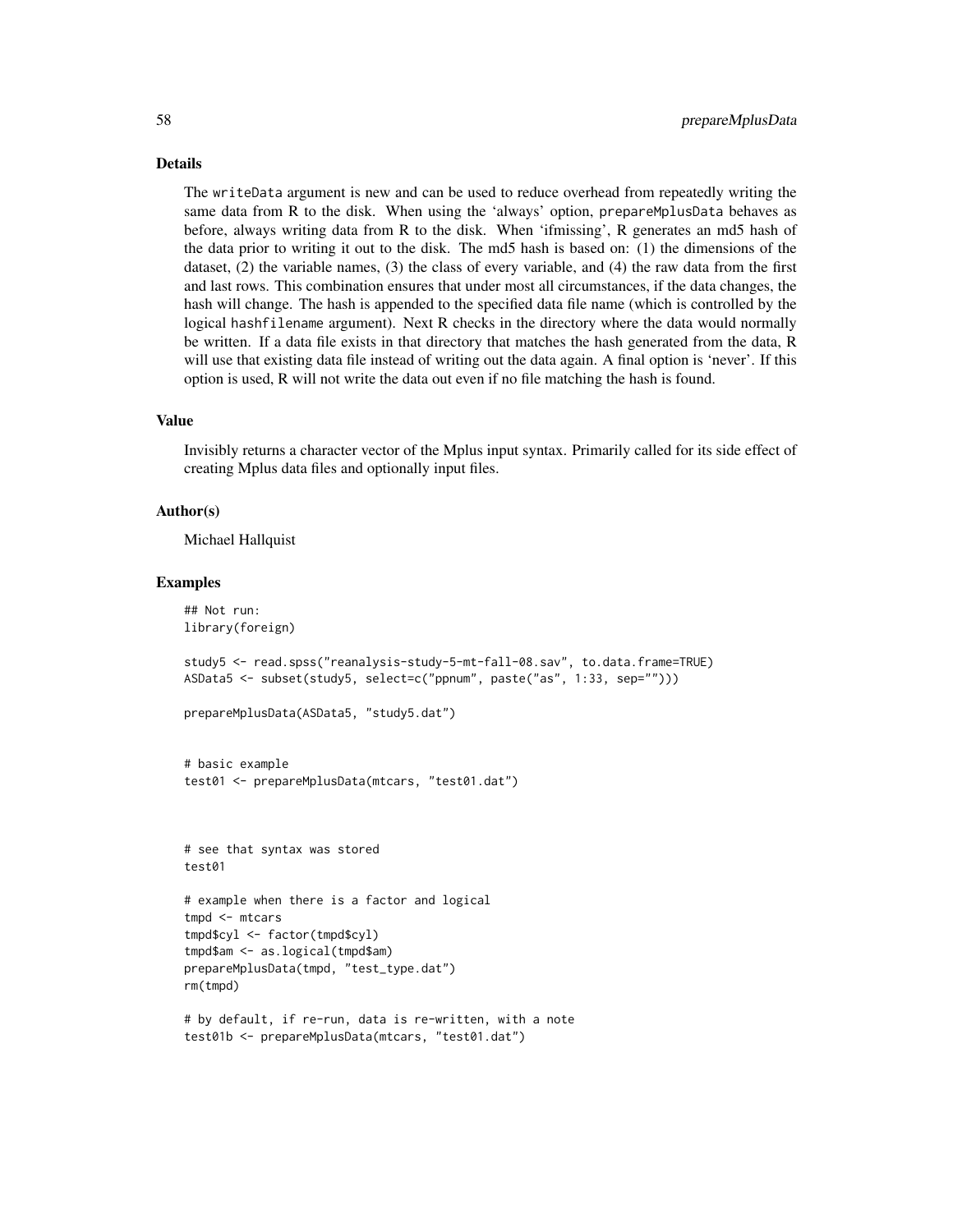```
# if we turn on hashing in the filename the first time,
# we can avoid overwriting notes the second time
test01c <- prepareMplusData(mtcars, "test01c.dat", hashfilename=TRUE)
# now that the filename was hashed in test01c, future calls do not re-write data
# as long as the hash matches
test01d <- prepareMplusData(mtcars, "test01c.dat",
  writeData = "ifmissing", hashfilename=TRUE)
# now that the filename was hashed in test01c, future calls do not re-write data
# as long as the hash matches
test01db <- prepareMplusData(mtcars, "test01d.dat",
  writeData = "ifmissing", hashfilename=TRUE)
# however, if the data change, then the file is re-written
test01e <- prepareMplusData(iris, "test01c.dat",
  writeData = "ifmissing", hashfilename=TRUE)
# tests for keeping and dropping variables
prepareMplusData(mtcars, "test02.dat", keepCols = c("mpg", "hp"))
prepareMplusData(mtcars, "test03.dat", keepCols = c(1, 2))
prepareMplusData(mtcars, "test04.dat",
  keepCols = c(TRUE, FALSE, FALSE, TRUE, FALSE,
  FALSE, FALSE, FALSE, FALSE, FALSE, FALSE))
prepareMplusData(mtcars, "test05.dat", dropCols = c("mpg", "hp"))
prepareMplusData(mtcars, "test06.dat", dropCols = c(1, 2))
prepareMplusData(mtcars, "test07.dat",
  dropCols = c(TRUE, FALSE, FALSE, TRUE, FALSE,
  FALSE, FALSE, FALSE, FALSE, FALSE, FALSE))
# interactive (test08.dat)
prepareMplusData(mtcars, interactive=TRUE)
# write syntax to input file, not stdout
prepareMplusData(mtcars, "test09.dat", inpfile=TRUE)
# write syntax to alternate input file, not stdout
prepareMplusData(mtcars, "test10.dat", inpfile="test10alt.inp")
# should be error, no file
prepareMplusData(mtcars, interactive=FALSE)
# new warnings if it is going to overwrite files
# (the default to be consistent with prior behavior)
prepareMplusData(mtcars, "test10.dat")
# new warnings if it is going to overwrite files
# (the default to be consistent with prior behavior)
prepareMplusData(mtcars, "test11.dat", inpfile="test10alt.inp")
# new errors if files exist and overwrite=FALSE
```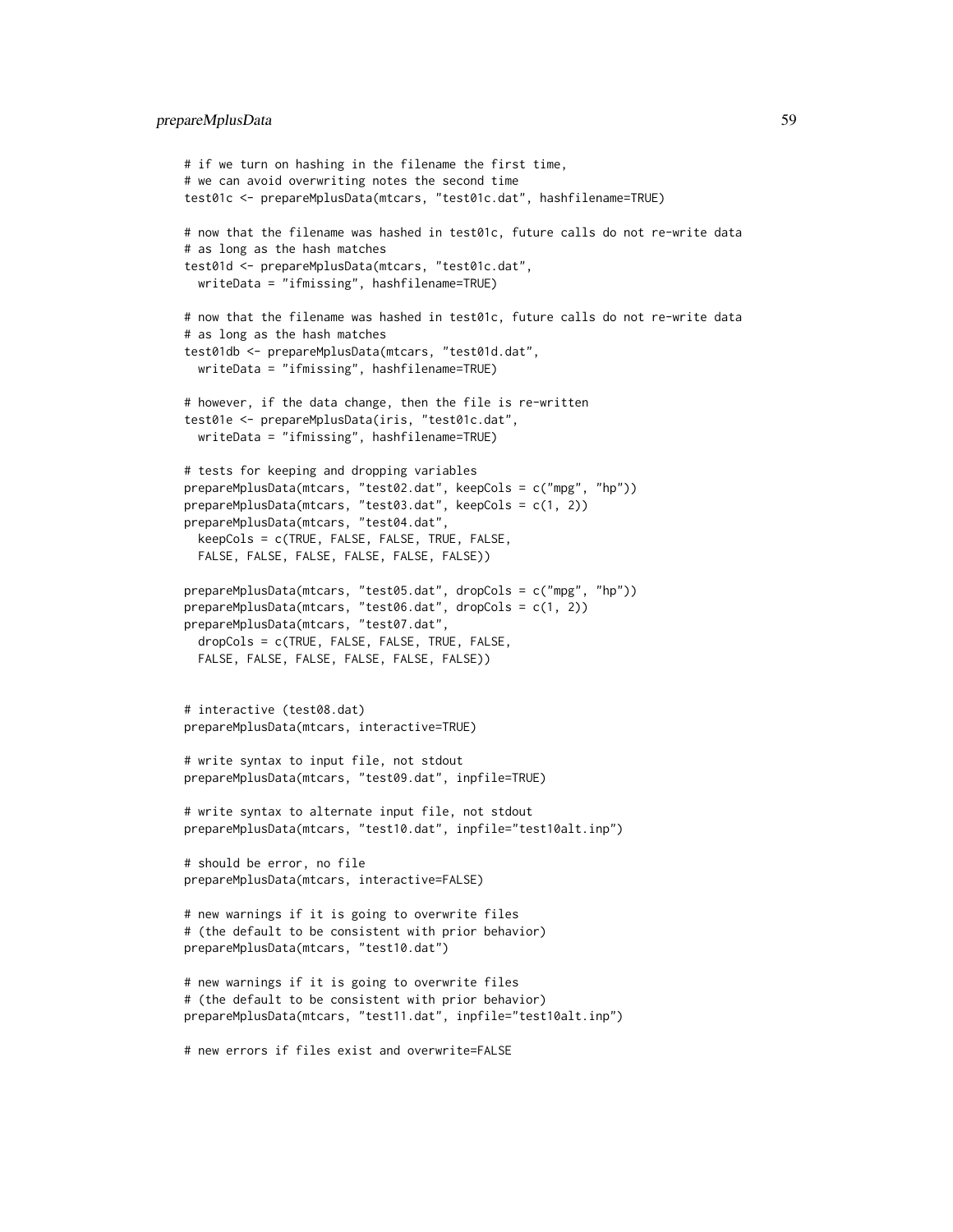```
prepareMplusData(mtcars, "test10.dat",
 inpfile="test10alt.inp", overwrite=FALSE)
# can write multiply imputed data too
# here are three "imputed" datasets
idat <- list(
 data.frame(mpg = mtcars$mpg, hp = c(100, \text{mtcars}$hp[-1])),
 data.frame(mpg = mtcars$mpg, hp = c(110, \text{mtcars}$hp[-1])),
 data.frame(mpg = mtcars$mpg, hp = c(120, \text{ mtcars}$hp[-1])))
# if we turn on hashing in the filename the first time,
# we can avoid overwriting notes the second time
testimp1 <- prepareMplusData(idat, "testi1.dat",
 writeData = "ifmissing", hashfilename=TRUE,
 imputed = TRUE)
# now that the filename was hashed, future calls do not re-write data
# as long as all the hashes match
testimp2 <- prepareMplusData(idat, "testi2.dat",
 writeData = "ifmissing", hashfilename=TRUE,
 imputed = TRUE)
# in fact, the number of imputations can decrease
# and they still will not be re-written
testimp3 <- prepareMplusData(idat[-3], "testi3.dat",
 writeData = "ifmissing", hashfilename=TRUE,
 imputed = TRUE)
# however, if the data changes, then all are re-written
# note that it warns for the two files that already exist
# as these two are overwritten
idat2 <- list(
 data.frame(mpg = mtcars$mpg, hp = c(100, \text{ mtcars}$hp[-1])),
 data.frame(mpg = mtcars$mpg, hp = c(109, \text{ mtcars}$hp[-1])),
 data.frame(mpg = mtcars$mpg, hp = c(120, mtcars$hp[-1])))
testimp4 <- prepareMplusData(idat2, "testi4.dat",
 writeData = "ifmissing", hashfilename=TRUE,
 imputed = TRUE)
```
## End(Not run)

<span id="page-59-0"></span>print.MplusRstructure *Print an Mplus Residual Structure object*

#### Description

This is a method for printing an Mplus Residual Structure object.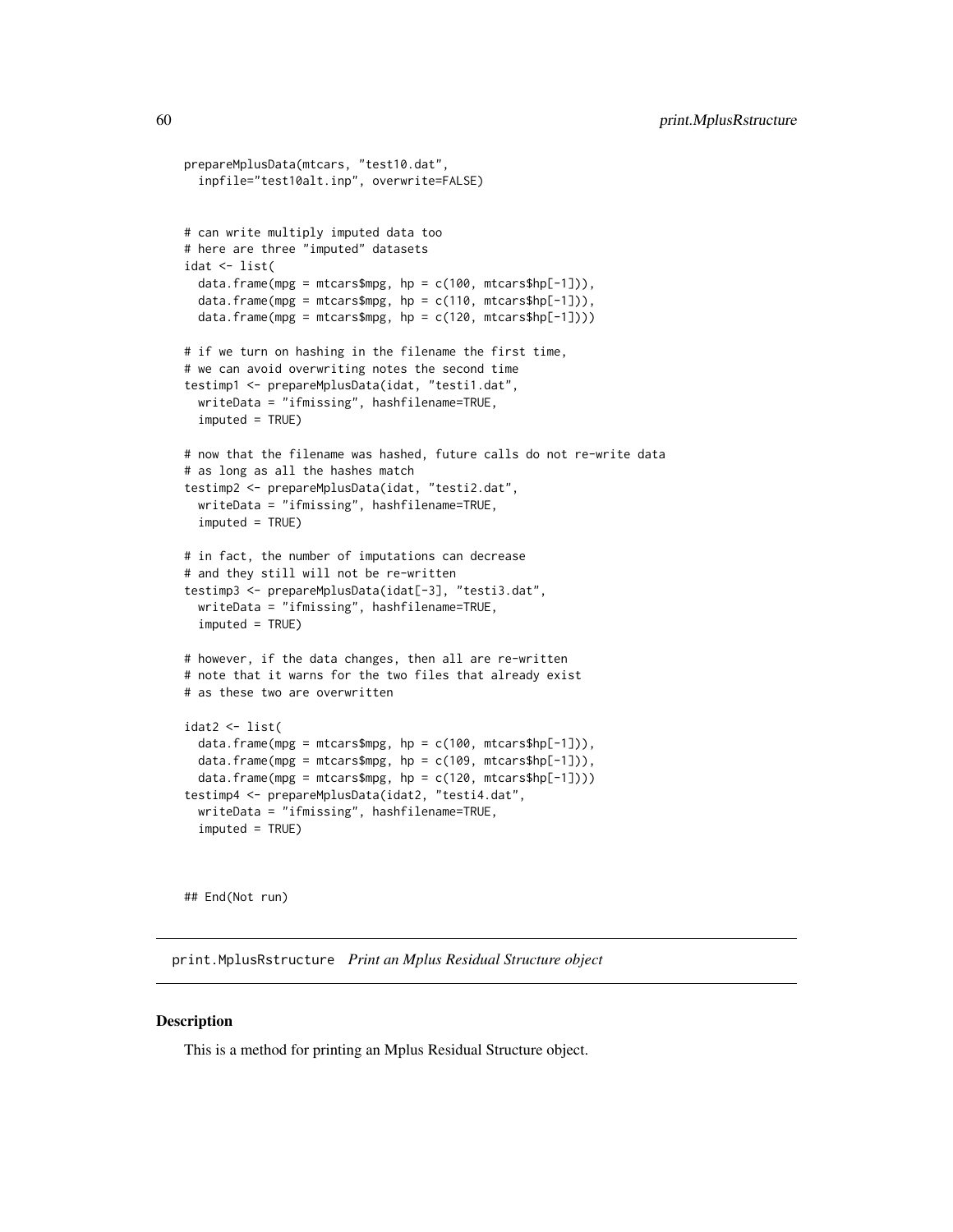#### readModels 61

# Usage

```
## S3 method for class 'MplusRstructure'
print(x, \ldots)
```
# Arguments

|         | An object of class MplusRstructure                   |
|---------|------------------------------------------------------|
| $\cdot$ | Additional arguments to pass on (not currently used) |

# Value

NULL Called for its side effect of printing the object to the console

# Author(s)

Joshua F. Wiley <jwiley.psych@gmail.com>

# See Also

Other Mplus-Formatting: [coef.mplus.model](#page-3-0), [confint.mplus.model](#page-6-0), [extract](#page-12-0), [summary.mplusObject](#page-67-0)

# Examples

```
# default 'show' uses printing
mplusRcov(c("a", "b", "c"), type = "ar")
# also if calling print explicitly
print(mplusRcov(c("a", "b", "c"), type = "ar"))
# to see all aspects of the raw/original object
str(mplusRcov(c("a", "b", "c"), type = "ar"))
```
<span id="page-60-0"></span>

| readModels | Read Parameters, Summary Statistics, and Savedata from Mplus Out- |
|------------|-------------------------------------------------------------------|
|            | put                                                               |

## Description

Extracts information from one or more Mplus output files, including fit statistics and parameters. Its is to parse all (supported) aspects of Mplus output and to combine these into a list object, with one element per output file identified.

#### Usage

```
readModels(target = getwd(), recursive = FALSE, filefilter,
 what = "all", quiet = FALSE)
```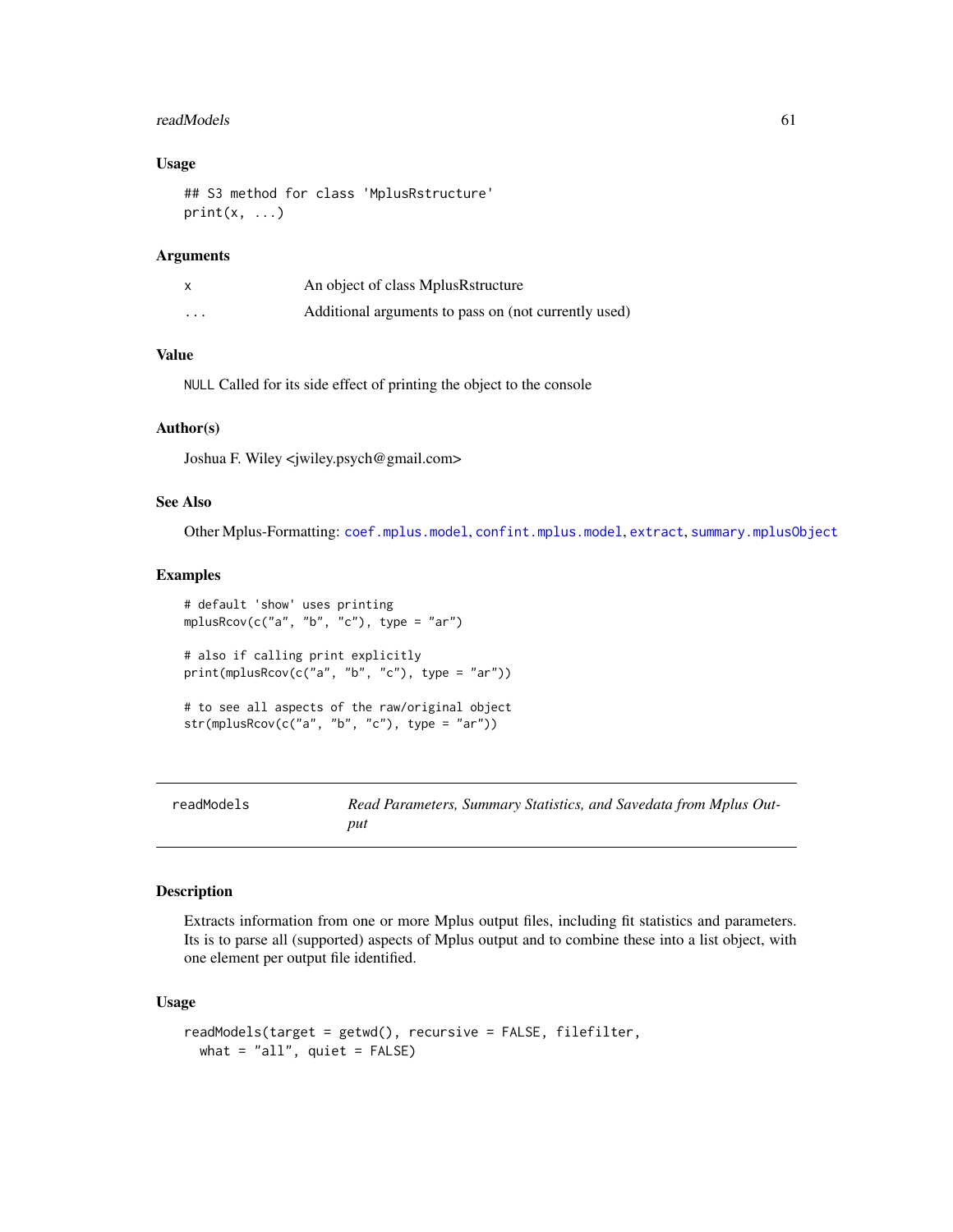### Arguments

| target     | the directory containing Mplus output files (.out) to parse OR the single out-<br>put file to be parsed. May be a full path, relative path, or a filename within<br>the working directory. Defaults to the current working directory. Example:<br>"C:/Users/Michael/Mplus Runs" |
|------------|---------------------------------------------------------------------------------------------------------------------------------------------------------------------------------------------------------------------------------------------------------------------------------|
| recursive  | optional. If TRUE, parse all models nested in subdirectories within target. De-<br>faults to FALSE.                                                                                                                                                                             |
| filefilter | a Perl regular expression (PCRE-compatible) specifying particular output files to<br>be parsed within directory. See regex or http://www.pcre.org/pcre.txt<br>for details about regular expression syntax.                                                                      |
| what       | a character vector denoting what aspects of Mplus output to extract. Defaults<br>to "all", which will extract all supported output sections. See details for addi-<br>tional information.                                                                                       |
| quiet      | whether to suppress printing to the screen the file currently being processed.<br>Defaults to FALSE.                                                                                                                                                                            |

# Details

The what parameter defaults to "all", which extracts all supported output. If you would like to extract a reduced set of output sections (especially to speed up the function when reading many files), specify the sections as a character vector from the following options:

c("input", "warn\_err", "data\_summary", "sampstat", "covariance\_coverage", "summaries", "parameters", "class\_counts", "indirect", "mod\_indices", "residuals", "savedata", "bparameters", "tech1", "tech3", "tech4", "tech7", "tech8", "tech9", "tech12", "fac\_score\_stats", "lcCondMeans", "gh5")

#### Value

A list with one mplus.model per file. Each mplus.model object is composed of elements containing major output sections, as detailed below. If target is a single file, then the top-level elements will be a single mplus.model object, not a list of files. Specific elements are:

| input               | Mplus input syntax parsed into a list by major section                                             |  |
|---------------------|----------------------------------------------------------------------------------------------------|--|
| warnings            | Syntax and estimation warnings as a list                                                           |  |
| errors              | Syntax and estimation errors as a list                                                             |  |
| data_summary        | Output of SUMMARY OF DATA section, including cluster sizes and ICCs                                |  |
| sampstat            | Sample statistics provided by OUTPUT: SAMPSTAT, if specified                                       |  |
| covariance_coverage |                                                                                                    |  |
|                     | Covariance coverage matrix for checking missingness patterns                                       |  |
| summaries           | Summary statistics from extractModelSummaries, having structure as speci-<br>fied by that function |  |
| parameters          | Model parameters from extractModelParameters, having structure as speci-<br>fied by that function  |  |
| class_counts        | Latent class counts and proportions for models that include a categorical latent<br>variable       |  |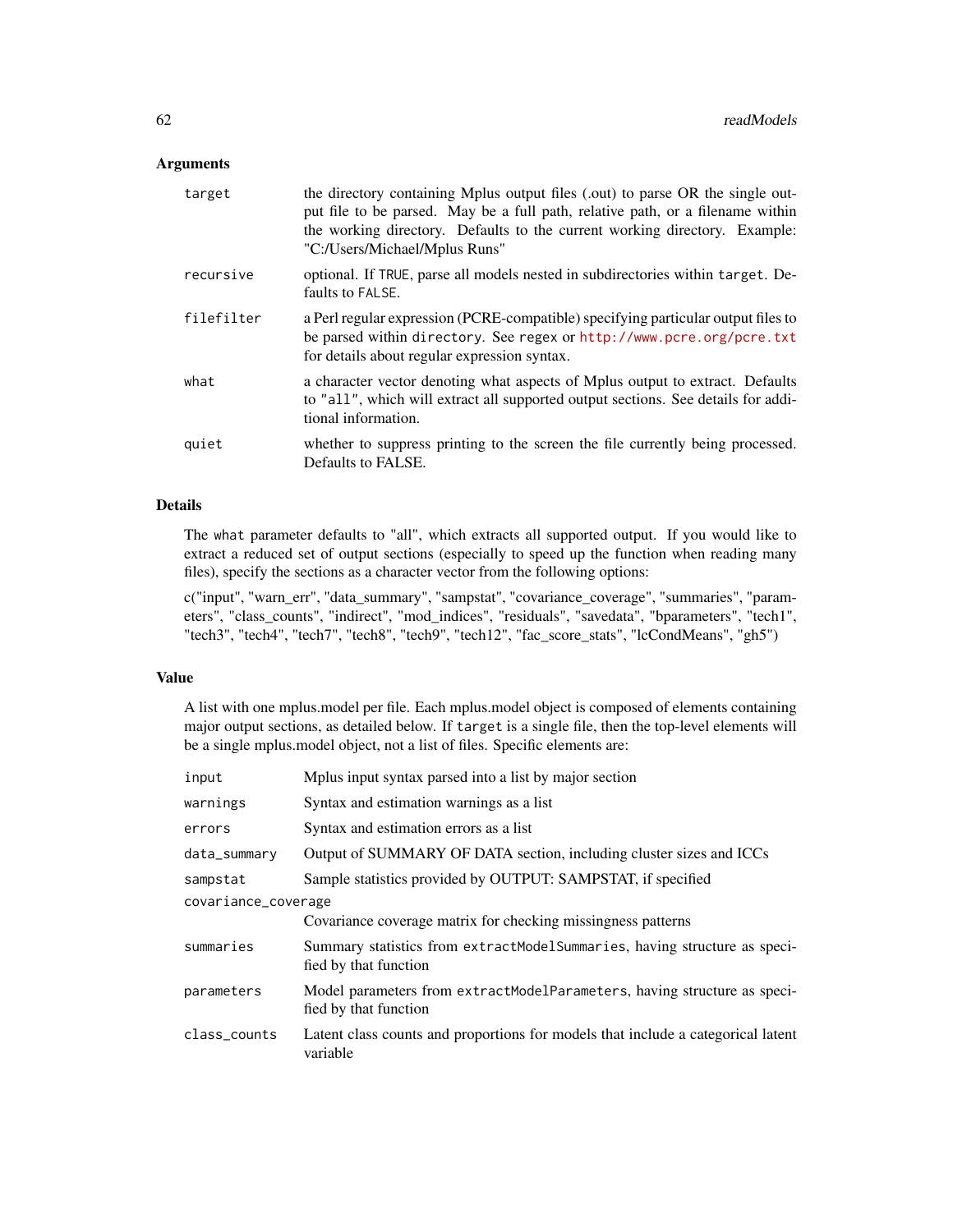### readModels 63

| indirect           | Output of MODEL INDIRECT if available in output. Contains \$overall and<br>\$specific data.frames for each indirect effect section |
|--------------------|------------------------------------------------------------------------------------------------------------------------------------|
| mod_indices        | Model modification indices from extractModIndices, having structure as spec-<br>ified by that function                             |
| residuals          | a list containing relevant information from OUTPUT: RESIDUALS                                                                      |
| savedata info      | File information about SAVEDATA files related to this output                                                                       |
| savedata           | SAVEDATA file as an R data. frame, as described in getSavedata_Data                                                                |
| bparameters        | an mcmc. list object containing the draws from the MCMC chains for a Bayesian<br>model that uses the SAVEDATA: BPARAMETERS command |
| tech1              | a list containing parameter specification and starting values from OUTPUT:<br>TECH <sub>1</sub>                                    |
| tech3              | a list containing parameter covariance and correlation matrices from OUTPUT:<br>TECH <sub>3</sub>                                  |
| tech4              | a list containing means, covariances, and correlations for latent variables from<br><b>OUTPUT: TECH4</b>                           |
| tech7              | a list containing sample statistics for each latent class from OUTPUT: TECH7                                                       |
| tech8              | a list containing optimization history of the model. Currently only supports<br>potential scale reduction in BAYES. OUTPUT: TECH8  |
| tech9              | a list containing warnings/errors from replication runs for MONTECARLO anal-<br>yses from OUTPUT: TECH9                            |
| tech12             | a list containing observed versus estimated sample statistics for TYPE=MIXTURE<br>analyses from OUTPUT: TECH12                     |
| fac_score_stats    |                                                                                                                                    |
|                    | factor score mean, correlation, and covariance structure from SAMPLE STATIS-<br>TICS FOR ESTIMATED FACTOR SCORES section           |
| <b>lcCondMeans</b> | conditional latent class means and pairwise comparisons, obtained using auxil-<br>iary(e) syntax in latent class models            |
| gh5                | a list containing data from the gh5 (graphics) file corresponding to this output.<br>(Requires rhdf5 package)                      |

# Author(s)

Michael Hallquist

```
## Not run:
 allOutput <- readModels(
    "C:/Program Files/Mplus/Mplus Examples/User's Guide Examples", recursive=TRUE)
## End(Not run)
```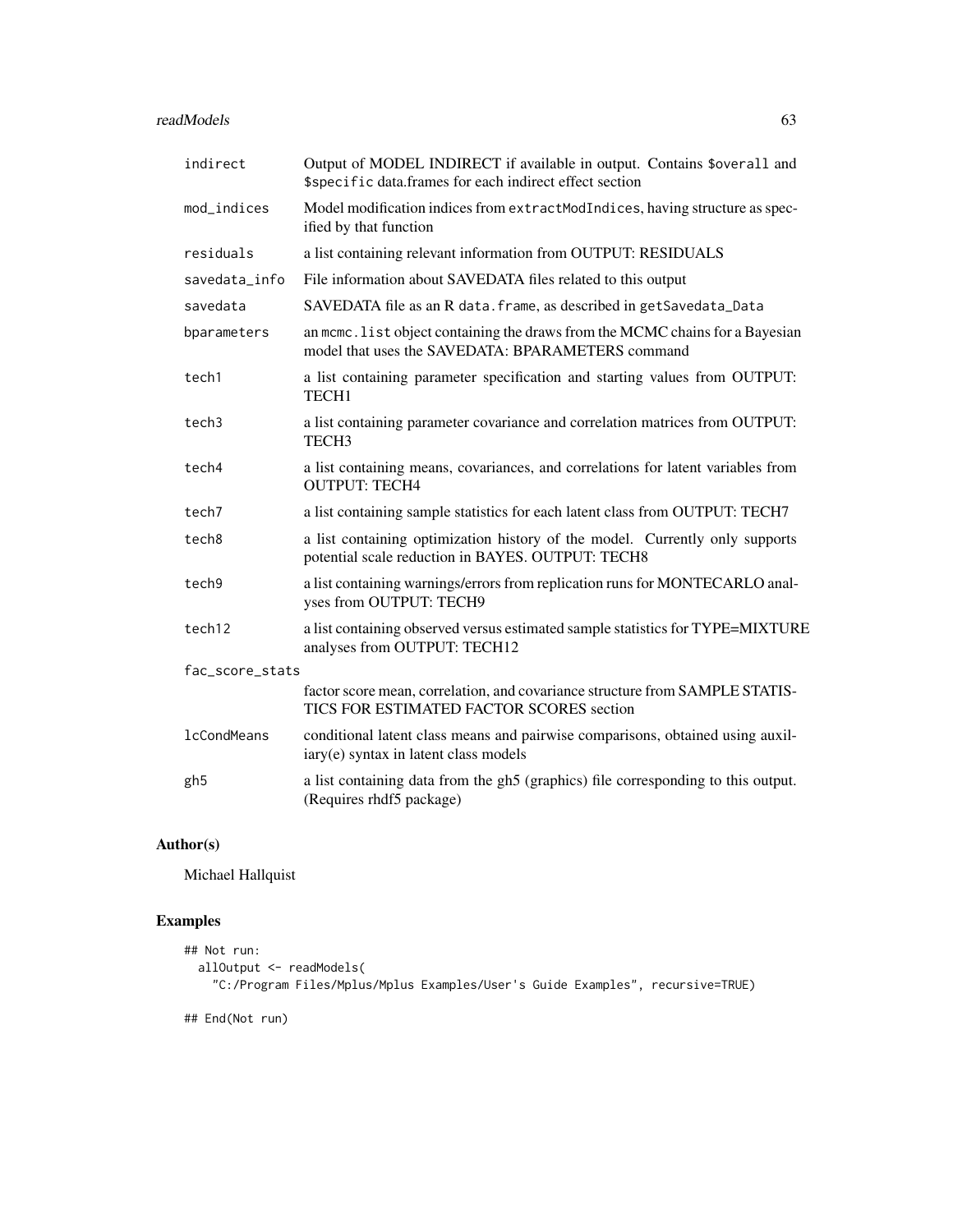<span id="page-63-0"></span>

# Description

This function runs a group of Mplus models (.inp files) located within a single directory or nested within subdirectories.

# Usage

```
runModels(target = getwd(), recursive = FALSE, filefilter = NULL,
  showOutput = FALSE, replaceOutfile = "always",
 logFile = "Mplus Run Models.log", Mplus_command = "Mplus",
 killOnFail = TRUE, local_tmpdir = FALSE)
```

| target         | the directory containing Mplus input files (.inp) to run OR the single .inp file to<br>be run. May be a full path, relative path, or a filename within the working direc-<br>tory. Defaults to the current working directory. Example: "C:/Users/Michael/Mplus<br>Runs"                                                                                                                                             |  |  |  |
|----------------|---------------------------------------------------------------------------------------------------------------------------------------------------------------------------------------------------------------------------------------------------------------------------------------------------------------------------------------------------------------------------------------------------------------------|--|--|--|
| recursive      | optional. If TRUE, run all models nested in subdirectories within directory.<br>Defaults to FALSE. Not relevant if target is a single file.                                                                                                                                                                                                                                                                         |  |  |  |
| filefilter     | a Perl regular expression (PCRE-compatible) specifying particular input files to<br>be run within directory. See regex or http://www.pcre.org/pcre.txt for<br>details about regular expression syntax. Not relevant if target is a single file.                                                                                                                                                                     |  |  |  |
| showOutput     | optional. If TRUE, show estimation output (TECH8) in the R console. Note that<br>if run within Rgui, output will display within R, but if run via Rterm, a separate<br>window will appear during estimation.                                                                                                                                                                                                        |  |  |  |
| replaceOutfile | optional. Currently supports three settings: "always", which runs all models,<br>regardless of whether an output file for the model exists; "never", which does<br>not run any model that has an existing output file; and "modifiedDate", which<br>only runs a model if the modified date for the input file is more recent than the<br>output file modified date (implying there have been updates to the model). |  |  |  |
| logFile        | optional. If non-null, specifies a file (and optionally, directory) that records the<br>settings passed into the function and the models run (or skipped) during the run.                                                                                                                                                                                                                                           |  |  |  |
| Mplus_command  | optional. N.B.: No need to pass this parameter for most users (has intelligent<br>defaults). Allows the user to specify the name/path of the Mplus executable<br>to be used for running models. This covers situations where Mplus is not in<br>the system's path, or where one wants to test different versions of the Mplus<br>program.                                                                           |  |  |  |
| killOnFail     | optional. Windows only for now. If TRUE, kill all processes named mplus.exe<br>when runModels does not terminate normally. Defaults to TRUE.                                                                                                                                                                                                                                                                        |  |  |  |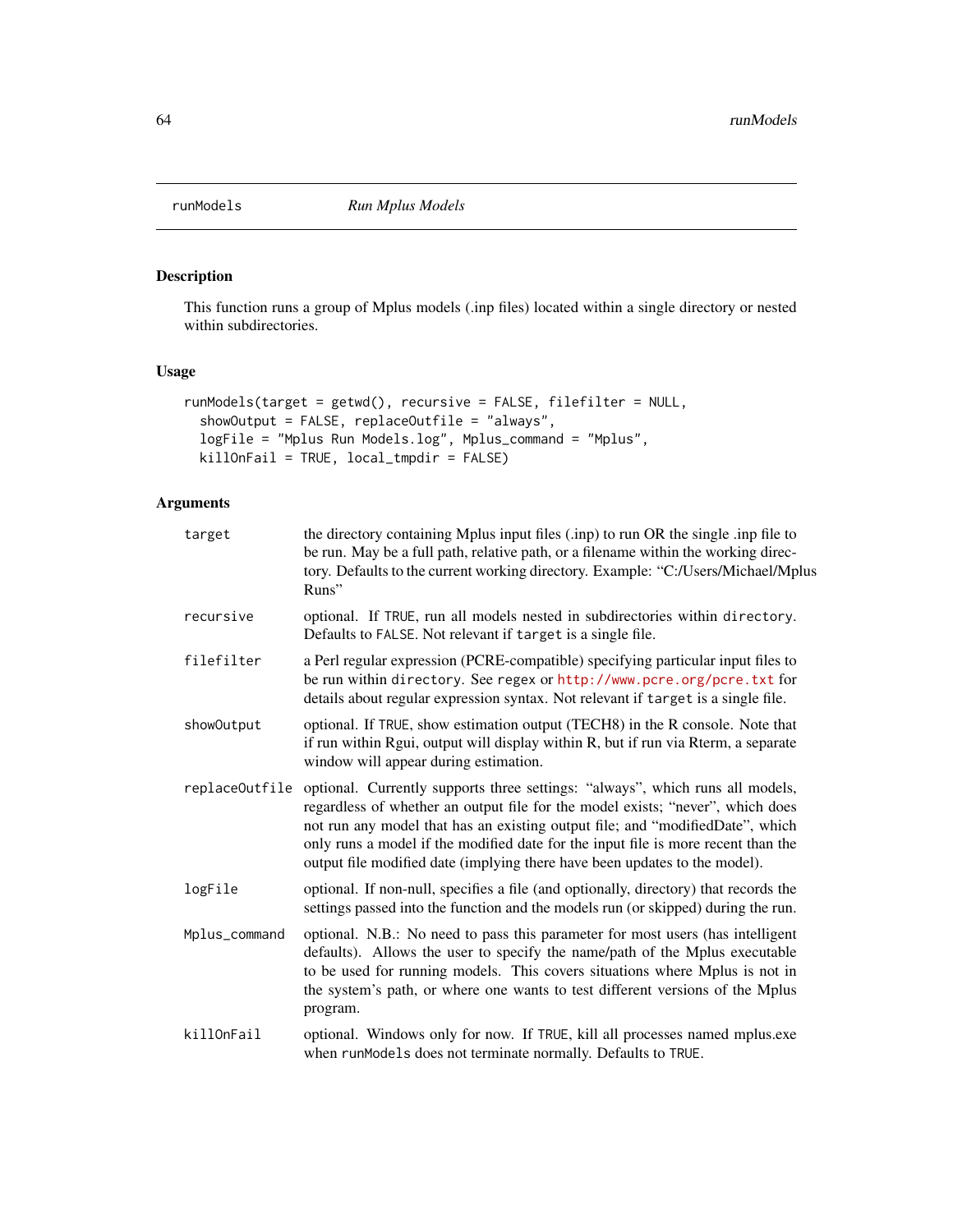local\_tmpdir optional. Linux/Mac for now. If TRUE, set the TMPDIR environment variable to the location of the .inp file prior to execution. This is useful in Monte Carlo studies where many instances of Mplus may run in parallel and we wish to avoid collisions in temporary files among processes.

# Value

None. Function is used for its side effects (running models).

#### Author(s)

Michael Hallquist

# See Also

[runModels\\_Interactive](#page-64-0)

#### Examples

```
## Not run:
 runModels("C:/Users/Michael/Mplus Runs", recursive=TRUE, showOutput=TRUE,
    replaceOutfile="modifiedDate", logFile="MH_RunLog.txt",
   Mplus_command="C:\\Users\\Michael\\Mplus Install\\Mplus51.exe")
```
## End(Not run)

<span id="page-64-0"></span>runModels\_Interactive *Run Mplus Models Using Graphical Interface*

## Description

This function is provides a graphical user interface to the runModels function. It uses Tcl/Tk to display a window in which the user can specify parameters for runModels, including the directory for runs, recursing through subdirectories, displaying output on the console, and replacing existing outfiles.

## Usage

```
runModels_Interactive(directory = getwd(), recursive = "0",
 showOutput = "1", replaceOutfile = "1", checkDate = "0",
 logFile = "1")
```

| directory | optional. The starting directory that will display in the dialog window. Defaults<br>to the current working directory. |
|-----------|------------------------------------------------------------------------------------------------------------------------|
| recursive | optional. Whether the recursive checkbox should be checked when the window<br>opens. "O" for FALSE, "1" for TRUE.      |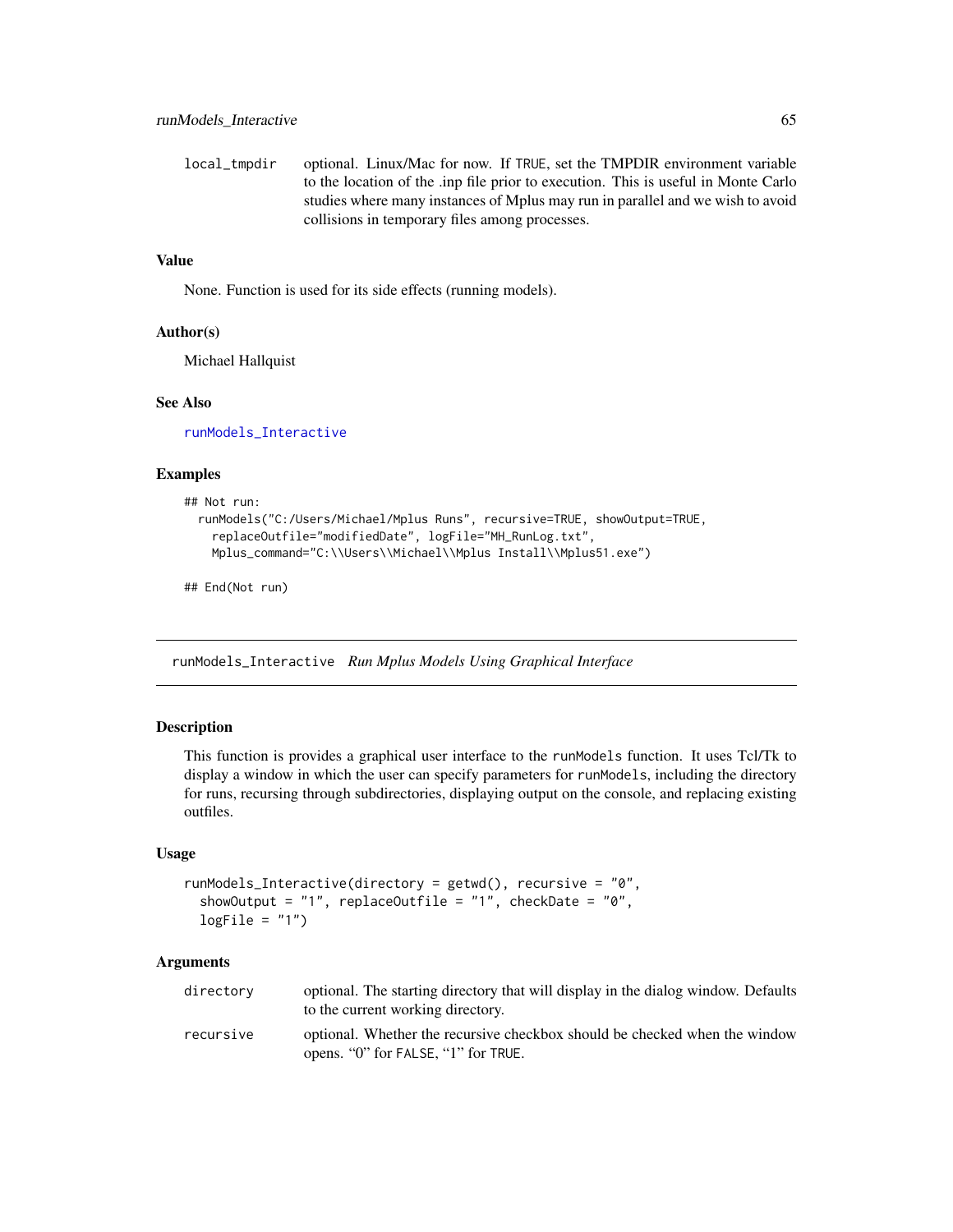| showOutput | optional. Whether the show output checkbox should be checked when the win-<br>dow opens. "0" for FALSE, "1" for TRUE.                  |
|------------|----------------------------------------------------------------------------------------------------------------------------------------|
|            | replaceOutfile optional. Whether the replace outfile checkbox should be checked when the<br>window opens. "0" for FALSE, "1" for TRUE. |
| checkDate  | optional. Whether the check modified date checkbox should be checked when<br>the window opens. "0" for FALSE, "1" for TRUE.            |
| logFile    | optional. Whether the log file checkbox should be checked when the window<br>opens. "O" for FALSE, "1" for TRUE.                       |

# Details

This function exists as a GUI wrapper for runModels and does not provide any distinct functionality.

## Value

None. Function is used to display user interface for running models.

#### Author(s)

Michael Hallquist

### See Also

[runModels](#page-63-0)

# Examples

# interactive, none

separateHyphens *Separate Hyphenated Variable Strings*

## Description

This code is a simplified form of expandCmd from the lavaan package. It separates hyphenated variable strings into a list of vectors, while ignoring hyphens that may be used in numbers.

# Usage

```
separateHyphens(cmd)
```
## Arguments

cmd A character string

# Details

Note that this is an internal function only.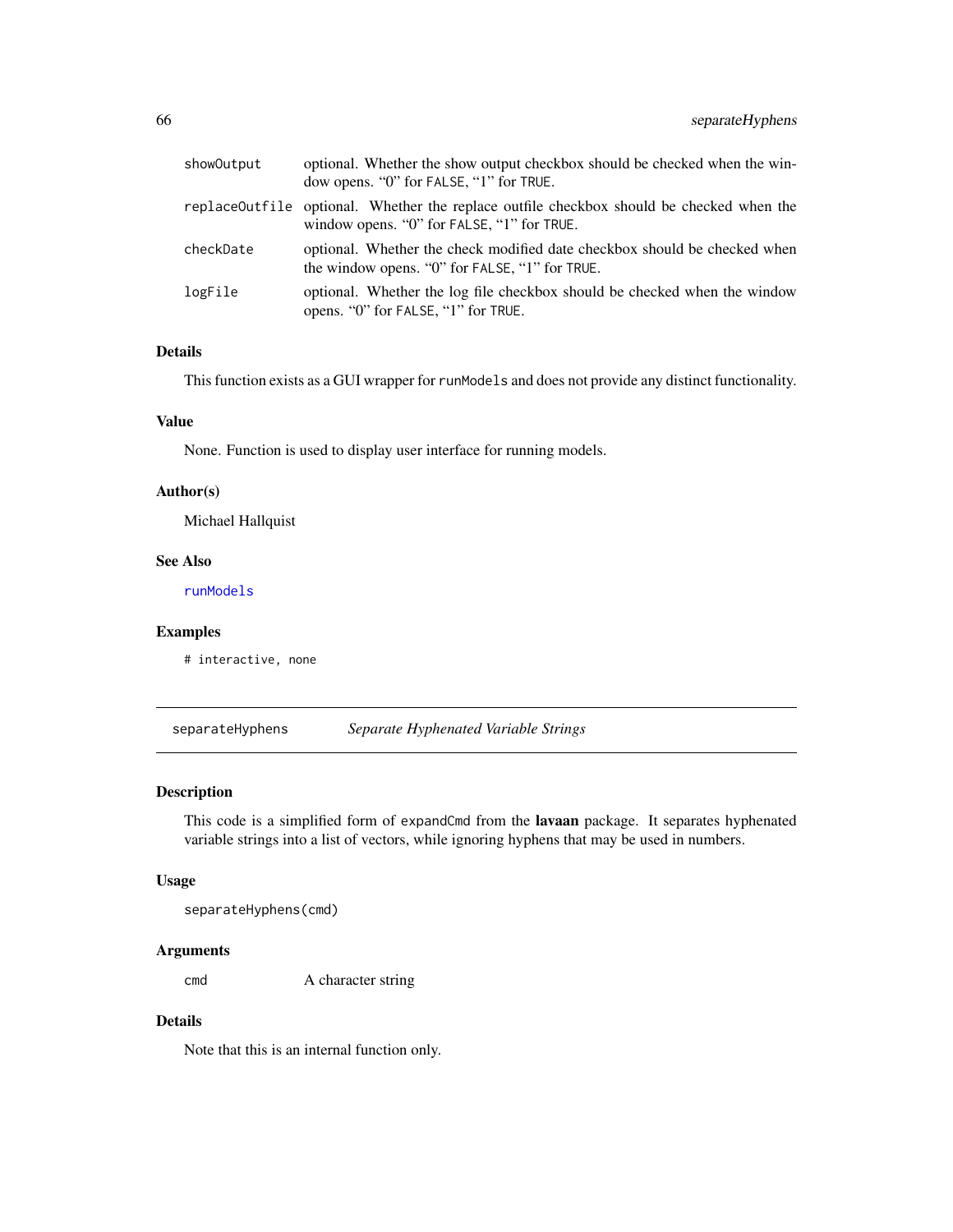# Value

The character string if no hyphens, or a list of vectors if there are hyphens.

#### Author(s)

Michael Hallquist revised by Joshua Wiley

## Examples

```
MplusAutomation:::separateHyphens("x1x4")
MplusAutomation:::separateHyphens("x1-x4")
MplusAutomation:::separateHyphens("x1-x4; x1*-1; v1-v3;")
```
showSummaryTable *Display summary table of Mplus model statistics in separate window*

# Description

Displays a summary table of model fit statistics extracted using the extractModelSummaries function. This function relies on the showData function from the relimp package, which displays data in a Tk-based window. By default, the following summary statistics are included: Title, LL, Parameters, AIC, AICC, BIC, RMSEA\_Estimate, but these are customizable using the keepCols and dropCols parameters.

# Usage

```
showSummaryTable(modelList, keepCols, dropCols, sortBy,
  font = "Courier 9")
```

| modelList | A list of models (as a data. frame) returned from the extractModelSummaries<br>function.                                                                                                                                                                                                                       |
|-----------|----------------------------------------------------------------------------------------------------------------------------------------------------------------------------------------------------------------------------------------------------------------------------------------------------------------|
| keepCols  | A vector of character strings indicating which columns/variables to display in<br>the summary. Only columns included in this list will be displayed (all others ex-<br>cluded). By default, keepCols is: c("Title", "LL", "Parameters", "AIC", "AICC", "BIC", "RMSE<br>Example: c("Title", "LL", "AIC", "CFI") |
| dropCols  | A vector of character strings indicating which columns/variables to omit from<br>the summary. Any column not included in this list will be displayed. By default,<br>dropCols is NULL. Example: c("InputInstructions", "TLI")                                                                                  |
| sortBy    | Optional. Field name (as character string) by which to sort the table. Typically<br>an information criterion (e.g., "AIC" or "BIC") is used to sort the table. Defaults<br>to "AICC".                                                                                                                          |
| font      | Optional. The font to be used to display the summary table. Defaults to Courier<br>9.                                                                                                                                                                                                                          |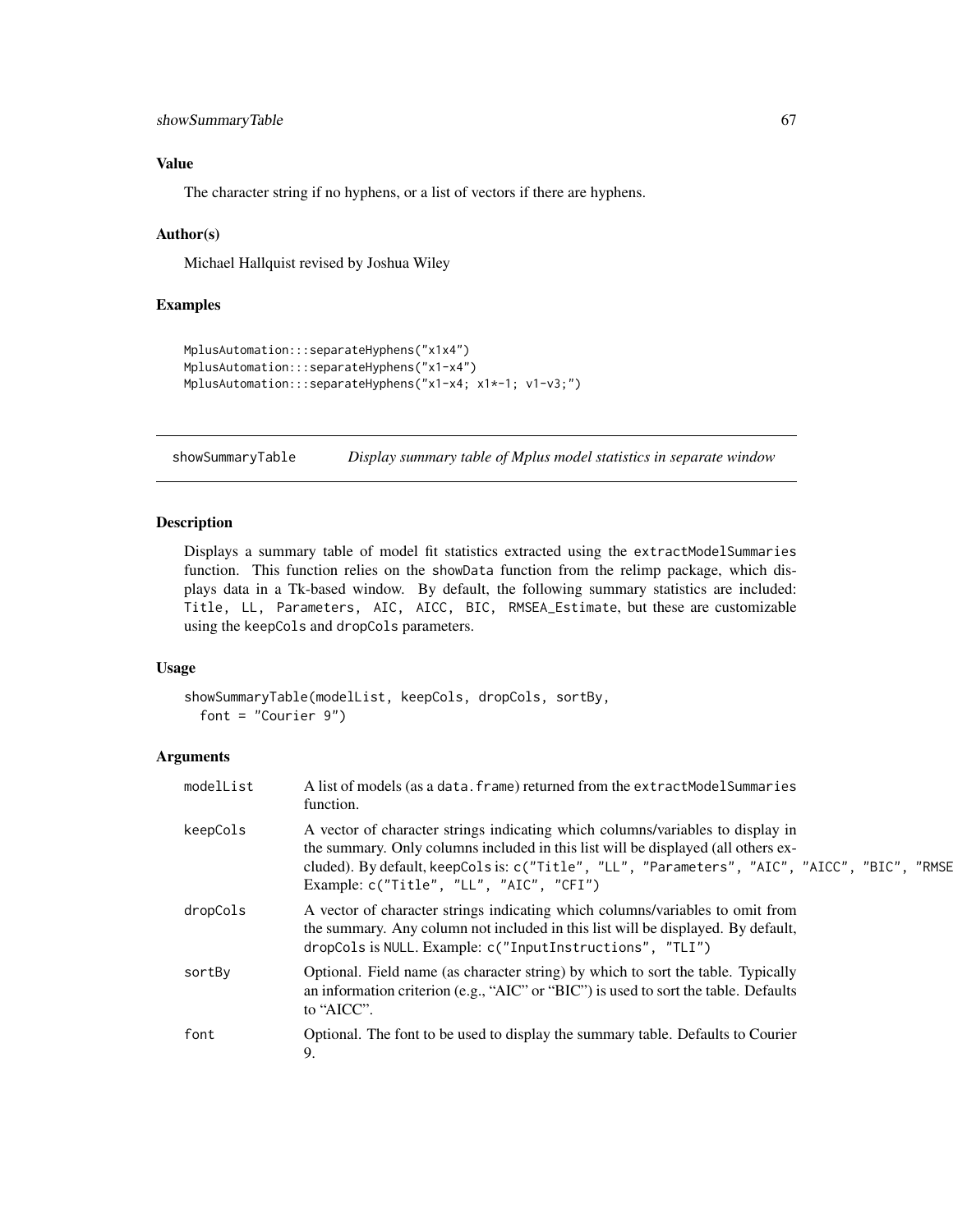## Value

No value is returned by this function. It is solely used to display the summary table in a separate window.

#### Note

You must choose between keepCols and dropCols because it is not sensible to use these together to include and exclude columns. The function will error if you include both parameters.

#### Author(s)

Michael Hallquist

#### See Also

[extractModelSummaries](#page-17-0) [HTMLSummaryTable](#page-24-0) [LatexSummaryTable](#page-26-0)

# Examples

# make me!!!

<span id="page-67-0"></span>summary.mplusObject *Summarize an mplusObject*

## Description

This is a method for summarizing an mplusObject.

# Usage

## S3 method for class 'mplusObject' summary(object, verbose = FALSE, ...)

#### Arguments

| object   | An object of class mplusObject                              |
|----------|-------------------------------------------------------------|
| verbose  | Logical whether to print verbose output. Defaults to FALSE. |
| $\cdots$ | Additional arguments to pass on (not currently used)        |

# Value

NULL Called for its side effect of printing a model summary to the console

# Author(s)

Joshua F. Wiley <jwiley.psych@gmail.com>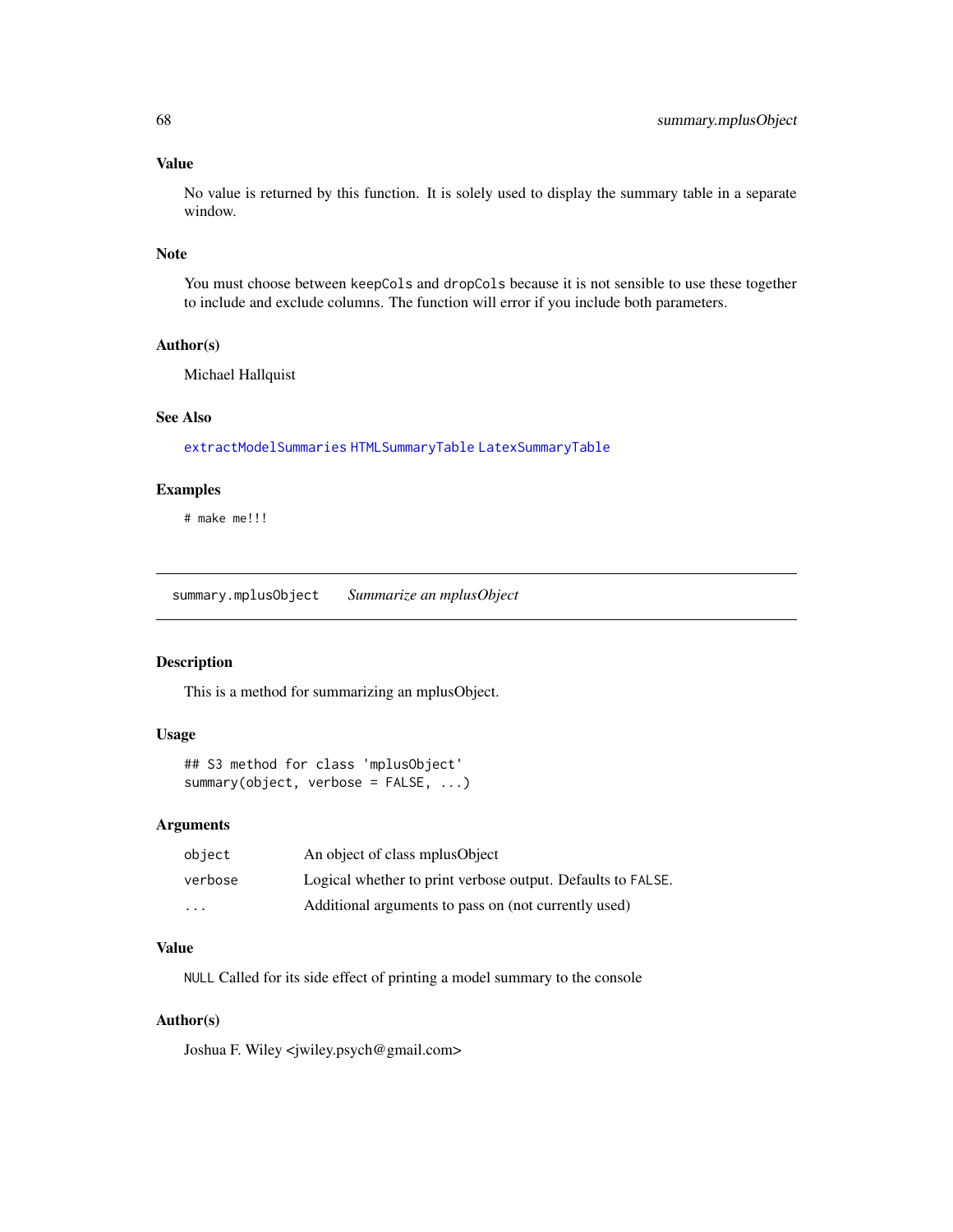# SummaryTable 69

#### See Also

Other Mplus-Formatting: [coef.mplus.model](#page-3-0), [confint.mplus.model](#page-6-0), [extract](#page-12-0), [print.MplusRstructure](#page-59-0)

# Examples

```
## Not run:
# simple example of a model using builtin data
# demonstrates use
test <- mplusObject(
  TITLE = "test the MplusAutomation Package;",
  MODEL = "mpg ON wt hp;
   wt WITH hp;",
  usevariables = c("mpg", "wt", "hp"),rdata = mtcars)
 res <- mplusModeler(test, "mtcars.dat", modelout = "model1.inp", run = 1L)
# example of the summary method
summary(res)
# example of verbose output
summary(res, verbose=TRUE)
# remove files
unlink("mtcars.dat")
unlink("model1.inp")
unlink("model1.out")
unlink("Mplus Run Models.log")
## End(Not run)
```
SummaryTable *Create a summary table of Mplus model statistics*

### Description

Creates output (optionally sent to a file) containing a summary table of model fit statistics extracted using the extractModelSummaries function. By default, the following summary statistics are included: Title, LL, Parameters, AIC, AICC, BIC, RMSEA\_Estimate, but these are customizable using the keepCols and dropCols parameters.

# Usage

```
SummaryTable(modelList, type = c("screen", "popup", "html", "latex",
 "markdown", "none"), filename = "", keepCols, dropCols, sortBy,
  caption = "", display = FALSE, ..., include.rownames = FALSE)
```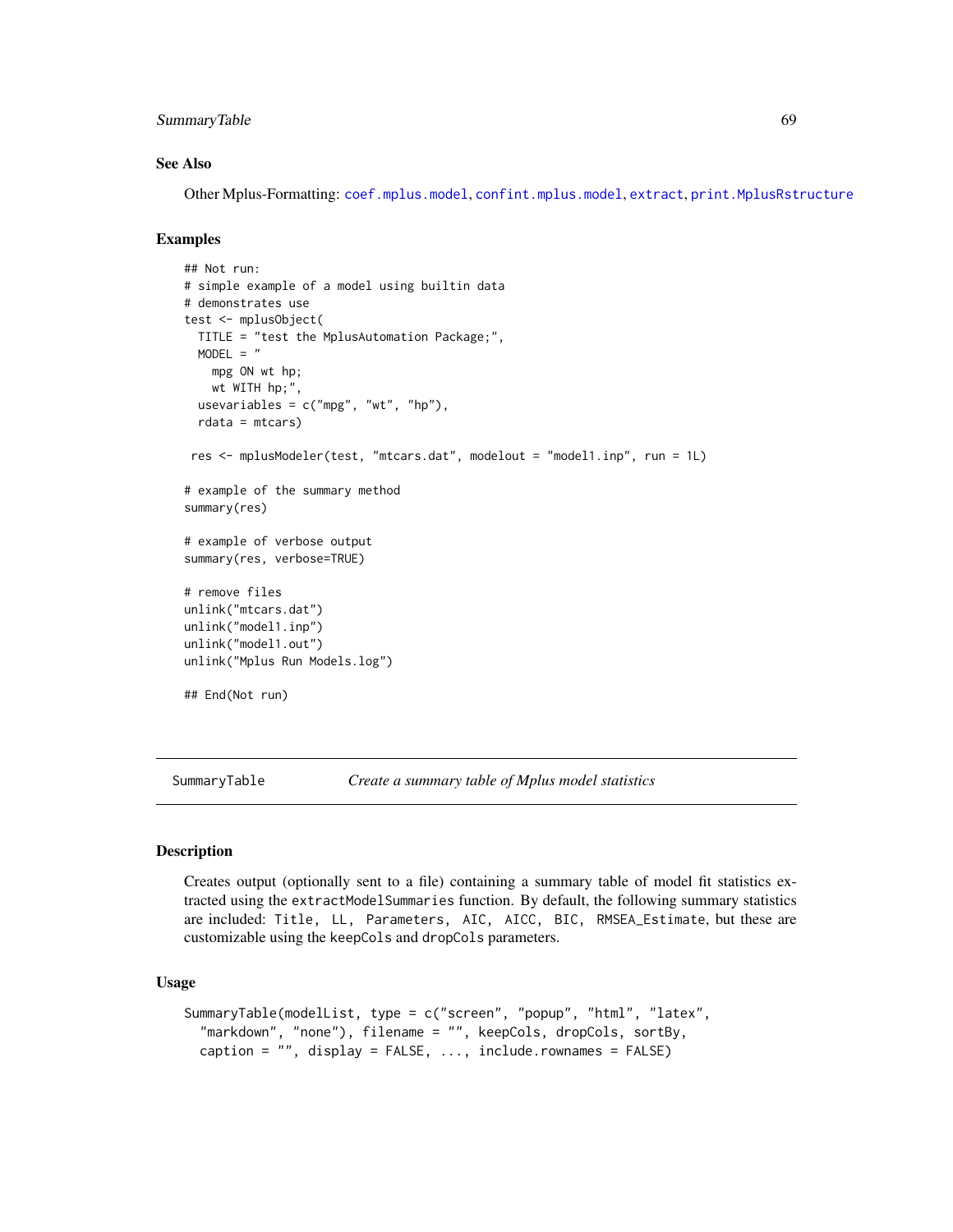# Arguments

| modelList        | A list of models returned from the extractModelSummaries function.                                                                                                                                                                                                                                                                                                                                                    |  |
|------------------|-----------------------------------------------------------------------------------------------------------------------------------------------------------------------------------------------------------------------------------------------------------------------------------------------------------------------------------------------------------------------------------------------------------------------|--|
| type             | A character vector indicating the type of output format to be generated. One of:<br>"none", "screen", "popup", "html", "latex", or "markdown". Screen results in a<br>simple summary table being sent to the R console.                                                                                                                                                                                               |  |
| filename         | The name of the file to be created. Can be an absolute or relative path. If<br>filename is a relative path or just the filename, then it is assumed that the file<br>resides in the working directory getwd(). Example: "Mplus Summary.html".<br>By default, no filename is given, which results in the output being sent to the<br>console. Note that currently, filename only has an effect for "html" and "latex". |  |
| keepCols         | A vector of character strings indicating which columns/variables to display in<br>the summary. Only columns included in this list will be displayed (all others ex-<br>cluded). By default, keepCols is: c("Title", "LL", "Parameters", "AIC", "AICC", "BIC", "RMSE<br>Example: c("Title", "LL", "AIC", "CFI")                                                                                                        |  |
| dropCols         | A vector of character strings indicating which columns/variables to omit from<br>the summary. Any column not included in this list will be displayed. By default,<br>dropCols is NULL. Example: c("InputInstructions", "TLI")                                                                                                                                                                                         |  |
| sortBy           | optional. Field name (as character string) by which to sort the table. Typically<br>an information criterion (e.g., "AIC" or "BIC") is used to sort the table. Defaults<br>to "AICC".                                                                                                                                                                                                                                 |  |
| caption          | A character string, the caption to be given to the table. Currently only applies to<br>types "html", "latex", and "markdown".                                                                                                                                                                                                                                                                                         |  |
| display          | optional logical (defaults to FALSE). This parameter specifies whether to display<br>the table upon creation (TRUE or FALSE).                                                                                                                                                                                                                                                                                         |  |
| include.rownames |                                                                                                                                                                                                                                                                                                                                                                                                                       |  |
|                  | optional logical whether to include rownames or not.                                                                                                                                                                                                                                                                                                                                                                  |  |
| $\cdots$         | additional arguments passed on to specific formatting types.                                                                                                                                                                                                                                                                                                                                                          |  |
|                  |                                                                                                                                                                                                                                                                                                                                                                                                                       |  |

# Value

Invisibly returns the summary table, which can be used if the printing options avaiable are not sufficient.

# Note

You must choose between keepCols and dropCols because it is not sensible to use these together to include and exclude columns. The function will error if you include both parameters.

# Author(s)

Joshua F. Wiley based on code by Michael Hallquist

# See Also

[extractModelSummaries](#page-17-0)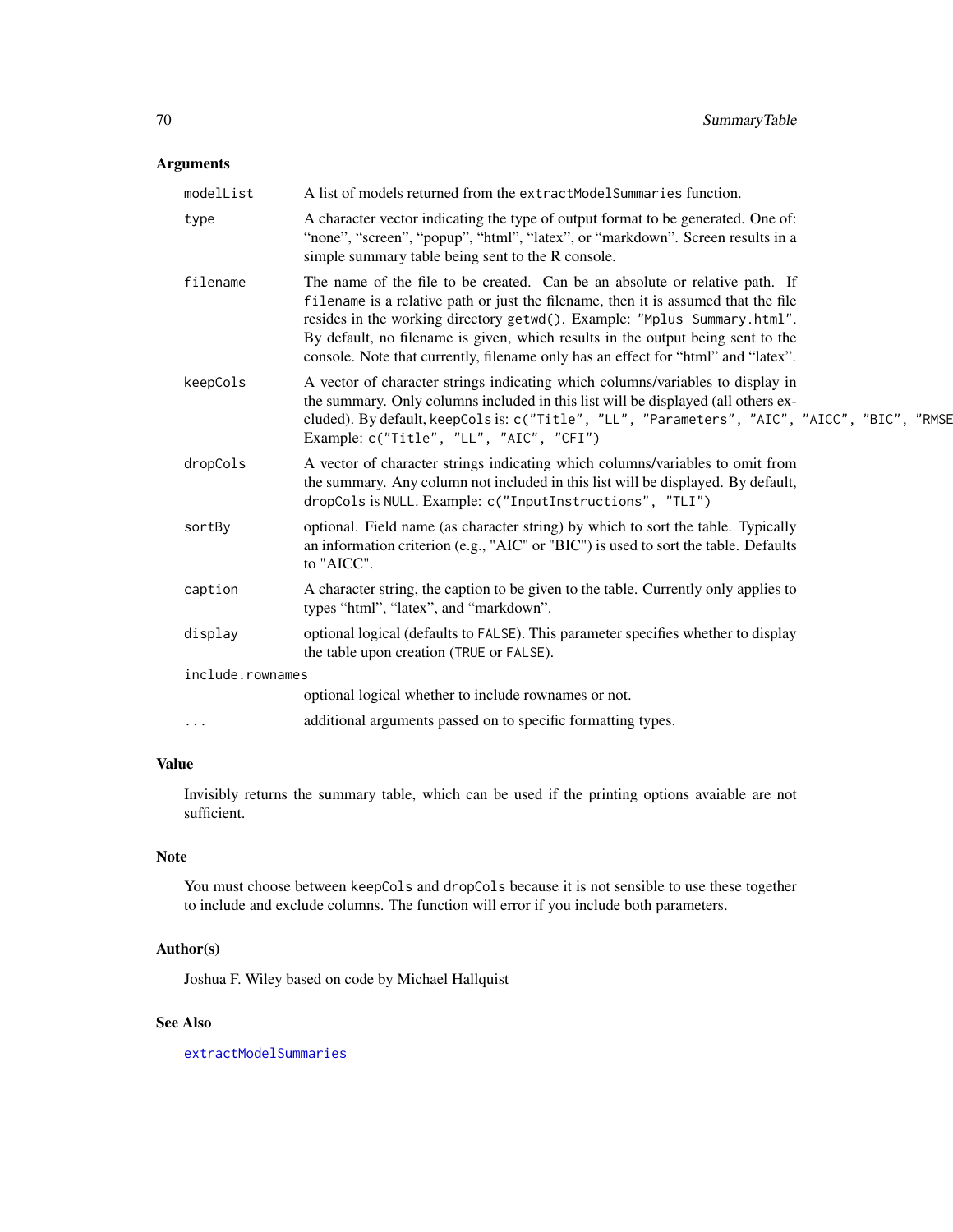# testBParamCompoundConstraint 71

### Examples

```
## Not run:
m1 <- mplusObject(TITLE = "Reduced",
 MODEL = "mpg ON wt;", rdata = mtcars)
m1.fit <- mplusModeler(m1, "mtcars.dat", run = 1L)
m2 \le mplus 0bject(TITLE = "Full",
 MODEL = "mpg ON wt hp qsec;", rdata = mtcars)
 m2.fit <- mplusModeler(m2, "mtcars.dat", run = 1L)
 SummaryTable(list(m1.fit, m2.fit))
 SummaryTable(list(m1.fit, m2.fit), type = "popup")
 SummaryTable(list(m1.fit, m2.fit), type = "markdown",
  keepCols = c("Title", "Parameters", "LL", "AIC", "CFI", "SRMR"),
  caption = "Table of Model Fit Statistics",
  split.tables = 200)
 # remove files
unlink("mtcars.dat")
unlink("mtcars.inp")
unlink("mtcars.out")
unlink("Mplus Run Models.log")
## End(Not run)
```
testBParamCompoundConstraint

*Test inequality-constrained hypothesis for two or more parameters based on iterations of MCMC chains*

## Description

Tests an inequality-constrained hypothesis (van de Schoot, Hoijtink, Hallquist, & Boelen, in press) based on draws from the posterior distribution of the model parameters, which provides information about the proportion of the distribution that is in agreement with a given hypothesis. This function is used for more complex hypotheses about three or more parameters, whereas testBParamConstraint tests a simple two-parameter hypothesis.

### Usage

```
testBParamCompoundConstraint(bparams, test)
```

| bparams | An object containing draws from the posterior distribution (class mplus model) |
|---------|--------------------------------------------------------------------------------|
|         | or mplus. bparameters). Obtained by SAVEDATA: BPARAMETERS in Mplus             |
|         | and getSavedata_Bparams or readModels in MplusAutomation.                      |
| test    | The R code defining the parameter test of three or more parameters. Example:   |
|         | "(STAITOT.ON.CG > STAITOT.ON.UCG) & (BDIM.ON.CG > BDIM.ON.UCG)".               |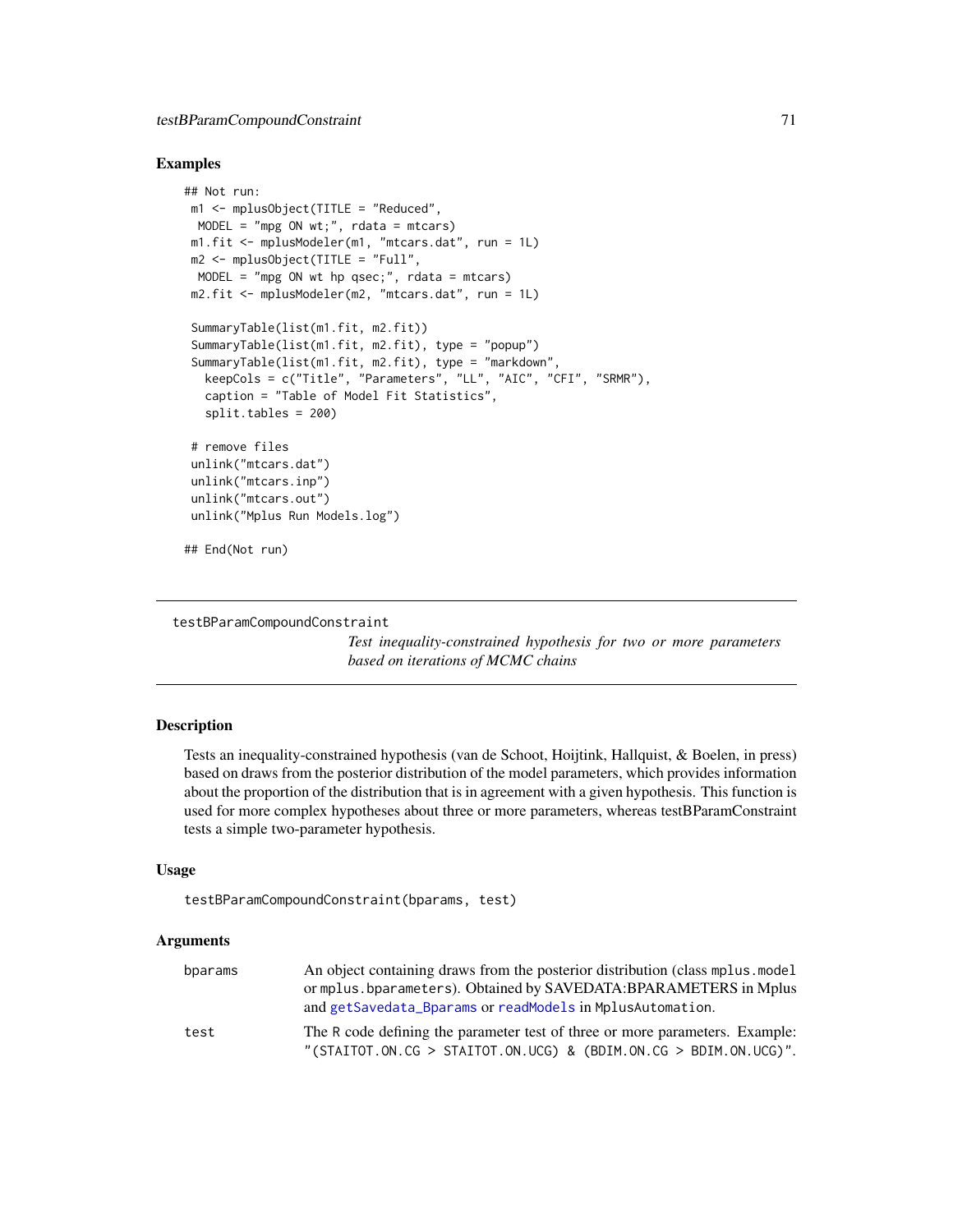# Details

This function accepts a bparameters object containing iterations of the MCMC chains (rows) for each model parameter (columns) and prints out the number and proportion of draws that are consistent with the requested hypothesis test.

The test argument is evaluated directly as R code, with the bparams object attached so that variable names are available directly in the environment. Because the goal is to evaluate the test for each draw from the posterior distribution, remember to use vector-based logic operators, not boolean operators. That is, stick to & or | for joining tests of parameters, rather than && or || since the latter will return a single TRUE/FALSE, which is irrelevant.

An example test in R logic would be "(STAITOT.ON.CG > STAITOT.ON.UCG) & (BDIM.ON.CG > BDIM.ON.UCG)".

## Value

No value is returned by this function. Instead, two summary tables are printed to the screen containing the number and proportion of draws consistent with the hypothesis.

#### Author(s)

Michael Hallquist

#### See Also

[testBParamConstraint](#page-71-0)

#### Examples

```
## Not run:
 #using bparameters directly
 btest <- getSavedata_Bparams("model vb1_simpel_b.out")
 testBParametersCompoundConstraint(btest,
 "(STDYX_STAITOT.ON.CG > STDYX_STAITOT.ON.UCG) & (STDYX_BDIM.ON.CG > STDYX_BDIM.ON.UCG)")
 #or using readModels
 btest <- readModels("model vb1_simpel_b.out")
 testBParametersCompoundConstraint(btest,
 "(STDYX_STAITOT.ON.CG > STDYX_STAITOT.ON.UCG) & (STDYX_BDIM.ON.CG > STDYX_BDIM.ON.UCG)")
```
## End(Not run)

<span id="page-71-0"></span>testBParamConstraint *Test inequality-constrained hypothesis for two parameters based on iterations of MCMC chains*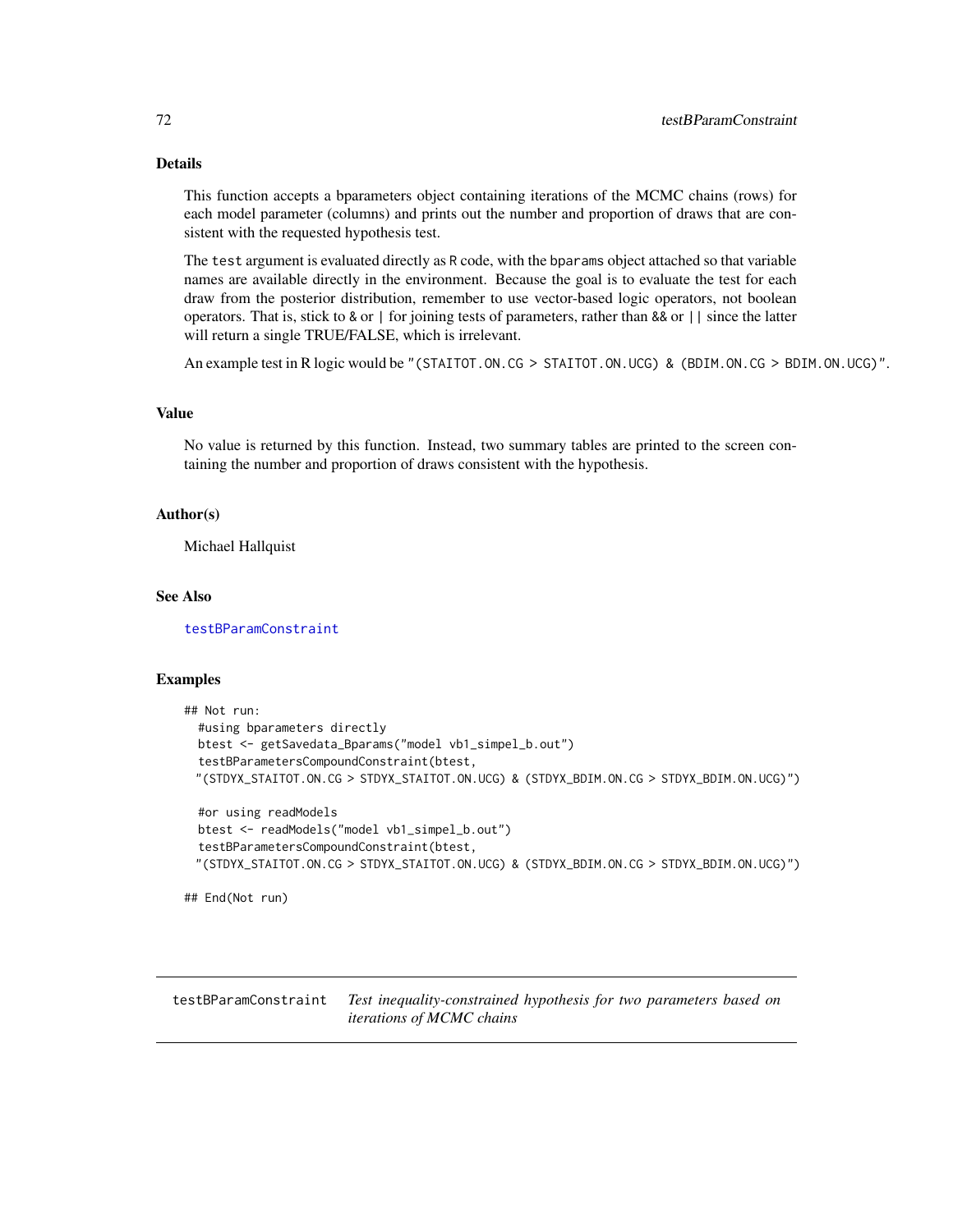#### <span id="page-72-0"></span>Description

Tests a simple inequality-constrained hypothesis (van de Schoot, Hoijtink, Hallquist, & Boelen, in press) based on draws from the posterior distribution of the model parameters, which provides information about the proportion of the distribution that is in agreement with a given hypothesis. This function is used for simple hypothesis for two parameters, whereas testBParamCompoundConstraint gives full access to multiple parameters and R's logic syntax. This function accepts a bparameters object containing iterations of the MCMC chains (rows) for each model parameter (columns) and prints out the number and proportion of draws that are consistent with the requested hypothesis test. The coef1, operator, and coef2 arguments are appended in sequence, so that the hypothesis test is constructed from left-to-right. e.g., testBParamConstraint(bparamsDF, "MGM.TRT1", ">", "MGM.EX2").

## Usage

testBParamConstraint(bparams, coef1, operator, coef2)

## Arguments

| bparams  | An object containing draws from the posterior distribution (class mplus model)<br>or mplus.bparameters). Obtained by SAVEDATA:BPARAMETERS in Mplus<br>and getSavedata_Bparams or readModels in MplusAutomation. |  |
|----------|-----------------------------------------------------------------------------------------------------------------------------------------------------------------------------------------------------------------|--|
| coef1    | The name of the first parameter to be compared. Example: "MGM. TRT1"                                                                                                                                            |  |
| operator | A logical operator to compare the two parameters. Should be one of $>=, >, <,$ or $<=$ .<br>Example: $">="$                                                                                                     |  |
| coef2    | The name of the first parameter to be compared. Example: "MGM. EX2"                                                                                                                                             |  |

#### Value

No value is returned by this function. Instead, two summary tables are printed to the screen containing the number and proportion of draws consistent with the hypothesis.

## Author(s)

Michael Hallquist

#### See Also

[testBParamCompoundConstraint](#page-70-0)

## Examples

```
## Not run:
 #using bparameters directly
 btest <- getSavedata_Bparams("model vb1_simpel_b.out"))
 testBParametersConstraint(btest, "STDYX_STAITOT.ON.CG", ">", "STDYX_STAITOT.ON.UCG")
 #or using readModels
 btest <- readModels("model vb1_simpel_b.out"))
 testBParametersConstraint(btest, "STDYX_STAITOT.ON.CG", ">", "STDYX_STAITOT.ON.UCG")
```
## End(Not run)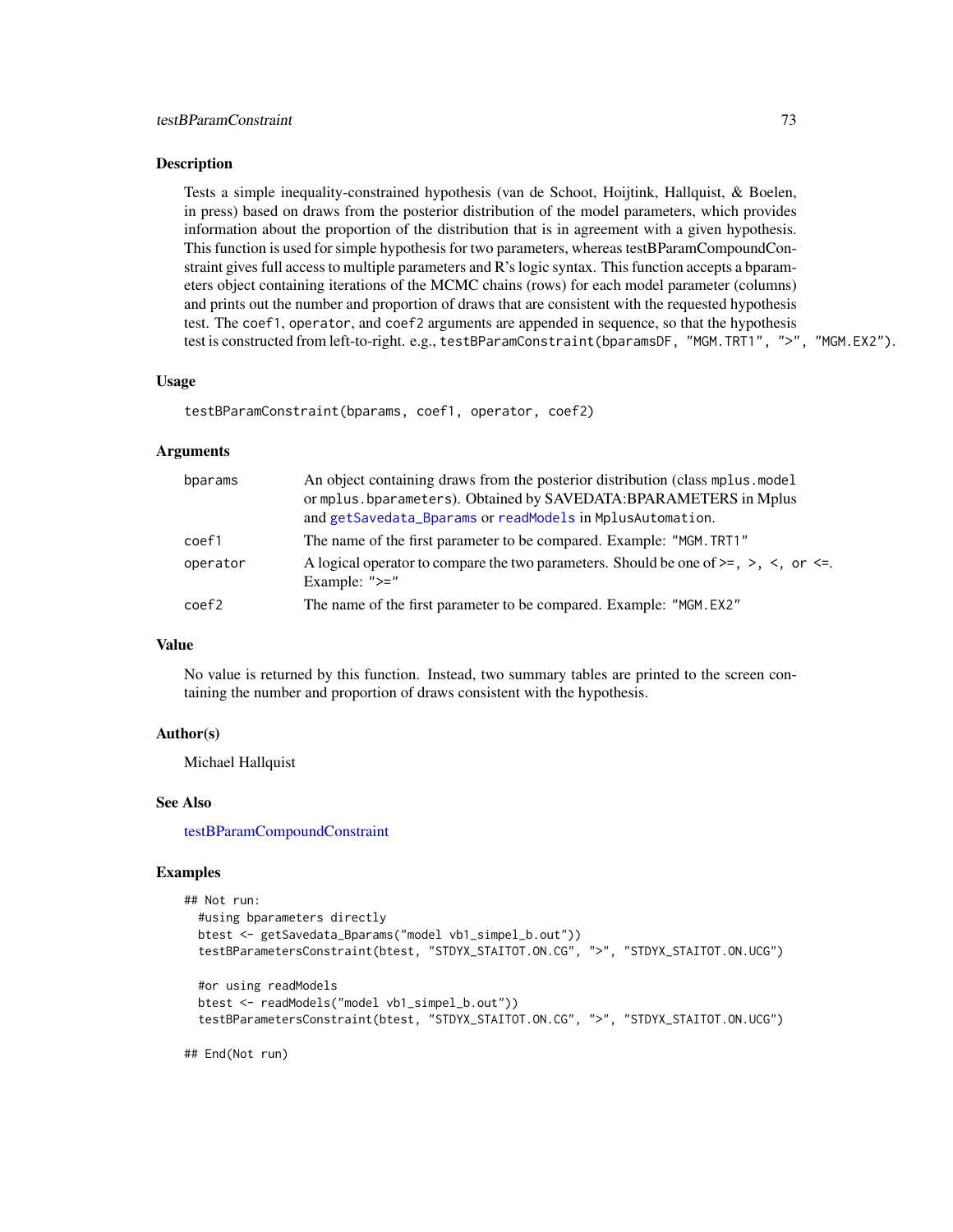## Description

This function iterates through a grid of values to train LGMMs, optionally using a local or remote cluster.

## Usage

```
trainLGMM(data, idvar, assessmentvar, newdata = FALSE, tuneGrid, cl,
 ncores = 1L)
```
## Arguments

| data          | A data frame or data table in long format (i.e., multiple rows per ID).                                                                                         |  |
|---------------|-----------------------------------------------------------------------------------------------------------------------------------------------------------------|--|
| idvar         | A character string of the variable name in the dataset that is the ID variable.                                                                                 |  |
| assessmentvar | A character string of the variable name in the dataset that indicates the particular<br>assessment point for each time point.                                   |  |
| newdata       | A data frame of new values to use for generating predicted trajectories by class<br>or FALSE if no predictions to be made (the default).                        |  |
| tuneGrid      | A data frame or list. It should have names for the needed arguments for long2LGMM().                                                                            |  |
| cl            | Optional. An existing cluster to be used to estimate models. Can be a local or<br>remote cluster. In either case it needs MplusAU tomation and Mplus available. |  |
| ncores        | If a cluster is not passed to c1, specify the number of cores to use to create a<br>local cluster. Must be an integer. Defaults to 1L.                          |  |

## Examples

```
## Not run:
## This example is not run by default because even with very limitted number of
## random starts and iterations, it takes quite a few minutes
setwd(tempdir())
## Simulate Some Data from 3 classes
library(MASS)
set.seed(1234)
allcoef <- rbind(
  cbind(1, mvrnorm(n = 200,mu = c(0, 2, 0),Sigma = diag(c(.2, .1, .01)),empirical = TRUE)),
```

```
cbind(2, mvrnorm(n = 200,mu = c(-3.35, 2, 2),Sigma = diag(c(.2, .1, .1)),empirical = TRUE),
cbind(3, mvrnorm(n = 200,
```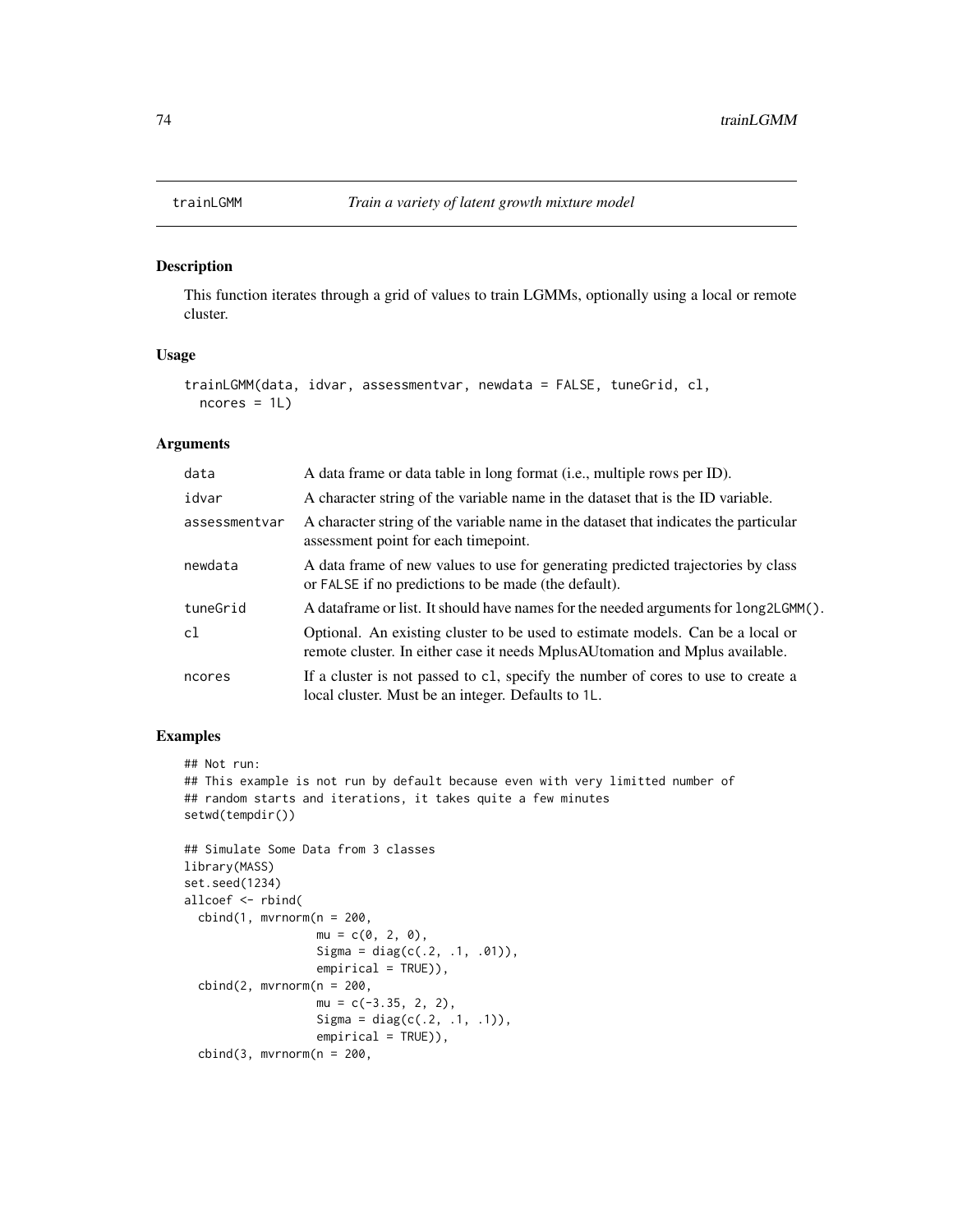```
mu = c(3.35, 2, -2),
                   Sigma = diag(c(.2, .1, .1)),empirical = TRUE)))
allcoef <- as.data.frame(allcoef)
names(allcoef) <- c("Class", "I", "L", "Q")
allcoef$ID <- 1:nrow(allcoef)
d <- do.call(rbind, lapply(1:nrow(allcoef), function(i) {
  out <- data.frame(
   ID = allcoef$ID[i],
   Class = allcoef$Class[i],
   Assess = 1:11,
   x = sort(runif(n = 11, min = -2, max = 2)))out$y <- rnorm(11,
    mean = allcoef$I[i] + allcoef$L[i] * out$x + allcoef$Q[i] * out$x^2,
    sd = .1return(out)
}))
## create splines
library(splines)
time_splines \leq ns(d$x, df = 3, Boundary.knots = quantile(d$x, probs = c(.02, .98)))
d$t1 <- time_splines[, 1]
d$t2 <- time_splines[, 2]
d$t3 <- time_splines[, 3]
d$xq <- d$x^2
## create new data to be used for predictions
nd \leq data.frame(ID = 1,
                 x = seq(from = -2, to = 2, by = .1)nd.splines <- with(attributes(time_splines),
                   ns(nd$x, df = degree, knots = knots,
                      Boundary.knots = Boundary.knots))
nd$t1 <- nd.splines[, 1]
nd$t2 <- nd.splines[, 2]
nd$t3 <- nd.splines[, 3]
nd$xq <- nd$x^2
## create a tuning grid of models to try
## all possible combinations are created of different time trends
## different covariance structures of the random effects
## and different number of classes
tuneGrid <- expand.grid(
  dv = "y",timevars = list(c("t1", "t2", "t3"), "x", c("x", "xq")),
  starts = "2 1",cov = c("independent", "zero"),
  k = c(1L, 3L),
  processors = 1L, run = TRUE,
  misstrick = TRUE, stringsAsFactors = FALSE)
tuneGrid$title <- paste0(
  c("linear", "quad", "spline")[sapply(tuneGrid$timevars, length)],
  "<sub>-</sub>",
  sapply(tuneGrid$cov, function(x) if(nchar(x)==4) substr(x, 1, 4) else substr(x, 1, 3)),
```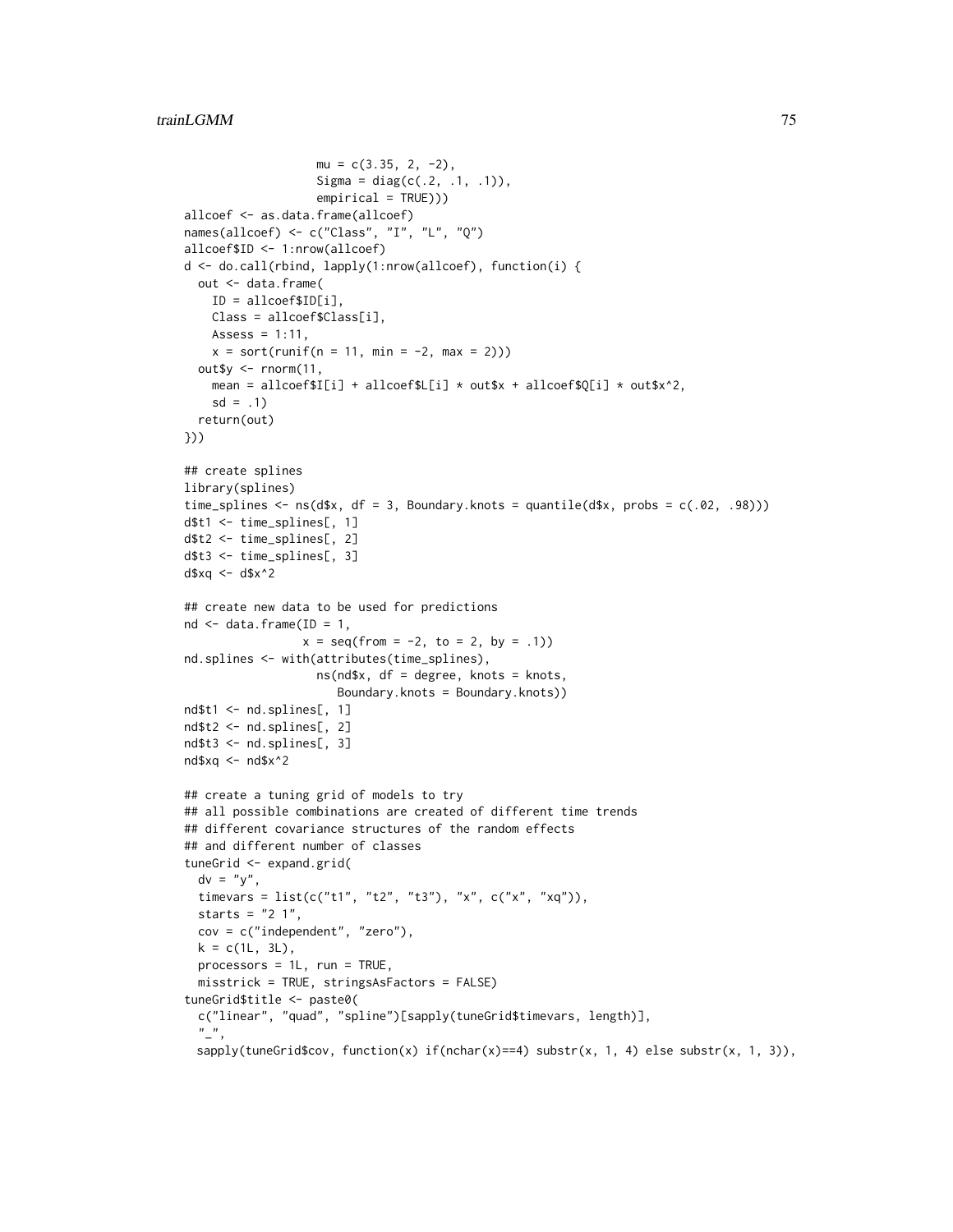```
\binom{n}{r}tuneGrid$k)
tuneGrid$base <- paste0(
  c("linear", "quad", "spline")[sapply(tuneGrid$timevars, length)],
  \binom{n}{-n}sapply(tuneGrid$cov, function(x) if(nchar(x)==4) substr(x, 1, 4) else substr(x, 1, 3)))
## example using long2LGMM to fit one model at a time
mres <- long2LGMM(
        data = d,idvar = "ID",
        assessmentvar = "Assess",
        dv = tuneGrid$dv[1],
        timevars = tuneGrid$timevars[[1]],
        misstrick = tuneGrid$misstrick[1],
        k = tuneGrid$k[1],
        title = paste0(tuneGrid$title[1], tuneGrid$k[1]),
        base = tuneGrid$base[1],
        run = tuneGrid$run[1],
        processors = tuneGrid$processors[1],
        starts = tuneGrid$starts[1],
        newdata = nd,
        cov = tuneGrid$cov[1])
## Example using trainLGMM to fit a whole set of models
## can be distributed across a local or remote cluster
## Defaults to creating a local cluster, but can also pass an
## existing cluster
AllRes <- trainLGMM(
  data = d,
  idvar = "ID",assessmentvar = "Assess",
  newdata = nd,tuneGrid = tuneGrid,
  ncores = 2L)
tuneGridRes <- as.data.frame(
  cbind(tuneGrid,
        do.call(rbind, lapply(AllRes, function(x) {
          if (is.null(x$Model$results$summaries)) {
            NA
          } else {
            out <- x$Model$results$summaries
            ## deal with missing summary information for k = 1if (is.null(out$Entropy)) {
              out$Entropy <- 1
            }
            if (is.null(out$NCategoricalLatentVars)) {
              out$NCategoricalLatentVars <- 0
            }
            out[, sort(names(out)), drop = FALSE]
          }
```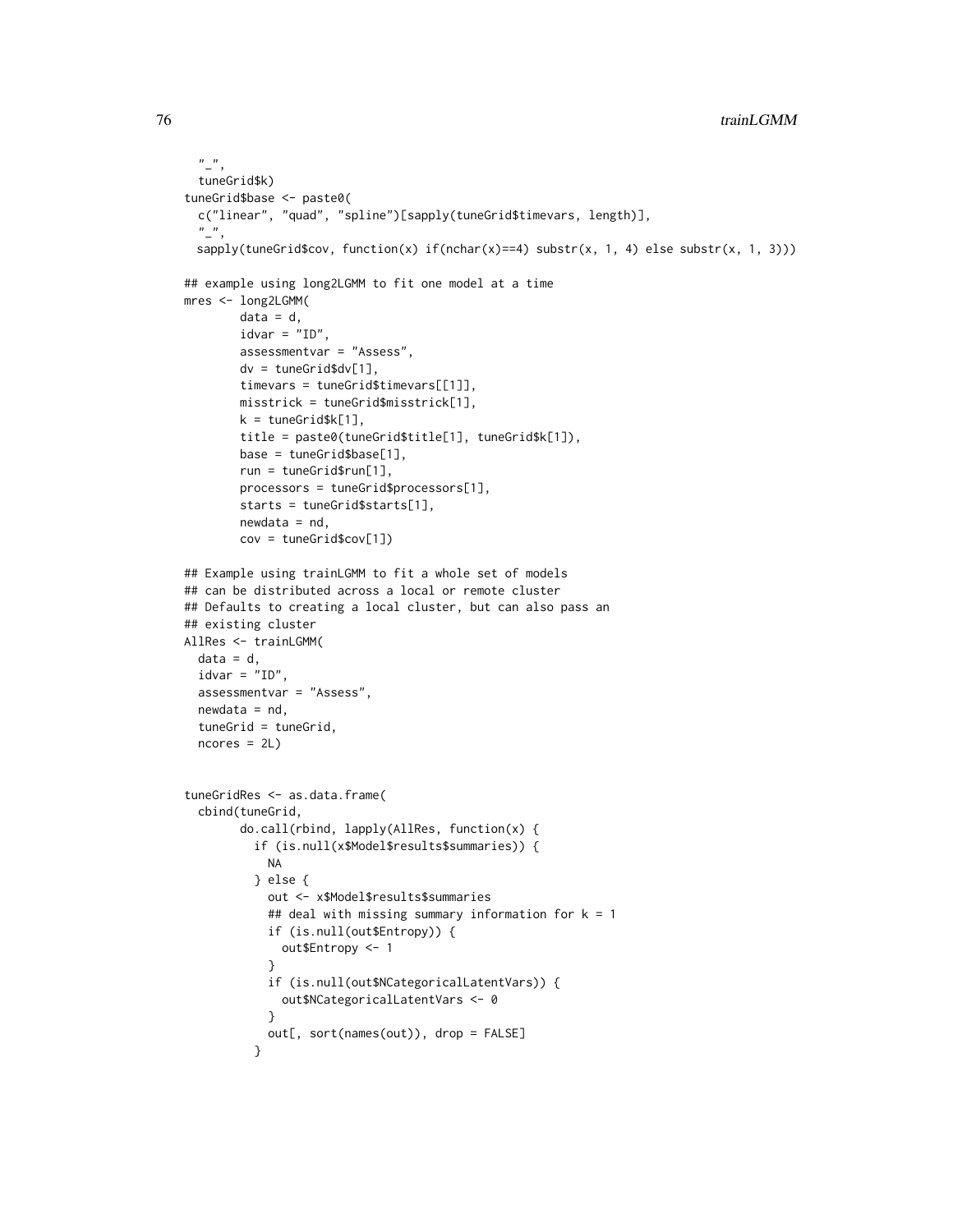```
}))))
tuneGridRes$Type <- gsub("([a-z]+)_.*$", "\\1", tuneGridRes$title)
tuneGridRes$MinClass <- sapply(AllRes, function(x) {
 n <- x$Model$results$class_counts$mostLikely$count
 if(is.null(n)) {
   length(unique(d$ID))
 } else {
   min(n, na.rm = TRUE)}
})
## when trying many models, some may not converge
## subset to omit any missing AICC and look only at those with some
## minimum number of participants per class,
## for demonstration only arbitrarily set at 30
subset(tuneGridRes, !is.na(AICC) & MinClass >= 30,
      select = c(title, aBIC, AICC, Entropy, MinClass, LL))
## reshape data into long form which can make a very nice plot using ggplot2
tuneGridResL <- reshape(
 subset(tuneGridRes, select = c(Type, cov, k, Parameters, aBIC, AICC, AIC, BIC, Entropy)),
 varying = c("Parameters", "aBIC", "AICC", "AIC", "BIC", "Entropy"),
 v.names = "value",
 times = c("Parameters", "aBIC", "AICC", "AIC", "BIC", "Entropy"),
 timevar = "variable",
 idvar = c("Type", "cov", "k"),
 direction = "long")
tuneGridResL$cov <- factor(tuneGridResL$cov, levels = c("zero", "independent"))
## uncomment to run
## library(ggplot2)
## ggplot(tuneGridResL, aes(k, value, colour = Type, shape = Type)) +
## geom_point() +
## facet_grid(variable~cov, scales = "free")
## nice plot of the average trajectories in each class
## these are possible as trainLGMM exports predicted values for the
## new data fed in
## uncomment to run
## ggplot(AllRes[[which(tuneGridRes$title=="quad_ind_3")]]$predictions, aes(x)) +
## geom_line(aes(y = y_1), colour = "black", size = 2) +
## geom_line(aes(y = y_2), colour = "red", size = 2) +
## geom_line(aes(y = y_3), colour = "blue", size = 2)
## End(Not run)
```
update.mplusObject *Update an Mplus model object*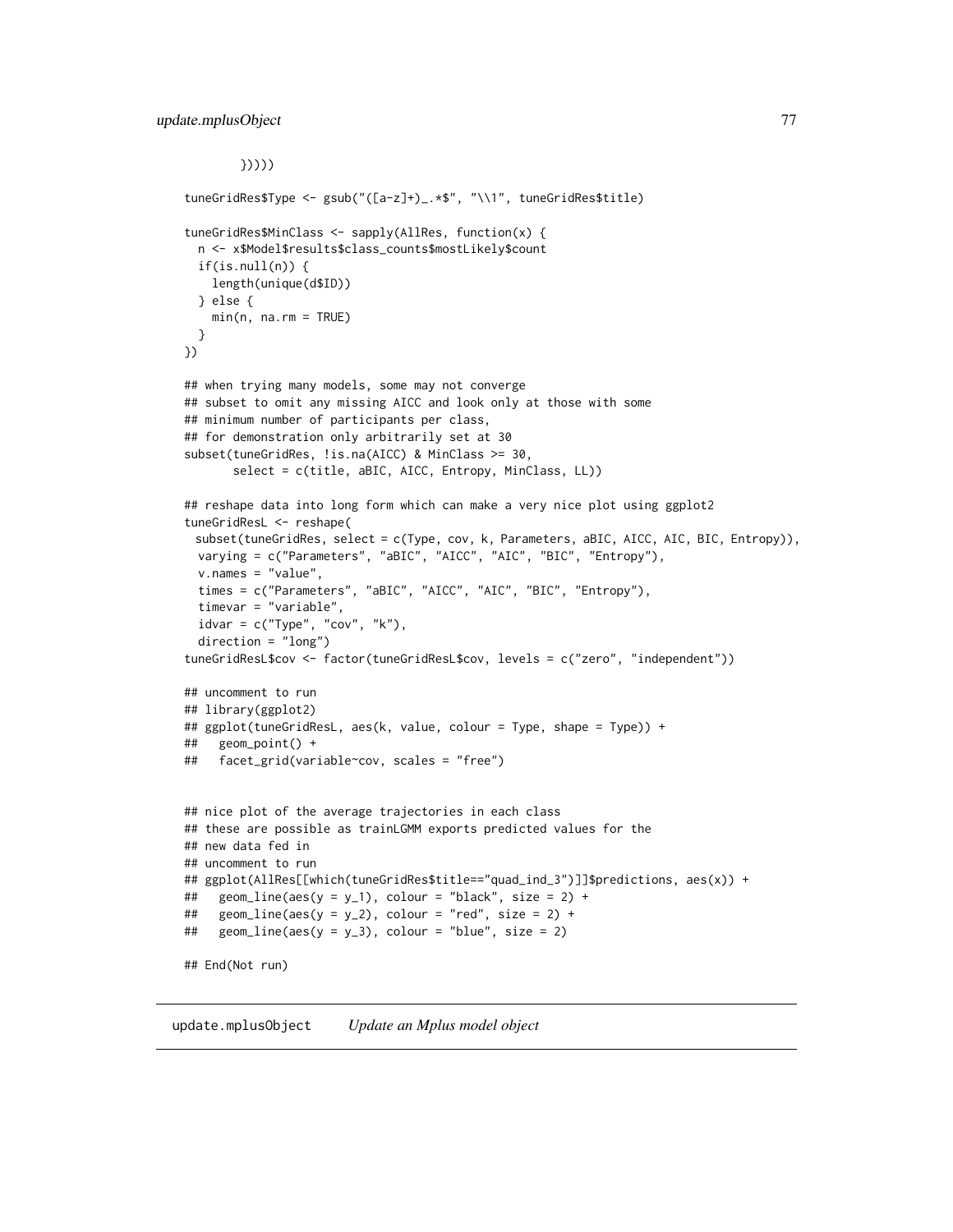## Description

This is a method for updating an Mplus model object. It takes an Mplus model object as the first argument, and then optionally any sections to update. There are two ways to update a section using a formula interface. ~ "new stuff" will replace a given section with the new text. Alternately, you can add additional text using  $\sim$  + "additional stuff". Combined these let you replace or add to a section.

## Usage

## S3 method for class 'mplusObject' update(object, ...)

## Arguments

| object  | An object of class mplus Object |
|---------|---------------------------------|
| $\cdot$ | Additional arguments to pass on |

## Value

An (updated) Mplus model object

## Author(s)

Joshua F. Wiley <jwiley.psych@gmail.com>

## Examples

```
example1 <- mplusObject(MODEL = "mpg ON wt;",
  usevariables = c("mpg", "hp"),rdata = mtcars)
x \le - \sim "ESTIMATOR = ML;"
str(update(example1, rdata = iris))
str(update(example1, ANALYSIS = x))
str(update(example1, MODEL = ~ "wt ON hp;"))str(update(example1, MODEL = ~ . + "wt ON hp;"))str(update(example1, ANALYSIS = x, MODEL = ~ . + "wt ON hp;"))# test to make sure . in Mplus code does not cause problems
str(update(example1, ANALYSIS = x, MODEL = \sim . + "wt ON hp*.5;"))
rm(example1, x)
```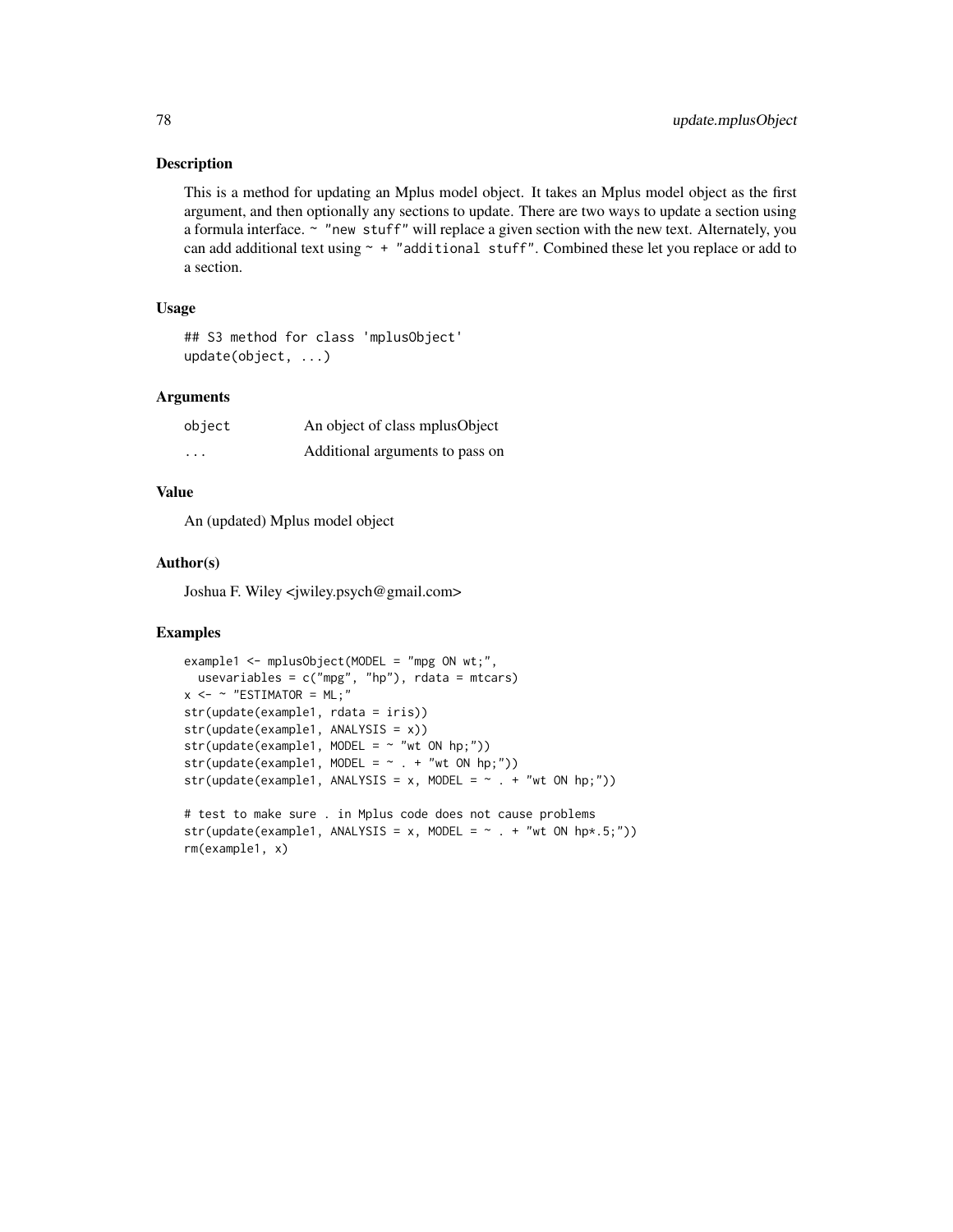# **Index**

∗Topic datasets lcademo, [28](#page-27-0) ∗Topic interface coef.mplus.model, [4](#page-3-0) compareModels, [5](#page-4-0) confint.mplus.model, [7](#page-6-0) createModels, [11](#page-10-0) createSyntax, [11](#page-10-0) detectVariables, [12](#page-11-0) extract, [13](#page-12-0) extractModelParameters, [15](#page-14-0) extractModelSummaries, [18](#page-17-0) extractModIndices, [21](#page-20-0) getSavedata\_Bparams, [22](#page-21-1) getSavedata\_Data, [23](#page-22-0) getSavedata\_Fileinfo, [24](#page-23-0) HTMLSummaryTable, [25](#page-24-0) LatexSummaryTable, [27](#page-26-0) lookupTech1Parameter, [32](#page-31-0) mplus.traceplot, [34](#page-33-0) mplusAvailable, [37](#page-36-0) mplusObject, [43](#page-42-0) mplusRcov, [46](#page-45-0) parseCatOutput, [50](#page-49-0) plot.mplusObject, [52](#page-51-0) prepareMplusData, [57](#page-56-0) print.MplusRstructure, [60](#page-59-0) readModels, [61](#page-60-1) runModels, [64](#page-63-0) runModels\_Interactive, [65](#page-64-0) separateHyphens, [66](#page-65-0) showSummaryTable, [67](#page-66-0) summary.mplusObject, [68](#page-67-0) SummaryTable, [69](#page-68-0) testBParamCompoundConstraint, [71](#page-70-1) testBParamConstraint, [72](#page-71-0) update.mplusObject, [77](#page-76-0) ∗Topic mixture createMixtures, [9](#page-8-0)

mixtureSummaryTable, [33](#page-32-0) plotMixtureDensities, [53](#page-52-0) plotMixtures, [55](#page-54-0) ∗Topic models createMixtures, [9](#page-8-0) plotMixtureDensities, [53](#page-52-0) ∗Topic mplus createMixtures, [9](#page-8-0) mixtureSummaryTable, [33](#page-32-0) plotMixtureDensities, [53](#page-52-0) plotMixtures, [55](#page-54-0) ∗Topic package MplusAutomation, [35](#page-34-0) ∗Topic plot plotMixtures, [55](#page-54-0) ∗Topic utilities cd, [3](#page-2-0) ∗Topic utils paramExtract, [49](#page-48-0) parseMplus, [51](#page-50-0) cd, [3](#page-2-0)

coef.mplus.model, [4,](#page-3-0) *[8](#page-7-0)*, *[14](#page-13-0)*, *[61](#page-60-1)*, *[69](#page-68-0)* coef.mplusObject *(*coef.mplus.model*)*, [4](#page-3-0) compareModels, [5,](#page-4-0) *[36](#page-35-0)* confint.mplus.model, *[5](#page-4-0)*, [7,](#page-6-0) *[14](#page-13-0)*, *[61](#page-60-1)*, *[69](#page-68-0)* confint.mplusObject *(*confint.mplus.model*)*, [7](#page-6-0) createMixtures, [9](#page-8-0) createModels, [11,](#page-10-0) *[36](#page-35-0)* createSyntax, [11](#page-10-0)

detectVariables, [12](#page-11-0)

extract, *[5](#page-4-0)*, *[8](#page-7-0)*, [13,](#page-12-0) *[61](#page-60-1)*, *[69](#page-68-0)* extract,mplus.model-method *(*extract*)*, [13](#page-12-0) extract,mplusObject-method *(*extract*)*, [13](#page-12-0) extract.mplus.model *(*extract*)*, [13](#page-12-0) extract.mplusObject *(*extract*)*, [13](#page-12-0) extractModelParameters, [15,](#page-14-0) *[22](#page-21-1)*, *[36](#page-35-0)*